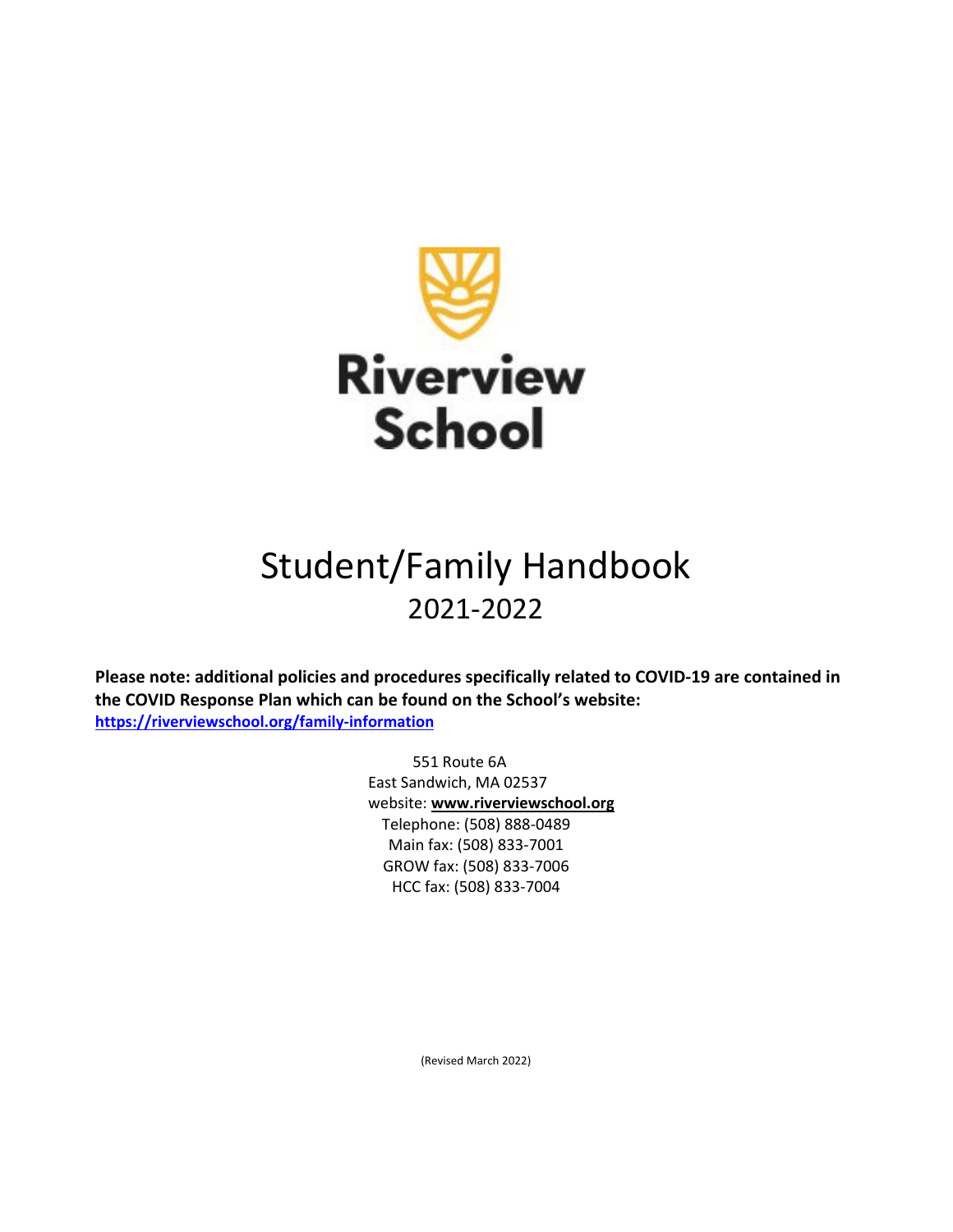## **Table of Contents**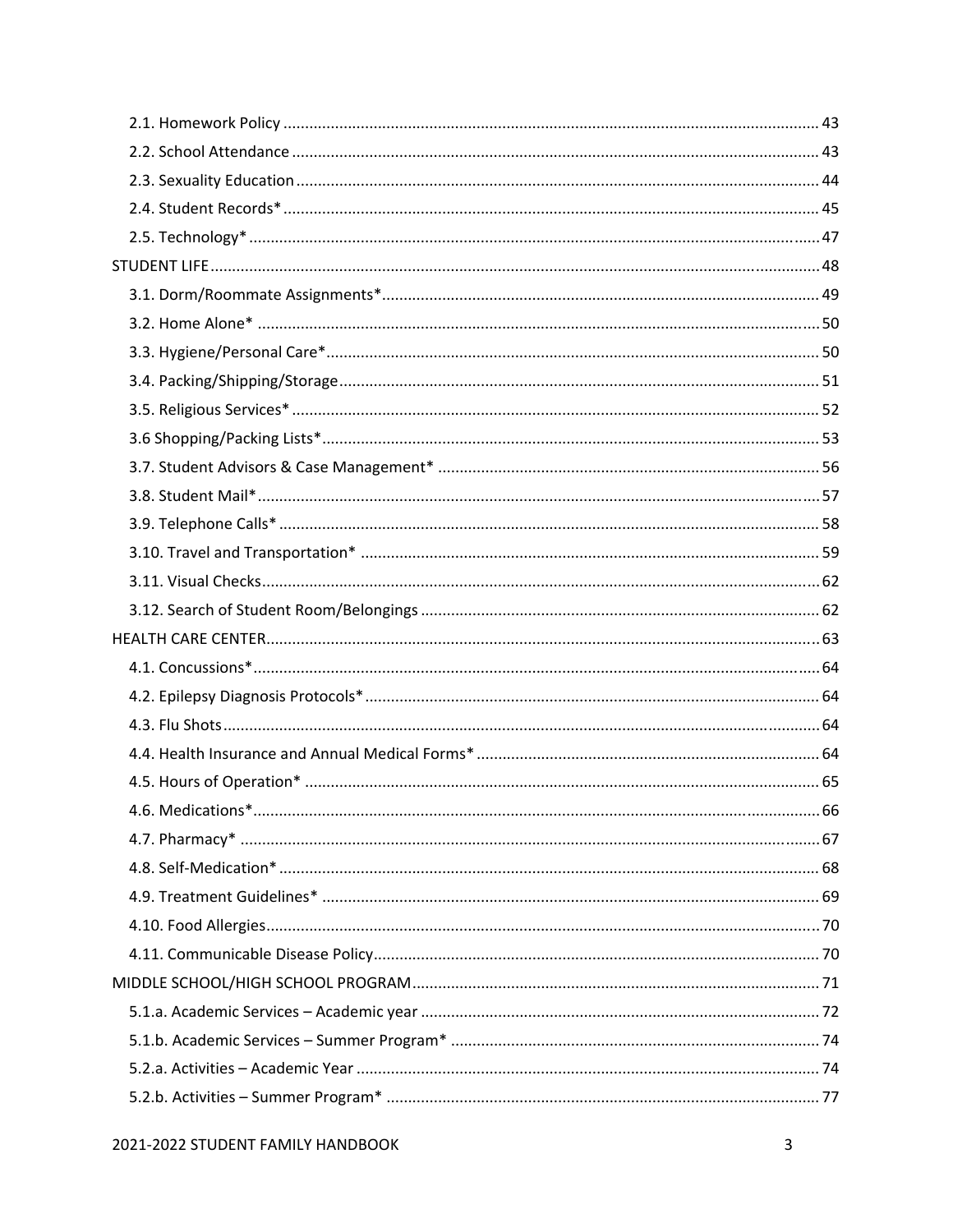#### \*Summer Program Policies

All policies denoted with an asterisk (\*) pertain to both the academic school year as well as the summer program. If your student is attending summer program only, please refer to just those policies that have been clearly marked with an asterisk.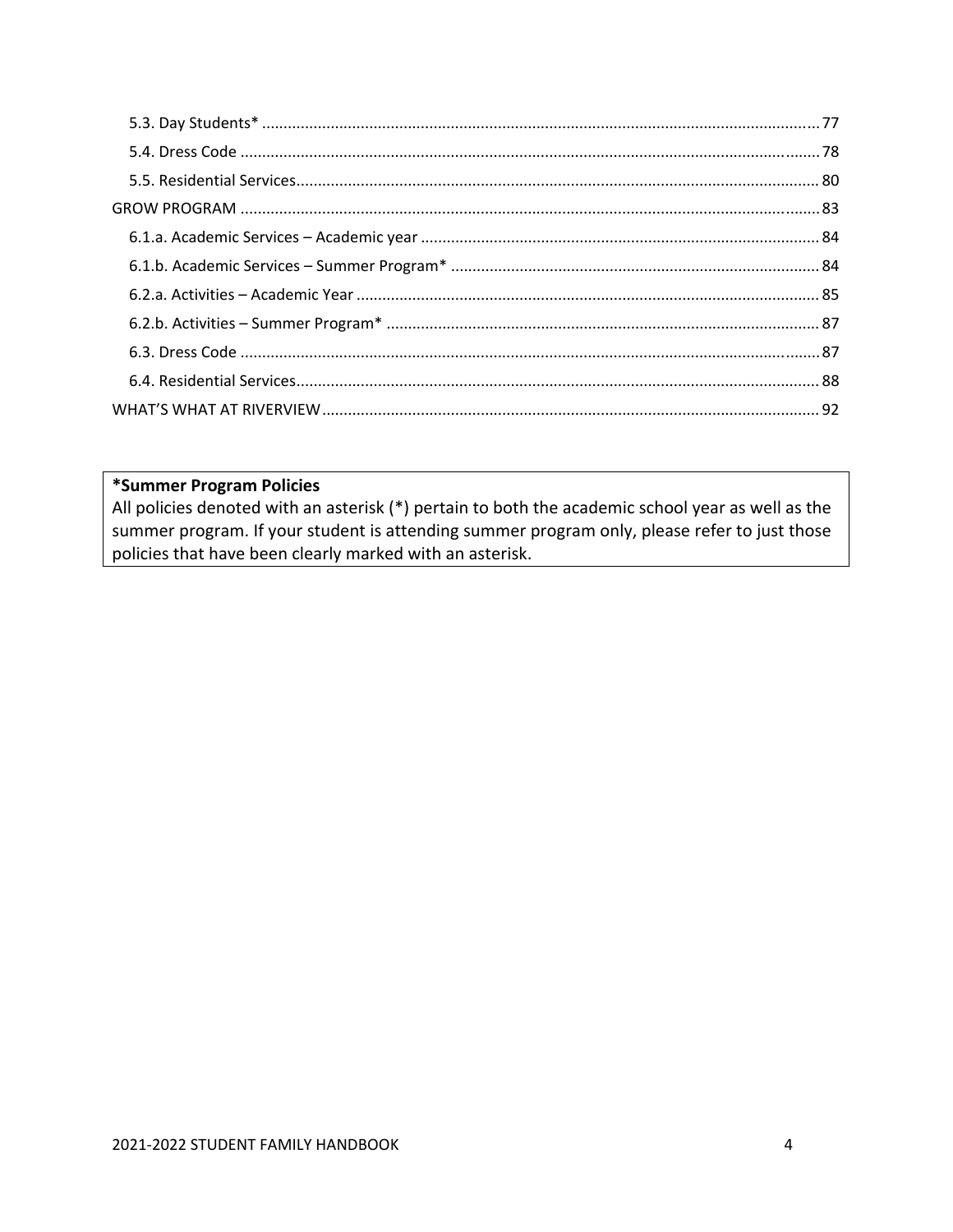## **RIVERVIEW SCHOOL MISSION AND PHILOSOPHY**

#### **Mission of Riverview School**

Riverview School, an independent co‐educational boarding/day school, provides a caring community for adolescents and young adults with complex language, learning and cognitive disabilities. The School is committed to developing student competence and confidence in academic, social and independent living skills.

#### **Educational Philosophy of Riverview School**

- Adolescents/young adults with learning disabilities versus learningdisabled adolescents/young adults
- Typical, age‐appropriate extracurricular and social experiences
- Emphasis on the whole child
- Caring, structured and predictable living/learning environment
- Respect and appreciation of different learning styles, interests and talents
- Emphasis on developing self-determination and personal best
- Encouragement to take risks with learning
- Understanding of learning disabilities and strategies needed for success
- Research validated instructional techniques
- Thematic, integrated instruction
- Real life opportunities for generalization of skills
- Direct and individualized instruction for academics, independent living, friendships and social skills
- Promotion of resilience and lifelong learning
- Cultivation of a learning community for all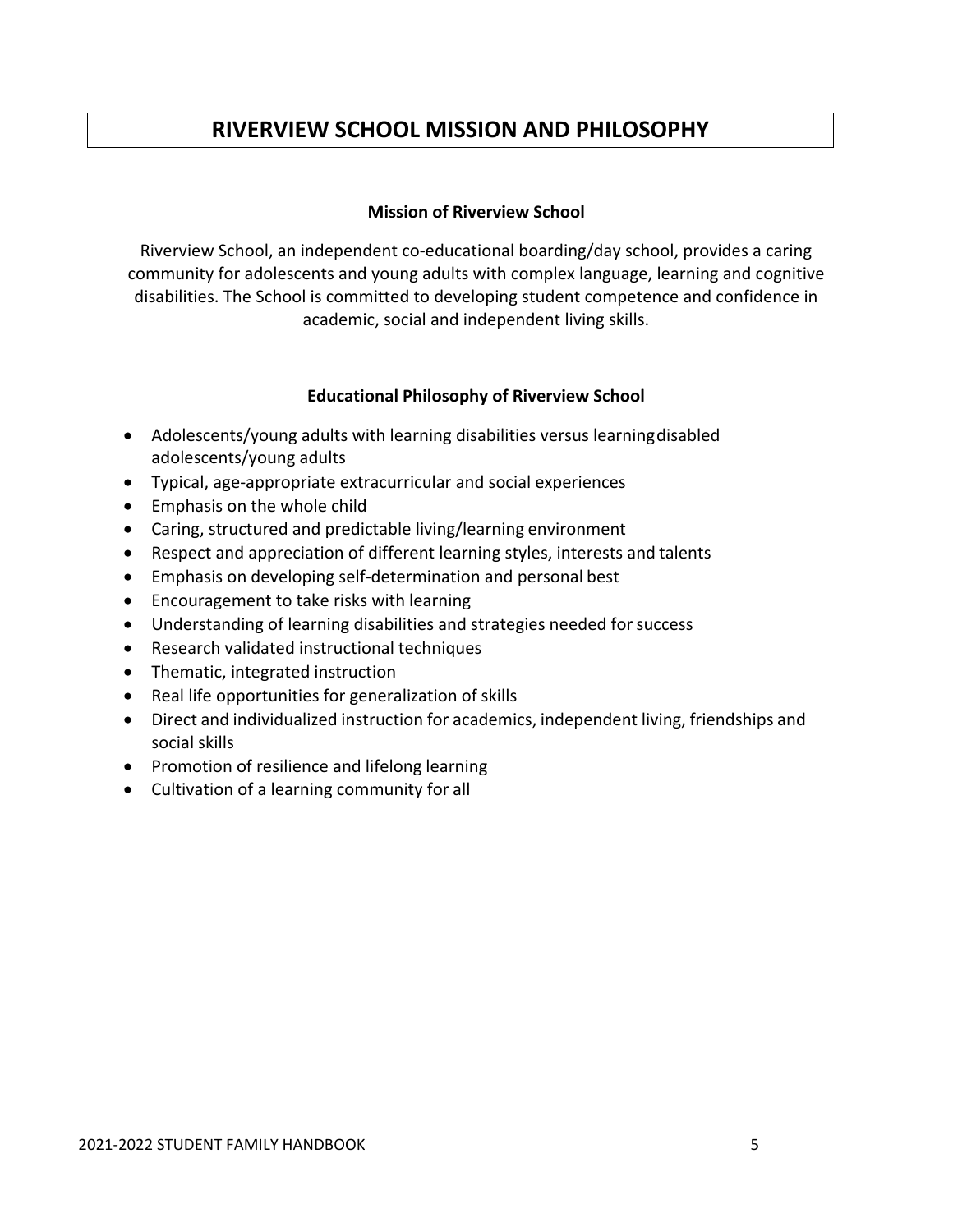## **INTRODUCTION**

In order for any community to function properly, the participants must fully understand the roles they play and the responsibilities inherent in these roles. The purpose of this manual is to communicate to the student and his/her family the various policies and procedures that are present at Riverview. The successful functioning of our community depends upon each member's willingness and ability to adhere to these basic rules/regulations. Please note: This manual is not a contract between any student and the School. In addition, the contents of this manual are subject to change without notice at any time, subject to the decision of the School, its Head, or its Administrators. It is suggested that families review the handbook from time to time to ensure that you are familiar with the most up to date information.

#### **Please note: additional policies and procedures specifically related to COVID‐19 are contained in the COVID Response Plan which can be found on the School's website: https://riverviewschool.org/family‐information**

In order to best provide for the students and the School, we must all be flexible in terms of the application of policies and guidelines to address the ever changing realities of what we are dealing with during COVID-19. Therefore, while it is the School's intent to notify students and parents of any changes to existing policies with as much advance notice as possible, this may not be possible in every case and therefore we ask that the School community be flexible in their expectations as we all endeavor to address the needs of both the students and the larger School community.

**TO THE PARENTS**: The Student/Parent Handbook is divided into several sections.

- The first four sections outline **General Information for all Riverview Students and Parents**.
- The fifth section contains pertinent information specific to the **Middle School/High School Program.**
- The sixth section contains information specific to the **GROW Program**.

Please take the time to review the contents of this booklet with your child. It is important students know you are aware of and support the policies and procedures set forth in this manual. Upon reviewing the rules/regulations, we feel confident you will see they are based upon sound developmental principles and are designed with the safety and success of each student in mind. By following these rules, students will be able to be active and contributing members of Riverview's special community. Students are encouraged to ask for assistance if there is anything they do not understand. If you have any questions or concerns regarding the contents of this manual, do not hesitate to call us.

**Riverview School maintains a Policies and Procedures Manual which is available to parents/guardians upon request. See the Assistant Head of School/Director of Education to obtain a copy.**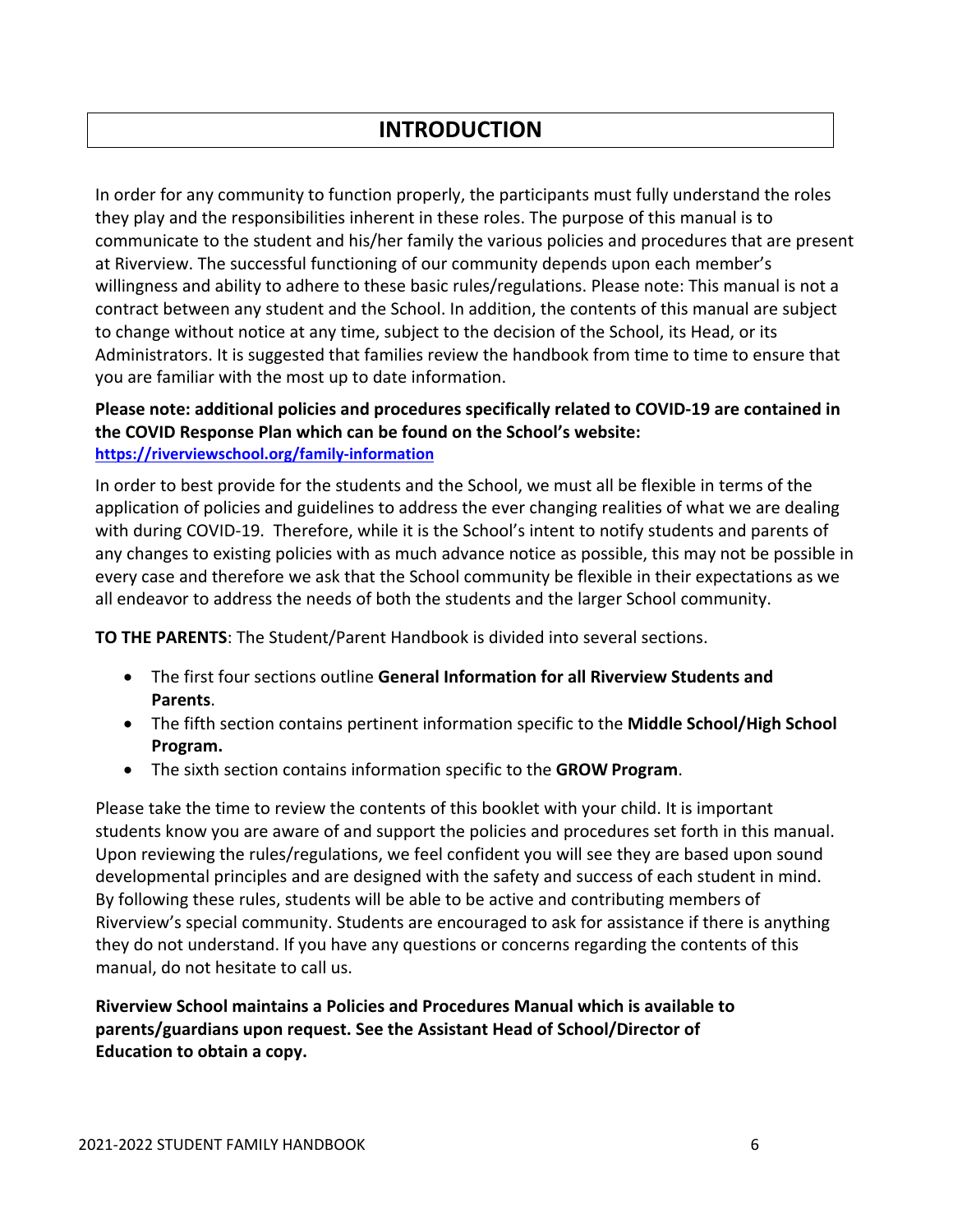*NOTE: Riverview is accredited by the New England Association of Schools and Colleges, approved by the Massachusetts Department of Elementary and Secondary Education (DESE), and licensed, regulated, and monitored by the Massachusetts Department of Early Education and Care (DEEC). DESE and DEEC mandate that Riverview review with the family prior to admission certain responsibilities pertaining to both parties and specific written information about the School and services provided. These are included in this handbook.*

**TO THE STUDENTS**: Riverview is committed to you and to helping you understand yourself as you grow and change. During your time at Riverview, you will be busy learning about you and the world around you. In your classes, you will have many opportunities to improve your academic skills. In the dormitory, you will be exposed to many situations that will allow you to develop greater independence, life skills and an extended circle of friends.

In order for you to get the most out of everything that is offered, a large part of the responsibility lies with you. You will need to take an active role in this process and remain committed to being the best that you can be. We will help you in this effort as well as to plan and schedule your time so it is possible for you to do your very best in all areas. If we work together, you can benefit from all Riverview has to offer.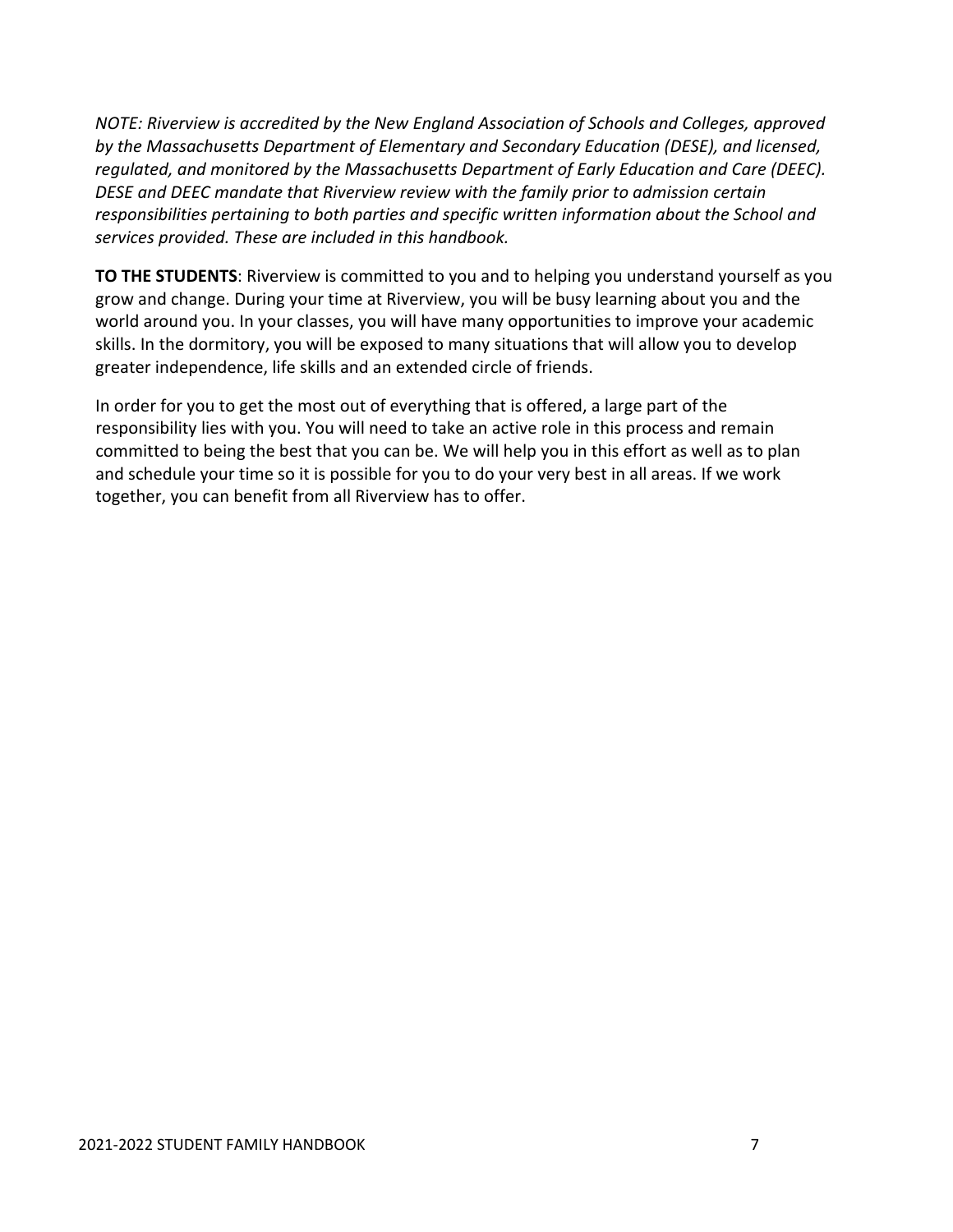## **WHO'S WHO AT RIVERVIEW**

#### **ADMINISTRATIVE TEAM**

| <b>MARIA CASHDOLLAR</b>  | <b>Assistant Head of School/Director of Education</b>                                                                                                                                            |
|--------------------------|--------------------------------------------------------------------------------------------------------------------------------------------------------------------------------------------------|
|                          | Oversees and implements all aspects of academic programming,<br>responsible for licensing and accreditation of education program<br>through Department of Elementary and Secondary Education     |
| <b>RICHARD DALRYMPLE</b> | <b>Director of Finance and Operations</b>                                                                                                                                                        |
|                          | Oversees day-to-day operations of the Business Office, Facilities, and<br><b>Food Services</b>                                                                                                   |
| <b>MEGHAN HAMMOND</b>    | <b>Director of Special Services</b>                                                                                                                                                              |
|                          | Oversees design and implementation of Individualized<br><b>Educational Plans (IEP)</b>                                                                                                           |
| <b>NANCY HOPKINS</b>     | <b>Director of Admissions</b>                                                                                                                                                                    |
|                          | Oversees all aspects of the enrollment process and marketing                                                                                                                                     |
| <b>CATE MACFARLAND</b>   | <b>Director of Health Services</b>                                                                                                                                                               |
|                          | Responsible for all aspects of health care services, including student<br>health maintenance, medical needs, medication, and emergent care                                                       |
| <b>CHARLES MCNAMARA</b>  | <b>Director of Advancement</b>                                                                                                                                                                   |
|                          | Oversees the development, management and implementation of<br>fundraising efforts as well as alumni services                                                                                     |
| <b>STEWART MILLER</b>    | <b>Head of School</b>                                                                                                                                                                            |
|                          | Oversees all aspects of Riverview programs including the MS/HS<br>Program and GROW; responsible for program development, strategic<br>planning and fiscal oversight; member of Board of Trustees |
| <b>DEANNA WHITE</b>      | Assistant Head of School/Director of Student Life                                                                                                                                                |
|                          | <b>Oversees Residential Life and Clinical Services</b><br>(social/emotional supports and behavioral health)                                                                                      |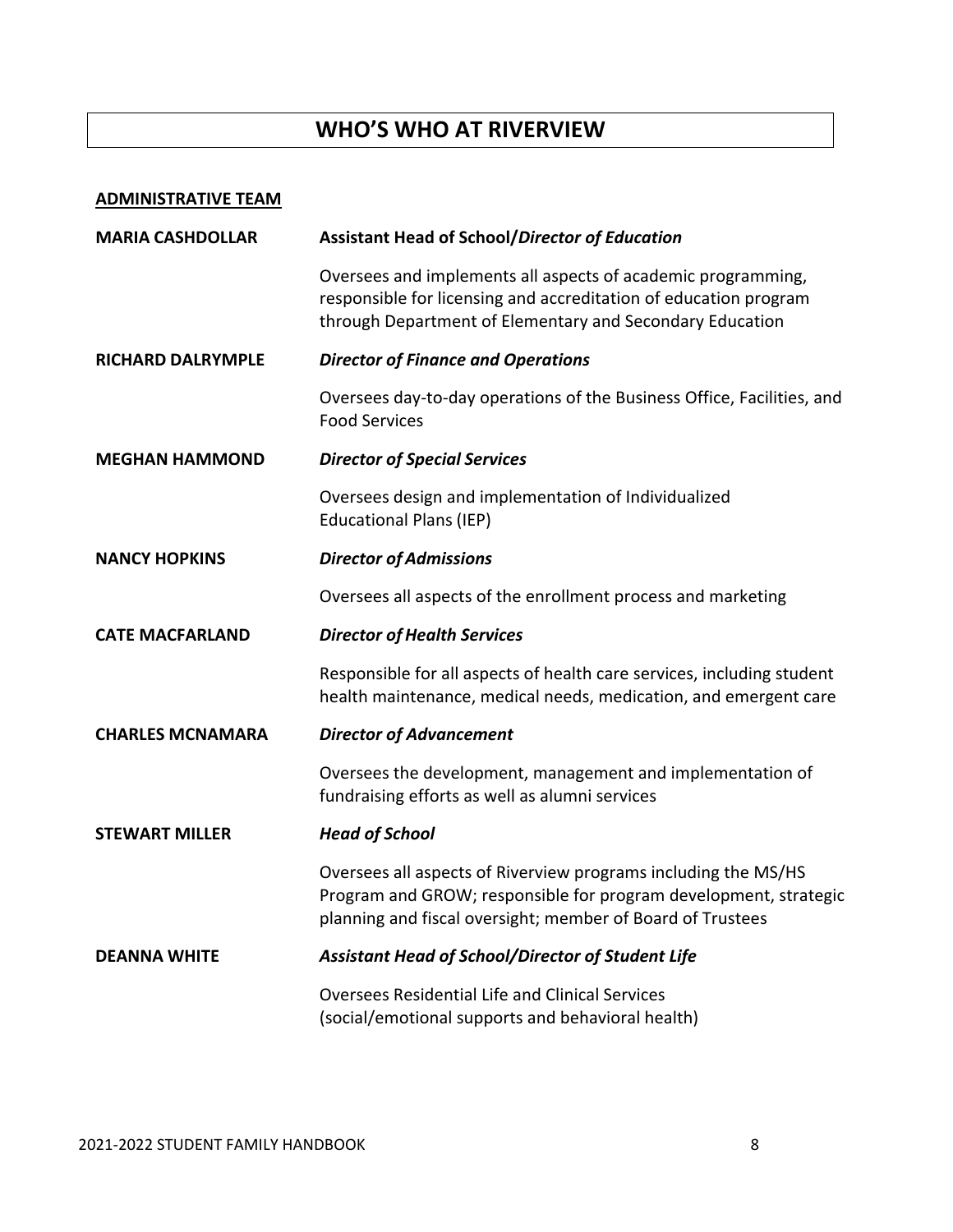#### **SCHOOL LEADERSHIP TEAM**

| <b>CHRIS BARNATCHEZ</b>   | <b>GROW Residential Program Coordinator</b>        |
|---------------------------|----------------------------------------------------|
| <b>THOMAS BLACK</b>       | <b>Wellness and Recreation Coordinator</b>         |
| <b>RICHARD GARNETT</b>    | <b>Director of Facilities</b>                      |
| <b>CASSIE HAVEN</b>       | <b>Education Coordinator: GROW Program</b>         |
| <b>SARA JACKSON</b>       | <b>MS/HS Residential Program Coordinator</b>       |
| <b>MICHELLE MENDES</b>    | <b>Clinical Coordinator</b>                        |
| <b>KYLE MERRILL</b>       | <b>Education Coordinator: GROW Program</b>         |
| <b>STEFANIE PATTERSON</b> | <b>Project SEARCH Coordinator</b>                  |
| <b>GREG SIMPSON</b>       | <b>Visual and Performing Arts Coordinator</b>      |
| <b>MAURA SMITH STEIN</b>  | <b>Vocational Coordinator</b>                      |
| <b>MARY BETH THACHER</b>  | <b>Education Coordinator: MS/HS Program</b>        |
| <b>MICHAEL WILDRICK</b>   | <b>Technology Director</b>                         |
| <b>MAURA WRIGHT</b>       | <b>Language and Social Development Coordinator</b> |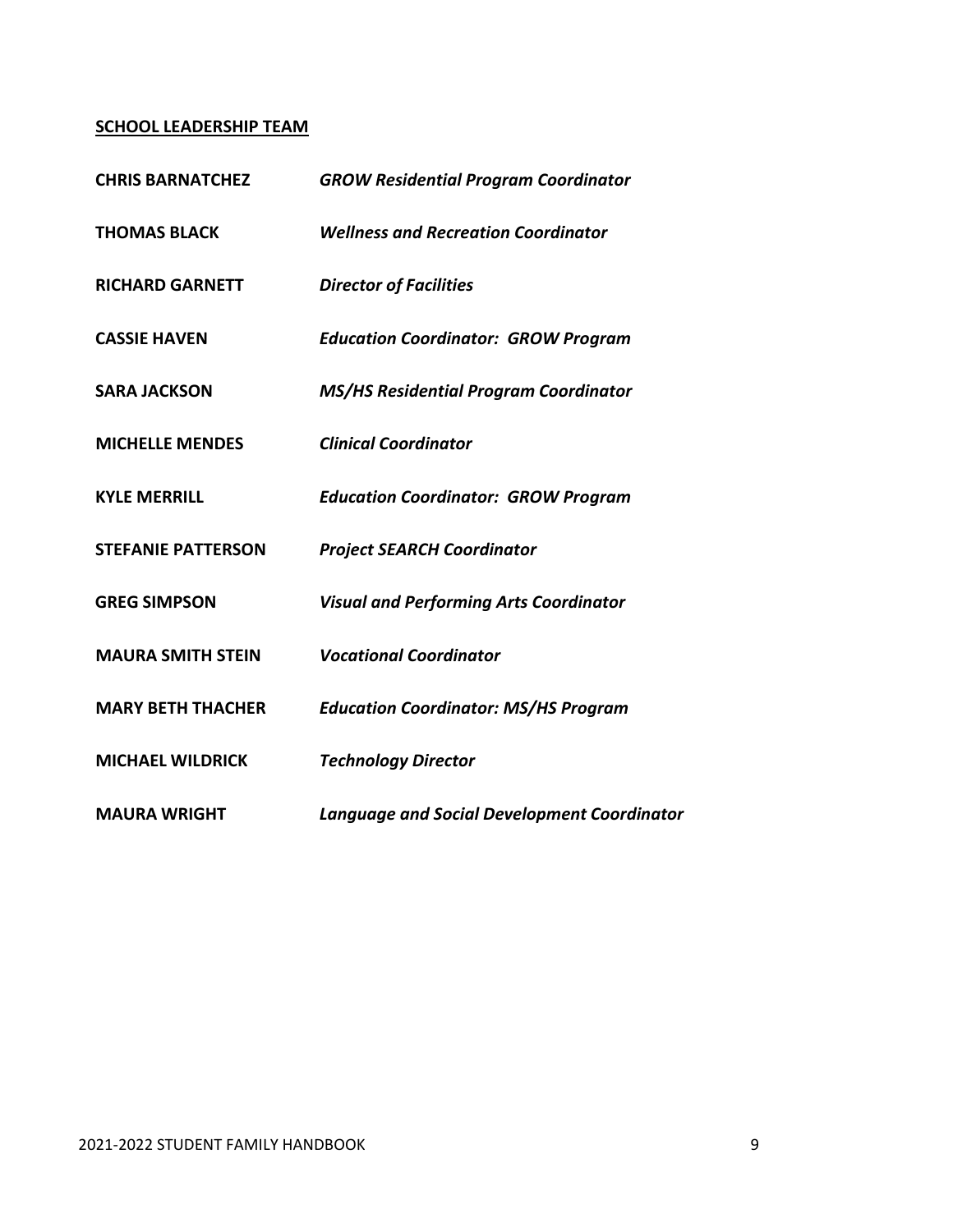### **GENERAL INFORMATION**

Riverview is accredited by the New England Association of Schools and Colleges (NEASC), licensed by the Department of Early Education and Care (DEEC), and approved by the Commonwealth of Massachusetts Department of Elementary and Secondary Education (DESE).

Riverview School, in compliance with Titles VI and VII of the Civil Rights Act of 1964, Title IX of the Educational Amendments of 1972, Section 504 of the Rehabilitation Act of 1973, and the Americans with Disabilities Act of 1990, is an equal opportunity institution that does not discriminate on the race, color, sex, religion, ancestry, national origin, age, sexual orientation, disability, veteran status, gender identification, genetic information, homelessness, or any other characteristic protected by federal, state or local law. This policy applies to admissions, enrollment to the school, educational programs and policies, access to services, facilities, activities, and financial aid, as well as all terms and conditions of hiring, employment, promotion, training, compensation, and benefits. Any member of the Riverview School community has the right to raise concerns or make a complaint regarding discrimination under this policy without fear of retaliation.

*Inquiries regarding Title IX and/or 504 compliance and the filing of a complaint should be referred to:*

Deanna White Assistant Head of School and Director of Student Life, Title IX Coordinator 551 Route 6A East Sandwich, MA 02537 dwhite@riverviewschool.org 508‐888‐0489

Office of Civil Rights United States Department of Justice Department of Education Building 400 Maryland Ave, SW Washington, DC 20202 (800) 421‐ 3481

Meghan Hammond Director of Special Services Section 504 Coordinator 551 Route 6A East Sandwich, MA 02537 mhammond@riverviewschool.org 508‐888‐0489

The Massachusetts Commission Against Discrimination (MCAD) 1 Ashburton Place, Suite 601, Boston, MA 02108 (617) 994‐6000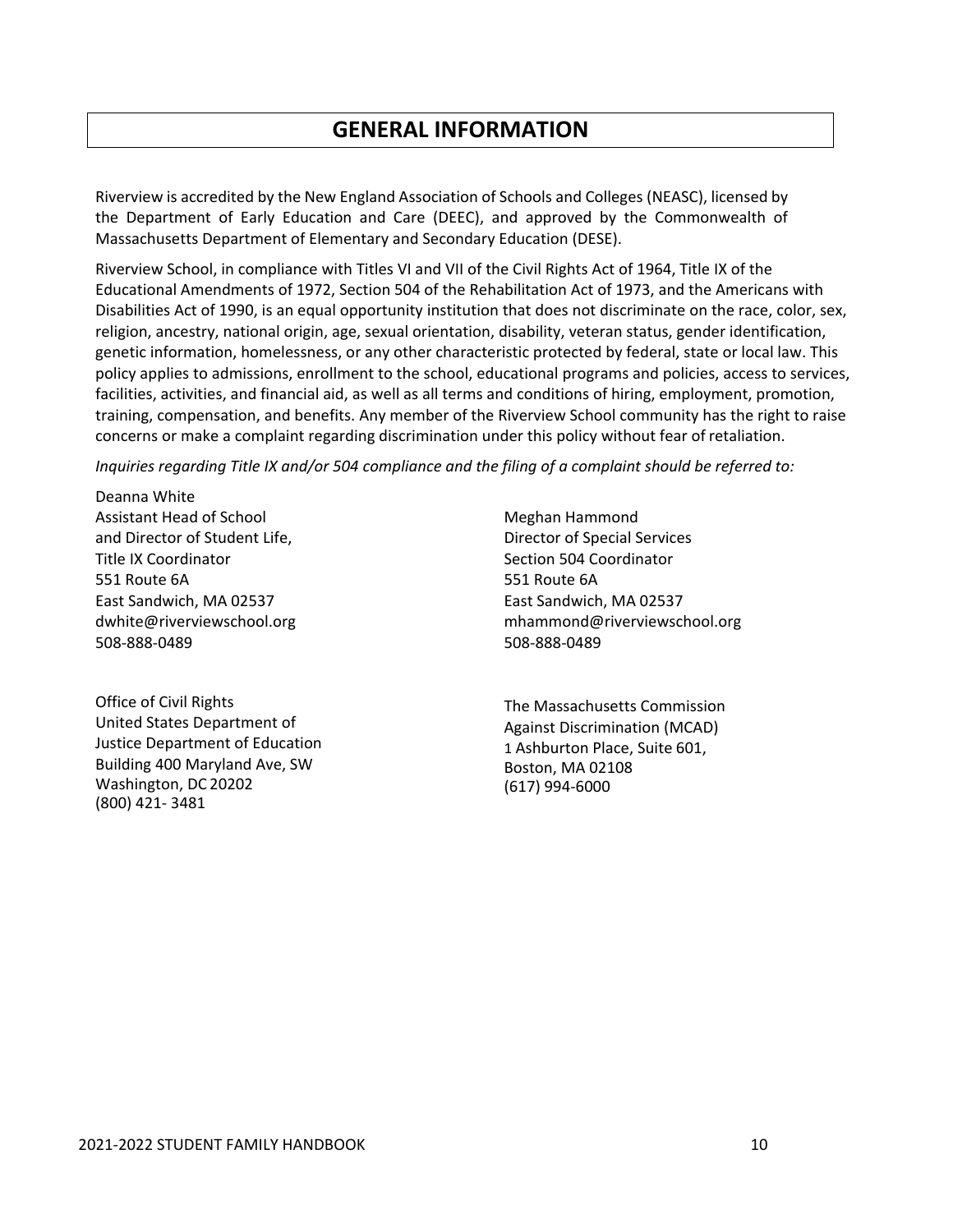#### **1.1. Activity/Publicity Authorization\***

The School does not engage in any activities unrelated to the service plan of the child without written consent by the parents. Activities which require permission could include fundraising, research and publicity.

#### **1.2. Anti‐Hazing Policy\***

Riverview School is committed to creating a safe, caring, respectful learning environment for all students. We expect that all members of our community will treat each other with civility and respect. Our School strictly enforces the following policy against hazing of any student. It is the policy of the School to provide and maintain a learning environment that is free from hazing, bullying and any other verbal or physical misconduct that disrupts or makes the learning and living environment unsafe.

The Riverview School Anti‐Hazing Plan, set forth below, is published in response to the Massachusetts law against hazing. It is an integral part of our effort to promote opportunities for all students to participate in a broad array of activities, clubs, athletics, and organizations. This plan is consistent with broader protections at Riverview against discrimination, harassment, bullying, hazing, and retaliation that appear in our Student/Family Handbook and Personnel Handbook. The following anti‐hazing policy is distributed annually to all students as part of the Annual Student Update and is published in the Student/Family Handbook. It is likewise distributed to all staff who oversee student clubs, activities, teams, and organizations and is published in the Riverview Personnel Manual. Students/parents are required to acknowledge and agree to the policy as part of their completion of the Annual Student Update. Staff overseeing student clubs, activities, teams and/or organizations are required to sign an acknowledgement of their roles in monitoring and enforcing the policy and their reporting obligations.

M.G.L. Chapter 269: Section 17. Hazing; organizing or participating; Hazing defined: Whoever is a principal organizer or participant in the crime of hazing, defined herein, shall be punished by a fine of not more than three thousand dollars or by imprisonment in a house correction for not more than one year, or both such fine and imprisonment.

The term hazing as used in this section and in sections eighteen and nineteen, shall mean any conduct or method of initiation into any student organization, whether on public or private property, which willfully or recklessly endangers the physical or mental health of any student or other person. Such conduct shall include whipping, beating, branding, forced calisthenics, exposure to the weather, forced consumption of any food, liquor, beverage, drug or other substance, or any other brutal treatment or forced physical activity which is likely to adversely affect the physical health or safety of any such student or other person, or which subjects such student or other person to extreme mental stress, including extended deprivation of sleep or rest or extended isolation. Notwithstanding any other provisions of this section to the contrary, consent shall not be available as a defense to any prosecution under this action.

M.G.L. Chapter 269: Section 18 Failure to Report Hazing: Section 18. Whoever knows that another person is the victim of hazing as defined in section seventeen and is at the scene of such crime shall, to the extent that such person can do so without danger or peril to himself or others, report such crime to an appropriate law enforcement official as soon as reasonably practicable. Whoever fails to report such crime shall be punished by a fine of not more than one thousand dollars.

Chapter 269: Section 19. Copy of Secs. 17 to 19; issuance to students and student groups, teams and organizations; report Section 19. Each institution of secondary education and each public and private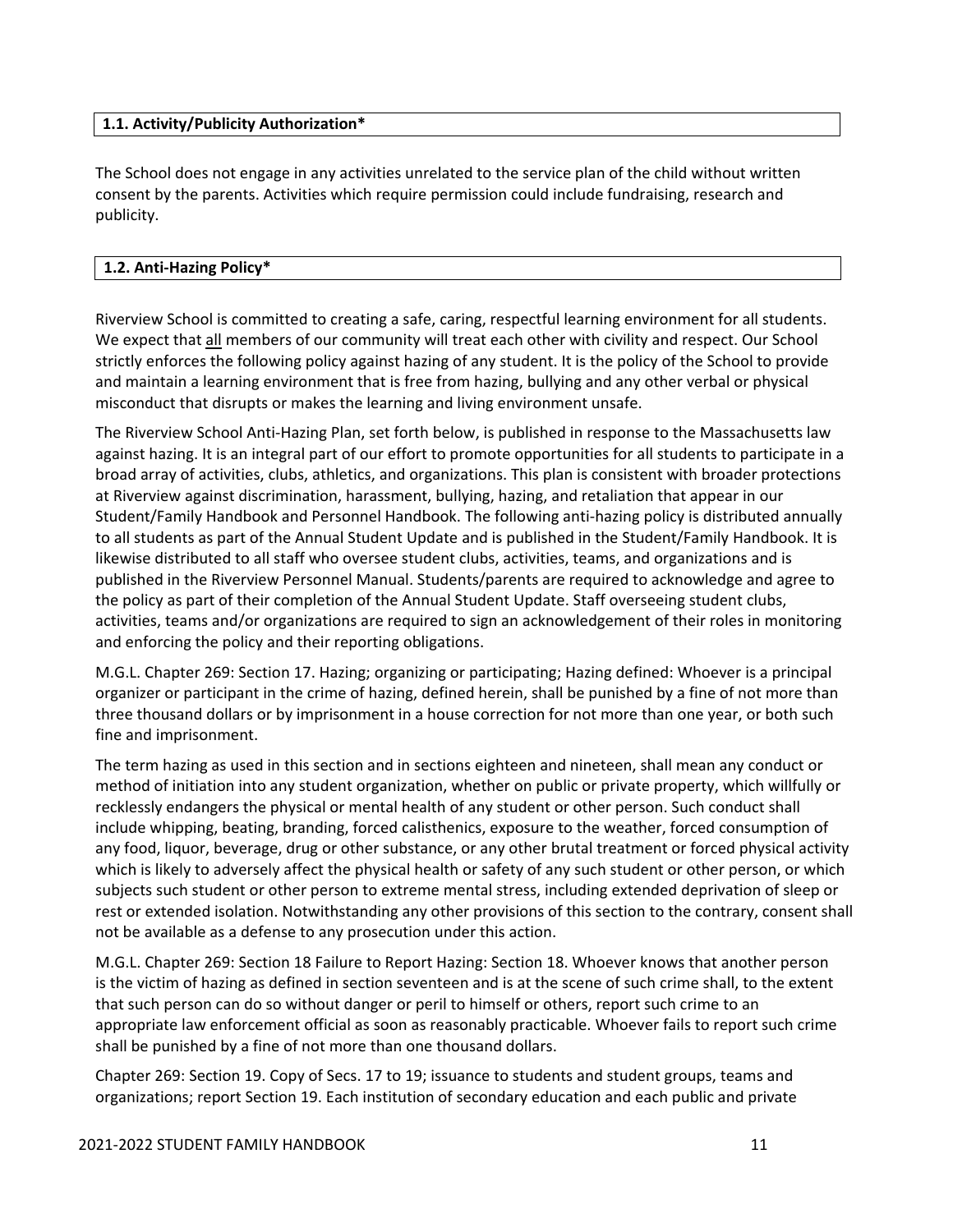institution of transition education shall issue to every student group, student team or student organization which is part of such institution or is recognized by the institution or permitted by the institution to use its name or facilities or is known by the institution to exist as an unaffiliated student group, student team or student organization, a copy of this section and sections seventeen and eighteen; provided, however, that an institution's compliance with this section's requirements that an institution issue copies of this section and sections seventeen and eighteen to unaffiliated student groups, teams or organizations shall not constitute evidence of the institution's recognition or endorsement of said unaffiliated student groups, teams or organizations.

Each such group, team or organization shall distribute a copy of this section and sections seventeen and eighteen to each of its members, plebes, pledges or applicants for membership. It shall be the duty of each such group, team or organization, acting through its designated officer, to deliver annually, to the institution an attested acknowledgement stating that such group, team or organization has received a copy of this section and said sections seventeen and eighteen, that each of its members, plebes, pledges, or applicants has received a copy of sections seventeen and eighteen, and that such group, team or organization understands and agrees to comply with the provisions of this section and sections seventeen and eighteen.

Each institution of secondary education and each public or private institution of transition education shall, at least annually, before or at the start of enrollment, deliver to each person who enrolls as a full time student in such institution a copy of this section and sections seventeen and eighteen.

Each institution of secondary education and each public or private institution of transition education shall file, at least annually, a report with the board of higher education and in the case of secondary institutions, the board of education, certifying that such institution has complied with its responsibility to inform student groups, teams or organizations and to notify each full time student enrolled by it of the provisions of this section and sections seventeen and eighteen and also certifying that said institution has adopted a disciplinary policy with regard to the organizers and participants of hazing, and that such policy has been set forth with appropriate emphasis in the student handbook or similar means of communicating the institution's policies to its students. The board of higher education and, in the case of secondary institutions, the Board of Education shall promulgate regulations governing the content and frequency of such reports, and shall forthwith report to the attorney general any such institution which fails to make such report.

#### **1.3. Communication**

#### **General Communication**

- Parents will receive a weekly update/newsletter with general Riverview school updates.
- In addition, parents will receive a minimum of two contacts a month from a member of the student's team.

#### **1.4. Birthdays & Student Celebrations\***

All birthdays on campus are celebrated in a similar manner. Throughout the day students and staff wish the student a happy birthday. During the evening in the dormitory, the student receives a cake (provided by Riverview) to celebrate. The student may also invite their friends to join the dorm for an evening snack and celebration.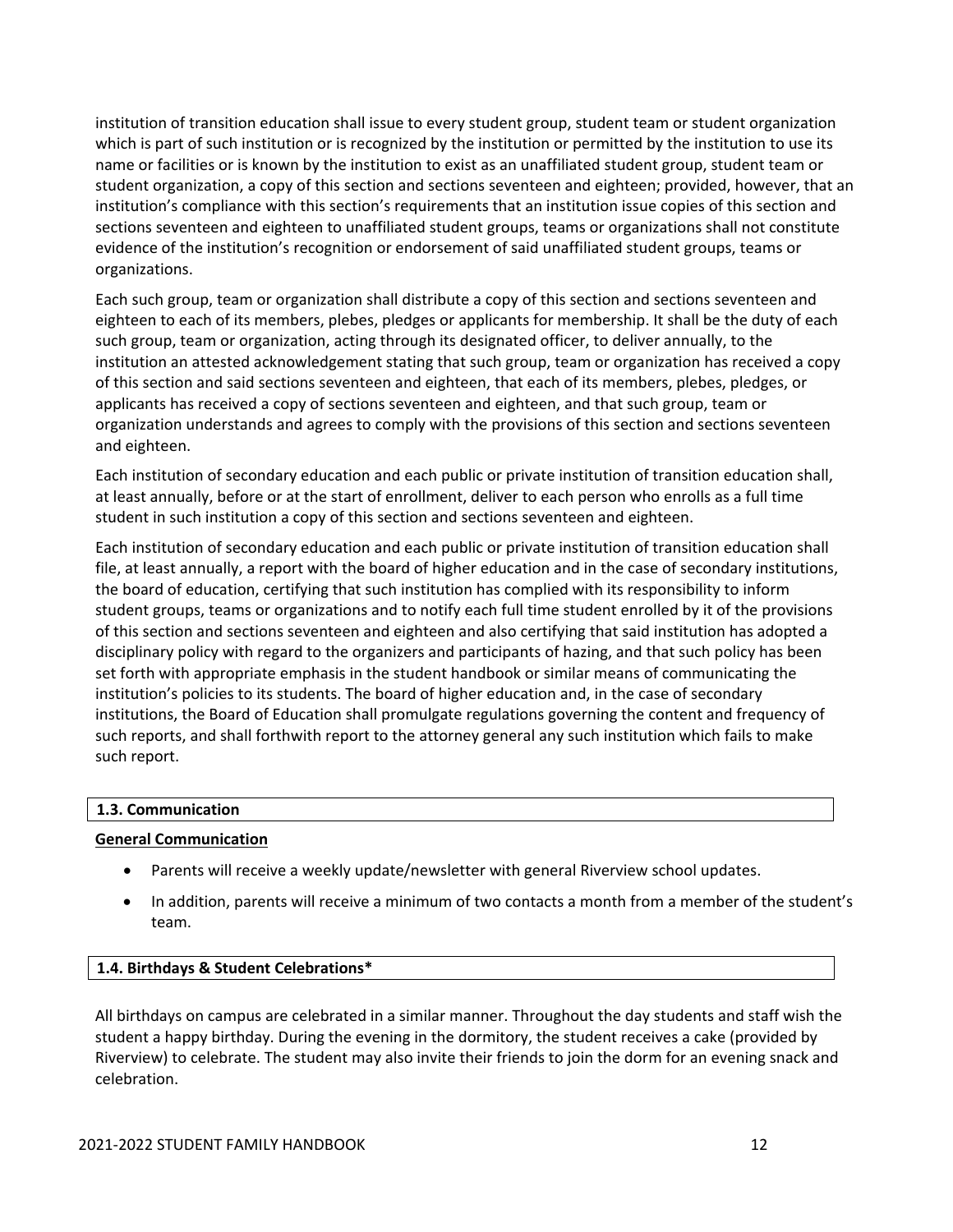Riverview strongly encourages birthday packages/cards being sent by family and friends, in addition to phone calls on the special day.

Separate from the aforementioned, a student may also plan an (optional) "independent outing" to celebrate including a small group of invited peers. Staff will assist the student in the steps necessary to plan the activity, transport, and accompany students during the outing. Riverview School is required to meet a 8:1 student to staff ratio for all off‐campus activities. Therefore, the guidelines for such outings may include up to 8 students (including your child) and should be within their financial budget (unless otherwise budgeted for by each student).

The School strongly discourages and asks parents not to plan lavish celebrations of birthdays. This can create hardships and hurt feelings for students unable to participate or reciprocate when it is time to plan their own birthday celebration. Birthday celebrations at family homes are not permitted per Riverview's Personnel Manual. Additionally, the School does not permit the hiring of off‐shift staff as a private hire or the usage of Riverview vehicles to transport and oversee students for family planned off campus celebrations.

Parents and guardians are welcome to visit their student and take them off campus for a small celebration. Should a student wish to invite friends to celebrate with their family during this time, the number of invited students can be up to 5 and permission must be received from each parent/guardian, by the Travel Associate, prior to the day of the event. Parents are responsible for the transportation and supervision of these students.

Riverview School is a latex free campus and latex balloons are not permitted. We kindly ask that birthday decorations are kept to a minimum during celebrations.

Any request for a celebration outside of the scenarios named above, needs to be submitted in writing to the *Travel Associate for approval.*

#### **1.5. Bullying Prevention & Intervention Policy Plan\***

#### **1.5.1 Commitment**

Riverview School is committed to creating a safe, caring, respectful learning environment for all students. We expect that all members of our community will treat each other with civility and respect. Our School strictly enforces its policy against bullying of any students or staff. It is the policy of the School to provide and maintain a learning environment that is free from bullying by any member of the school community, student or staff, and any other verbal or physical misconduct that disrupts or makes the learning environment unsafe. School staff includes, but is not limited to: educators, residential staff, administrators, health care center workers including school nurses, cafeteria workers, custodians, bus and other drivers, athletic and other coaches, advisors, paraprofessionals, staff overseeing extracurricular activity, and support staff.

#### **1.5.2 Definitions**

**Bullying**, as defined in M.G.L. c. 71, § 37O, is the repeated use by one or more students or a member of a school staff of a written, verbal, or electronic expression or a physical act or gesture or any combination thereof, directed at a target that:

- i. causes physical or emotional harm to the target or damage to the target's property;
- ii. places the target in reasonable fear of harm to himself or herself or of damage to his or her property;
- iii. creates a hostile environment at school for the target;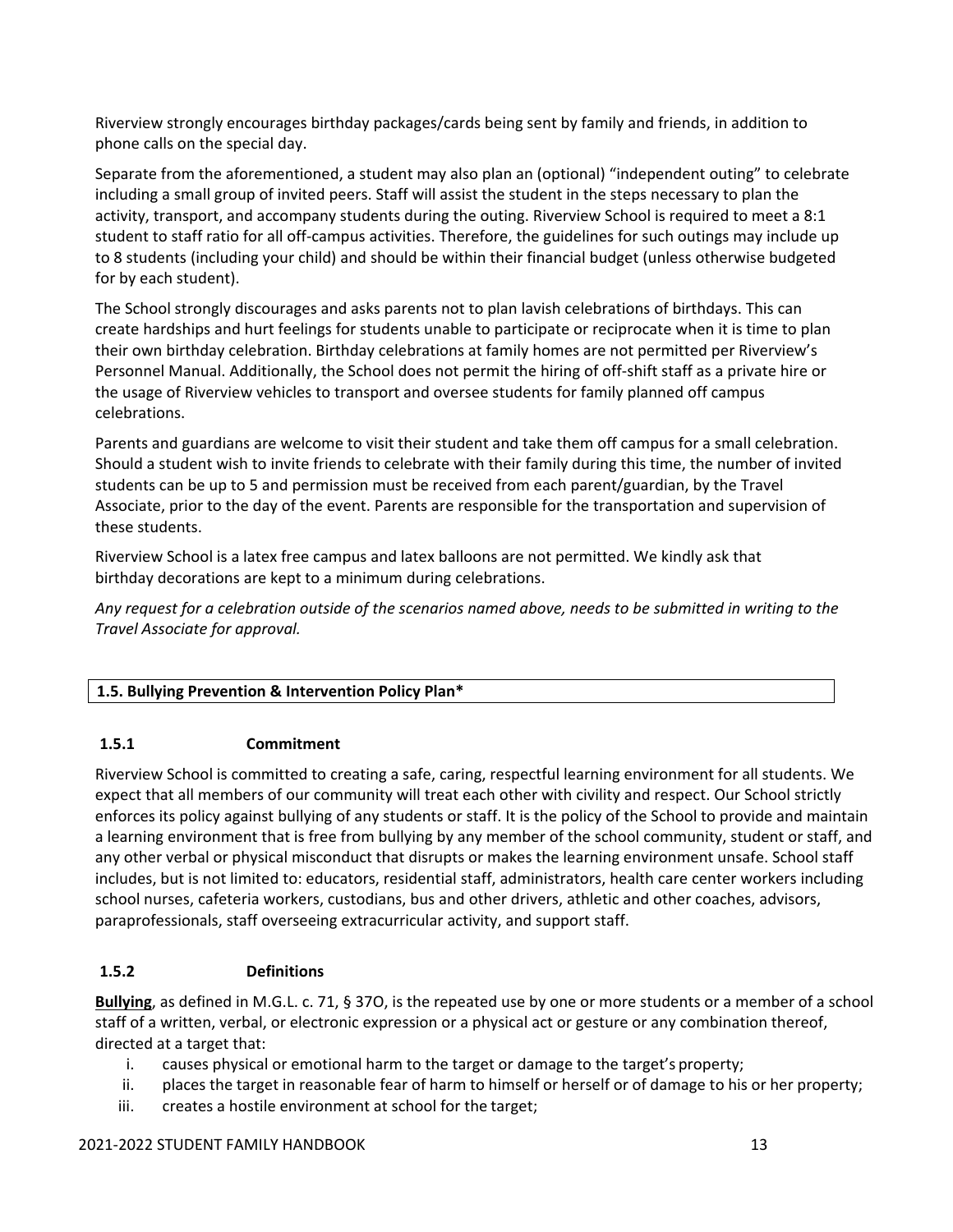- iv. infringes on the rights of the target at school; or
- v. materially and substantially disrupts the education process or the orderly operation of aschool.

**Aggressor** is a student or a member of a school staff who engages in bullying, cyber‐bullying or retaliation towards a student.

**Cyberbullying**, is bullying through the use of technology or electronic devices such as telephones, cell phones, computers, and the Internet. It includes, but is not limited to, email, instant messages, text messages, and Internet postings. See M.G.L. c. 71, § 37O for the legal definition of cyberbullying.

**Hostile environment**, as defined in M.G.L. c. 71, § 37O, is a situation in which bullying causes the school environment to be permeated with intimidation, ridicule, or insult that is sufficiently severe or pervasive to alter the conditions of a student's education.

**Retaliation** is any form of intimidation or reprisal, directed against a student who reports bullying, provides information during an investigation, or witnesses or has reliable information about bullying.

**School Staff** includes, but is not limited to, educators, residential staff, administrators, health care center workers, including school nurses, cafeteria workers, custodians, bus and other drivers, athletic and other coaches, advisors, paraprofessionals, staff overseeing extracurricular activities, and support staff.

**Target** is a student against whom bullying, cyber‐bullying, or retaliation has been perpetrated.

#### **1.5.3 Policy Against Bullying**

Bullying is prohibited on school grounds, property, areas immediately adjacent to the school grounds, at school‐ sponsored or school related activities, functions or programs whether on or off school grounds, on school buses, vans or other vehicles, or through the use of technology or an electronic device (cyberbullying). Retaliation against a person who reports bullying, provides information during an investigation of bullying, or witnesses or has reliable information about bullying is also prohibited.

Bullying is also prohibited at a location, activity, function or program that is not school‐related or through the use of technology or an electronic device (cyberbullying), if the act or acts in question create a hostile environment at school for the target, infringe on the rights of the target at school, or materially and substantially disrupt the education process or the safe and orderly operation of the School.

Administrators and staff will make clear to students and staff that bullying is not to be tolerated and will be grounds for disciplinary action up to and including suspension and expulsion for students and termination for employees. All students will be required to read and sign a "Safe Learning Environment Pledge" annually.

All staff members are required to report any bullying they see or learn about. Administrators will promptly and reasonably investigate all allegations of bullying. The Advisors or Education and/or Residential Program Coordinators will be responsible for handling all initial complaints alleging bullying. These initial complaints would then be reported to the Administrative Team. Retaliation against a person who reports bullying, who provides information during an investigation, or who is a witness to or has reliable information about bullying, is prohibited.

The Riverview School Bullying Prevention and Intervention Plan, set forth below, is published in response to the Massachusetts Law Against Bullying and is an integral part of our effort to promote learning and to prevent behavior that can impede the learning process. Riverview's plan spells out the school's comprehensive approach to addressing bullying, cyber‐bullying and retaliation.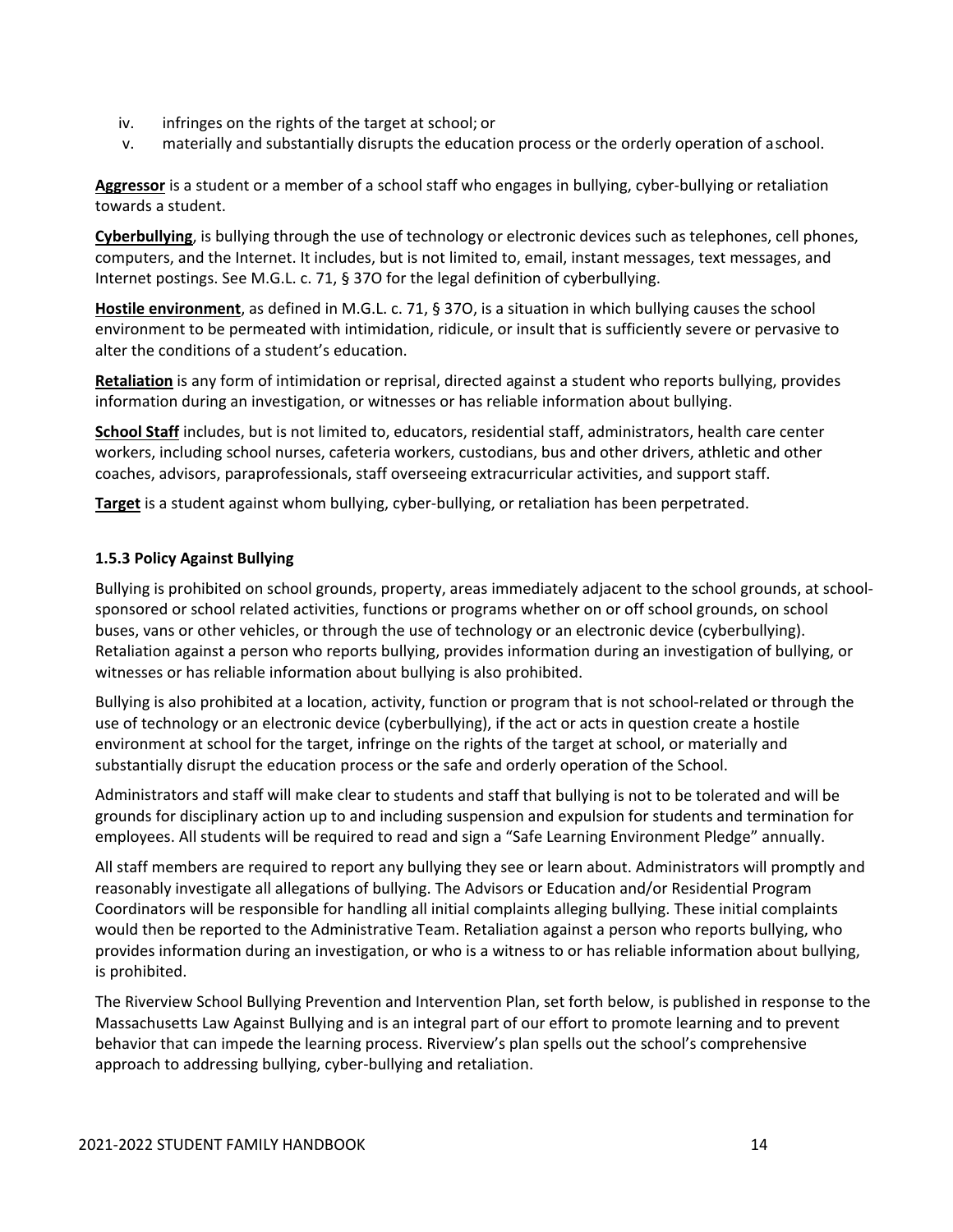This plan is consistent with broader protections at Riverview against discrimination, harassment, bullying, and retaliation that appear in our Student/Parent Handbook and the Personnel Handbook.

As a school for students with special needs (complex language, learning and cognitive disabilities), we recognize that our students may be more vulnerable to becoming targets of teasing or bullying. Additionally, certain students may be more vulnerable to becoming a target of bullying based on actual or perceived differentiating characteristics, including race, color, religion, ancestry, national origin, sex, socioeconomic status, homelessness, academic status, gender identity or expression, physical appearance, pregnant or parenting status, sexual orientation, mental, physical, developmental or sensory disability, or by association with a person who has or is perceived to have one or more of these characteristics. We will use the proactive measures outlined to create a safe supportive environment and to provide all of our students with the skills, knowledge and strategies to prevent or respond to bullying or teasing.

It is also important to acknowledge that Riverview students, due to cognitive, social, and language challenges, may unintentionally hurt or offend others. There is, in many cases, no malicious intent to these behaviors or remarks, which are oftentimes a result of lack of understanding of social conventions or limited experience with interpersonal relationships. While such incidents do not constitute bullying, every effort will be made to provide supports, instruction, and guidance in helping the student(s) involved to resolve such conflicts and find more acceptable manners of interacting.

It is essential that this plan be well understood by all members of the Riverview community. The Administrative Team is responsible for the implementation and administration. Questions and concerns related to this may be referred to the Administrative Team.

#### **1.5.4 Reporting Bullying and/or Retaliation**

Reports of bullying or retaliation may be made by staff, students, parents or guardians, or others, and may be oral or written. Oral reports made by or to a staff member shall be recorded in writing. A school or staff member is required to report immediately to an Administrator or designee or to the Head of School or designee when Administrator is the alleged aggressor or to the Assistant Head of School or designee when the Head of School is the alleged aggressor, any instance of bullying or retaliation the staff member becomes aware of or witnesses.

Reports made by students, parents or guardians, or other individuals who are not school staff members, may be made anonymously. Reporting resources available to the school community include, but not limited to, the Incident Reporting Form, voicemail, and email.

Use of an Incident Reporting Form is not required as a condition of making a report. The Incident Reporting Form is available:

- 1. On the school's portal;
- 2. In the school's main office;
- 3. From any member of the Administrative Team;
- 4. From any of the Advisors;
- 5. From the Residential Office.

At the beginning of each school year, designated Administrators will provide the school community, including administrators, staff, students, and parents or guardians, with written notice of its policies for reporting acts of bullying and retaliation as part of the Personnel Manual and Student/Parent Handbook (located on the Riverview Portal). The plan is also accessible via the school website.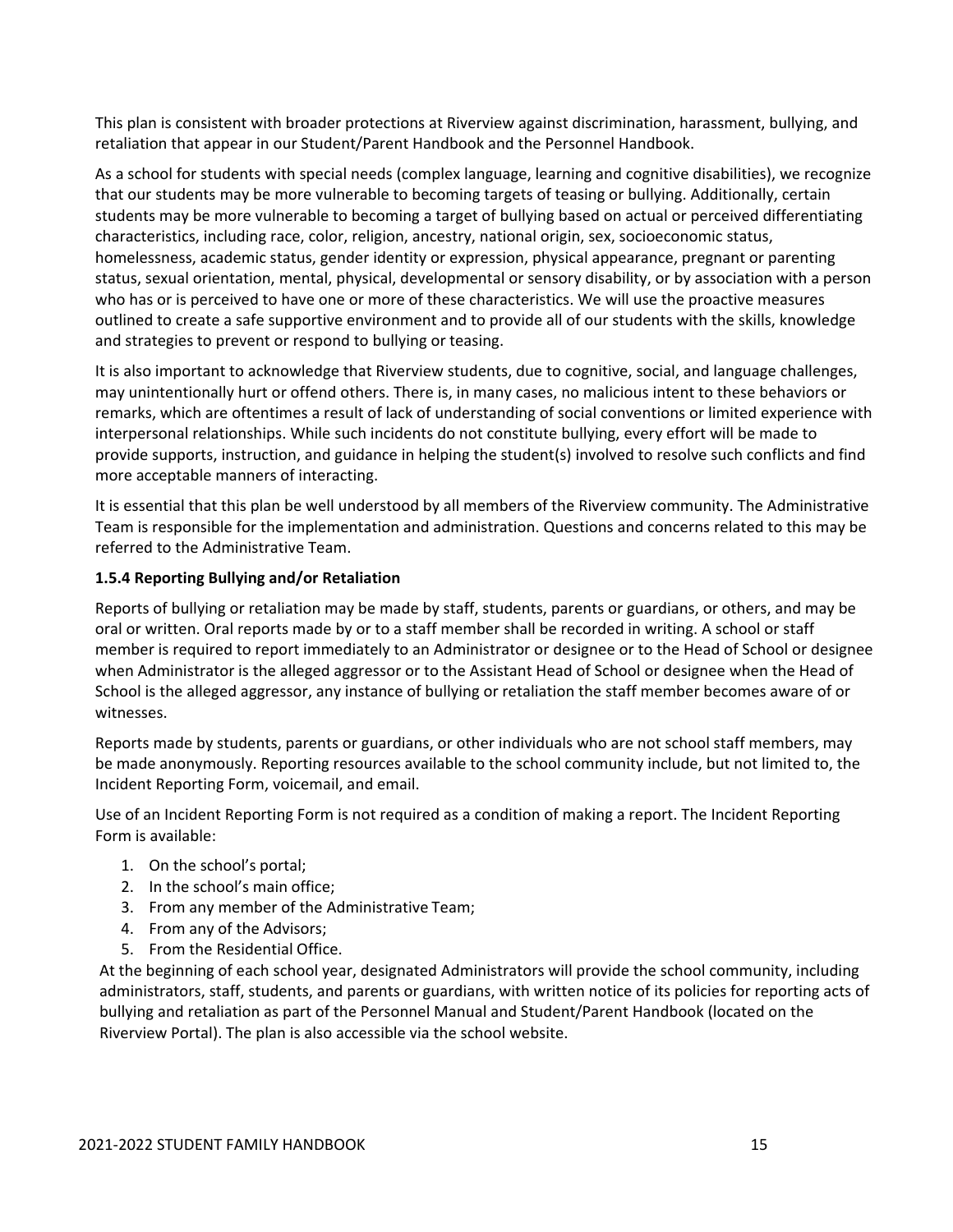#### **1.5.4a. Reporting by Staff**

A staff member will report immediately to an Administrator when he/she witnesses or becomes aware of conduct that may be bullying or retaliation. The requirement to report to an Administrator or designee does not limit the authority of the staff member to respond to behavioral or disciplinary incidents consistent with school policies and procedures for behavior management and discipline. Written documentation must be completed before the end of the staff person's shift.

#### **1.5.4b. Reporting by Students, Parents or Guardians, Anonymous Sources, and Others**

The school expects students, parents or guardians, and others who witness or become aware of an instance of bullying or retaliation involving a student to report it to a member of the Administrative Team. Reports may be made anonymously, but no disciplinary action will be taken against an alleged aggressor solely on the basis of an anonymous report. Students, parents or guardians, and others may request assistance from a staff member to complete a written report. Students will be provided practical, safe, private and age‐appropriate ways to report and discuss an incident with a staff member, or a member of the Administrative Team. Should another person make a verbal report to a staff person, the staff person must immediately notify an Administrator and follow up with a written report before the end of the staff person's shift.

#### **1.5.5 RESPONDING TO A REPORT OF BULLYING OR RETALIATION**

#### **1.5.5a. Safety**

Before fully investigating the allegations of bullying or retaliation, the Administrative Team will take steps to assess the need to restore a sense of safety to the alleged target and /or to protect the alleged target from possible further incidents. Such protections will likewise be available for a student who has witnessed bullying or retaliation; who provides information during an investigation; or who has reliable information about a reported act of bullying or retaliation. Responses to promote safety may include, but not be limited to, creating a personal safety plan; pre‐determining seating arrangements in the classroom, dining room, dormitory, or on the bus; identifying a staff member who will act as a "safe person" for the target; and altering the student aggressor's schedule and access to the target. The Administrative Team will take additional steps to promote safety during the course of and after the investigation, as necessary.

#### **1.5.5b. Obligations to Notify Others**

#### **Notice to parents or guardians**

Upon determining that bullying or retaliation has occurred, the Administrator will promptly notify the parents or guardians of the target and the student aggressor(s) of this, and of the procedures for responding to it. There may be circumstances in which an Administrator contacts parents or guardians prior to the investigation. Notice will be consistent with state regulations at 603 CMR 49.00.

#### **Notice to Another School or District**

If the reported incident involves students from more than one school district, charter school, non‐public school, approved private special education day or residential school, or collaborative school, the principal or designee first informed of the incident will promptly notify by telephone the principal or designee of the other school (s) of the incident so that each school may take appropriate action. All communications will be in accordance with state and federal privacy laws and regulations, and 603 CMR 49.00.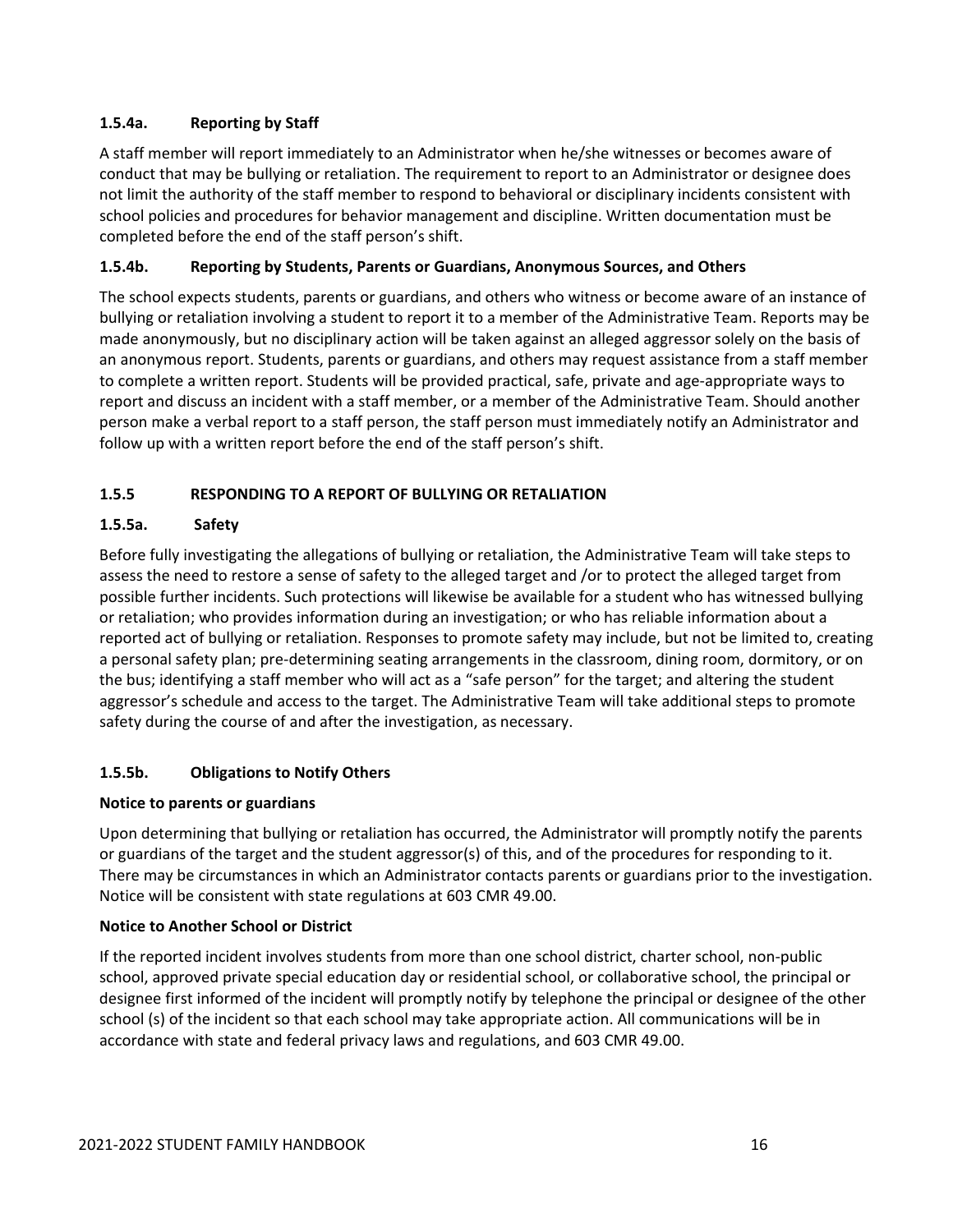#### **Notice to Law Enforcement**

At any point after receiving a report of bullying or retaliation, including after an investigation, if the Administrator has a reasonable basis to believe that criminal charges may be pursued against the aggressor, the Administrator will notify the local law enforcement agency. Notice will be consistent with requirements of 603 CMR 49.00 and locally established agreements with local law enforcement agency. Also, if an incident occurs on school grounds and involves a former student under the age of 21 who is no longer enrolled in school, the Administrator shall contact the local law enforcement agency if he or she has a reasonable basis to believe that criminal charges may be pursued against the aggressor. In making this determination, the Administrator will, consistent with the plan and with applicable school policies and procedures, consult with any other individuals the Administrator deems appropriate.

#### **1.5.6 INVESTIGATION**

The Administrator will promptly investigate all reports of bullying or retaliation and, in doing so; will consider all available information known, including the nature of the allegation(s) and the ages of the students involved.

During the investigation the Administrator or designee will, among other things, interview students, staff, witnesses, parents or guardians, and/or others as necessary. The Administrator (or whoever is conducting the investigation) will remind the alleged aggressor, target, and witnesses of the importance of the investigation, their obligation to be truthful and that retaliation against someone who reports bullying or provides information during an investigation is strictly prohibited and will result in disciplinary action.

In the event that a staff member is identified as an alleged aggressor, the staff person may be put on paid administrative leave until the investigation is completed. In the event that there is a suspicion of substance abuse, drug/alcohol testing may be required, per the Riverview School Personnel Manual.

Interviews may be conducted by the Administrator, other staff members determined by the Administrator, and in consultation with an Advisor or Residential Program Coordinator, as appropriate. To the extent practicable, and given his/her obligation to investigate and address the matter, the Administrator will maintain confidentiality during the investigation process. Other staff members interviewed will be instructed to maintain confidentiality. The Administrator will maintain record of the investigation.

Procedures for investigating reports of bullying and retaliation will be consistent with school policies and procedures for investigations. If necessary, the Administrator will consult with legal counsel about the investigation.

#### **1.5.7 DETERMINATION**

The Administrator will make a determination based upon all of the facts and circumstances. If, after the investigation, bullying or retaliation is substantiated, the Administrator will take steps reasonably calculated to prevent reoccurrence and to ensure that the target is not restricted in participating in school or in benefiting from school activities. The administrator will: 1) determine what remedial action is required, if any, and 2) determine what responsive actions and/or disciplinary action is necessary.

Depending upon the circumstances, the Administrator may choose to consult with the student's teacher(s) and/or Advisor or Residential Program Coordinator, and the target's or student aggressor's parents or guardians, to identify any underlying social or emotional issue(s) that may have contributed to the behavior and to assess the level of need for additional social skills development.

The Administrator will promptly notify the parents or guardians of the target and the aggressor about the results of the investigation and, if bullying or retaliation is found, what action is being taken to prevent further acts. All notice(s) to parents will comply with applicable state and federal privacy laws and regulations.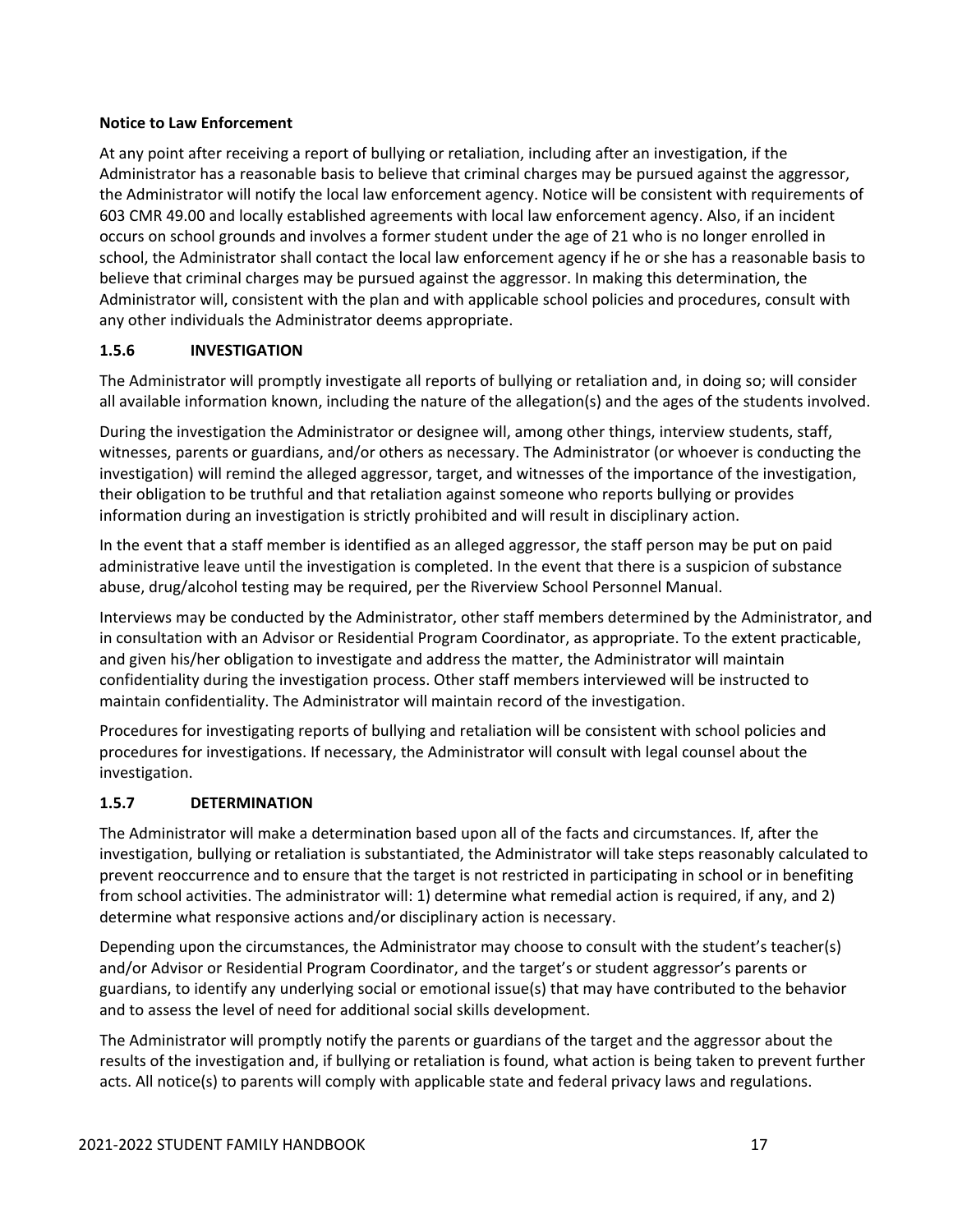Note well: Because of the legal requirement regarding the confidentiality of student records, the Administrator cannot report specific information to the target's parent or guardian about the disciplinary action taken unless it involves a "stay away" order or other directive that the target must be aware of in order to report violations.

#### **1.5.8. RESPONSES TO BULLYING OR RETALIATION BY STUDENTS**

#### **1.5.8 a. Teaching Appropriate Behavior Through Skills‐Building**

Upon the Administrator determining that bullying or retaliation has occurred, the law requires that the school use a range of responses that balance the need for accountability with the need to teach appropriate behavior. Skill‐ building approaches that the Administrator may consider will include:

- Offering individualized skill-building sessions based on the school's anti-bullying curricula;
- Providing relevant educational activities for individual students or groups of students, in consultation with the Advisor and /or Residential Program Coordinator;
- Implementing a range of academic and nonacademic positive behavior supports to help students understand prosocial ways to achieve their goals;
- Meeting with parents and guardians to engage parental support and to reinforce the anti-bullying curricula and social skills building activities at home;
- Adopting behavior plans to include a focus on developing specific social skills;
- Counseling or referral for targets, aggressors, and/or families; and
- Making a referral for evaluation.

#### **1.5.8 b. Taking Disciplinary Action**

If the Administrator decides that disciplinary action is appropriate, the disciplinary action will be determined on the basis of facts found by the Administrator, including the nature of the conduct, age of the student(s) involved, and the need to balance accountability with the teaching of appropriate behavior. Discipline will be consistent with the plan and with the school's discipline policy. A range of disciplinary actions, includes, but is not limited to, the following:

- Schedule modification
- Detention
- In-house suspension
- Suspension (home)
- Expulsion

Discipline procedures for students with disabilities are governed by the federal Individuals with disabilities Education Improvement Act (IDEA), which should be read in cooperation with state laws regarding student discipline. As noted in 1.5.7., due to confidentiality requirements, the Administrator is unable to notify the target's parent or guardian about the disciplinary action taken unless it involves a "stay away" order or other directive that the target must be aware of in order to report violations.

If the Administrator determines that a student knowingly made a false allegation of bullying or retaliation, that student may be subject to disciplinary action.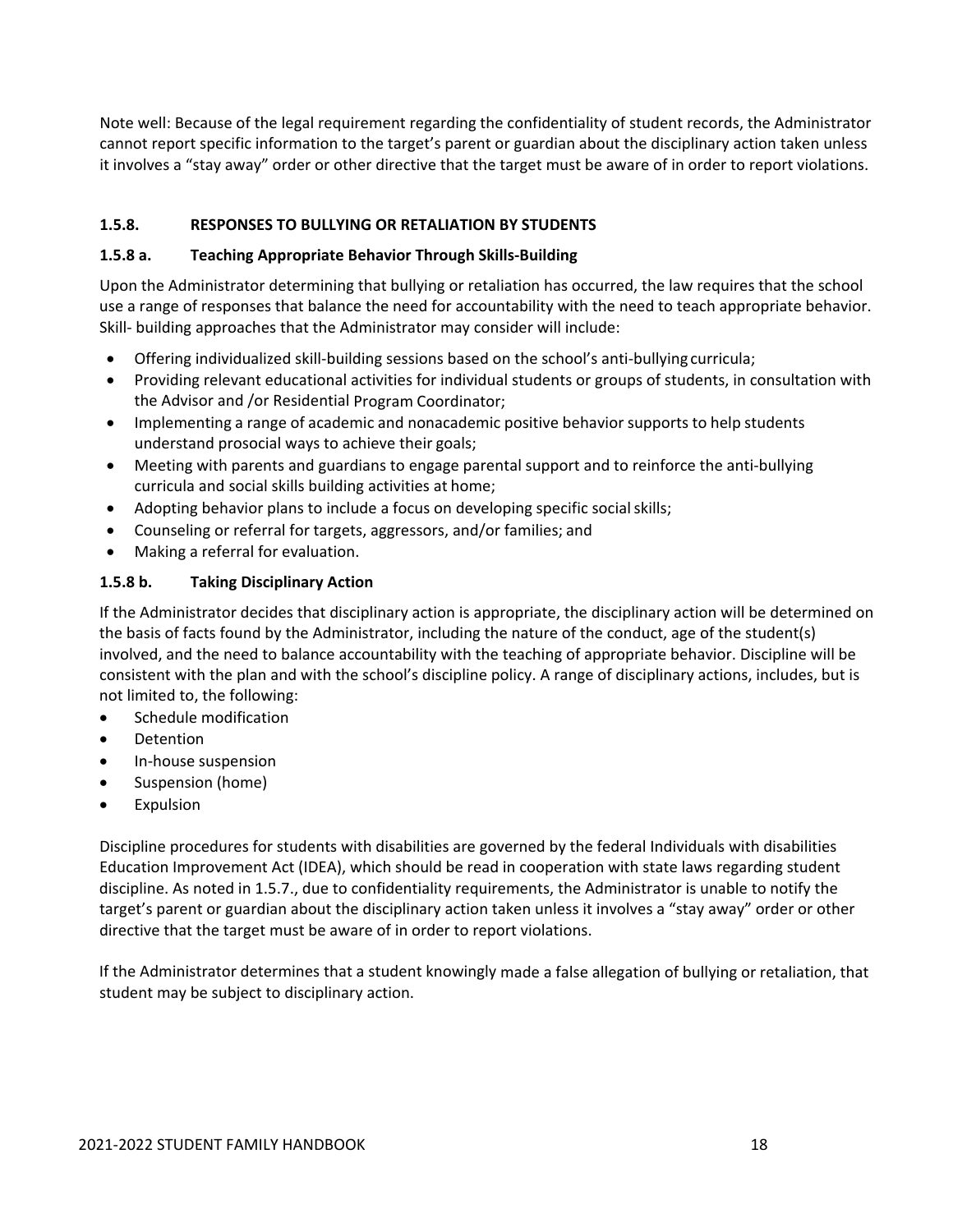#### **1.5.8.c. Promoting Safety/Protection for the Target and Others**

The Administrator will consider what adjustments, if any, are needed in the school environment to enhance the target's sense of safety and that of others as well, including anyone who provides information during an investigation or witnesses/provides reliable information about an act. Adult supervision would be increased at transition times and in locations where such behaviors are known to have occurred or is likely to occur. Within a reasonable period of time following the determination and the ordering of remedial and/or disciplinary action, the Administrator will contact the target to determine whether there has been a recurrence of the prohibited conduct and whether additional supportive measures are needed. If, so the Administrator will work with appropriate school staff to implement them immediately.

#### **1.5.9 RESPONSES TO BULLYING OR RETALIATION BY STAFF**

#### **1.5.9 a. Taking Disciplinary Action**

If the Administrator decides that disciplinary action is appropriate, the disciplinary action will be determined on the basis of facts found by the Administrator. A range of disciplinary actions, includes, but is not limited to, the following:

- Schedule Modification
- Participation in additional training
- Requirement of counseling
- Decision making leave (paid or unpaid)
- **Termination**

Within a reasonable period of time following the determination and the ordering of remedial and/or disciplinary action, the Administrator will contact the target to determine whether there has been a recurrence of the prohibited conduct and whether additional supportive and/or disciplinary measures are needed. If, so the Administrator will implement them immediately. Re‐occurrence of bullying or retaliation by a staff person following prior intervention may result in immediate termination.

#### **1.5.10 RESOLUTION, NOTIFICATION, AND FOLLOW‐UP**

Following interviews and any other investigation undertaken, as the School deems appropriate, the Administrative Team will determine whether and to what extent the allegation of bullying, cyber‐bullying or retaliation has been substantiated. If it is determined that the policy set forth in this plan has been violated, the Administrative Team will determine what disciplinary action and/or other remedial action is appropriate and how it will be implemented.

The goal of an investigation and any disciplinary or other remedial process that is imposed following that investigation is to correct the situation to the extent it is reasonably possible and to take such steps as can be taken to prevent there being a repetition of the incident and to prevent the student or students targeted and others who participate in the investigation from being subject to retaliation. In appropriate circumstances, such as when a crime may have been committed or a child may have been subject to abuse or neglect of the type that is reportable under Section 51A of the Massachusetts laws, law enforcement or another appropriate government agency will be notified.

Upon completion of the investigation, the Administrator who conducted the investigation or designee will meet individually with the student or students who were the target of the alleged incident and their parents. Follow up will also occur with the student or students against whom the complaint was made and their parents. During these meetings, the school will report the results of the investigation and, where disciplinary or other corrective action is determined to be appropriate, inform the parties of the steps that will be taken to correct the situation. The amount of information provided in these meetings may be limited by confidentiality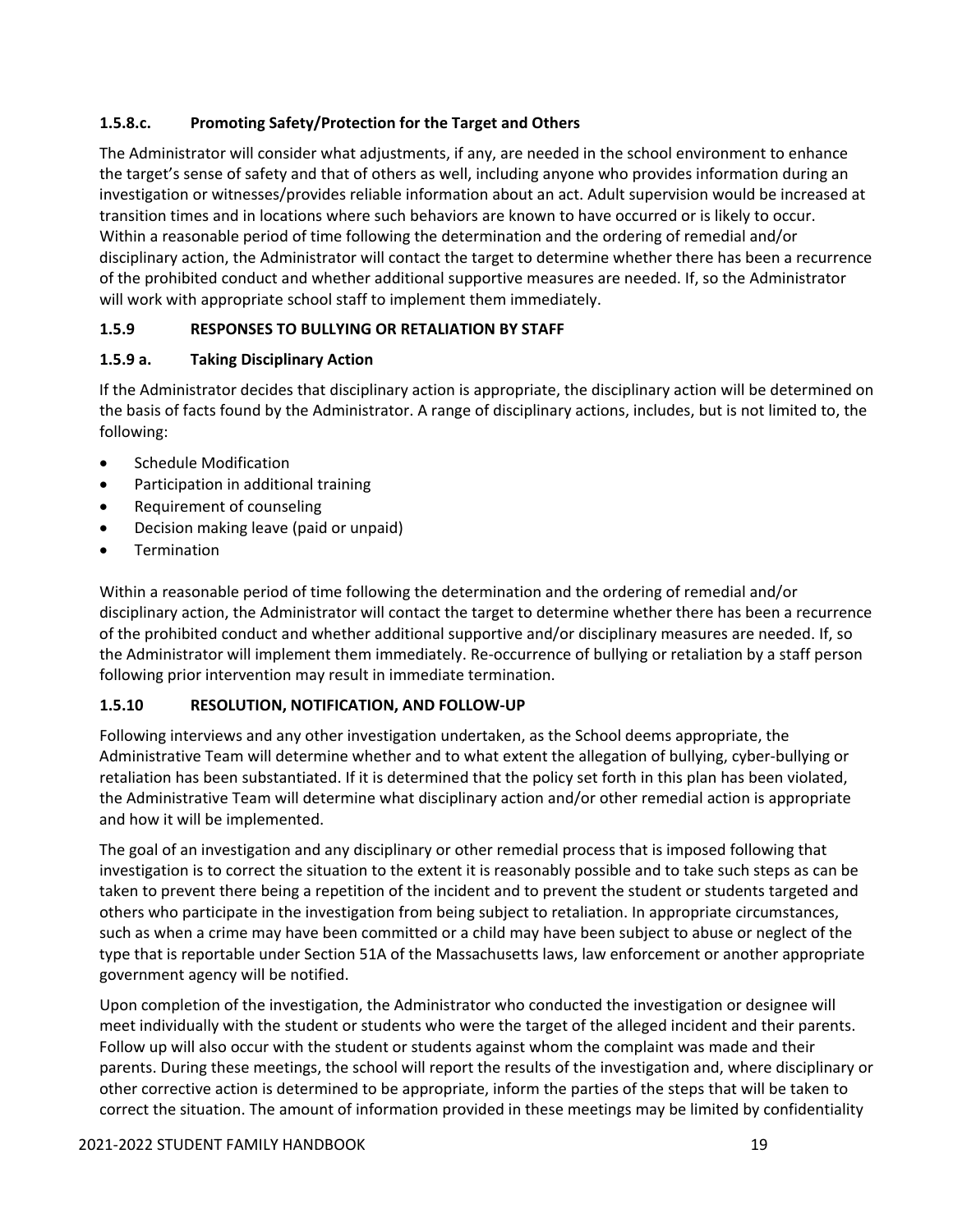laws protecting student records. Follow‐up contacts will occur with any student found to have been targeted in violation of this policy and his/her parents to inquire as to whether there have been any further incidents.

#### **1.5.10a Problem Resolution System:**

As part of this process, the Administrator or designee shall inform the parent or guardian of the target about the Department of Elementary and Secondary Education's problem resolution system and the process for accessing that system, regardless of the outcome of the determination: Any parent wishing to file a claim/concern or seeking assistance outside of the district may do so with the Department of Elementary and Secondary Education Program Resolution System (PRS). That information can be found at: http://www.doe.mass.edu/pqa, emails can be sent to compliance@doe.mass.edu or individuals can call 781‐ 338‐3700. Hard copies of this information are also available from the Director of Education.

#### **1.5.11 PROGRAMS**

Riverview School will implement an anti‐bullying program as a required part of the curriculum at each grade level. It will be based on developmentally and age‐appropriate instruction on bullying prevention using evidence‐based curricula. Furthermore, Riverview will provide instruction on civil and ethical behavior at each grade level and hold students and adults responsible for behaving with respect towards one another at all times.

Instruction will include appreciation of human differences and avoidance of behaviors that discriminate against others based on their gender, gender identity and gender expression, sexual orientation, race, national origin, religion or disability.

The school will conduct a survey every four years or more frequently as deemed appropriate, to assess the school climate and the prevalence, nature, and severity of bullying in the school. Feedback from the survey will be used to inform improvements, resources, and curricula additions. Additionally, the school will comply with any and all Department of Elementary and Secondary Education (DESE) data reporting requirements.

#### **1.5.12 TRAINING AND PROFESSIONAL DEVELOPMENT**

#### **1.5.12a. Professional Development:**

The Bullying Prevention and Intervention Plan will include annual professional development of all members of the school staff to build the skills to prevent, identify and respond to bullying and to implement the plan. School staff includes, but is not limited to: educators, residential staff, administrators, health care center workers, including school nurses, cafeteria workers, custodians, bus drivers, athletic and other coaches, advisors, paraprofessionals and support staff.

The content of the professional development will include, but not be limited to:

- 1. developmentally appropriate strategiesto prevent bullying;
- 2. developmentally appropriate strategies for immediate, effective interventions to stop bullying incidents;
- 3. information regarding the complex interaction and power differential that can take place between and among an aggressor, target, and witnesses to the bullying;
- 4. research findings on bullying, including information about specific categories of students who have been shown to be particularly at risk for bullying in the school environment;
- 5. information on the incidence and nature of cyberbullying; and
- 6. Internet safety issues as they relate to cyberbullying.

Professional development will also address ways to prevent and respond to bullying or retaliation for students with disabilities that must be considered when developing students' Individualized Education Programs (IEPs).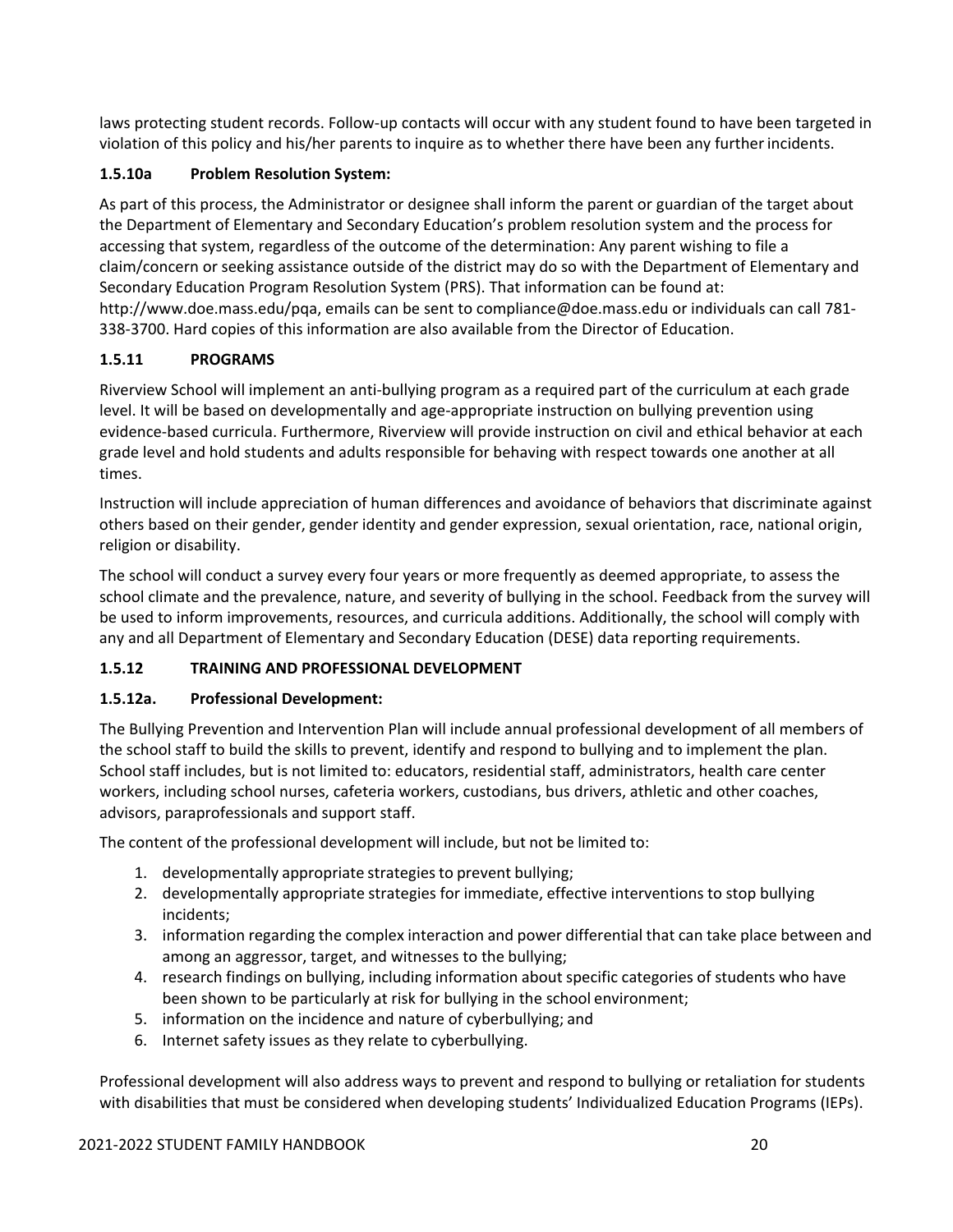This will include a particular focus on the needs of students with autism or students whose disability affects social skills development.

Additional areas identified by the school or district for professional development may include:

- 1. promoting and modeling the use of respectful language;
- 2. fostering an understanding of and respect for diversity and difference;
- 3. building relationships and communicating with families;
- 4. constructively managing behaviors;
- 5. using positive behavioral intervention strategies;
- 6. applying constructive disciplinary practices;
- 7. teaching students skills including positive communication, anger management, and empathy for others;
- 8. engaging students in planning and decision‐making;
- 9. maintaining a safe and caring environment for all students; and
- 10. engaging staff and those responsible for the implementation and oversight of the plan to distinguish between acceptable managerial behaviors designed to correct misconduct, instill accountability in the school setting, etc. and bullying behaviors.

#### **1.5.12b. Written notice to staff**

The school or will provide all staff with an annual written notice of the plan by publishing information about it, including sections related to staff duties and bullying/harassment of students by school staff, in the Personnel Manual.

#### **1.5.13 COLLABORATION WITH FAMILIES**

The Bullying Prevention and Intervention Plan will include provisions for educating parents and guardians about the bullying prevention curriculum at the school, how they can reinforce the curriculum at home, how they can support Riverview's prevention and intervention plan, the dynamics of bullying and online safety and cyber‐ bullying.

Riverview will provide to students and their parents or guardians annual written notice of relevant sections of the bullying prevention plan in the Student/Parent Handbook.

#### **1.5.14 SUPPORT SERVICES/RESOURCES**

#### **1.5.14a. Identifying resources**

Riverview's Administrative Team and Advisors (licensed social workers/ licensed mental health counselors) have identified our capacity to provide counseling and other services for targets, student aggressors, and their families. This includes a review of current staffing and programs that support the positive school environment by focusing on being proactive, providing ample structure and supervision services. This includes adopting new curricula, educating staff, establishing safety planning teams, and identifying other agencies that can provide services.

#### **1.5.14b. Counseling and other services**

This plan includes utilizing Riverview support services (Social Workers/ Mental Health Counselors), as well as the support of outside therapists who have long standing relationships with our school. Riverview's Social Workers/ Mental Health Counselors will team together to outline how our outside resources can assist us in developing safety plans for students who have been targets. Our Speech and Language Pathologists will collaborate with Social Workers/ Mental Health Counselors to provide social skills to prevent bullying and will offer education and/or intervention services for students exhibiting such behaviors. These plans may include: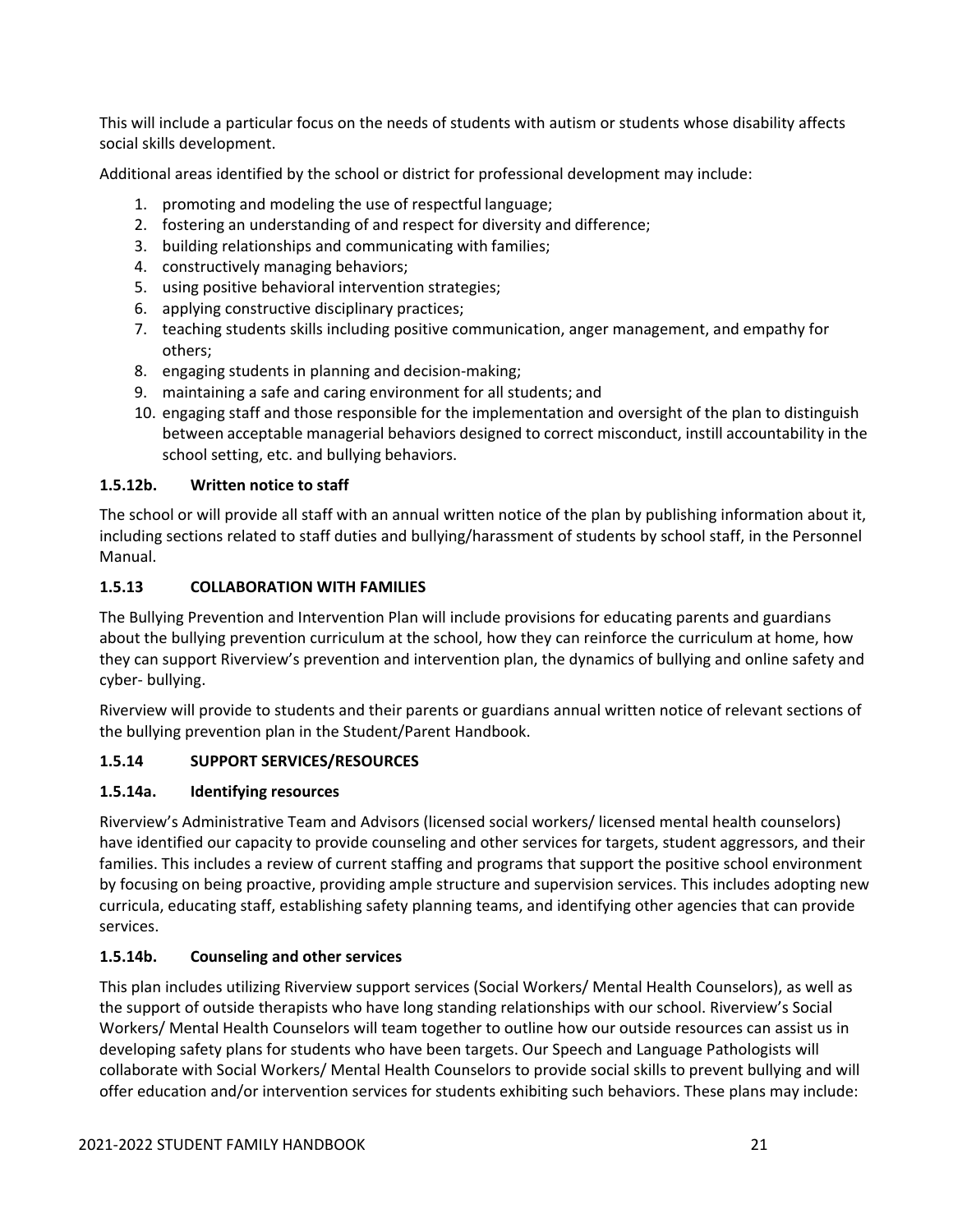behavioral intervention plans, social skills groups, and individually focused curricula. Support will be provided to family members of the involved student(s) as appropriate.

#### **1.5.14c. Students with disabilities**

As required by M.G.L. c. 71B, §3, as amended by Chapter 92 of the Acts of 2010, when the IEP Team determines the student has a disability that affects social skills development or the student may participate in or is vulnerable to bullying or teasing because of his/her disability, the Team will consider what should be included in the IEP to develop the student's skills and proficiencies to avoid and respond to bullying or teasing.

#### **1.5.14d. Referral to outside services**

With the support of our Advisors, Riverview will establish a referring protocol for referring students and families to outside services. Clear protocols will help students and families access appropriate and timely services. Referrals must comply with relevant laws and policies. Current local referral protocols will be evaluated to assess their relevance to the Plan, and revised as needed

#### **1.5.15 RELATIONSHIP TO OTHER LAWS**

Consistent with state and federal laws, and the policies of the school or district, no person shall be discriminated against in admission to a public school of any town or in obtaining the advantages, privilege and courses of study of such public school on account of race, color, sex, religion, national origin, or sexual orientation. Nothing in the Plan prevents the school or district from taking action to remediate discrimination or harassment based on a person's membership in a legally protected category under local, state, or federal law, or school or district policies.

In addition, nothing in the Plan is designed or intended to limit the authority of the school or district to take disciplinary action or other action under M.G.L. c. 71, §§ 37H or 37H½, M.G.L. c. 71, §§41 and 42, M.G.L. c 76 § 5, or other applicable laws, or local school or district policies, or collective bargaining agreements, in response to violent, harmful, or disruptive behavior, regardless of whether the Plan covers the behavior.

#### **1.5.16 CONCLUSION**

This plan is intended to: (1) prevent bullying, cyber‐bullying, and retaliation among any and all members of the school community, both students and staff; (2) to encourage students, their parents and staff to have confidence in the School's procedures and to come forward promptly whenever a student is subject to conduct that is prohibited by this or any other School policy and; (3) to implement appropriate discipline and other corrective measures when they are found to be warranted.

#### **1.6. Care of School Property & Equipment\***

Riverview staff and students take pride in our School, its buildings and property. Students must always treat all property with respect and proper care. Students who damage school property will be financially responsible for the repairs. More costly repairs may involve families being billed for damages and the student being expected to contribute towards the restitution either financially, through community service, or in other manners.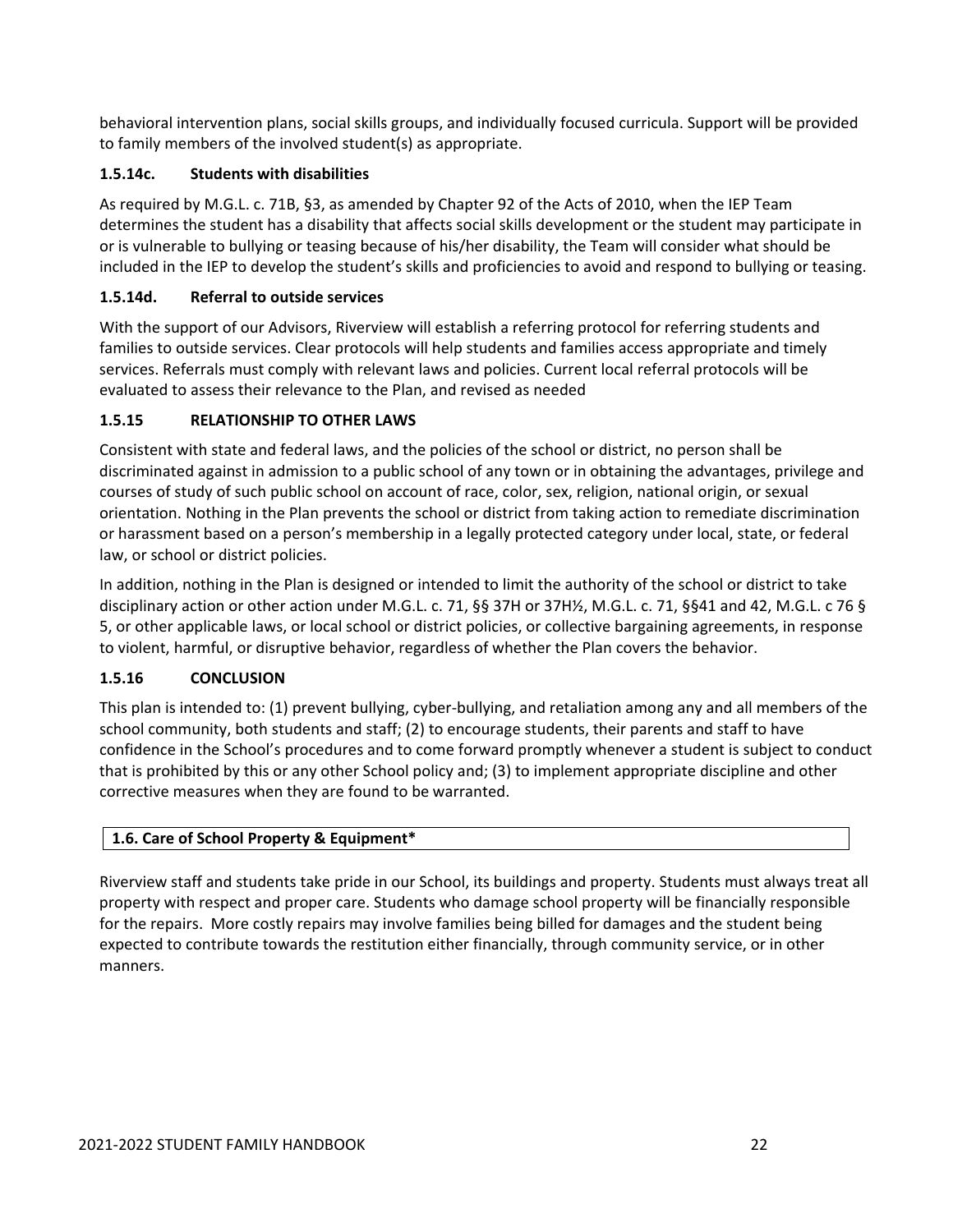#### **1.7. Cell Phone Policy\***

Students are permitted to have cell phones on campus. Parents allowing their child to bring a cell phone to campus do so knowing their child is fully responsible for assuming all costs pertaining to misuse, damage, loss, or students exceeding their data plan. Each student having a cell phone will review the cell phone policies below and sign an agreement to follow these guidelines as part of the Annual Student Update. Should a student experience difficulty following these guidelines, restrictions may be put in place. If students do not follow the below guidelines, a phone plan will be implemented to support the student's specific needs. Phone plans can include set hours for phone use, staff holding the phone for set hours, staff supervision of phone use and other strategies to support the student. A student's phone may be sent home for a period of time if necessary.

#### **Middle School / High School**

Academic Day

- Cell phones are allowed during the school day if being used for educational purposes.
- Students are allowed to bring their cell phones on academic field trips, but need to adhere to the teacher's guidelines.

#### Boarding

Cell Phones may not be used during meal times or during after school or evening activities.

Day Students

- Day students are allowed to bring their phones to campus each day. Their cell phones must remain off and in their backpacks during the academic day.
- Day students may access their cellphones from 3:00 to 3:30 after school.
- Day students are reminded to respect the dorm rules, which specify that boarding students' phones will not be in use from 9:00 pm‐ 7:00 am.

#### **GROW**

Academic Day:

 GROW students are permitted to carry a cell phone during community trip days as well as when engaged in vocational assignments or attending Cape Cod Community College.

#### **Students with a cell phone on campus are fully responsible for:**

- Using the phone only during approved/scheduled calling times and not during the academic day
- Assuming all costs relative to the phone including misuse, damage, or replacement of the phone
- Avoiding any situation wherein use of the phone creates any conflicts (as determined by staff) including but not limited to:
	- o The student's completion of responsibilities
	- o Sharing cell phones. This is prohibited unless in emergency/check in situations
	- o The disruption of the dorm or an activity
	- o Inappropriate text messages or pictures or use of social media
	- $\circ$  Use of Facebook Live or Instagram Live which is prohibited at all times

The Internet Safety Policy also applies to cell phones with Internet capability. Staff will not review content on phones or computers without a student or legal guardian's consent and having the student present during the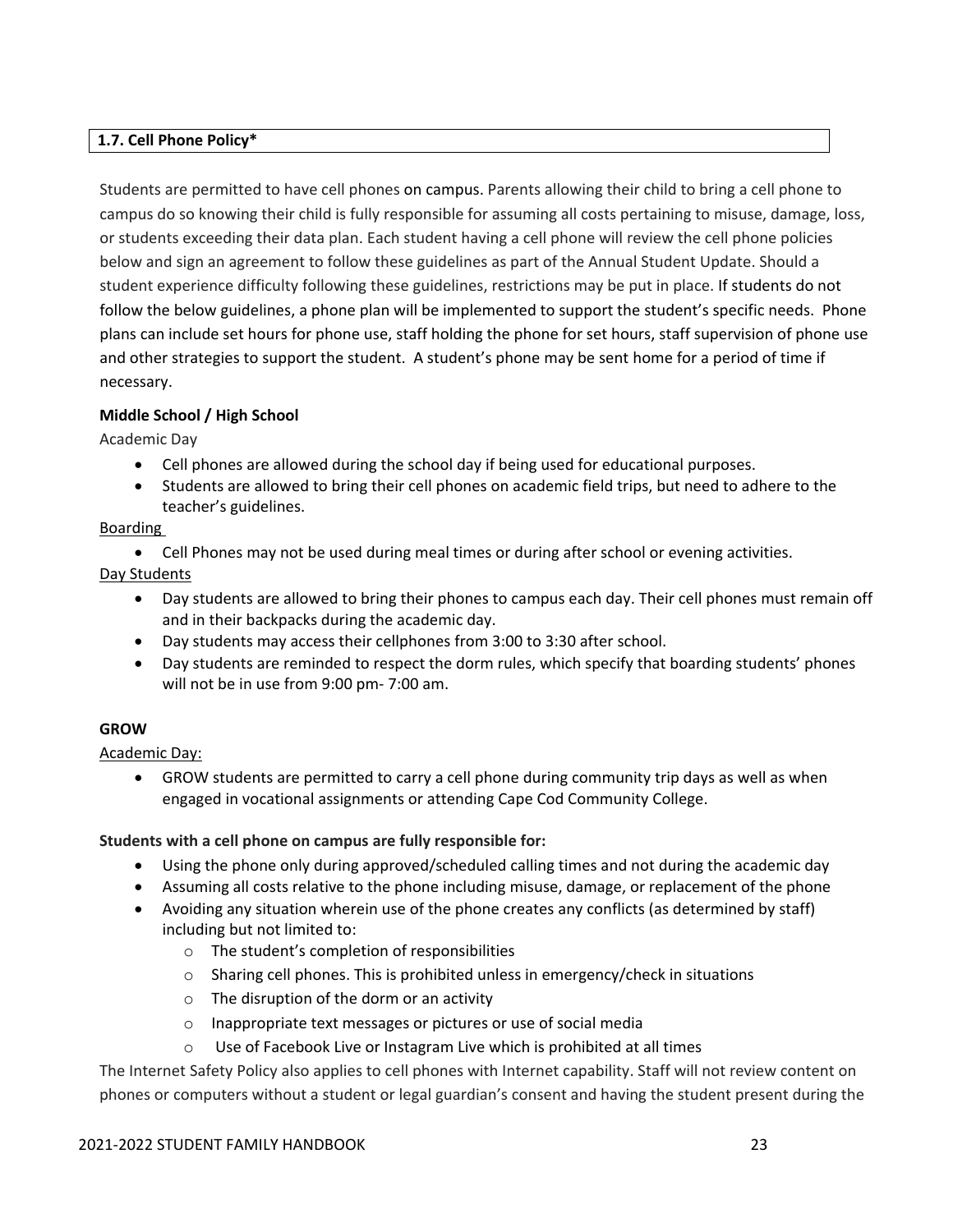review of material on the electronic device. Parents are encouraged to take an active role in monitoring their student's phone usage. If Riverview suspects any laws have been broken, it may be reported to law enforcement to investigate.

**Video Chat Policy**: As a boarding school, Riverview must take extra precautions across all settings to protect the confidentiality and privacy of students, their families and staff. Video chatting can easily and unknowingly present a threat to such confidentiality.

- **1.** A student can use video chat only when alone in his/her bedroom with the door closed or when at an approved video chat device. Please note as well that staff do not monitor video chat sessions.
- **2.** When not actively involved in a video chat session, the student must be logged off so that no transmission of audio or video signals occurs.
- **3.** Violation of any guideline justifies the loss of video chat privileges for a length of time to be determined based on the violation.
- **4.** Only a residential supervisor, advisor or administrator can make a temporary adjustment to these guidelines.

#### **1.8. Discipline\***

Riverview staff are trained to utilize a positive and proactive approach. Success-oriented opportunities are available at Riverview in order to create an environment that is fun and enriching, while promoting positive self‐ esteem.

The following behaviors are not acceptable at Riverview and may require behavioral interventions:

- Disrespect towards others
- Swearing or using foul/offensive language
- Any behavior that substantially detracts from a positive learning environment
- Repeated tardiness or leaving school without permission
- Leaving the classroom, dorm, or any building/activity without permission
- Behavior that justifies suspension/expulsion

Should a student's behavior reach the level of the above list, staff will intervene and process the situation with the student. The focus of staff is on teaching self- regulation, coping skills, problem-solving, and supporting students during times of challenge. Depending on the frequency and severity of the behavior, the student's parents may be notified and and/or a team meeting may be convened.

The following matters will be considered serious violations of school policy:

- 1. Destroying or damaging school or personal property. (Parents are responsible for the replacement/repair cost.)
- 2. Purposeful mishandling of prescription or non‐prescription drugs, and using or handling illegal drugs or alcohol, on or off school grounds. Should there exist reasonable suspicion to believe that a student is using drugs or alcohol, the student may be required to participate in alcohol or drug testing in order to remain in the program.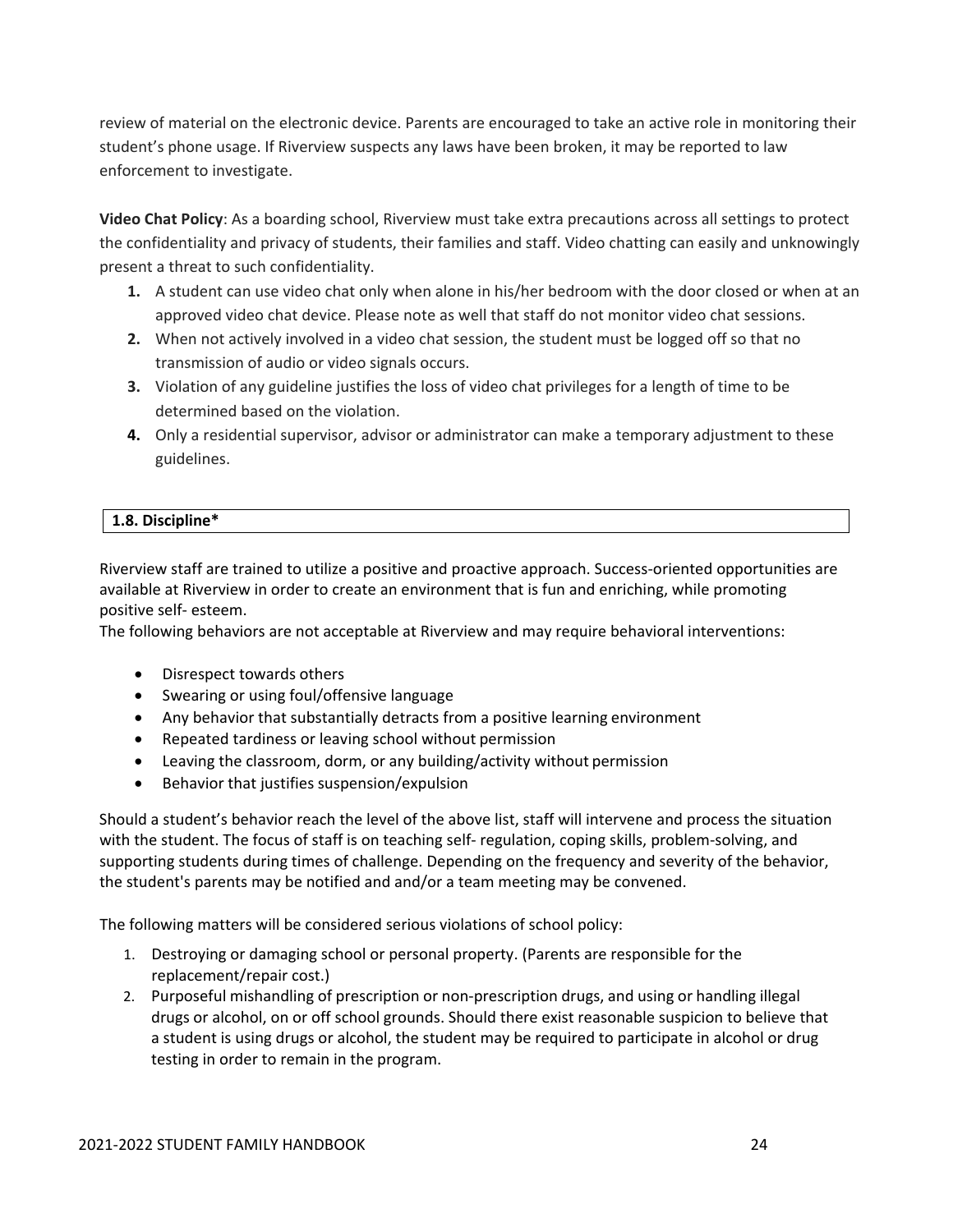- 3. Smoking/vaping, use of tobacco products, Vape pens, e‐cigarettes, or under suspicion of smoking, (e.g., odor, or possession of cigarettes, vape pen, chewing tobacco, lighters, matches, on or off campus)
- 4. Leaving grounds without permission
- 5. Harassment /bullying (causing emotional and/or physical harm to another)
- 6. Stealing
- 7. Verbal abuse (racial or religious slurs, swearing, threatening, etc.)
- 8. Use of fire and/or possession of lighters or matches
- 9. Purposeful disregard or defiance of any school policy or procedure
- 10. Possession of a weapon of any sort, purchased or handmade
- 11. Sexual harassment/sexual misconduct/sexting
- 12. Physical aggression
- 13. Any behavior that presents a serious risk of emotional or physical harm to another person or to the student him/herself
- 14. Non‐adherence to health and safety protocols related to infectious diseases (e.g. COVID‐19, Flu).

Any violations of the above school policies will be communicated to parents and could result in suspension or expulsion from the program. (Should a student receive an in‐house, on‐campus suspension, the cost for providing the needed extra‐staff supervision for the student will be the financial responsibility of the parents).

Discipline and behavior management policies are included in the Riverview School Policies and Procedures Manual and are available to parents/guardians upon request. See the Assistant Head of School/Director of Education to obtain a copy.

Riverview has developed an anti‐bullying policy in compliance with the state bullying prevention and intervention law (M.G.L. c. 71, § 37O). The School likewise adheres to the Act Prohibiting the Practice of Hazing (M.G.L c. 269,§§ 17-19) and state anti-hazing reporting regulations (603 CMR 33.00). The entire texts of these policies can be found in Section 1.5. of this handbook and on the School's website in the Parent Section.

Notes to Parents and Guardians: In general, Riverview students create a student body that is accepting and supportive of each member. Behaviors described are serious violations, and the policies developed to address them are preventative in nature. Furthermore, Riverview does not and will not subscribe to any treatment that is unusual or extraordinary including:

- 1. Experimental or extraordinary behavior modification programs
- 2. Treatment that presents any risk or involves physical or emotional pain or discomfort

#### **1.9. Expenses/Tuition**

**EXPENSES COVERED BY TUITION**: The Commonwealth of Massachusetts requires Riverview School to cover all standard student expenses (e.g., academic, room/board, special events) under the tuition charge. These expenses are covered either directly through the Business Office, or through student allowances distributed weekly to promote budgeting skills.

Below is a list of standard (extra‐curricular) expenses covered by tuition:

Riverview Yearbook (GROW students budget from allowance)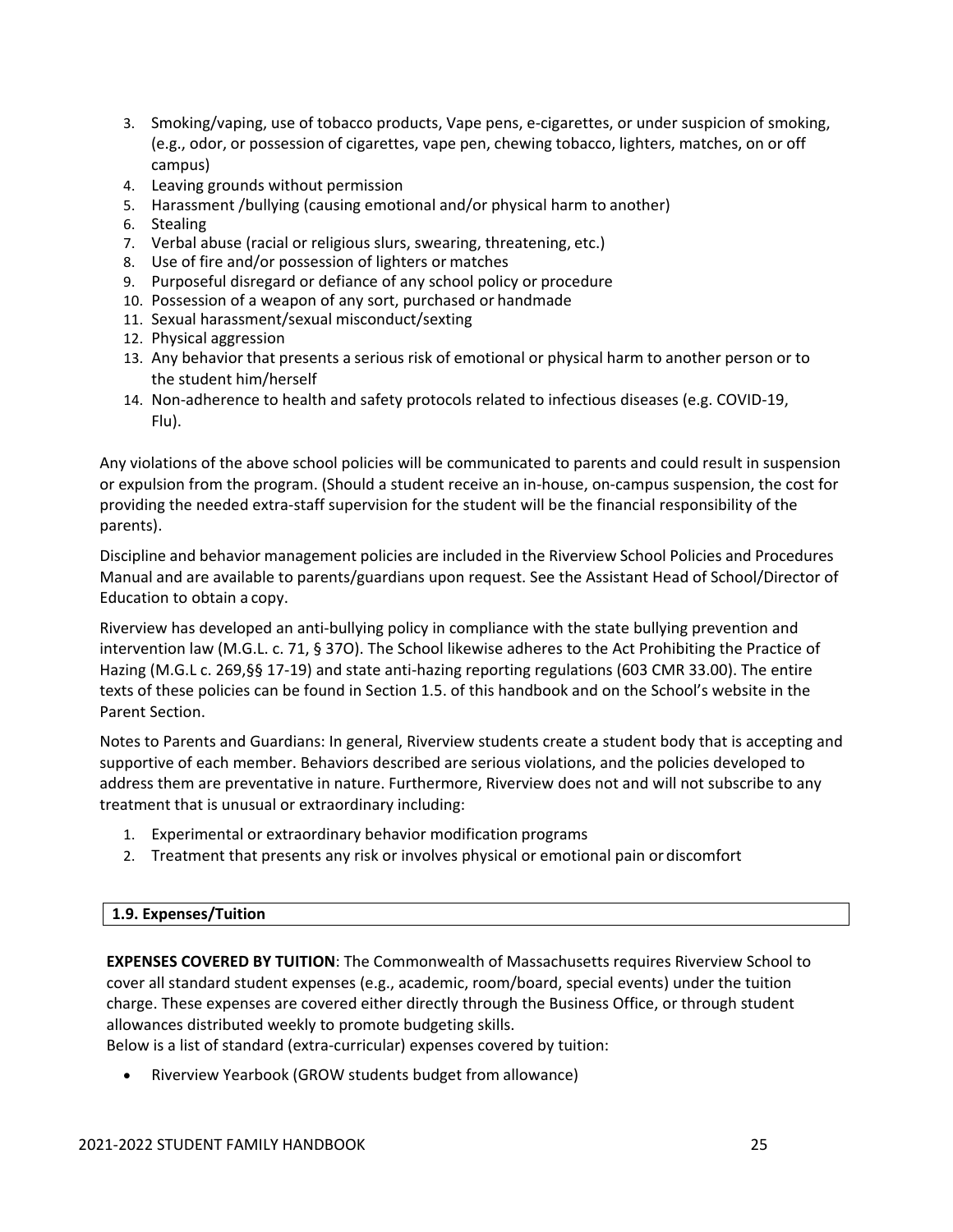- Athletic equipment/fees for underclassmen (uniforms, transportation, away games, food and lodging, safety equipment, etc.)\*
- Riverview transportation to Boston's Logan Airport and Providence's T.F. Green Airport on designated travel days and times (see Travel Associate for specific details)
- Most weekend activities (e.g., concerts, plays, sporting events) \*\* (GROW students budget from allowance.)
- All expenses related to routine weekend activities (GROW students budget fromallowance.)
- All routine evening weekday activities (GROW students budget from allowance.)
- Monthly Medication Administration Records
- \* One‐time purchased, personal athletic items (e.g., socks, spandex, warm‐ups) are issued by the School and become the property of the student. Riverview School is not responsible for lost athletic equipment. Purchase of additional personal athletic items will be the responsibility of the family.

\*\* In order to assure equity of opportunity, students participate in such activities on a rotating basis.

**STUDENT FINANCES FOR UNDERCLASSMEN**: Allowances are used to purchase school and hygiene supplies, for spending money on weekend activities, and to budget for dorm trips. A \$15.00 allowance per week is allocated and comes directly out of tuition so there is no additional cost for families. Students generate a shopping list each week to replenish needed supplies, based on needs vs. wants. Staff, when necessary, assist the students with this skill. In addition, staff work with students to teach the safekeeping of money.

**STUDENT FINANCES FOR GROW STUDENTS**: Learning to live within a budget is an important skill that GROW students address. Upon arrival, students open up both a checking and a savings account at a local bank. Included in tuition is a weekly stipend for GROW students. These funds are used for weekend activities, including meals, public transportation, and saving for higher priced activities such as a show or sporting event in Boston or Providence. Students work closely with both academic and residential staff in order to manage their weekly funds. Residential staff help the students to determine their needs for the week and academic staff assists them in the mechanics of having a checking and savings account (e.g., writing and recording checks, balancing checkbooks, filling out withdrawal and deposit slips, savings for upcoming activities, and simply "saving for a rainy day"). Staying within a weekly budget is a cornerstone to this process. At times, students arrive with credit cards, other checkbooks or ATM cards. Although intentions are often good, many students will use these to overspend from week to week, thus undermining the goal of being able to budget. If your son or daughter comes to the program with any of these, staff cannot be responsible to monitor these items.

Please note: Student allowances, both in the MS/HS Program and GROW, are not used to pay for cell phones or transportation home or to appointments.

#### **EXPENSES NOT COVERED BY TUITION:**

- Health Insurance
- Haircuts and beauty regimens
- Travel expenses (e.g., ground transportation on non-travel days, medical appointments for nonemergent care such as physical therapy, orthodontist, podiatrist appointments)
- Special dietary expenses
- Psychological, psychiatric or therapeutic services provided by non‐Riverview professionals
- Occupational Therapy or Physical Therapy services
- Special tutoring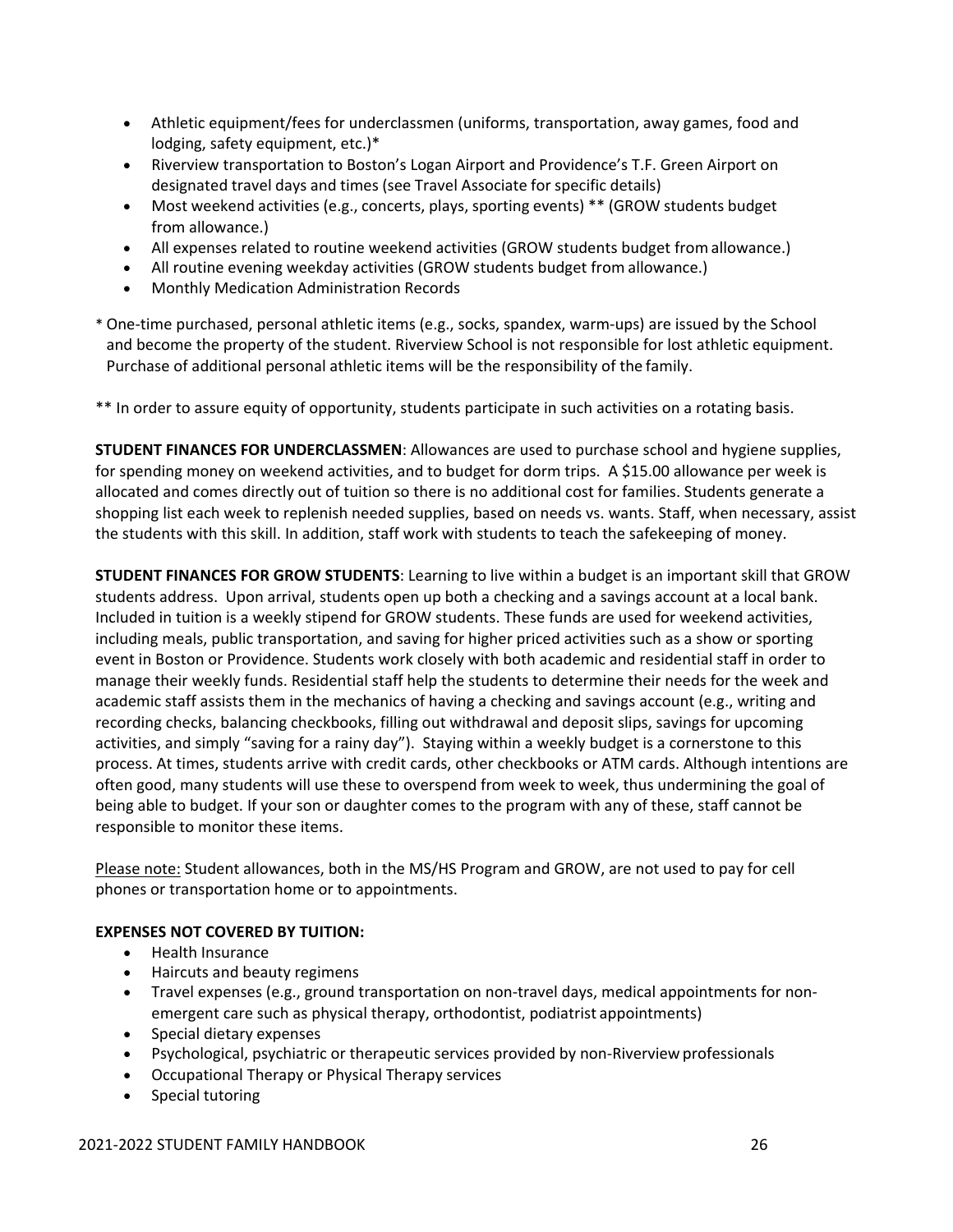- Common carrier travel (airlines, buses, trains)
- Ski trips
- School ring
- Telephone bills
- Shipping expenses
- Drivers Education expenses
- Prescription medications
- Graduation‐related expenses including flowers, tux rental, hairstyling, cap/gown, etc.
- Senior checking accounts (\$200)
- Special interest activities (e.g., karate, horseback riding, dance, music lessons, or individualized lessons)
- Dry cleaning and laundry
- Maintenance, upkeep, or repair of personal computer & other technology equipment
- Replacement of lost retainers, glasses, and electronic devices

#### **1.10. Family Weekends**

Throughout the year, the School hosts special events for Riverview families. Advanced notice is provided and detailed schedules are mailed prior to any family event.

#### **1.11. Gift Policy\***

Riverview School has an established policy on gift giving. The policy prohibits staff members from accepting gifts in the form of travel or vacation packages, as well as gifts exceeding a monetary value of \$50.00.

#### **1.12. Health and Safety During COVID 19**

Due to the COVID‐19 pandemic, Riverview may need to enact policies and protocols intended to promote health and safety within our community. These policies may include requiring all community members to wear masks, observe physical distancing expectations, and demonstrate proper hand hygiene. Additionally, students will be expected to respect boundaries or barriers erected to ensure proper distancing and movement patterns.

#### **1.13. International Students**

Riverview School is approved to accept international students to our MS/HS and Transitional academic programs. Possession of a student visa is mandatory for all fully enrolled international students. However, when a student visits Riverview for the initial interview, a student visa is not required. Please check with your local U.S. Embassy to verify what the specific entry requirements are for your country of origin.

**I‐20/Visa**: Since Riverview is a F1 school (foreign students who are pursuing full‐time academic studies), a student visa is required in order to attend. Once a student has been accepted and fully and formally enrolled, Riverview provides the family with the initial I‐20 (Certificate of Eligibility for Nonimmigrant Students issued by the U.S. Department of Justice, Immigration and Naturalization Service). This allows you to apply for the student visa.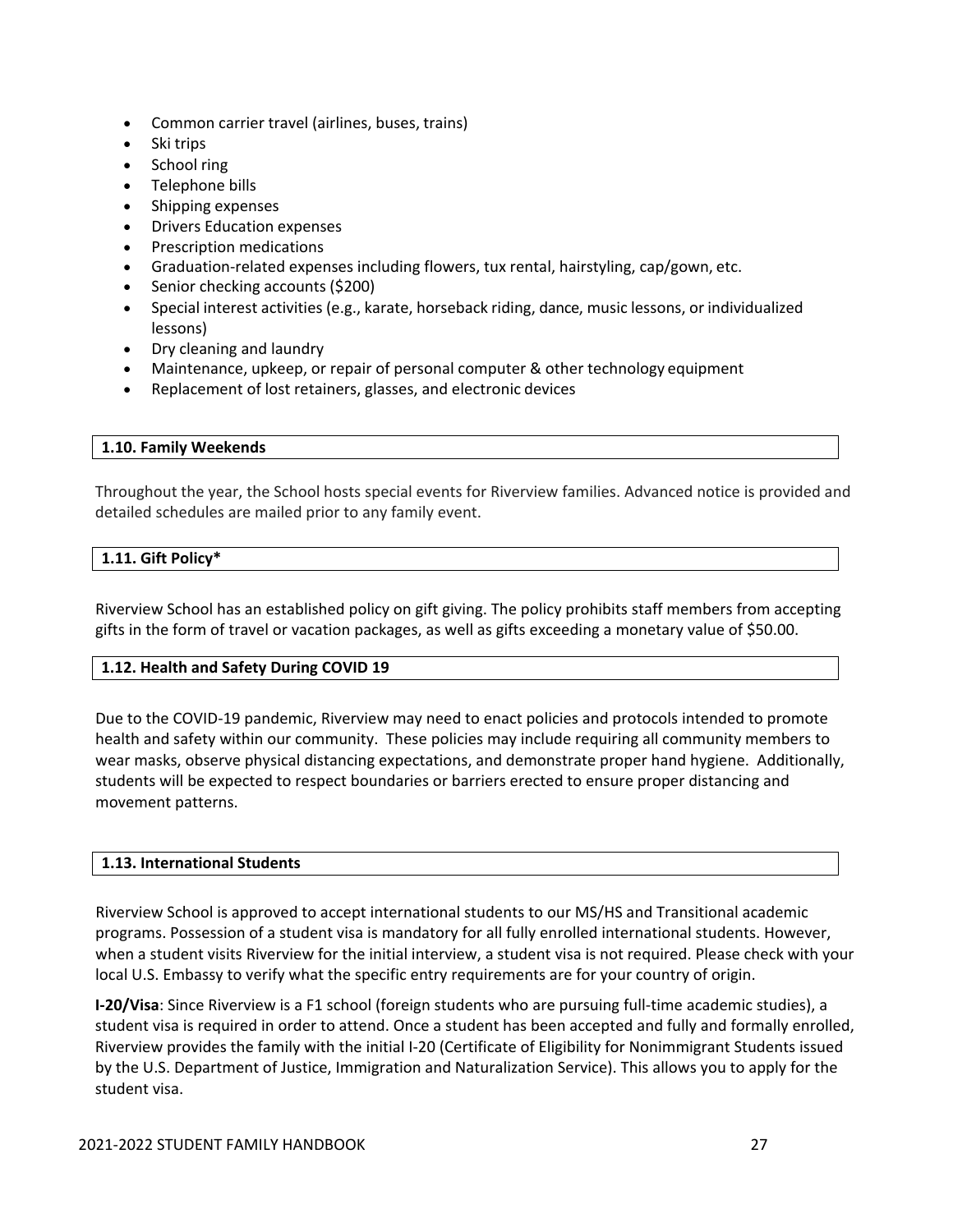**PASSPORT**: It is the responsibility of the Parents or Legal Guardians to apply for a passport and student visa and to ensure that these documents are current and in good order. Riverview's Travel Associate is responsible for the safekeeping of passports and visas while students are on campus.

**HEALTH RECORDS**: During the interview process, which involves an on campus interview and overnight visit, a student must be up‐to‐date with all mandated immunizations and proof of immunization is required. A list of immunizations and medical forms are available on the website and will also be provided to you when the appointment is confirmed. In addition, a certificate indicating that the student has had an annual physical examination is necessary. These are requirements of the Commonwealth of Massachusetts and all students must meet these requirements in order to stay on campus.

**HOLIDAYS**: Riverview is a boarding/day school. Students are on campus for 244 residential days (180 academic days). All students are required to return home for the following holiday periods. Academic, residential and health care staff and students are not on campus during these times:

| Thanksgiving        | One week (November)          |
|---------------------|------------------------------|
| Winter Holiday      | Two weeks (December/January) |
| <b>Spring Break</b> | Two weeks (March)            |

Families are responsible for providing alternative plans for their child during these designated periods.

**TRANSPORTATION/TRAVEL DAYS**: Riverview provides transportation to and from Boston's Logan International Airport and T. F. Green International Airport located in Warwick, Rhode Island on designated Riverview School travel days. If your child travels on days other than designated travel days, you may arrange for transportation through a private service. Transportation to these airports can also be arranged through the school for a fee if there is availability of a driver. All transportation is coordinated by our Travel Associate. West Coast and International students travel the day before designated travel days to allow for unfavorable weather changes. Please confirm the designated travel date for international students with the Travel Associate prior to booking.

Students who are flying will need to have the ability to navigate the airline terminal independently from the security check‐point to their departure gate. This will include the ability to wait for their flight and problem solve any delays or challenges that may arise. Riverview staff will accompany students to the airport and remain at the airport until all flights have departed, but staff cannot accompany your child through security. If your student does not possess the skills to navigate the airline terminal independently, you will need to arrange accommodations through the airline or make alternative travel arrangements.

**ENGLISH**: Riverview students are required to have English speaking abilities.

Please refer to the sections on specific programs and the Question and Answer section of the website for further general information.

#### **1.14. Internet Acceptable Use Policy\***

The School's computer labs, classrooms, dormitory common areas, and other select areas on campus have access to the Internet. Although students are supervised and monitored in the lab and at workstations,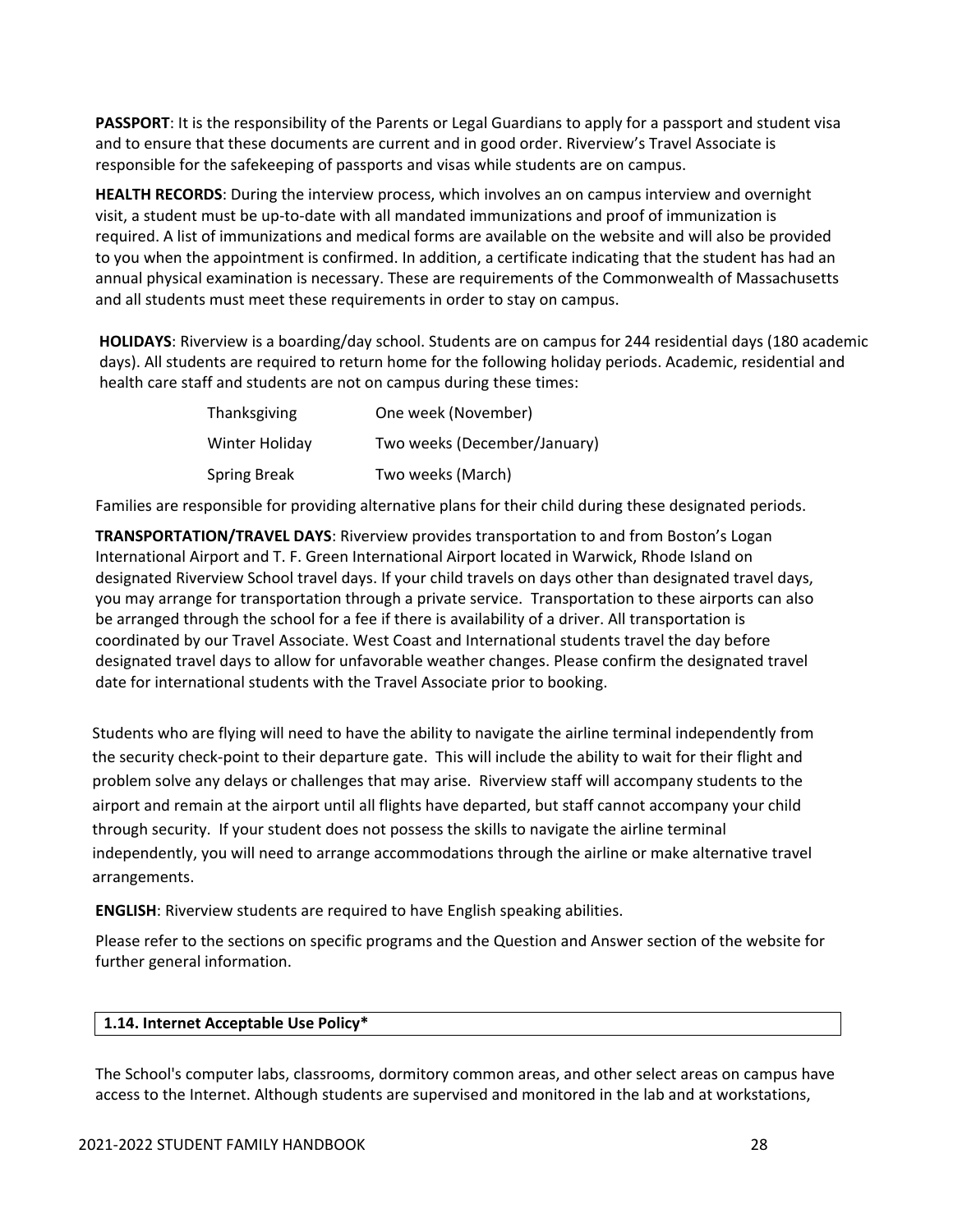Riverview cannot prevent the possibility that some users may access material that may be considered inappropriate. Parental controls are strongly advised.

GUIDELINES: The operation of the Internet relies heavily on the proper conduct of the users who must adhere to strict guidelines. Internet access is a privilege, not a right. If an individual violates any of the acceptable use provisions listed below, his/her privilege will be terminated and future access will be denied. Some violations may also constitute a criminal offense. Any user violating these provisions, applicable state and federal laws or posted classroom Netiquette policies (below), is subject to loss of privileges.

Please note: Riverview staff are not permitted to connect with students or families via social media outside of Riverview's designated social media accounts.

- 1. Acceptable use:
	- Must be in support of education and research consistent with school policy
	- Must be consistent with the rules appropriate to any network being used/accessed
	- Unauthorized use of copyrighted material is prohibited
	- Threatening or obscene material is prohibited
	- Distribution of material protected by trade secret is prohibited
	- Use for commercial activities is not acceptable
	- Product advertisement or political lobbying is prohibited
- 2. Privileges:
	- Access to the Internet is a privilege, not a right
	- Unacceptable usage will result in cancellation of the privilege
	- Training will be provided for students using the School's network
- 3. Netiquette:
	- Be polite
	- Do not use vulgar or obscene language
	- Never reveal your address, phone number, or other private information (or that ofothers)
	- Remember that electronic mail is not guaranteed to be private
	- Do not intentionally disrupt the network or other users
	- Abide by generally accepted rules of network etiquette
	- $\bullet$  Be mindful of posts on social media no rude/inappropriate posts

*If a student has access to the Internet through an electronic device (cell phone, gaming device, netbook, etc.), it is the responsibility of the parent to implement parental controls and monitor their son/daughter's activities and participation in social networking forums (e.g., Facebook, Instagram, Twitter). Each dormitory has a workstation in the common area for student internet access. In addition, students sign the contract on the following page electronically as part of the Annual Student Update.*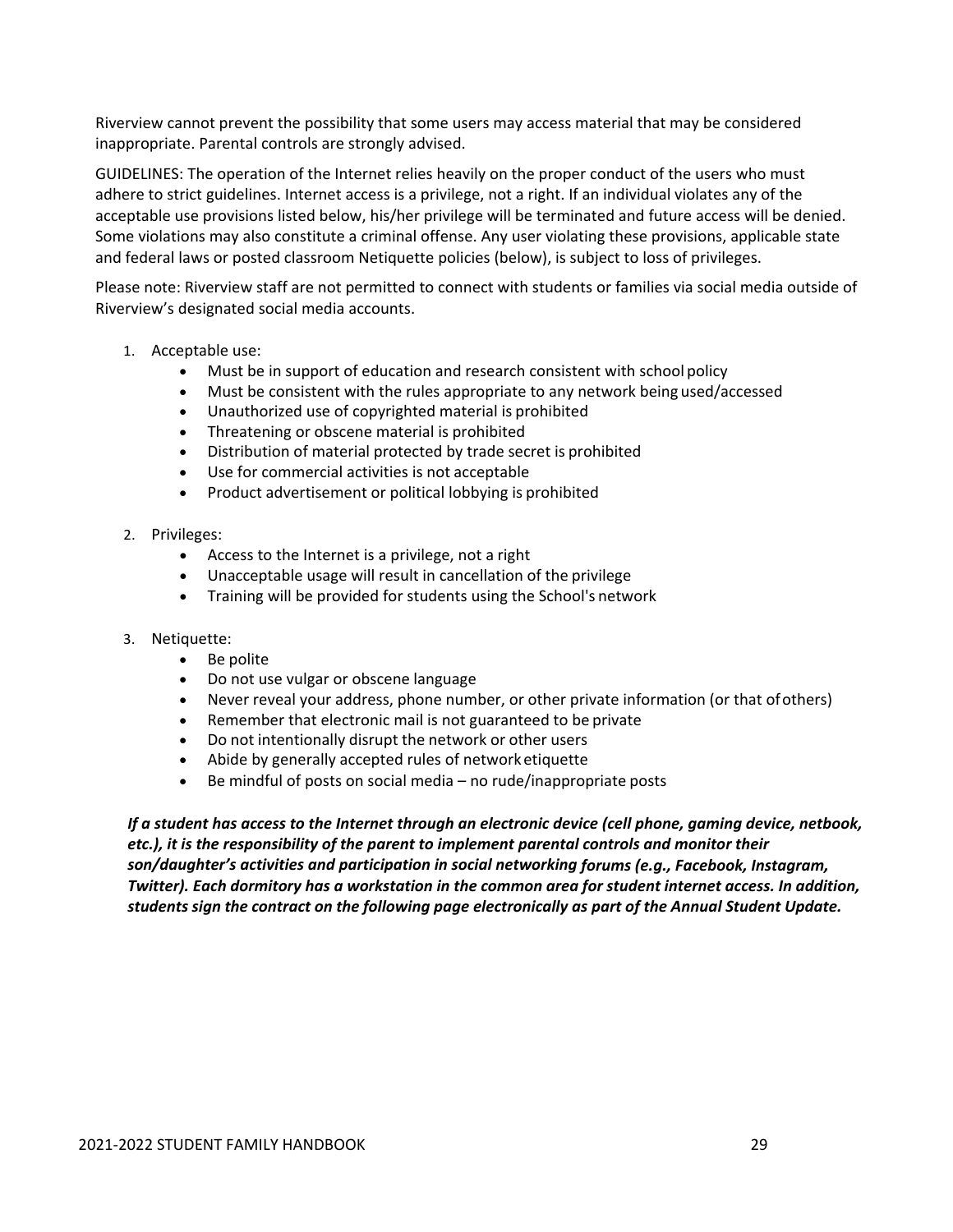#### **Riverview School Computer / Internet Acceptable Use Policy Student Internet Safety Contract**

#### *I will be a good and safe online citizen.*

- I will always be polite and not use language that is disrespectful or hurtful to other people while online.
- I will not engage in personal attacks, drama, or gossip. I will not post false or offensive statements about individuals or organizations, including Riverview School.
- I will not share pictures of myself or others that are offensive or inappropriate. I will get permission from others prior to sharing pictures of them.
- I will never give out personal information online about myself or others, such as name, phone number, address, social security number, the name and location of my school, or password.
- If I find pictures or words online that are inappropriate or make me feel uncomfortable, I will tell the adult in charge.
- I will not enter online sites that will cost money, and I will not give out my credit card number online.
- I will only use e‐mail, messaging, texting, and social media to keep in touch with family and friends.
- I will not use my cell phone, texting, messaging, or social media during the academic day, unless authorized by my teacher.
- I will never agree to get together with someone I only know fromonline.
- I will not attempt to gain unauthorized access to any place on the computers or server that I am not supposed to be.
- I will not disrupt or intentionally damage any computer system, including hardware, software, and the server.
- I understand that my school‐issued Chromebook is the property of Riverview School. I will handle it with care and use it responsibly.
- I understand that the use of all school computers in the classrooms and dorms and the use of the Internet is a privilege. Not following the rules outlined above will result in the loss of that privilege.

#### I understand that the use of all school electronic devices in the classrooms and dorms and the use of the Internet is a privilege. Not following the rules outlined above will result in the loss of that privilege.

*(The above contract is consented to electronically as part of Annual Student Update.)*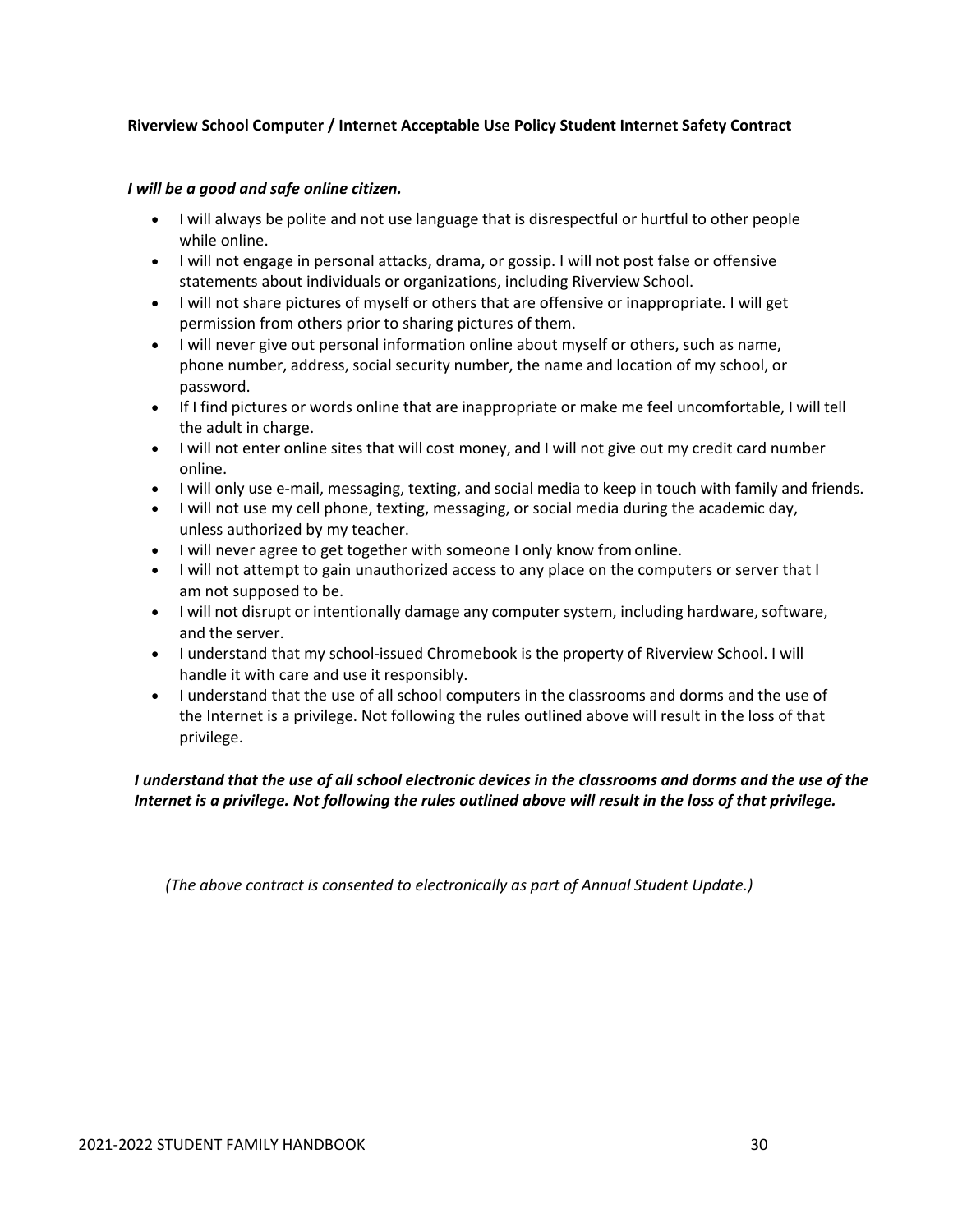#### **1.15. Lost & Found\***

Parents are strongly urged to label everything with at least their child's initials. While Riverview cannot assume responsibility for lost items, we also recognize our responsibility in teaching students organizational skills. In the event that a student loses a personal possession, staff will assist the student in trying to locate the item. In addition, lost and found items are placed in the Residential Office where they are held as owners are sought and then unclaimed items are sent to Riverview Thrift Store.

#### **1.16. On‐Campus Safety\***

The safety of our students is of utmost importance and is the highest priority for both families and staff. We engage in ongoing training of staff in all departments to ensure that our campus is a safe environment for students to live and learn. Riverview staff work closely with local authorities and first response teams to establish and implement proactive safety measures as well as practicing how to handle emergencies. These safety protocols are regularly reviewed and updated.

Such practices include:

- On campus Health Care Center open 7 days a week, including an awake overnight medicalprofessional
- Staff training in CPR, First Aid, Automated External Defibrillator (A.E.D.); AEDs are located in 5 buildings on campus and in off‐campus dorms
- Protocols for accounting for student whereabouts as well as missing student protocols both on campus and in the community
- Routine checks of buildings, vehicles, and equipment by maintenance staff
- Monthly safety meeting to identify and discuss potential hazards
- Photo ID requirement for all visitors arriving on campus
- Staff training regarding strangers on campus
- Emergency staffing protocols
- Active collaboration with local Police and Fire Professionals, including Sandwich School ResourceOfficer
- Annual all staff fire prevention training with local fire officials
- Practice drills for fire, inclement weather, natural disaster and active threat on campus.
- Evacuation procedures posted in all classrooms and dormitories
- Administrator On‐Call 7 days a week 24 hours a day
- Awake Overnight Monitors on duty 7 days a week monitoring on and off‐campus safety and locked building security
- Video surveillance of all campus entrances and exits and parking areas

#### **1.17. Parents Association**

The Riverview School Parents Association is a group of families that comes together to support the School and each other surrounding the education of their children. The Association is comprised of a chair, vicechair and representatives at large and has representation on the Board of Trustees. The Head of School and Administrative Team consult regularly with Parents Association members regarding school policies and programing as well as other matters of significance to the school. The Parents Association coordinates a new family mentoring program, assists with fundraising, offers support in issues related to transition, and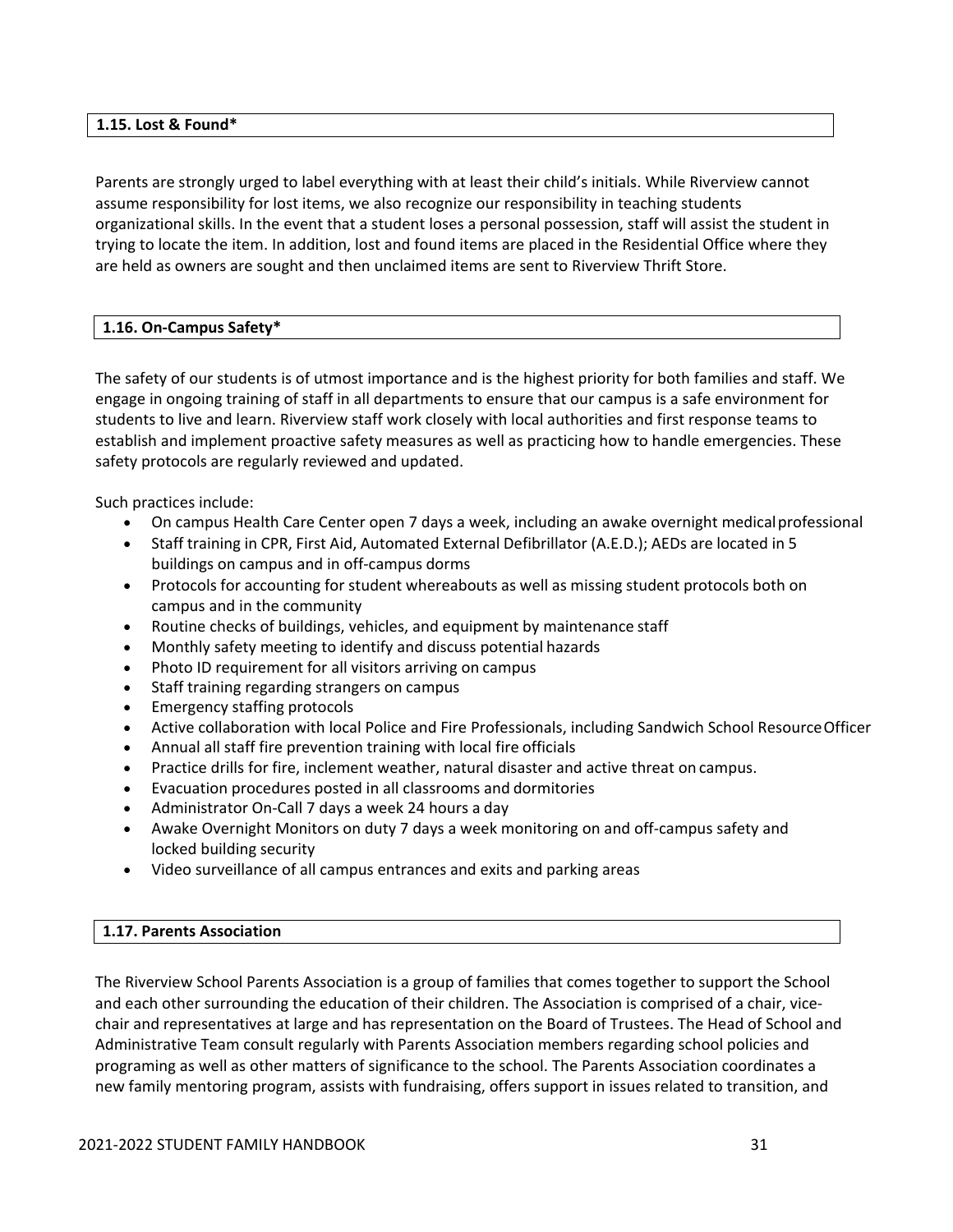organizes staff appreciation events. All parents are automatically part of the Parents Association upon enrollment of their child.

#### **1.18. Registering Complaints & Grievances\***

Riverview understands the importance of building partnerships with families. In keeping with our philosophy of meeting the needs of the whole child, it is critical that open lines of communication are established. Our staff strives to be responsive to the individual needs of each student, both in the classroom and in the dormitory, as well as in the delivery of health care and food services. The School has written procedures for parents and students to use in order to register concerns or complaints. The School maintains these grievance procedures for parents and students which allow for prompt and equitable resolution of concerns/complaints including those alleging discrimination based on legally protected categories (race, color, national origin, gender, religion, sexual orientation, disability). These procedures include specific timelines and an appeals process.

**GRIEVANCE PROCEDURES**: Should a parent/student have a concern or complaint pertaining to the student's education and care while at Riverview School, the following procedure should be followed:

- 1. The parent/student should contact the student's Advisor to discuss the concern/complaint. The Advisor will then discuss the concern/complaint with the appropriate staff and get back to the parent/student as soon as possible, but within 24 business hours. If needed, the Advisor will coordinate a meeting with the parent/student and appropriate staff:
	- Residential Supervisor if a dormitory/residential issue
	- Head Teacher if a classroom/academic issue
	- Vocational Coordinator for a work internship issue for a GROW student
	- Director of Special Services for a transition or college issue
	- Wellness and Recreation Coordinator for wellness or activities issues
	- Director of Health Care Services if a health/medical issue
	- Director of Finance and Operations if a food issue

A summary of the outcome of the concern/complaint will be documented with a plan of action outlined for the staff involved, and a copy will be placed in the student's file. The Advisor or Residential Supervisor, or designee, will ensure ongoing implementation and report progress updates to the family and or student at least every two weeks, unless agreed otherwise, or the matter is resolved.

- 2. If the parent/student feels the issue has not been resolved, they should contact:
	- The Education Coordinator (Mary Beth Thacher for MS/HS; Cassie Haven or Kyle Merrill for GROW) for academic issues
	- The Clinical Coordinator (Michelle Mendes) for clinical issues
	- The Vocational Coordinator for work and/or internship issues
	- The Project Search Coordinator for Project Search Issues
	- The Residential Program Coordinator (Sara Jackson for MS/HS; Chris Barnatchez for GROW) for residential issues
	- The Wellness and Recreation Coordinator for wellness or activities issues
	- The Health Care Director (Cate MacFarland) for medical issues if they feel that the concern/complaint has not been resolved.

The Education, Clinical, Vocational, Project Search, Residential, Wellness and Recreation Coordinator, or Health Care Director will discuss the concern/complaint with the Advisor and appropriate staff and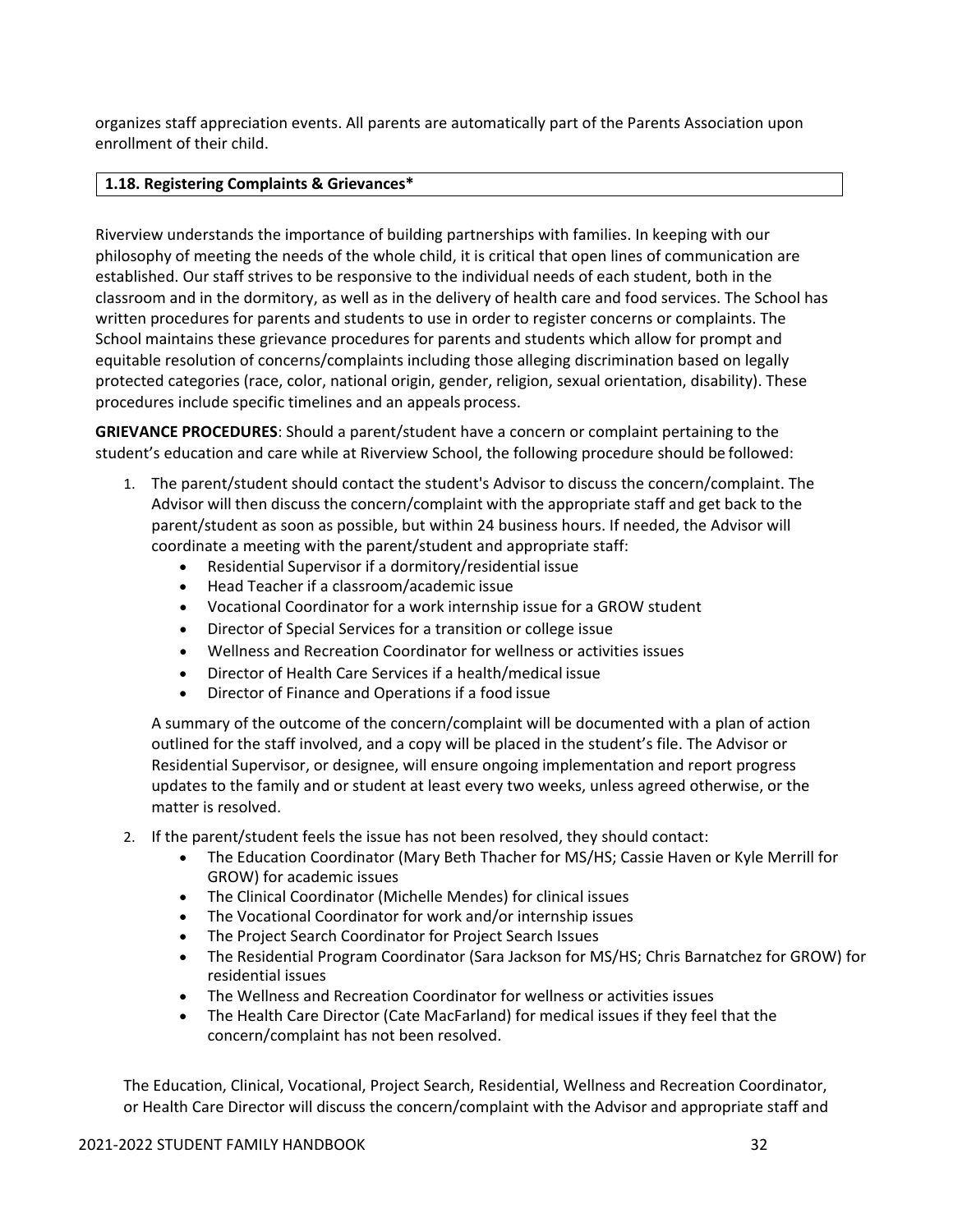will get back to the parent/student as soon as possible, but within 24 business hours. If needed, a meeting will be scheduled with the parent/student and appropriate staff to further discuss the concern/complaint and review/revise the plan of action. The Head Teacher, Advisor or Residential Supervisor, or designee, will report progress updates to the parent(s) and Education, Clinical, Vocational, Project Search, Residential, Wellness and Recreation Coordinator, or Health Care Director will connect with parents at least every two weeks, unless agreed otherwise, or the matter is resolved.

- 3. The parent/student should contact the Assistant Head of School/Director of Education (Maria Cashdollar) for academic issues and/or the Assistant Head of School/Director of Student Life (Dee White) for residential, clinical or healthcare issues if they feel the concern/complaint has not been resolved. Assistant Head of School/The Director of Education and/or Assistant Head of School/Director of Student Life will discuss the concern/complaint with the appropriate School personnel and will get back to the parent/student as soon as possible, but within 48 business hours. The concern/complaint will also be shared with the Head of School (Stewart Miller).
- 4. If the concern/complaint is not resolved, the Head of School will render a final decision and plan of action as needed. This will be communicated in writing, back to all parties within 48 business hours.

**APPEALS PROCESS**: If the parent/student feel their concern/complaint has not been resolved to their satisfaction, disagree with the final decision, and/or feel that the plan of action is not appropriate; the parent/student may submit a written appeal to the Head of School, Stewart Miller. The Head of School will contact the parent/student within 48 business hours, upon receiving the written appeal. The Head of School may elect to bring the issue to the attention of the Board of Trustees.

#### **1.19. Senior Checking Accounts**

With the exception of GROW, only Seniors may have personal checking accounts, bank ATM cards or credit cards. Every Senior, under the supervision of the Senior teachers, will open and maintain a checking account (in the amount of \$200) at the start of the school year. The students write checks and/or use their ATM card as part of the math curriculum to pay for special class activities and senior outings called Senior Privilege Activities. Riverview discourages the use of a personal checking account or credit card for underclassmen. In some cases, the use of an ATM account is allowed.

#### **1.20. Sexting/Sexually Inappropriate Materials\***

Riverview is committed to promoting a safe and respectful school environment, which includes appropriate use of electronic devices by all Riverview students and employees. Staff and students may not possess, view, send, or share pictures or text containing sexually explicit images or messages while on school grounds, at school sponsored events or traveling on school vehicles.

All violations of this policy shall be immediately reported to the Administrative Team. Once notified, the Administrator or designee on duty will decide on next steps, which may include:

- Suspension/Expulsion/Termination
- Confiscation of all electronic devices
- Electronics Plan
- Counseling
- Mandatory reporting to law enforcement and child protection agencies as required by law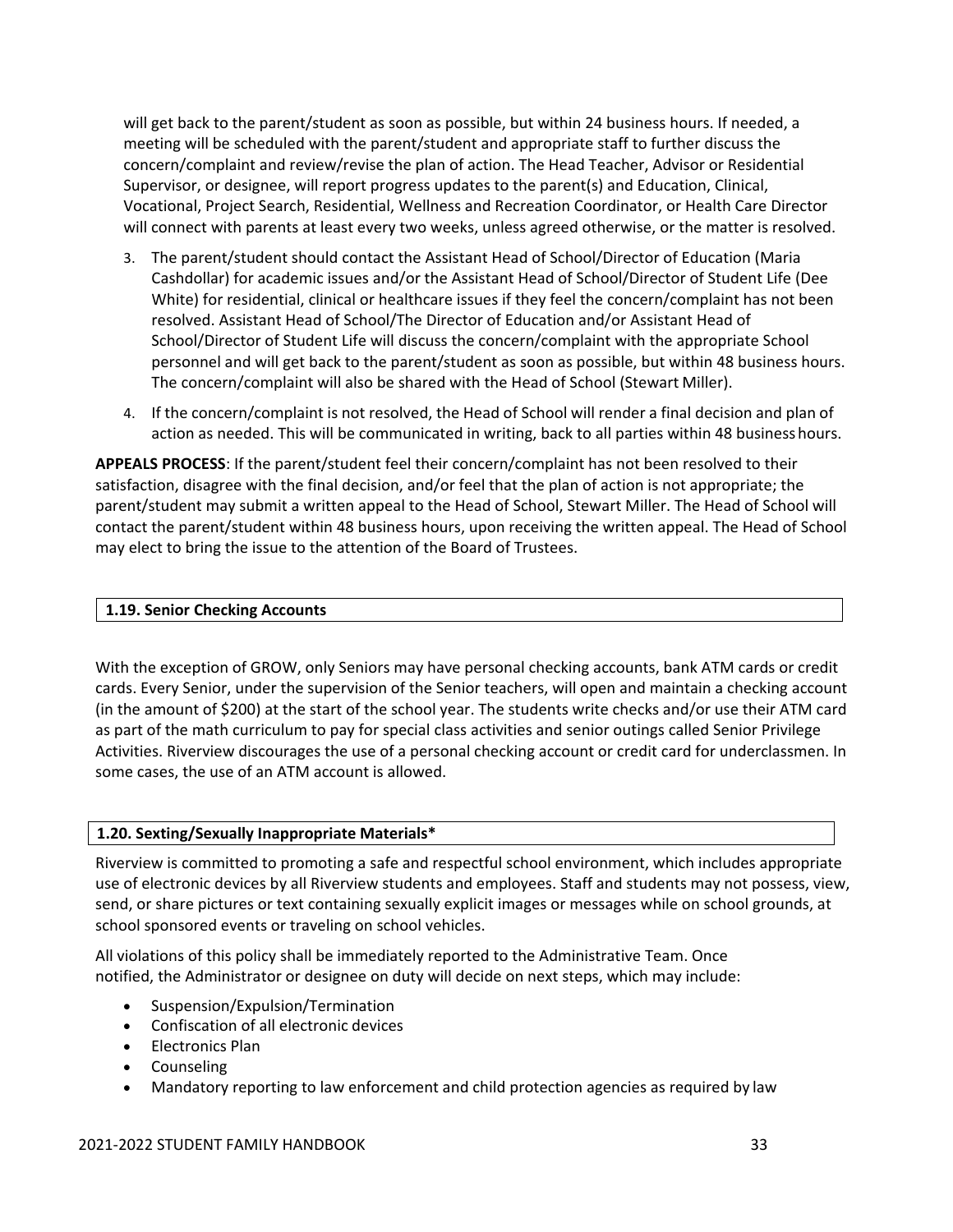#### **1.21. Sexual Harassment Policy**

Sexual harassment is any unwanted or unwelcome verbal, written, or physical conduct of a sexual nature that interferes with a student's right to learn, study, work, achieve, or participate in a comfortable and supportive atmosphere.

**What not to do**: Sexual harassment may include, but is not limited to, the following:

- Leering at someone else's body
- Making comments, gestures, or jokes of a sexual nature
- Manipulating clothing in a sexual manner
- Displaying sexual pictures or objects
- Spreading sexual rumors or commenting about sexual behavior
- Repeatedly pressuring for dates or unwanted sexual activity
- Touching, grabbing, and/or any unwanted physical contact
- Teasing and/or bullying in sexual terms
- Asking for sexual favors in exchange for grades, promotions, or participation in school activities
- Physical sexual assault or abuse

Students are legally protected against sexual harassment by Title IX of the Educational Amendments of 1972, a federal law prohibiting discrimination in schools on the basis of gender. (In certain circumstances, sexual harassment and sexual violence may constitute sexual assault or sexual abuse and are covered by other local and state laws and procedures.)

Riverview School will not tolerate any form of sexual harassment or sexual violence by staff or students. Riverview recognizes the student's right to participate in school programs and activities in an atmosphere free from any form of sexual harassment. Students have the responsibility to not engage in sexual conduct that is unwelcome or offensive to others.

Sexual harassment committed by students of either sex against students or staff of the opposite or same sex constitutes inappropriate conduct. If a complaint of sexual harassment is reported an initial inquiry will be conducted by an Advisor. The Title IX Coordinator will then determine if further inquiry is warranted and appoint trained personnel to investigate. *Depending on the nature of the offense, disciplinary action ranging from counseling to suspension or expulsion may be taken.*

**What to do**: Any student and/or a designated representative has the right to file a complaint regarding an alleged incident of sexual harassment that has occurred in school, on school property, or while participating in a school‐ sanctioned curricular or extracurricular outing.

Any student (or parent or legal guardian of a student) who feels that he/she has been a target of sexual harassment in school, on school property, or while participating in a school‐sanctioned curricular or extracurricular outing should report the incident promptly, orally, or in writing, to a school staff member, preferably an Administrator or Advisor. Riverview recognizes that, due to the sensitive nature of sexual harassment, individual students may choose to make a report to another trusted adult employee such as a counselor/advisor, nurse or teacher. Riverview employees who receive such reports are required to take appropriate action to ensure that students are not subjected to sexual harassment.

Students are encouraged to report harassment that they experience or witness. Any school staff member who receives a sexual harassment complaint is required to report it immediately, orally, or in writing to the Title IX Coordinator, Head of School or designated representative. (If the Head of School is the alleged perpetrator, the report should be made to the Assistant Head of School.) Where teachers or other Riverview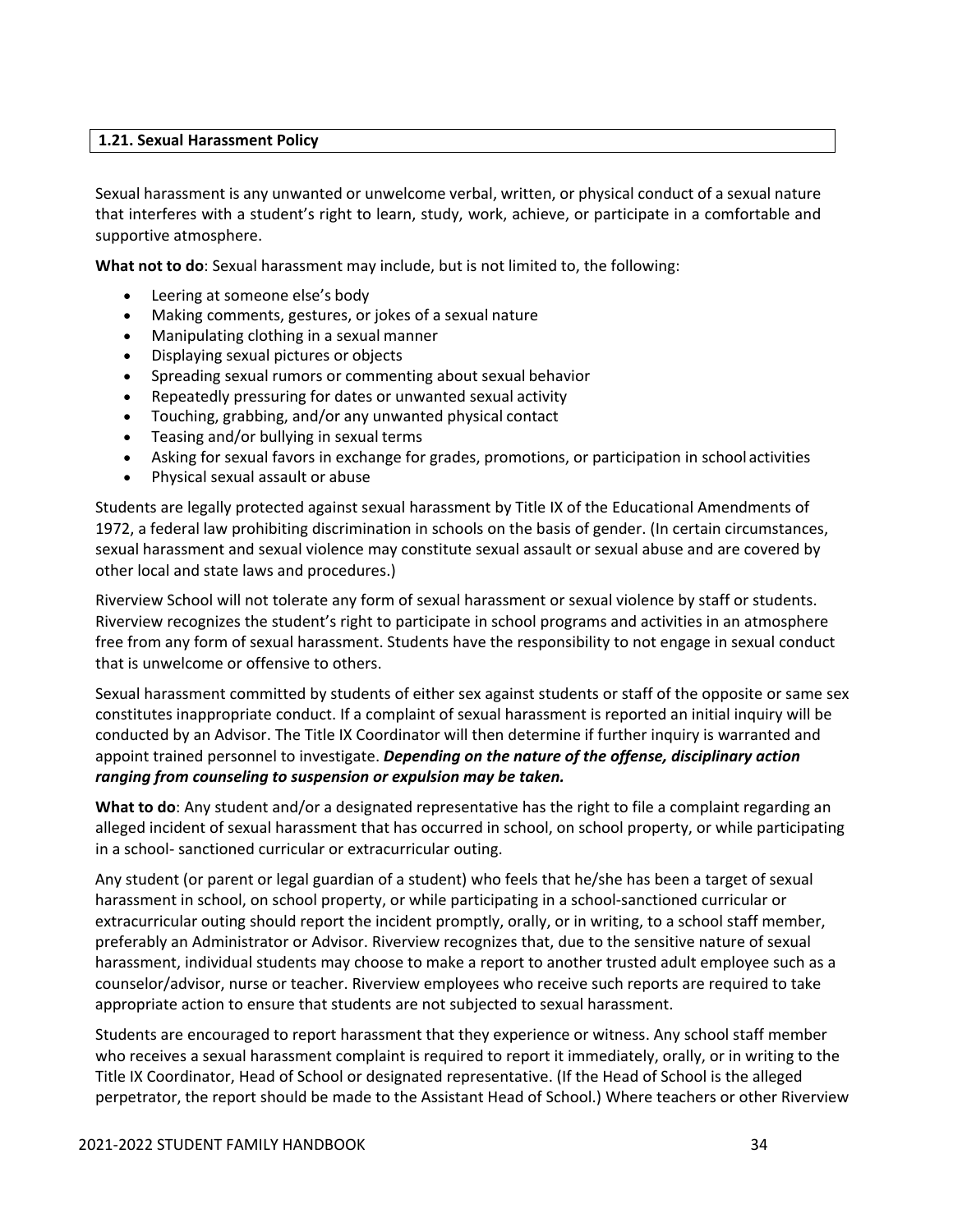employees are suspected of abuse, Riverview will immediately conduct a thorough investigation that may result in remedial or disciplinary action up to and including the termination of employment and revocation of professional certification.

The Head of School or designated representative will immediately alert the appropriate administrators and the parents/guardians of the students involved.

**What will happen**: Riverview will respond to all reported incidents by designating the Title IX Coordinator or designee to:

- 1. Implement the school's internal investigation protocol. This may include notifying outside regulatory agencies or law enforcement.
- 2. Take immediate, temporary, or ongoing interim measures during the course of the investigation to ensure the safety of students and staff.
- 3. Report any instances of sexual misconduct to The Title IX Coordinator.
- 4. Interview the reporting and responding students and any witnesses to the occurrence.
- 5. Notifying the students' parents or legal guardians.
- 6. Take follow‐up measures to ensure any misconduct has stopped and determine if consequences or protective measures need to be implemented. Discipline will be sufficient to abate the behavior, provide a safe and nondiscriminatory learning environment and prevent the conduct from reoccurring.
- 7. Take all steps to protect the confidentiality of all parties involved and insure that no retaliatory action occurs.

Sexual harassment or violence involving criminal conduct, such as the infliction of physical sexual assault or abuse, shall be reported in accord with M.G.L. 119, 51A, or to the police, where appropriate. Legal counsel for Riverview must also be notified immediately, and an external investigation may be conducted.

The reporting student's rights must not be violated. He/she must be given an opportunity to present the facts as he/she perceives them. Under no circumstances is the reporting party to be disciplined by means of an involuntary transfer or suspension. Counseling may be provided to assist the reporting party in coping with the alleged harassment.

The responding student's rights must not be violated. Interim protective measures may be put in place while the investigation is ongoing to ensure all students involved are safe. No sanctions will be implemented until a full investigation has been completed and a finding is determined.

All reports of sexual misconduct will be handled in a timely and thorough manner. Riverview is responsible for providing appropriate intervention and/or disciplinary measures to reduce or eliminate sexual harassment and its negative effects on individuals.

Every reasonable effort will be made to maintain confidentiality during the investigation. Retaliatory action may not be taken against a reporting or responding student or any witness who participates in an investigation. Such action will result in severe sanctions against the retaliator.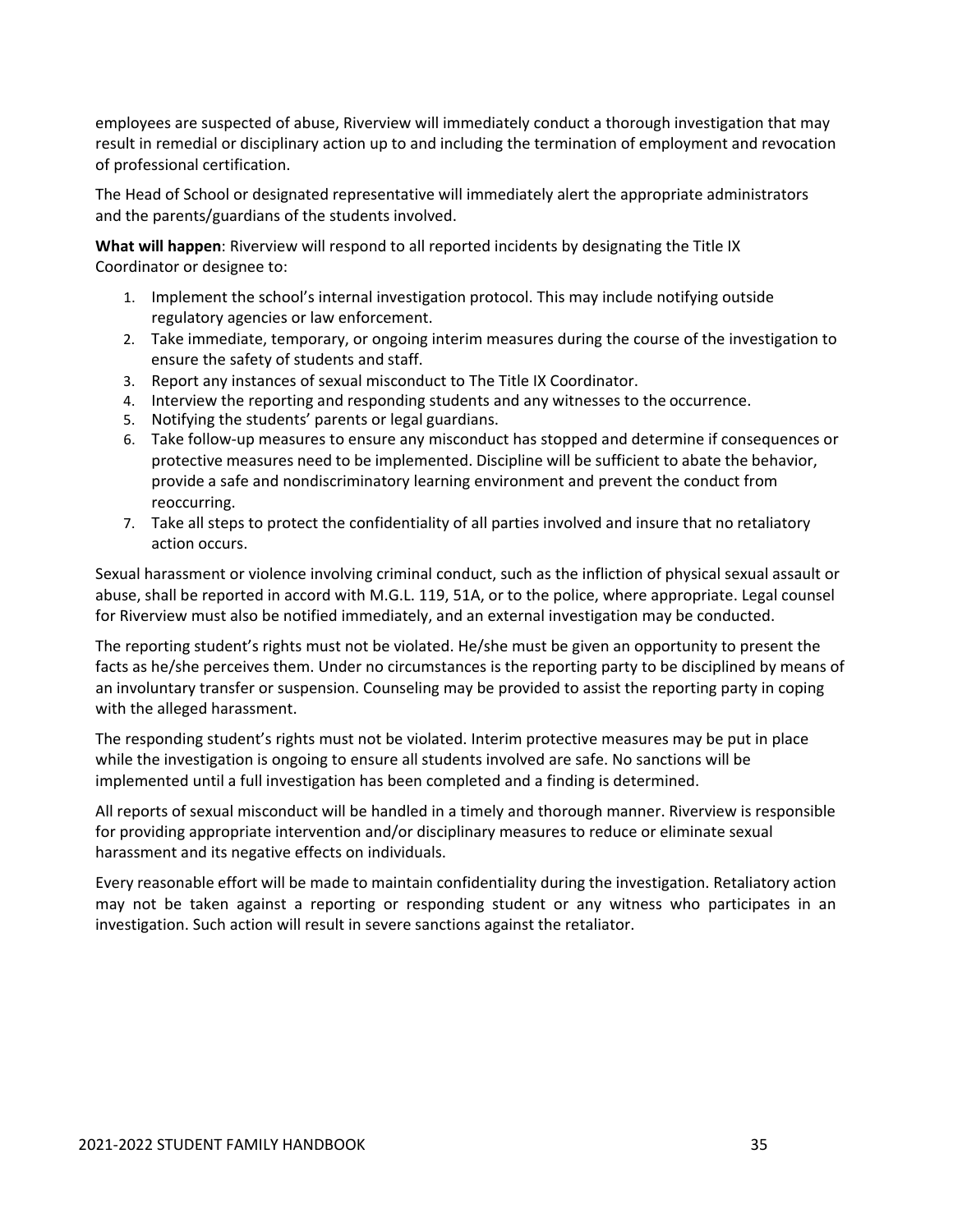#### **1.22. Student Discretionary Accounts (SDA)\***

Riverview asks that parents establish a Student Discretionary Account (SDA) for their child to cover non‐ standard extra expenses that are not included by general tuition. School guidelines for funding an SDA are \$200.00 for Day Students, \$500.00 for all Residential Students and \$2,000.00 for International Students. Deposits may be made using cash, check or credit (MasterCard or Visa) through the Travel Associate who oversees these accounts.

Money is released from this account with parental permission for a particular event or necessity. Students do not have direct access to this account. The SDA balance is carried over year to year as long as the student remains at Riverview. Monthly statements are sent to families via email when there has been activity in the account. If a family wishes to receive paper statements, the Travel Associate should be notified.

Parents are encouraged to make staff aware if their child is in possession of a large sum of money (i.e., \$25.00 or more). Students having more than \$25.00 in pocket money are advised to ask staff to deposit their excess funds into their SDA. **Riverview cannot be responsible for any lost money.**

#### **1.23. Termination/Graduation**

It is the policy of Riverview School to approach a student's termination in a consistent and deliberate fashion. Given the overall needs of the population, planning and predictability are essential in order to maximize a student's potential for success. Provisions regarding both Planned Termination (such as graduation) and Emergency Termination are included in the Riverview School Policies and Procedures Manual.

#### **1.24. Transitional Services**

Riverview recognizes its responsibility in assisting students' families with post‐Riverview planning. Therefore, activities are integrated into both junior and senior years.

**POST‐RIVERVIEW PLANNING SERVICES**: Riverview assists families in planning for the transition from school to post‐secondary (adult) living options.

Transition planning for GROW students begins in their first year. Students work with their advisors to develop a vision for their future and Riverview Staff support families in developing a transition plan. The Transition Specialist begin meeting with families usually during the second and/or third year of GROW. During these meetings, information on services and programs is shared and discussed in depth. The Transition Planning meetings assist families in coordinating the information so that plans can be formalized as student's transition from school to adult living.

Please note: If parents are making an application to SSI, it is the parents' responsibility to complete the initial paperwork and also take their son/daughter to the appointment.

**RIVERVIEW ALUMNI & FAMILY NETWORK**: Our Riverview Alumni & Family Network is an extension of the Riverview School community. Housed within the Advancement Office, the Network supports graduates of Riverview School by hosting alumni events, an annual reunion, various on‐campus opportunities, and by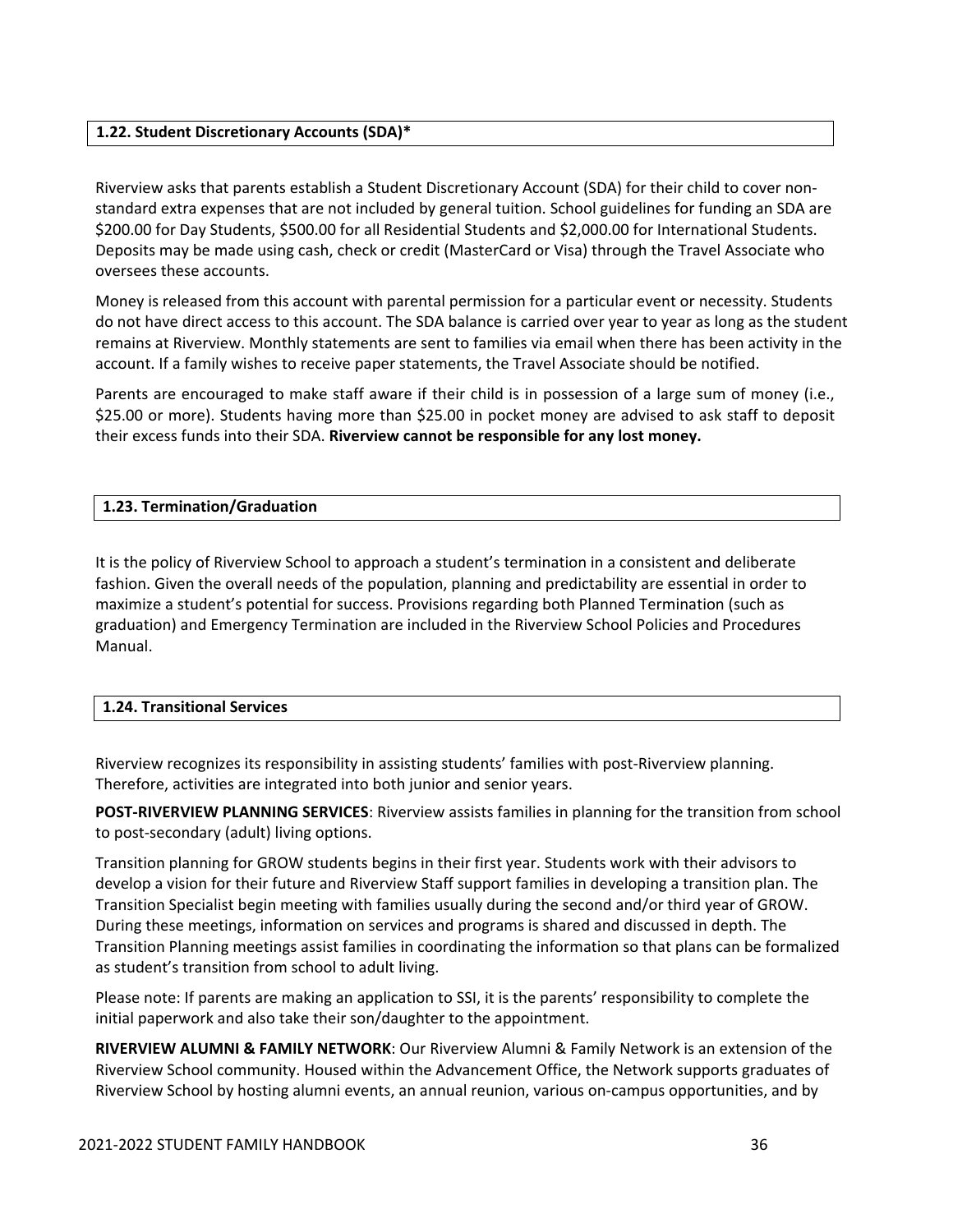connecting our alum with each other. Riverview Alumni parents and families participate in a system of regional networks, enjoy meaningful programming, and have access to a growing bank of resources through the Network. The Riverview School Alumni & Family Network is a system of connection, support, and shared resource; let us know how we can come alongside you.

## **1.25. Visitations\***

**All visitation must be made through direct communication with the Travel Associate, who will notify other staff as needed. Whenever possible, 48 hours advanced notice is requested, however, if a family member is** in the area, and cannot reach the Travel Associate, visits may be arranged through the residential office X-257, who will connect you with the Supervisor on duty. Visits should not be arranged with Residential **Instructors.**

Dormitories at Riverview are our students' shared home. We strive to balance a welcoming home-like environment with respecting confidentiality and privacy. Additionally, students have routines to follow and staff have multiple responsibilities. While we encourage families to visit their children, out of respect for confidentiality, privacy, and daily routines, we do not encourage social visiting to take place in the dormitory. Families can visit with their students on campus in the James Center common areas, walk the track, or take their child off campus. Family visitation in the dormitories should be focused on packing /unpacking, or scheduled meetings with staff. It should not extend for a time period greater than 30 minutes.

The following guidelines must be adhered to during visits to campus:

- 1. Plan and communicate visits at least 48 hours in advance with the Travel Associate at travel@riverviewschool.org (ext. 272, Monday‐Friday 8:00am to 4:00pm), otherwise contact the Residential Office (ext. 257, Monday‐Friday 3:00pm‐9:00pm, Saturday & Sunday 9:00am‐8:00pm) who will connect you with the Supervisor on duty. This advanced communication will help prevent conflicts with other activities.
- 2. When arriving to campus 3:00pm‐8:00pm, please report to the Residential Office with a picture ID. The ID will be scanned and you will be given a "Visitor" identification badge. The Office will then call the dorm to announce your arrival or to have the student come down to the Residential Office where they should be signed out.
- 3. If visiting during the school day Monday‐Friday 8:00 am to 3:00 pm please report to the receptionist in the James Center.
- 4. As stated previously, staff's primary responsibility is to attend to students. Visitation or pick up is not a convenient time to try to meet with staff. If you would like to speak with staff, please arrange a meeting or phone call at a mutually convenient time.
- 5. When arriving at the dormitory, please announce your presence to the dormitory staff.
- 6. The dormitory is the home for students who are entitled to privacy and confidentiality. This is especially the case for students with roommates. In addition, students have routines to follow and staff have duties to meet. Therefore, visits are limited to 30 minutes. Should the visit need to exceed 30 minutes we ask that you sign the student out of the dormitory and relocate to another area on campus (library, James Center, field, etc.) or off campus.
- 7. We ask that parents not visit dormitories prior to 10:00am or after 8:00pm.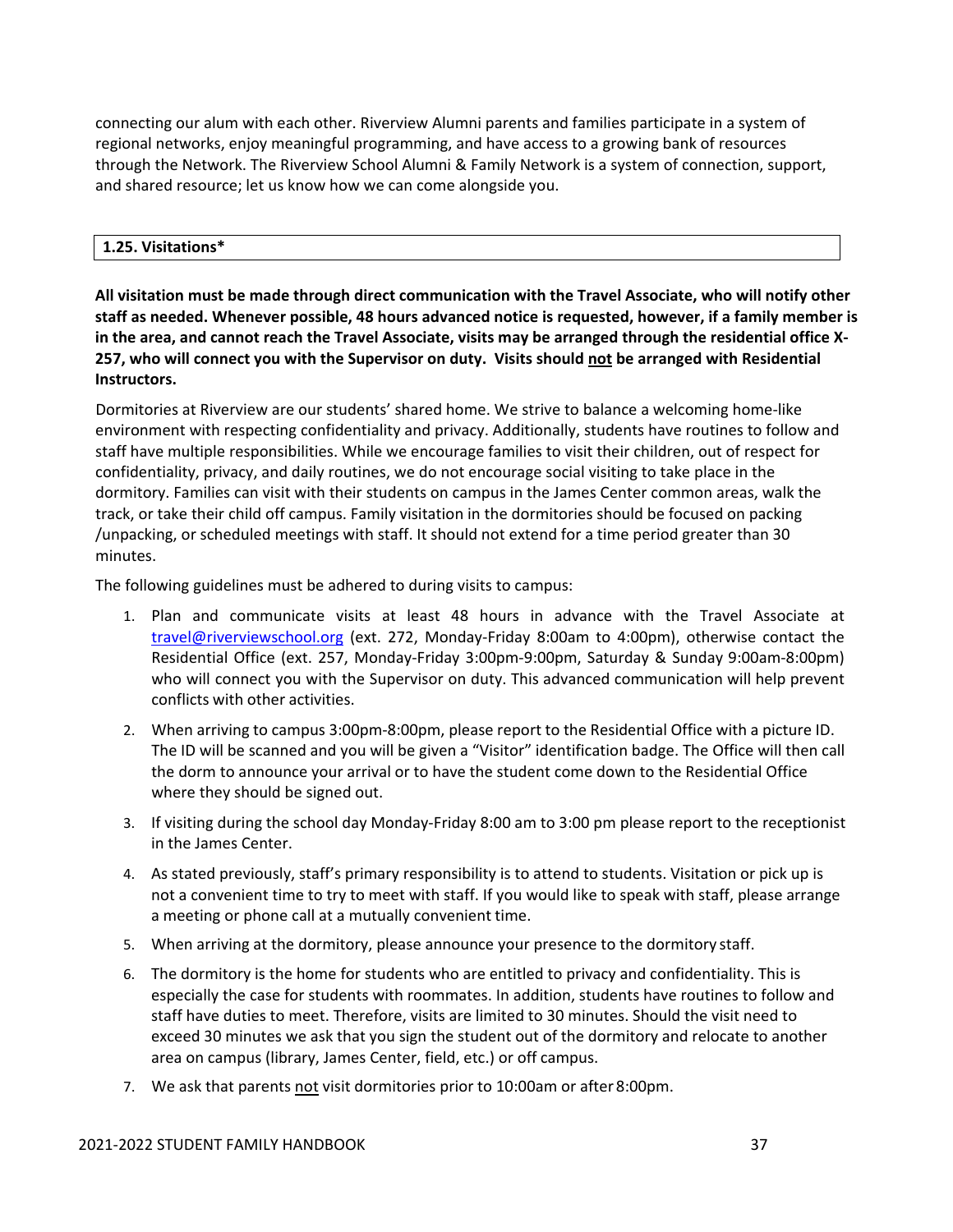- 8. Visits with a family member, friend or relative require written permission from the parent/guardian. **The visitor will need to show a photo ID, sign in and obtain a visitor's name tag.**
- 9. Many Students and staff have allergies and/or phobias to animals. For this reason we ask that no pets be brought to campus during visits or at any time. The school does permit therapy dogs on campus with administrative prior approval

**STANDING VISITATIONS:** Each year, you may provide the names and contact information of family members or friends who have your permission to visit or take your child off campus for day visits. This list should be completed by families during enrollment via the Annual Student Update each year. If you wish to make any changes to this list throughout the year, please contact the Travel Associate to electronically update this information.

Please know that by providing an individual Standing Visitation, it is assumed by Riverview School that your student's MESDAE (medical/emergency/seizure/diabetic/allergies and/or eating concerns) information has been shared with that person listed. Due to state laws protecting confidentiality, Riverview staff are not permitted to share or discuss any student's MESDAE information. It is also assumed that the listed individual will provide proper supervision while off campus. While families may list individuals with Standing Visitation permission, staff will still contact the family to make them aware of the scheduled plans with the student. If staff cannot contact the family prior to the scheduled event, the student may still be allowed to leave campus with the individual but only if listed on the Standing Visitation list. All visits or outings are subject to school approval.

A telephone number for weekend or overnight contact is necessary for the School to have on record for an emergency situation. All visits/outings should be pre‐ arranged with the Travel Associate at least 48 hours in advance.

As a reminder per our Discipline policy (1.7.), students are not allowed to consume alcohol or illegal medication/drugs. This responsibility is transferred to the individual who takes the student off campus.

## **1.26. Van/Bus Conduct\***

The driver is always in charge of the van/bus and is responsible for safe and pleasant trips. During any sort of transportation, including field trips and other outings, faculty, residential staff, and/or drivers are present and responsible for the students.

General rules for student behavior on the van/bus:

- 1. Sit facing forward and do not change seats while the vehicle is moving.
- 2. Do not distract the driver in any way while the vehicle is moving.
- 3. Do not sit on the driver's seat while the vehicle is parked and never touch any of the controls.
- 4. Do not stand up to exit until the vehicle has come to a complete stop and you are dismissed by the chaperone/driver.
- 5. Never put any part of the body out a window or throw anything out a window.
- 6. Never open the emergency exit door at the rear of the bus unless it is an emergency.
- 7. Music devices with headphones at a moderate level in use only. Keep voices low. Do not yell across the bus.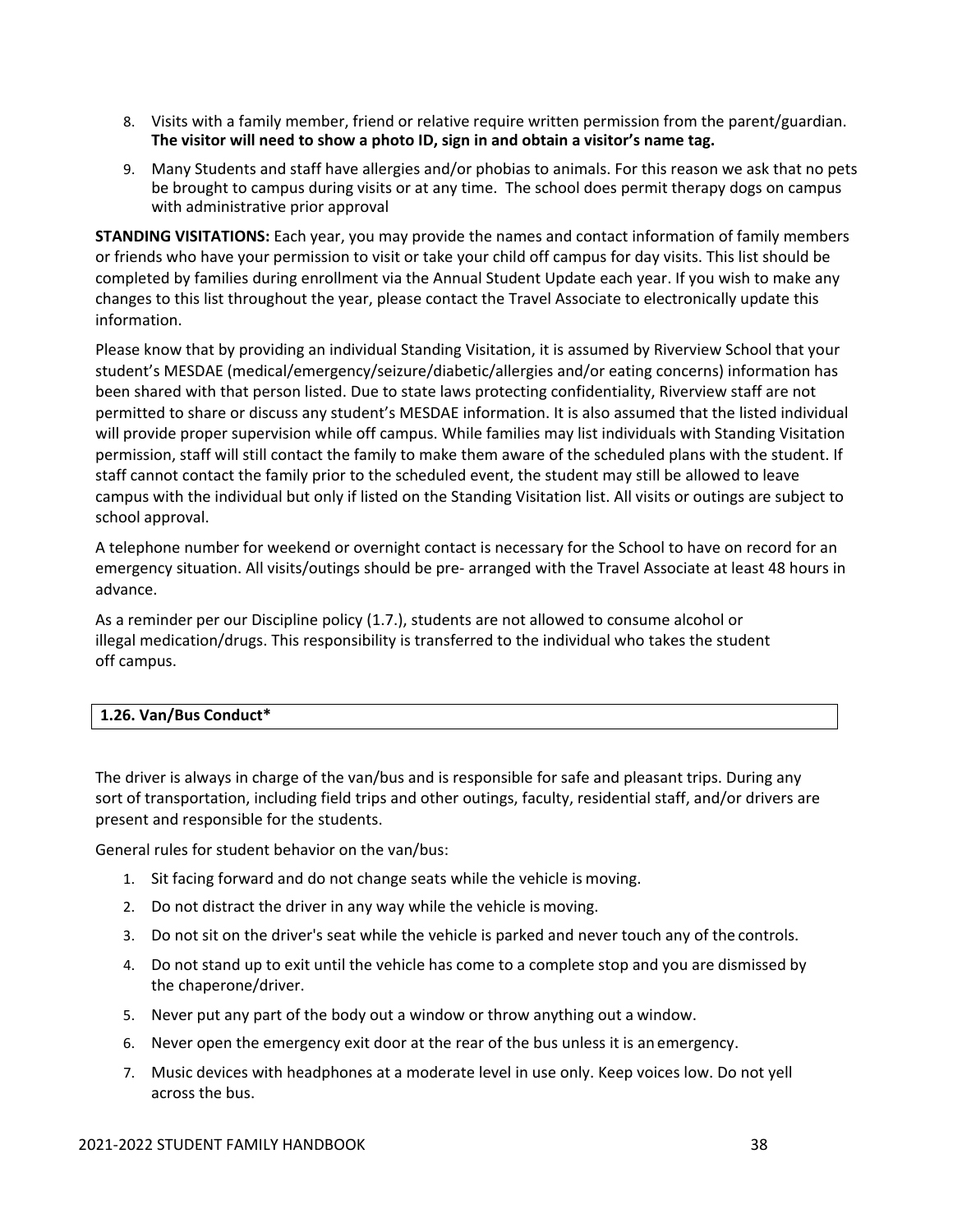- 8. During roll call, students are expected to end conversations, remove headphones, listen for their name and respond appropriately when their name is called.
- 9. When more than one vehicle is involved in a trip, students must be assigned to a specific vehicle and remain with that vehicle during the entire trip.
- 10. Eating/drinking is not allowed in the vehicle. Exceptions are made when trips involve meal times or for individual student medical needs.
- 11. Seatbelts are to be used at all times.
- 12. Students must demonstrate safe and respectful behavior at all times, and adhere to any special seating requirements implemented by the driver.

### **1.27. Water Safety\***

Riverview School uses swimming locations that post a certificate of inspection by a regulating authority. This includes local hotel pools and the YMCA. Swimming activities are also planned using local beaches and ponds designated for swimming.

At all times when students are engaged in swimming activities, a certified lifeguard is on duty and trained (e.g., CPR/First Aid) Riverview staff present. All rules established for the particular swimming area are followed.

Riverview guidelines pertaining to all swimming activities include:

- 1. The Health Care Center will regularly inform the faculty, Residential staff, and the Athletic Director of any students who may not participate due to current health concerns. The nurses will also inform staff of any medical issues of concern regarding any students participating in the swimming program. A file containing emergency contact numbers will be available at the swimming site.
- 2. Parental information as to their son/daughter's swimming ability is received as part the Annual Student Update form. In addition, staff tests all students' swimming ability the first time they enter water as a Riverview student. Non‐swimmers are restricted to shallow waters.
- 3. Prior to swimming, staff must be aware of their students' individual needs (e.g., current seizure disorder, need for ear plugs). Lists will be supplied by the Health Care Center to all dorms, classroom teams and the Athletic Director.
- 4. Staff‐student ratios while students are in the water should be no more than 1:6. When not in the water, 1:8 ratios are acceptable.
- 5. Staff providing supervision will be assigned specific students consistent with staffing ratioguidelines.

While supervising swimmers, staff will be stationed at the waterfront or poolside at all times. A buddy system will be used by Riverview lifeguards and periodic check-ins will be conducted. If a student is determined to be missing, the following steps will be taken immediately:

- The lifeguard on duty will be notified.
- All swimmers will be directed to get out of the water and buddy up near assignedstaff.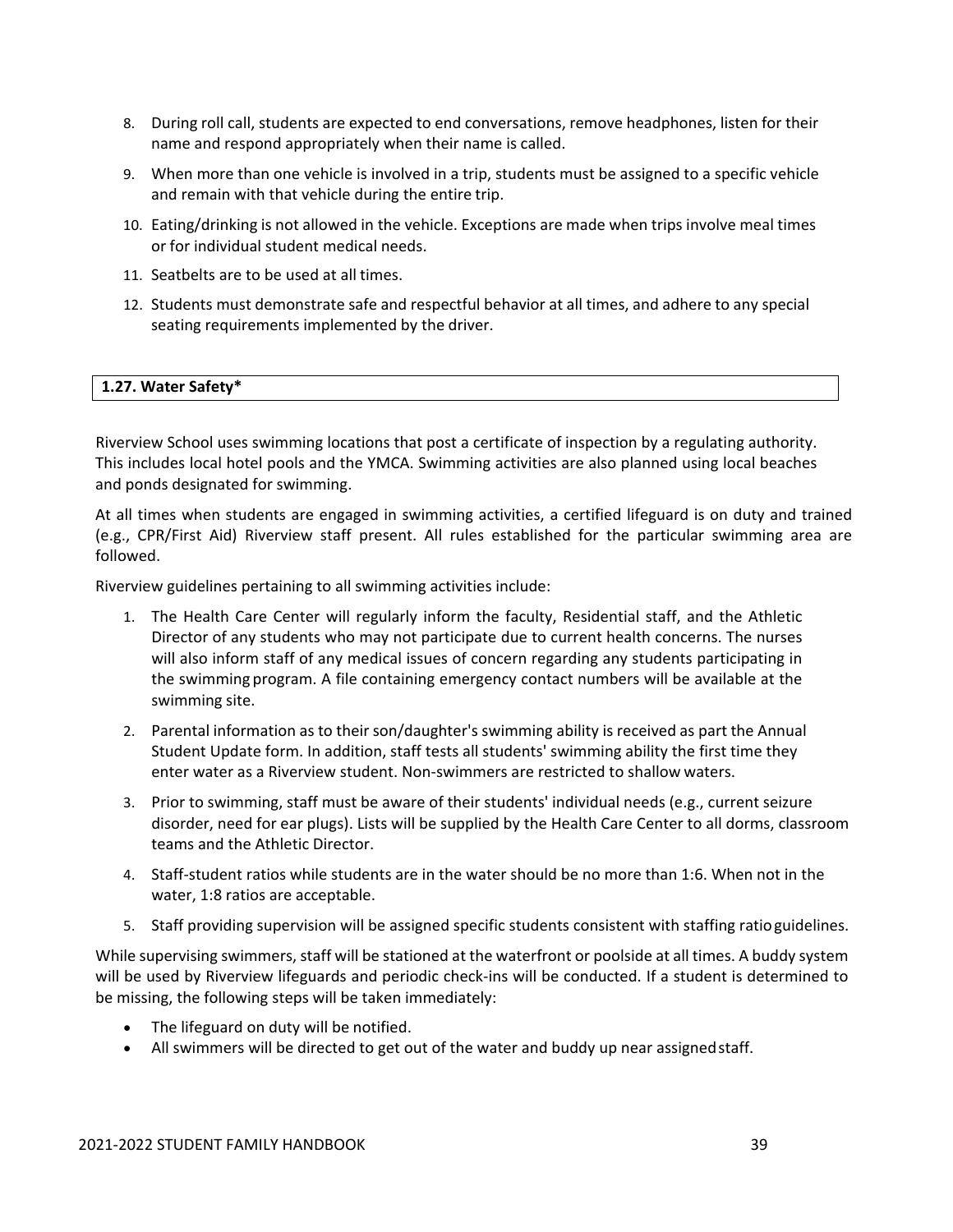■ Staff determined as non-essential for the general supervision of other students will conduct a thorough search of the immediate surroundings, while the lifeguard(s) search the water, repeating and expanding the searches as needed in coordination with local authorities as necessary.

## **Policies for Water Activities and Students with Seizures:**

- 1. Active ‐ Students with a diagnosed seizure disorder who has had a seizure within the past 12months:
	- Needs to wear a PFD and have 1:1 staff supervision within arms' reach at all times while in the water, recreationally or on the Swim Team. Not permitted to swim in depths over theirhead.
- 2. Controlled Student with a diagnosed seizure disorder who has been seizure free for at least the past 12 months but is still under the care of a physician and on medications forseizures.
	- a. Swim Team
		- May participate in Swim Team practices and meets without a PFD; will have 1:1 staff supervision.
		- The head coach will notify lifeguards on duty at each facility of the students that have a seizure disorder.
		- Students will wear a brightly colored swim cap in order to increase their visibility to lifeguards and the 1:1 staff.
		- Swim Team coaches and staff will be trained according to School's Emergency Action Plan with the procedure for supporting a student in the water having a seizure
	- b. Recreational Swimming
		- At pools and water parks, student may swim without a PFD but will have 1:1 staff supervision in the water within 4 strides of the student. Not permitted to swim in depths over his/herhead.
		- In open water (ocean, lakes, ponds), student must wear a PFD and have 1:1 staff supervision within 4 strides. Not permitted to swim in depths over his/her head.
- 3. Past Student with a past history of a seizure/seizures who is no longer being treated for seizures does not need to wear PFD or have 1:1 supervision in the water.
	- a. Kayaking
		- Student will wear a PFD and be paired in a tandem kayak with a staffperson

#### **\* PFD available upon parental request for any student at any time, regardless of their seizure status.**

#### **1.28. Website\***

Riverview School's website is www.riverviewschool.org. Riverview families have special access to a parents' section which contains regularly updated information. You will be sent instructions on how to access these resource boards. Please check out Riverview's social media pages as well.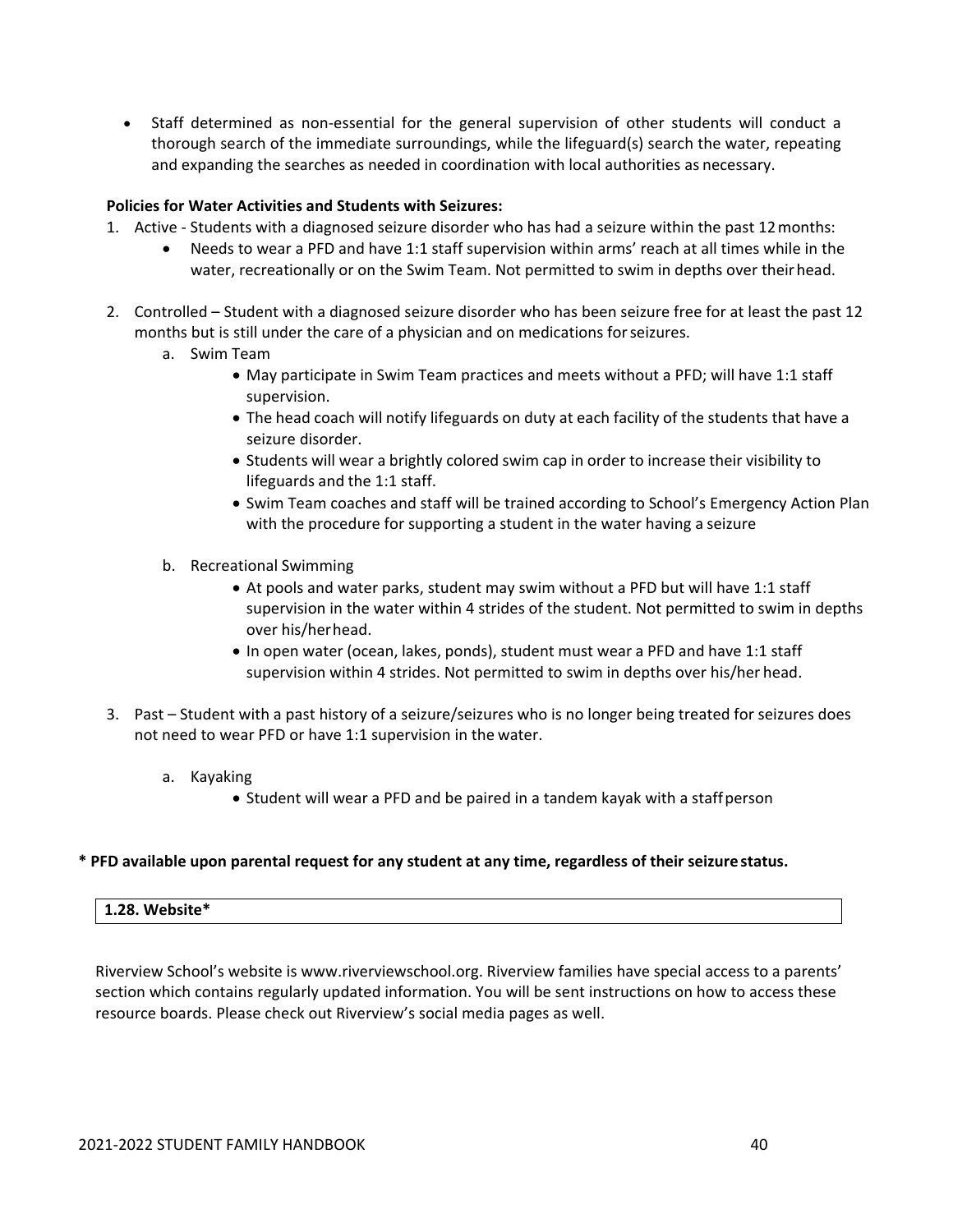# **ACADEMIC SERVICES**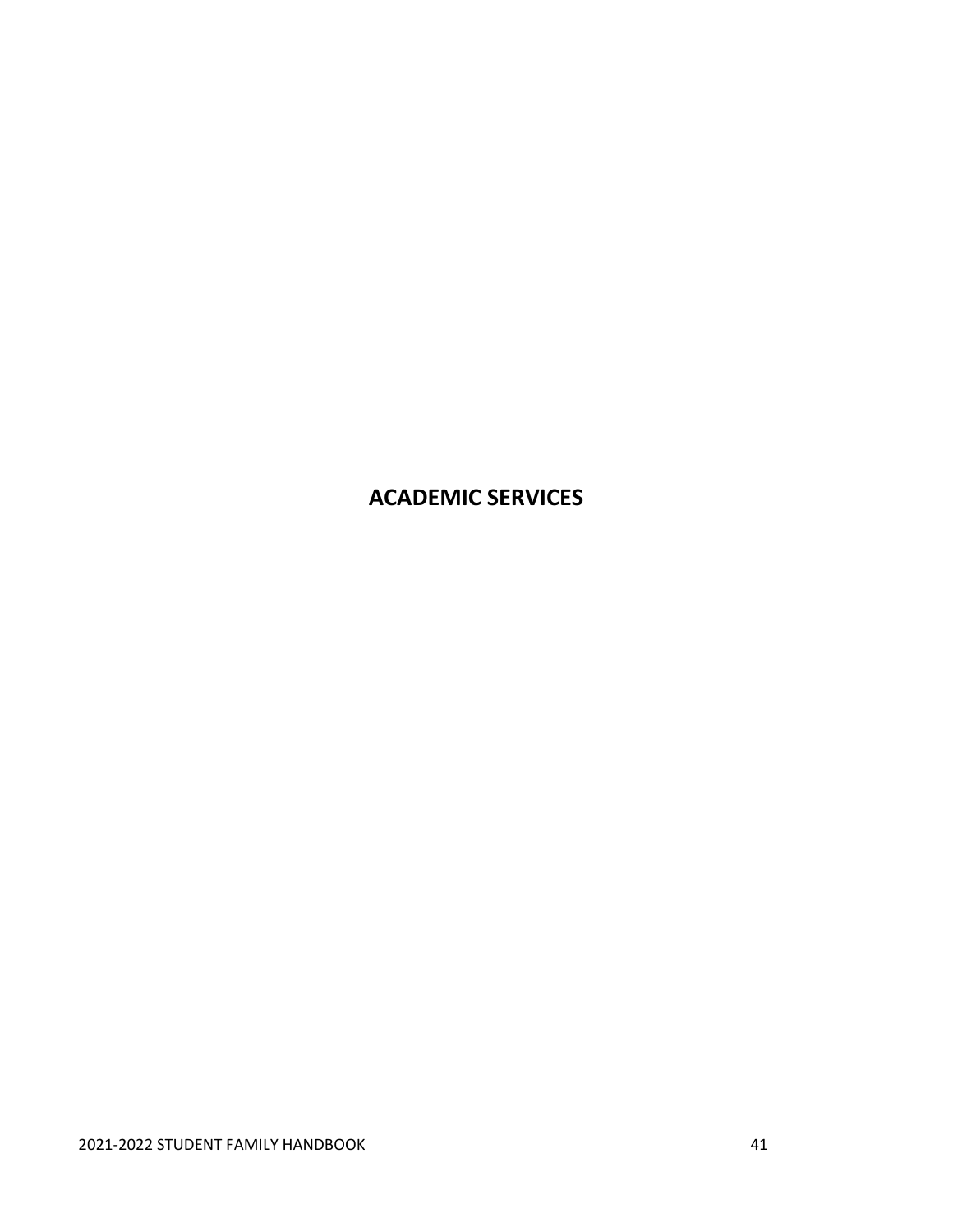# **INTRODUCTION TO ACADEMIC SERVICES**

Riverview utilizes a unique educational model that provides students with a state‐of‐the‐art curriculum, program, and technology. The basic tenets of this program are:

- The MS/HS Program student population is divided into teams by grade level. The GROW Program student population is divided into phases.
- Each team or phase is assigned a Head/Lead Teacher and one to four additionalteachers.
- Each student's social/emotional needs are overseen by an advisor who coordinates parent/teacher contact.
- All of the students in a team follow an individual schedule and the students are assigned their academic classes within the team based upon each student's individual skill level.

### **The fundamental aspects of this educational model are as follows:**

- Language‐based curriculum
- Use of thematic, integrated units (Middle School/High School)
- Emphasis on problem‐solving and critical thinking
- Direct instruction in reading/language arts/math
- In‐class and pull‐out speech and language pathologists and reading specialists
- 8:1 student/faculty ratio
- Specific strategy instruction
- **Emphasis on cooperative learning**
- Active (versus passive) learning, utilizing multi‐sensory approaches
- Academic skills taught within context
- Ongoing individual assessment
- Development of self‐esteem with a focus on discovering each student's strengths
- Social skills guidance and support
- Technology integrated as a major component of teaching and learning in every classroom

# **More specific information pertaining various components of the MS/HS and GROW Programs can be found further in this handbook.**

## **GRADING SYSTEM: Academic classes and electives are marked as:**

**A = Superior Achievement B = Honor Grade C = Average Achievement D = Below Average (borderline) F = Failing (no academic credit granted) I = Incomplete P= Pass CR = Credit**

Grades are based on individual performance rather than compared to other students in the class.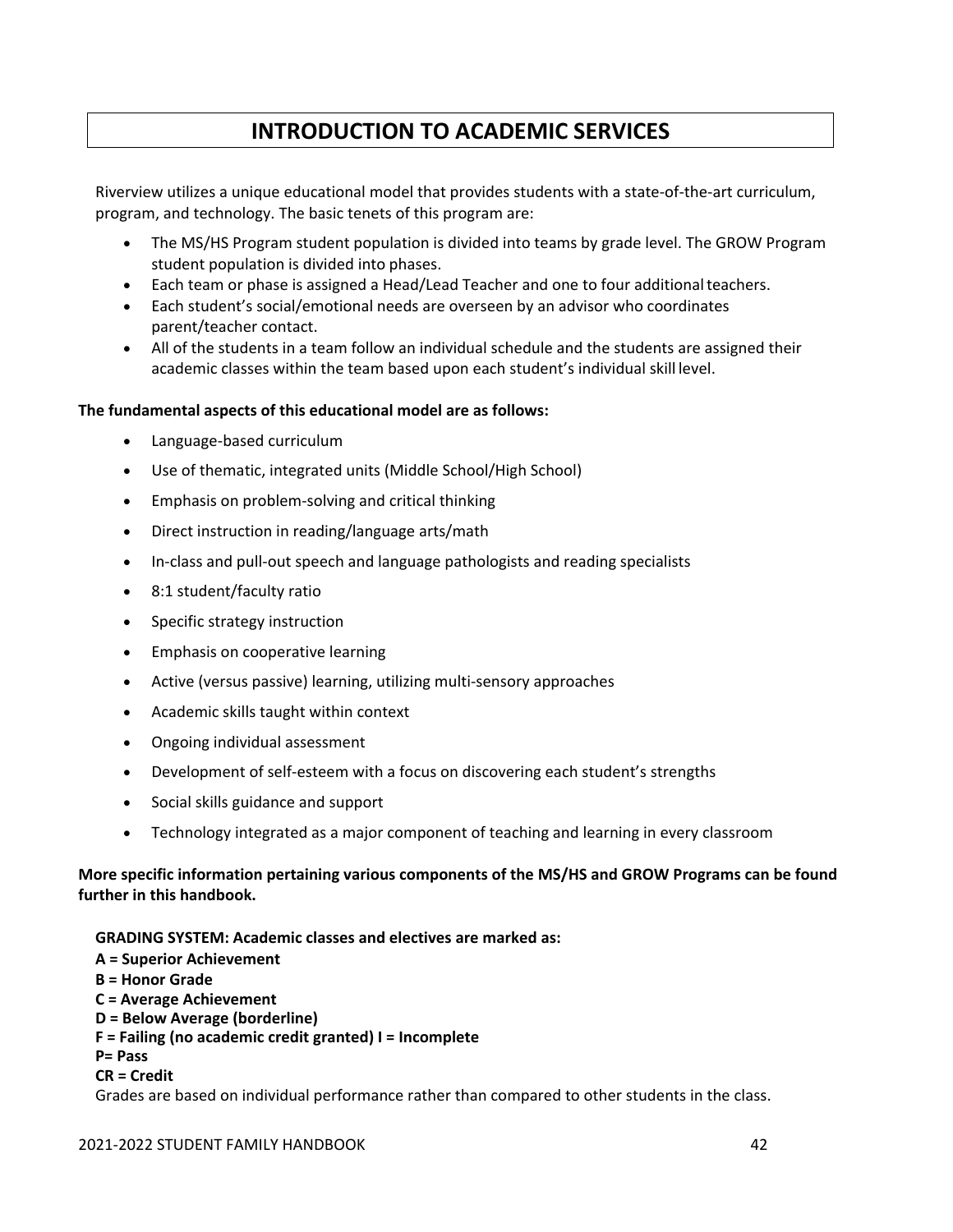## **2.1. Homework Policy**

Homework is an essential part of the learning process. It provides students with the opportunity to practice and reinforce those skills that have been taught in class. Assignments should not involve the

continuation of instruction, but should provide reinforcement through practice.

## **RESPONSIBILITIES OF THE STUDENT:**

- Ask questions of the teacher if an assignment is unclear before leaving class.
- Check to ensure all the materials necessary to complete the assignment are in your book bag.
- Follow directions carefully.
- Work independently unless otherwise directed.
- Ask a dorm staff if an assignment is unclear.
- Complete all work as accurately and neatly as possible.
- Place completed homework assignments in a designated folder to have them ready for the next school day.
- Ask the dormitory staff to contact the teacher if encountering difficulty with the work.
- Seek assistance from dorm staff or an advisor if the designated time period for assignments is a problem.
- Use a monthly planner (calendar) in organizing long-term assignments and break them into smaller tasks by spreading them out.

Homework takes precedence over all other activities during the weekday evenings. All assignments must be written in the Riverview assignment notebook distributed for that purpose. This includes written work, reading and study work for tests and quizzes.

#### **2.2. School Attendance**

It is vitally important that students attend all classes and scheduled activities. (This includes Saturday Enrichment.)

Absences from school, especially if frequent or for long periods of time, have a direct negative impact on a student's learning. Should absences become excessive, a discussion will be held with the family to develop a plan for more consistent attendance. However, Riverview does recognize situations that are excused absences. They include:

- Observance of religious holidays
- Observance of bereavement
- Illness
- Medical appointments
- Program visits/interviews for Seniors

It is the responsibility of the student to arrange for missed work to be made up as soon as possible. If a student needs in‐patient services at the Health Care Center, academic work will be provided when appropriate.

**ABSENCE POLICY FOR SENIORS AND GROW STUDENTS**: In accordance with the Commonwealth of Massachusetts guidelines, seniors are allowed a maximum of 10 days absent from class for medical and non‐medical reasons.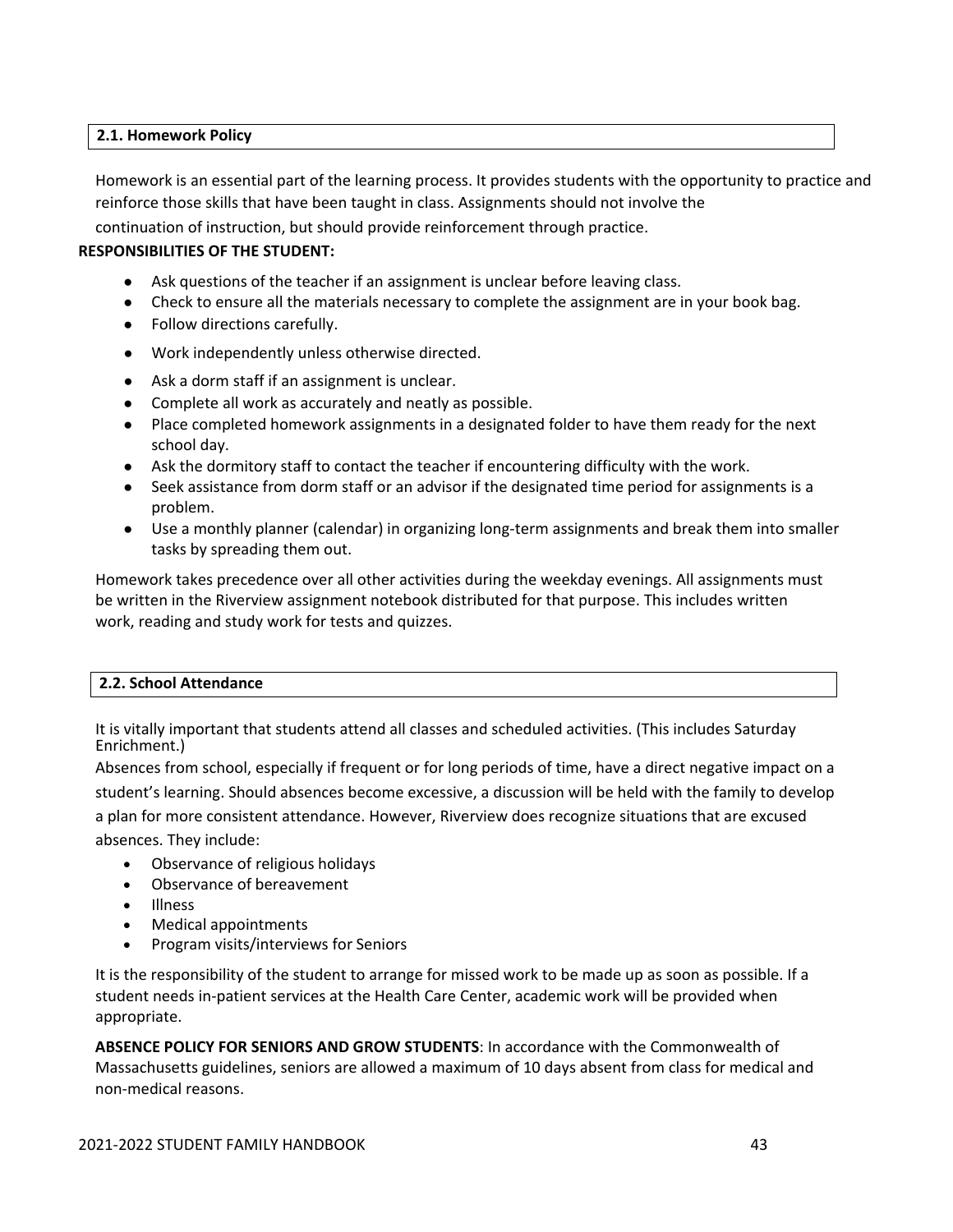Furthermore, an additional 5 days are allowed for GROW and other post‐secondary program visits. Please be mindful of this when planning family vacations or extended weekend visits home.

**ABSENCE POLICY FOR UNDERCLASSMEN**: In the event that an excess number of class absences occur, the student's grade for that term may be affected. Students who do not complete the expectations of any course will receive a grade of Incomplete and will not receive credit. The student will be given time to make up the work.

**CLASSROOM VISITATION**: Parents are encouraged to observe the student in the classroom. Those observing classes are asked to notify the Academic Department about specific dates and times. Advanced notification will eliminate conflicts with special classroom activities (e.g., field trips, special activities).

**PARENT/SCHOOL COMMUNICATION AND PROGRESS REPORTS**: Regular contact with parents is encouraged throughout the year. Term progress reports are prepared by the teachers and dorm coordinators on a quarterly basis. These reports are then emailed to parents, educational consultants, and appointed liaisons Student Progress Reports reflect specific goals and objectives which have been identified through assessments in each academic area, document student progress and include teacher and residential faculty comments.

# **2.3. Sexuality Education**

Riverview School's sexuality education program provides information about human development, relationships, personal skills, sexual behavior, sexual health and society and culture. While all High School and GROW students are offered the opportunity to participate in this program, parents who choose to provide this instruction themselves have the option of not enrolling their children in this program.

Concepts and materials are modified as needed to accommodate developmental levels and learning styles of the students. The underlying values of the program, taken from the work of the *National Guidelines Task Force: Sexuality Information and Educational Council of the United States, (Third Edition)*, include the following:

- Sexuality is a natural and healthy part of living
- All persons are sexual
- Sexuality includes physical, ethical, social, spiritual, psychological, and emotional dimensions
- Every person has dignity and self-worth
- Young people should view themselves as unique and worthwhile individuals within the context of their cultural heritage
- Individuals express their sexuality in varied ways
- Parents should be the primary sexuality educators of their children
- Families provide children's first education about sexuality
- Families share their values about sexuality with their children
- In a pluralistic society, people should respect and accept the diversity of values and beliefs about sexuality that exist in a community
- Sexual relationships should be reciprocal, based on respect, and should never be coercive or exploitative
- All persons have the right and the obligation to make responsible sexual choices
- Individuals, families, and society benefit when children are able to discuss sexuality with their parents and/or other trusted adults
- Young people develop their values about sexuality as part of becoming adults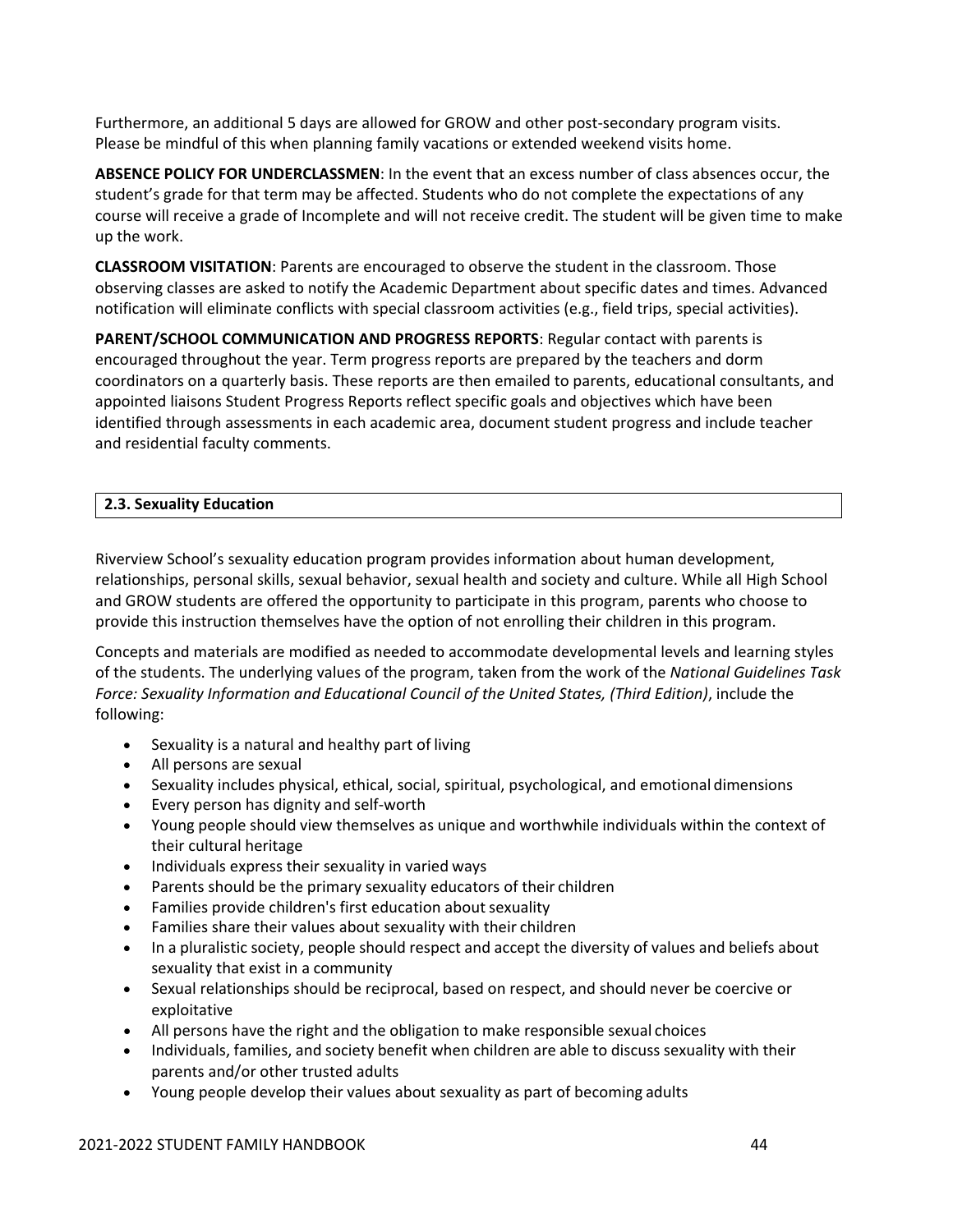- Young people explore their sexuality as a natural process of achieving sexualmaturity
- Early involvement in sexual behaviors poses risks
- Abstaining from sexual intercourse is the most effective method of preventing pregnancy and STIs/HIV
- Young people who are involved in sexual relationships need access to information about health care services

Riverview is an abstinent campus. Students are expected to refrain from sexual contact while on school grounds and on school sponsored off campus activities. Riverview monitors its students closely, but we do not provide constant supervision of students. If sexual contact should occur, it must meet the legal standards of consent in the state of Massachusetts and there can be no threats or coercion leading to the act.

### **2.4. Student Records\***

Student records are maintained by the Education Office. Fire‐proof file cabinets containing student records are secured when the office is closed. Student records can be accessed during office hours. The following guidelines are provided:

- Records must be reviewed in the area of the Academic Office; they cannot be removed from the building.
- A Log of Access form is available in the front of each student's file and is signed when an authorized outside party accesses the file.
- Only authorized school personnel or professionals with parental authorization working directly with the students in an administrative, teaching, counseling or diagnostic capacity may obtain access to a student record.

Riverview School maintains a cumulative record for each student that includes:

- Application/Profile/Enrollment: Student Profile (with recent picture), Authorization for Release Forms, Enrollment Agreement and Parent Questionnaire for the current school year, Application for Enrollment, and a Termination Plan form.
- Academic: Academic and Residential Term Progress Reports for current school year (final term report only for previous years), written assessment of needs, transcripts, Parent Conference notes, Team Review Meeting notes.
- Medical: Medical records and release forms for current school year.
- Non‐Medical Evaluations: Psychological, Neuropsychological, Speech/Language, etc.
- Correspondence: Any incoming or outgoing correspondence and copies of Admissions records.
- Student Profile/Enrollment Agreement/Parent Questionnaires for previous school years are kept in the Correspondence section of the file.
- Advisor: Advisor and case management documentation for current and previous school years.
- IEP: Individualized Educational Plan, addendums and modifications.

Riverview School maintains student files consistent with the Department of Early Education and Care (DEEC) Regulations (Sec. 3.03.6), Massachusetts State Special Education Regulations (603 CMR 28.0), and IDEA (Individuals with Disabilities Act).

**PARENT/STUDENT REQUEST TO REVIEW STUDENT RECORDS**: Written requests are to be made to the Director of Education or Director of Special Services and may include the need for a staff member to be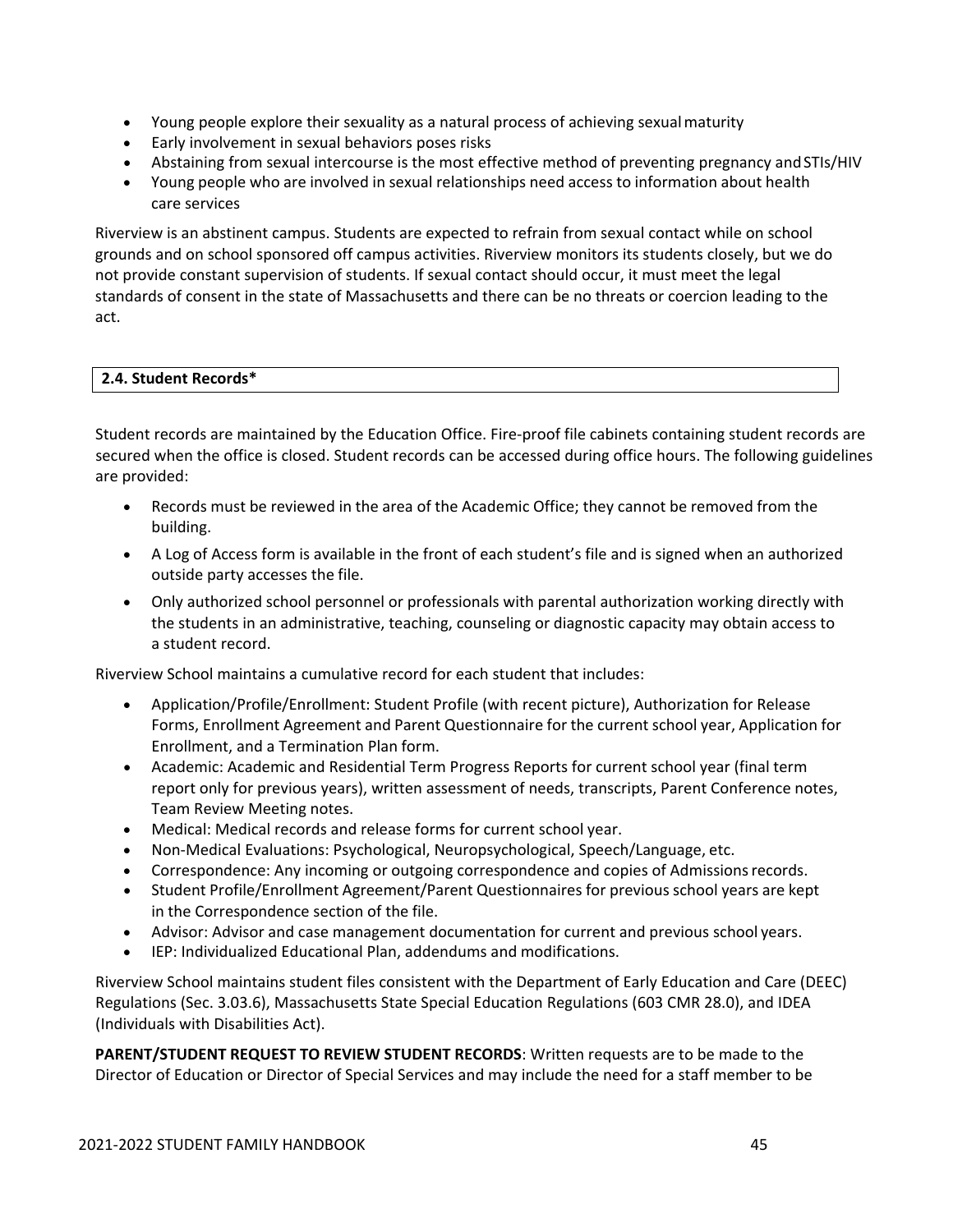present who can interpret the record; or the intent to invite anyone of the parent/student's choosing to inspect/interpret the record. Such third parties must present written consent to do so.

- Records will be made available within two consecutive weekdays after the request.
- Records will be made available only for specific appointments made to review the records.
- Records will be made available only for the length of the appointment made to reviewthem.
- Records are to be reviewed only in the office area of the school specified by the Director of Education or Director of Special Services.
- Records are not to be taken from the school or otherwise distributed. A copy only of any school information in a student's record can be requested which then can be inspected in privacy and kept.
- Reports in our files from third parties cannot be released by the School. Desired copies should be obtained from the original source.

The parent/student has the right to add relevant comments, information or other written materials to the student's record as well as to *request* that information in the record be amended or deleted. The parent/student is entitled to meet with the Director of Education or the Director of Special Services to discuss the objection to information in the record and to receive a written decision within one week of the meeting or the objection if no meeting was requested. Dissatisfaction with the decision may be appealed in writing to higher authorities in the School (see the Grievance Procedures section) who will respond in writing within two weeks of being notified of the appeal. In both situations, should the decision be determined in favor of the parent/student, prompt action will be taken to put the decision into effect.

Riverview School recognizes and adheres to the provisions of 603 CMR 23.01(3). For a student to be eligible to review his or her student record, the student must be 14 years of age or have entered the ninth grade. Any student, regardless of age, has the right to receive a copy of his/her transcript.

**ALUMNI RECORDS**: The Alumni Records Retention Policy states that seven (7) years after a student has graduated or left Riverview School only the following records will be maintained:

- Most recent application
- Student Profile‐Department of Early Education and Care (DEEC)
- Termination plan
- Most recent Individual Education Plan
- Most recent Term Progress Reports
- Most recent Medical and Psychological Evaluations
- Permanent Record Card
- Transcript

The above records are maintained on microfilm or CD for sixty (60) years, at which time they will be destroyed.

Riverview School receives requests from professionals, alumni and alumni parents for psychological reports, medical reports and various other reports relative to diagnoses and other non‐educational data. Most requests are for reasons such as substantiating a diagnosis of a specific learning disability, admissions purposes and ascertaining qualification for a variety of benefits.

Since Riverview's records are purged seven (7) years following graduation or departure, we highly encourage parents/guardians maintain copies of the following records:

- Psychological and medical reports
- Test scores
- Individual Education Plans and Term Progress Reports from ALL schools
- Any record which could assist in the future to obtain schooling, funding benefits, etc.
- School transcript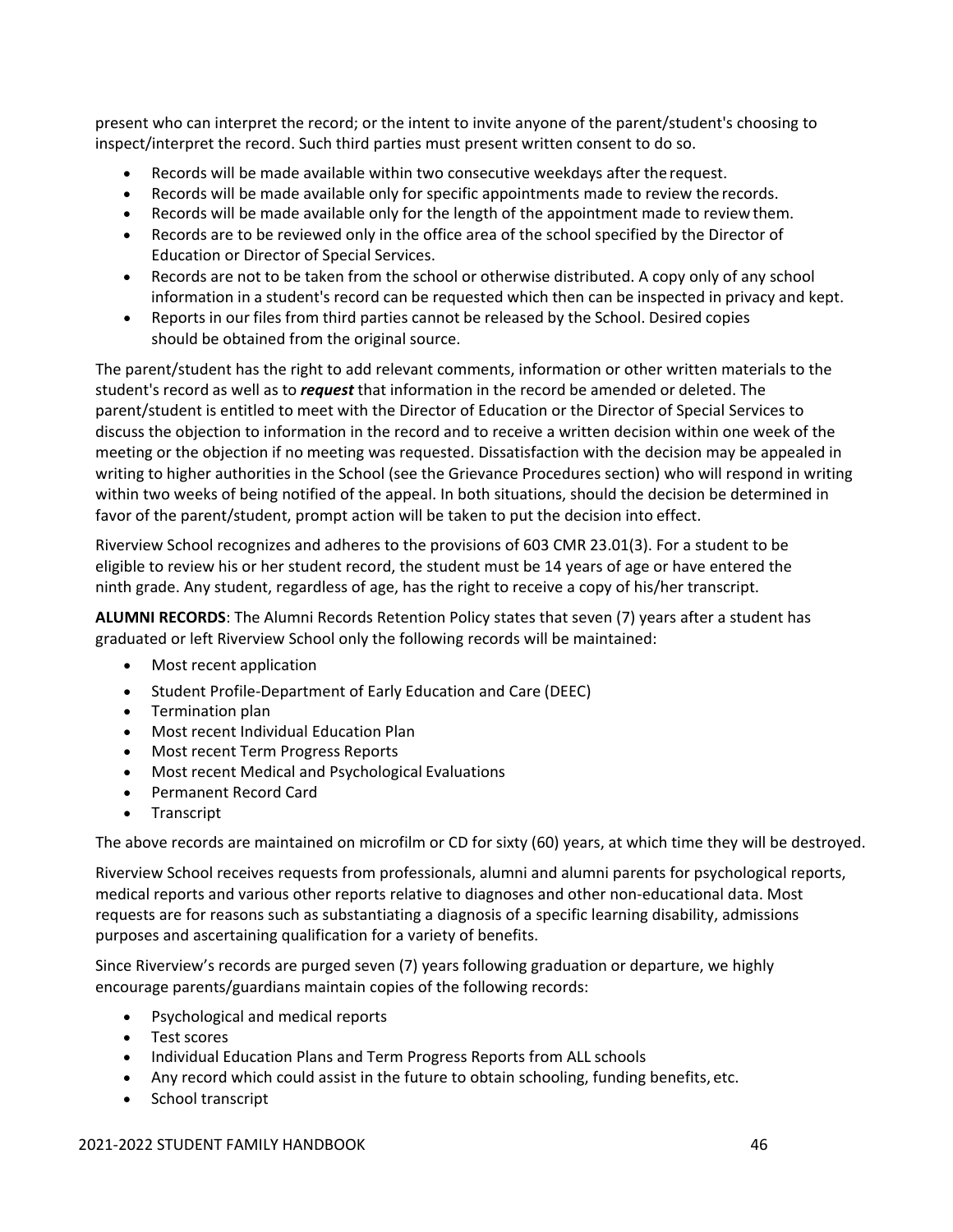### **2.5. Technology\***

**COMPUTERS**: Students have ample access to computers throughout the school day, including access to Chromebooks. To aid in this use of technology students need to have his/her own headset. Some parents may want their child to have a computer in the dorm. If this is the case, laptops are recommended; otherwise parents will need to purchase a computer stand or table, as students' desks are not large enough to hold them in order to provide the student adequate writing surface. Please note that Riverview does not require students to have or use individual computers. In addition, if parents purchase a new computer system for their child, parents must be responsible for the set-up, installation, and ongoing maintenance of the computer.

Students who have computers must assume the responsibility that the computer is securely placed and properly operated at all times. Please label computers and secure insurance to protect against loss or damage.

We discourage students from allowing other students to use their computers. It must be clearly understood that any damage or misuse incurred is at the risk and responsibility of the student who owns the computer. Should a student's computer break down, troubleshooting and repair service can be first requested through the residential office or the computer specialist. If the repair requires professional service, the appropriate arrangements will be made based on the individual situation (for which parents will be responsible). Parents are strongly encouraged to install Parental Controls on all electronic/social media devices prior to coming to school.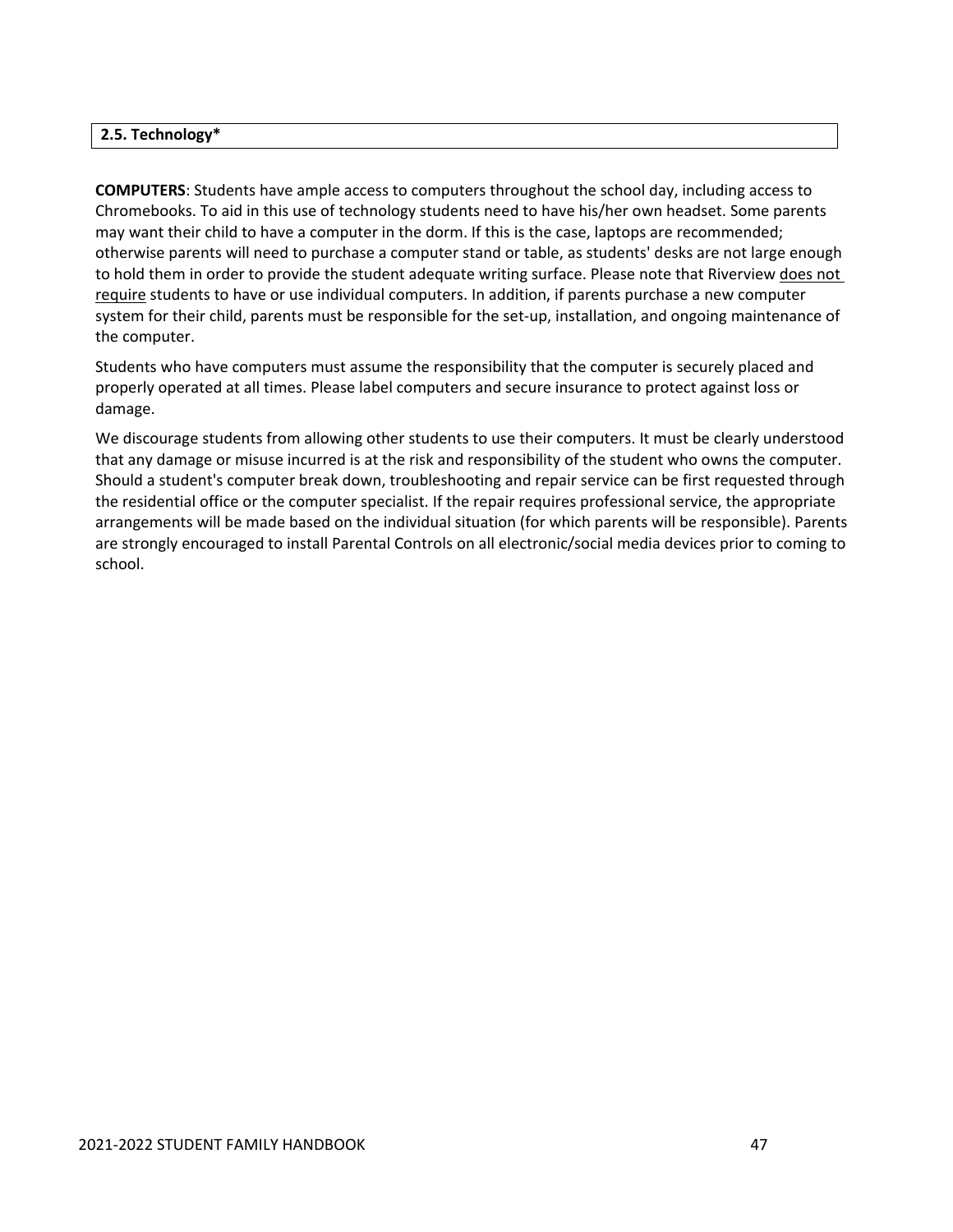# **STUDENT LIFE**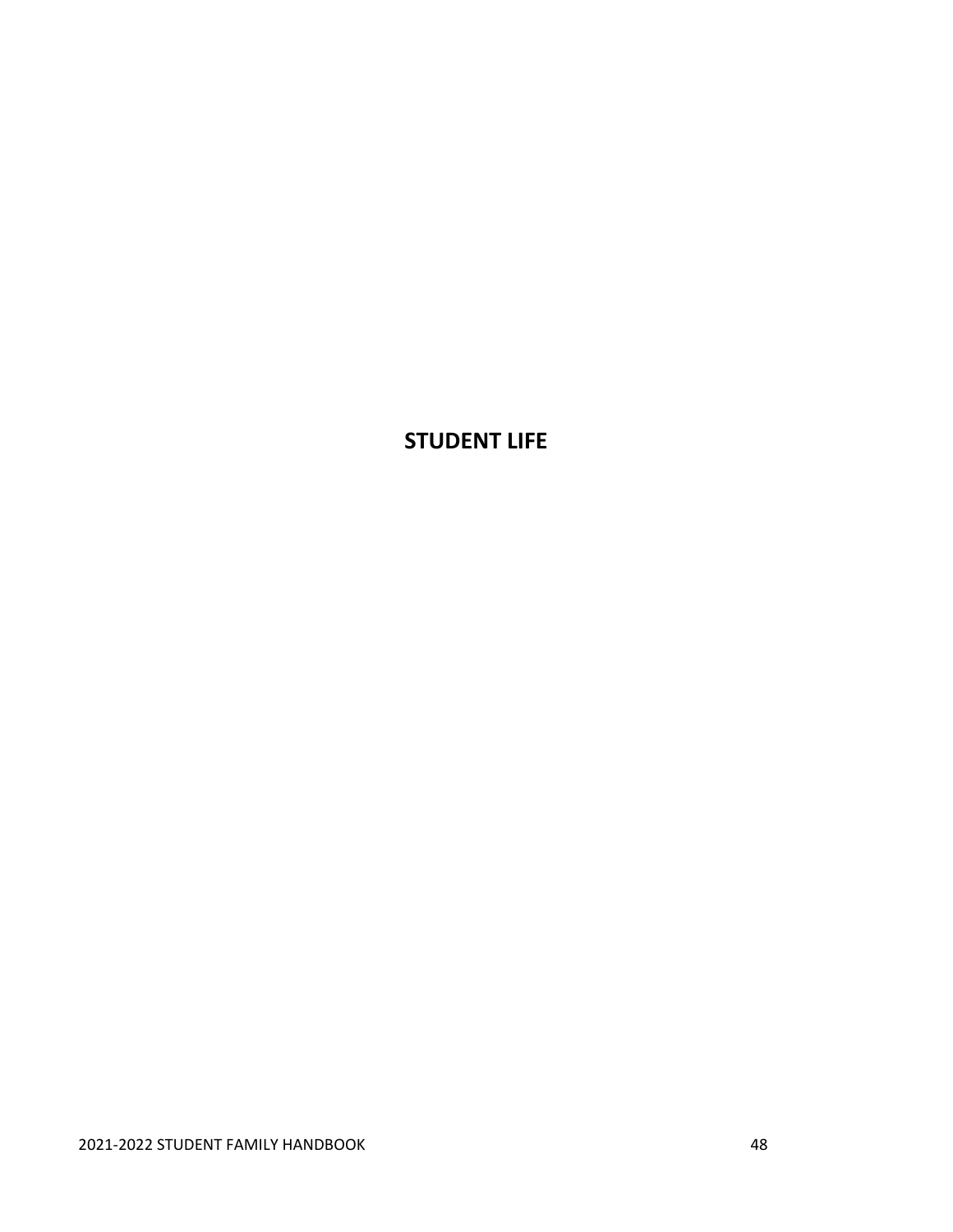# **INTRODUCTION TO STUDENT LIFE**

The Residential Program provides students with a structured and highly supportive environment designed to promote independence, skill building and social connections.

The Residential Program maintains an 8 to 1 student to staff ratio during all awake hours and a 12:1 ratio during asleep hours. A Residential Instructor sleeps overnight in each dorm and oversees the morning routine of students. Awake overnight staff rotate through the dorms throughout the evening and provide a minimum of one visual check on each student during asleep hours.

Residential supervisors oversee the dormitories and supervise the Residential Instructors. Supervisors work in collaboration with Residential Instructors, Advisors and Teachers to ensure continuity of programming. Supervisors report to the Program Coordinators. Program Coordinators oversee the day to day operation of each residential program component (MS/HS and GROW) and report directly to the Assistant Head of School/Director of Student Life.

Each student is assigned a Clinical Advisor. Advisor support is available throughout the day, including nights and weekends. The Clinical Coordinator oversees the Advisors and reports directly to the Director of Student Life

### **3.1. Dorm/Roommate Assignments\***

Program Coordinators collaborate with Teachers, Advisors, Residential Instructors and Residential Supervisors to develop student dorm and roommate assignments. These pairings/groupings are the result of a great deal of planning with many variables taken into consideration including:

- Combination of students that will create positive dorm chemistry
- A student's social, emotional and physical needs
- Student preferences With staff support, each student identifies five students with whom he/she would like to room or live with in the same dorm. (Every effort is made to provide students with a roommate of their choosing if the choice is reciprocated and appropriate.)
- The number of single rooms available
- Programmatic considerations

Once the assignments are finalized, students' parents are informed of their dorm assignment by email prior to the start of school and upon arrival at the summer program.

Roommate difficulties can occur despite the thorough process that goes into dorm assignments. Students work with staff in order to learn how to compromise in a shared living space, as well as develop conflict resolution skills. Should difficulties persist, the Residential Supervisor and/or Advisor will become involved, offering new recommendations and closely monitoring the situation.

If this does not resolve the issue, a room change is discussed. Making a change is a last resort, as a change in living assignment greatly impacts the students involved and their dorm mates. If a roommate and/or dorm change is to occur, parents will be contacted in advance.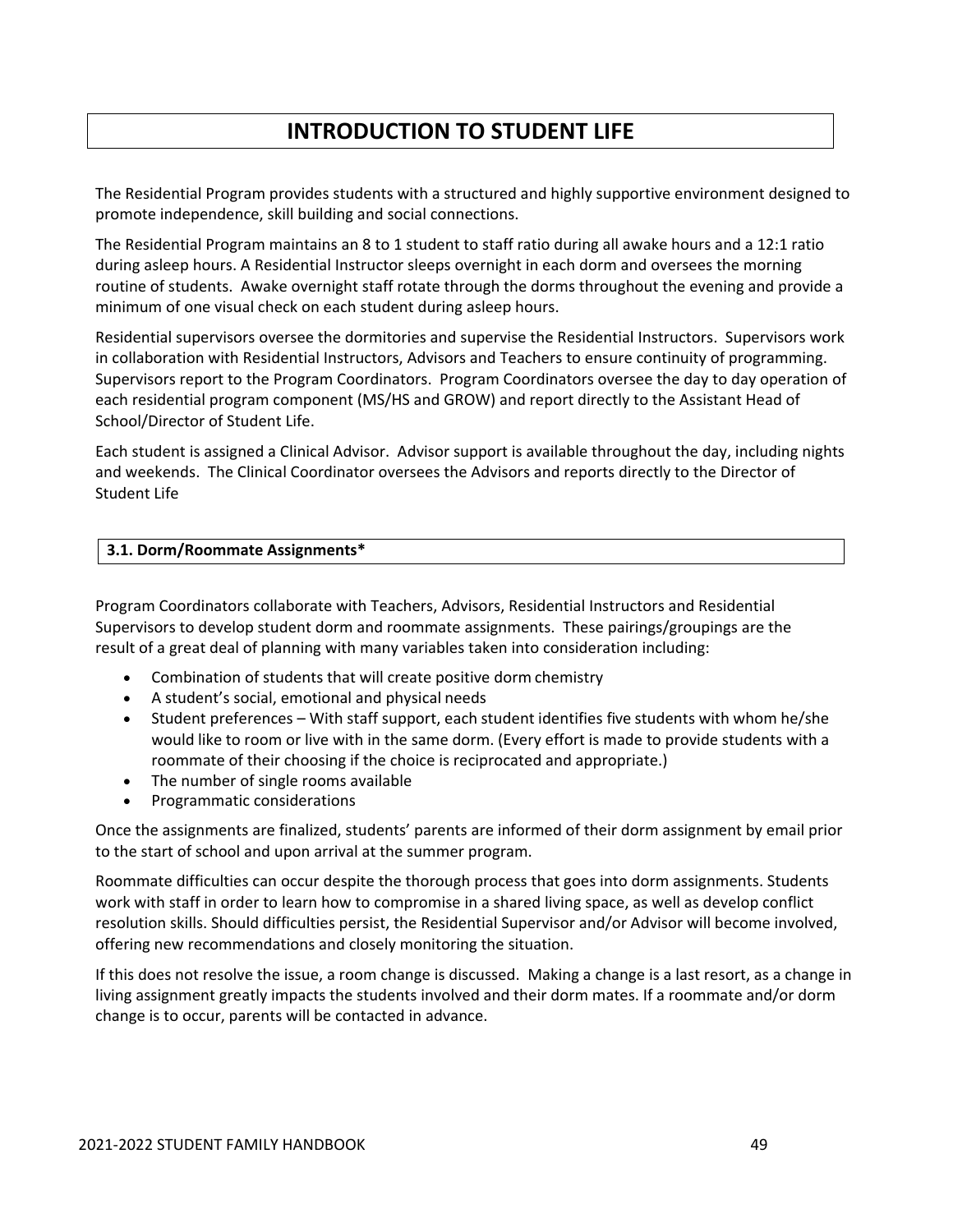## **3.2. Home Alone\***

Home Alone is an earned privilege that allows a student to spend time alone in the dorm. Students who have Home Alone privilege are required to check in with the residential staff periodically. The check‐in intervals will be determined by individual levels of independence and need. Home Alone status is determined by staff assessment, based on the completion of the Home Alone Safety Rubric. Prior to any student being granted Home Alone privilege they must have signed parental permission and complete the Home Alone curriculum.

Home Alone privilege can be rescinded at any time at the discretion of the Riverview team. Home Alone is not offered to students who meet any of the following criteria;

- Demonstrate any sign or symptom of illness within 48 hours.
- Have presented with any behavioral or emotional concerns within the past 48 hours.
- There are any situational concerns re: the student's ability to follow safety protocols within the residential setting.

Students must have a supervisor's approval every time they utilize the Home Alone privilege. In addition, the residential office will be notified when a student is using Home Alone.

The following will be reviewed with any student using Home Alone each time they access this privilege:

- Evacuation/Safety procedures.
- Home Alone rules; no cooking or microwave use, no showering, no visitors allowed in the dorm and not opening the door for anyone except Riverview staff or emergency personnel.
- Student should know how to use the phone to contact the residential office and dormstaff.

## **3.3. Hygiene/Personal Care\***

Students are expected to be able to independently complete all basic body/hair washing, toileting/menstrual care and hygiene needs and be well groomed and dressed appropriately on or off campus. In the event that a student is unable to meet this expectation this will be reviewed with the parents/guardians and/or the sending school district. Inability to meet this expectation may affect placement. To be sure students always have the necessary toiletries; e.g., soap, deodorant, toothpaste, shampoo, razors, these items are available in the School Store. In addition, planning and purchasing of such items is a part of each student's weekly routine within the Residential Program. It is helpful to have a toiletry storage container to carry items to the bathroom. Parents are asked to supply such items but NOT overstock their child with toiletries since there is no room to accommodate extra supplies and is counterproductive to the learning experience of monitoring the need for such items. Students are expected to wear bathrobes and shower shoes for traveling to and from their bedroom and the bathroom.

## **Toileting/Menses**

**Toileting**: It is expected that all students be independent with toileting needs. We understand that a student may have an occasional wetting accident, but he/she is expected to clean up independently. Independence in managing wetting accidents is defined as a student being able to independently strip and sanitize their bed, bag (if washing is not an immediate option) or wash any soiled laundry, properly dispose of any materials used for clean‐up and shower. If a pattern of accidents emerges, a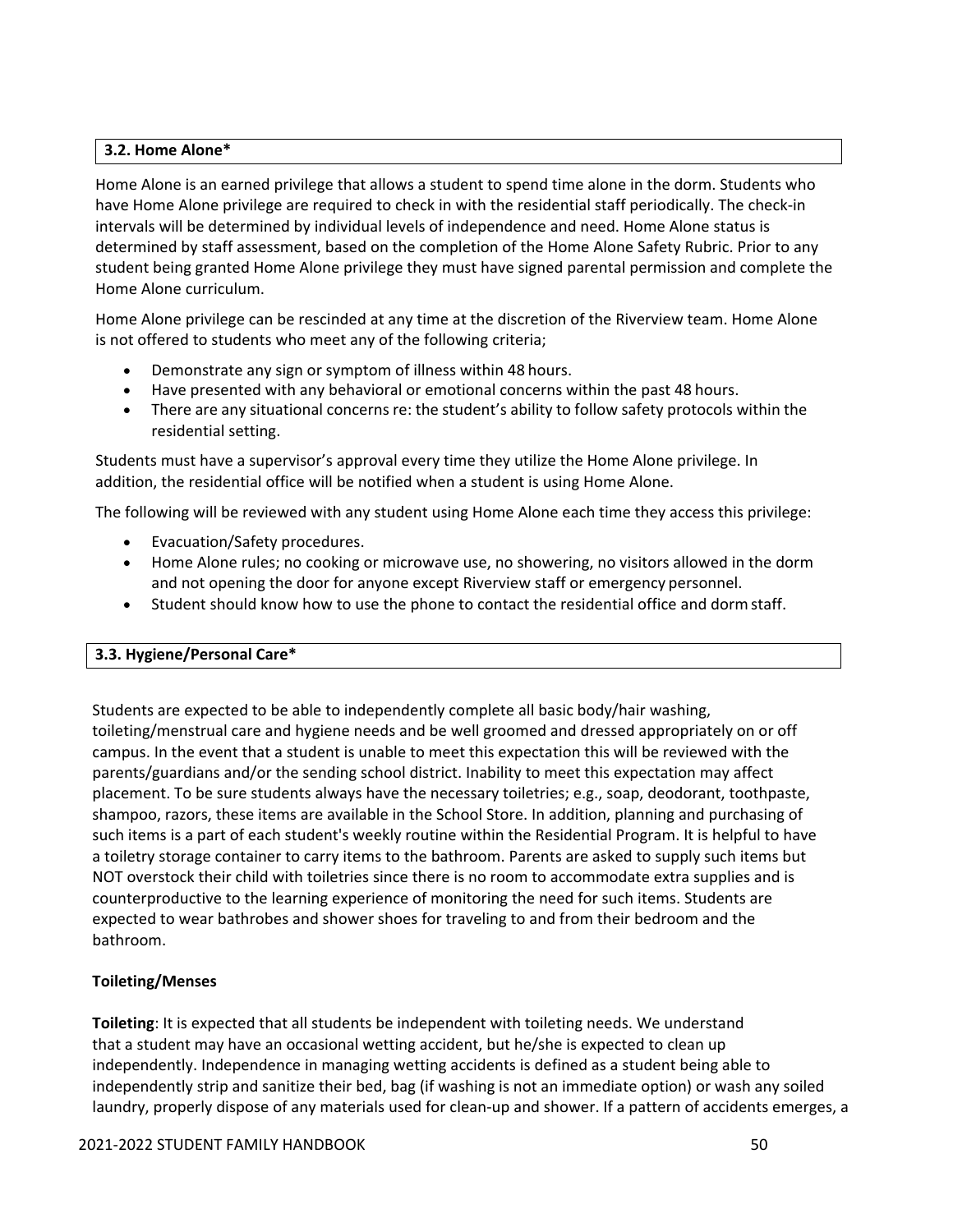student will need to go home to work on remediating the issue. A pattern is defined as multiple wetting accidents per term. If a student is unable to meet these expectations, concerns will be reviewed with the parents/guardians and/or the sending school district.

If a student experiences a bowel accident that they are unable to manage independently they will need to immediately go home to gain independence in this area. If a student develops a pattern of bowel accidents, they will need to go home until the cause of the accidents is identified and remedied regardless of their ability to independently manage the clean-up. The school cannot individualize plans and/or track daily bowel movements. The student must be independent in self-assessing bowel needs.

If a student goes home to work on gaining independence with toileting needs, there must be open communication with the school about the steps being taken to remedy the issue, including releases to speak to any outside providers involved in the plan. If a pattern re-emerges upon the student's return, the student's placement would be at risk and a meeting will be scheduled either by phone or in person to discuss appropriateness of the program.

**Menses:** Students must independently manage their monthly menstrual cycle. This includes changing and properly disposing of their sanitary products. Students must also be able to recognize and identify if sheets and undergarments are soiled from their menses and then independently change or launder as needed.

**Shaving**: Underclassmen may not have beards, mustaches or extended sideburns (below the ear lobe). GROW students can choose to grow facial hair, but must keep it short and neatly groomed.

**Haircuts and Waxing**: Although parents are responsible for related costs, the Residential Office will schedule haircuts on campus for all MS/HS students. GROW students are responsible to arrange their own appointments. Hair treatments (coloring, highlighting, straightening treatments, etc.) are to be done at home during vacation times. Significant changes to hairstyles must be approved by parents if a student is under 18 or not their own guardian. Under no condition are students permitted to cut their own or each other's hair. Staff is also not allowed to cut a student's hair. The length of any student's hair or their hairstyle must not interfere with a student's eyesight for health and safety reasons. Students choosing not to comply with haircut/style standards may be restricted from off‐campus activities until their hair style is consistent with school policy.

**Piercings**: Students may not get their ears or any other body part pierced while at school. Both female and male students are allowed to wear earrings but are not permitted to wear any other type of body piercings (e.g., nose, tongue). When participating in athletic activities, earrings must be removed to ensure safety of the student.

**Tattoos**: Students may not get tattoos while at school.

#### **3.4. Packing/Shipping/Storage**

There is limited space for students to store clothing. It is helpful for students not to overload their rooms with excessive clothing. Riverview does have storage space to store a footlocker and two suitcases per student. As a season ends, the dorm faculty will instruct/encourage each student to bring seasonal clothing home and return to school with clothing for the new season. For students using air travel, clothing must be shipped home. See Travel and Transportation section.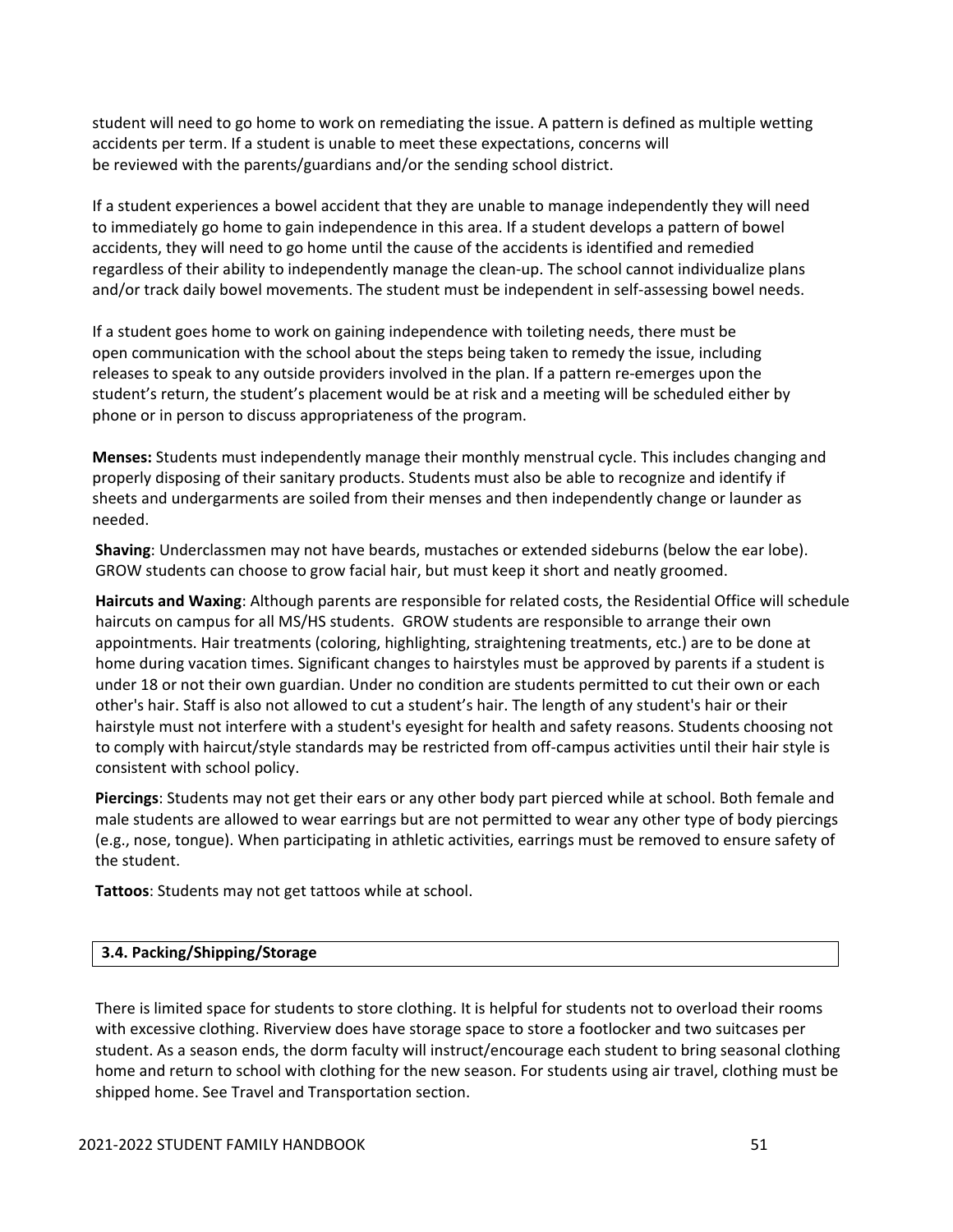In May, dorm staff will begin to assist students in packing their belongings to go home for the summer. Packages are sent home by UPS unless requested otherwise by the family. Costs for shipping, including boxes, are the responsibility of the parents. Dorm staff will consult with parents regarding the need for packages to be insured.

*Packages remaining as of Graduation Weekend will be shipped home within the two weeks following Graduation. Parents, therefore, should plan accordingly, taking items their child may need when they arrive home.*

**STORAGE AT SCHOOL OVER SUMMER MONTHS**: During the summer months, there are many activities on campus. In addition to the Riverview Summer Program, oftentimes local organizations utilize our campus for short periods. The summer also provides a time to complete campus maintenance projects. As a result, this precludes us from storing student belongings. The exception is for students attending Riverview Summer Program, international students or students living on the west coast. **Up to five boxes** can be held in storage at Riverview, but Riverview is not responsible for lost, stolen or damaged items.

## **3.5. Religious Services\***

Students are provided the opportunity to participate in a weekly on‐campus, non‐denominational religious service and monthly off-campus temple and church services. This service may be virtual.

Riverview coordinates participation in services for the high holidays of Rosh Hashanah and Yom Kippur at the Cape Cod Synagogue. Cost for tickets to attend such services will be billed to students. To register, parents speak with the Travel Associate on Opening Weekend. Transportation and supervision are organized by the School.

Christian students are given the opportunity to attend Ash Wednesday, Palm Sunday and Easter services and a monthly off-campus church service when staffing allows. Students sign up in advance to attend, and their supervision and transportation are organized by the School.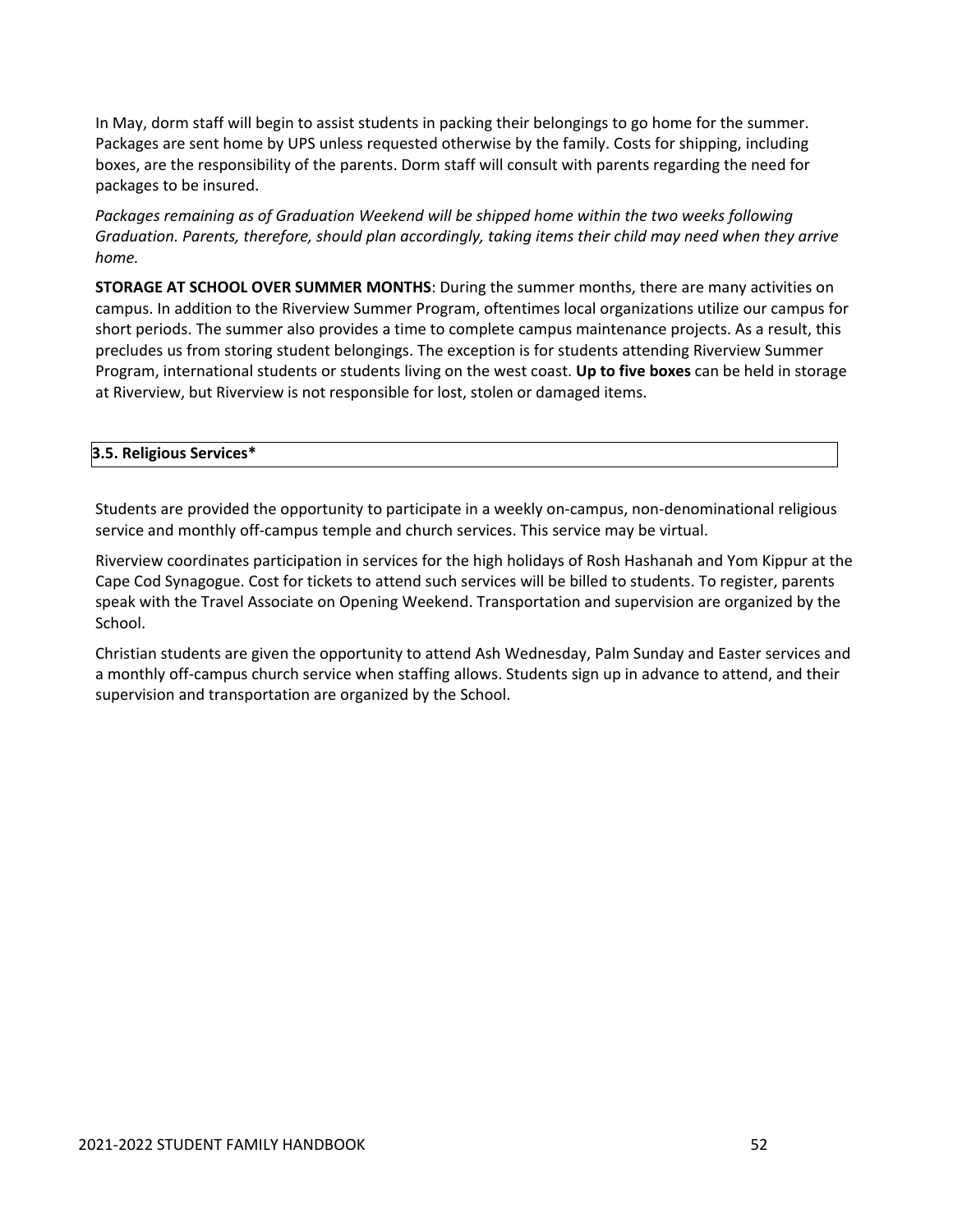## **3.6 Shopping/Packing Lists\***

The following lists are not all-inclusive. They serve as a guide to articles permitted and not permitted at school. Please reference the School Day Dress Code outlined earlier in this handbook for additional guidance about appropriate school clothing. Answers to any questions regarding these lists can be obtained by contacting the residential supervisors.

Although there is no specific dress code in the summer program, neatness, cleanliness, grooming and proper hygiene are stressed. Items specific to summer or school year only are noted.

Students should plan to arrive with a minimum of one cloth ear loop mask for each day of the week that can be laundered and re-used weekly. Students may also bring their own ample supply of ear loop disposable **masks.**

**Additionally, students should bring a lanyard which they can hang their mask from when not wearing it.**

*It is extremely important to label ALL items with at least the student's initials.*

# **Male Clothing**

- 2-3 Pairs jeans/casual pants 1 Pair of shower sandals
- 2-4 Pairs of sweatpants/athletic bottoms 1 Pair of slippers
- 6 pairs of school pants (school year only) 15 Pairs of socks, school and athletic
- 
- 
- 10 Non‐dress code shirts/T‐shirts 3 Undershirts
- 10 School shirts with collar and 3 buttons or fulllength buttons (school year only)
- 
- 1‐4 Sweaters (higher end for school year) 2 Sets of gloves (school year only)
	-
	- 1 Sports coat/Blazer/Suit (optional school year only) 1 Winter Coat (school year only)
	-
	-
	- 2 Pairs of sneakers 1 Raincoat
	- 1 Pair of dress shoes (optional for school year only) 2-3 Bathing suits
- 2‐3 Pairs of casual shoes 1 Bathrobe
	- 1 Pair of winter boots (school year only)

## **Female Clothing**

- 2-3 Pairs jeans/casual pants or skirts/capris 1 Pair of slippers
- 2‐4 Pairs of sweatpants/athletic bottoms 15 Pairs of socks, school and athletic
	- 6 pairs of school pants/skirts (school year only) 14 Pairs of underwear
- 3-7 Shorts 8 Bras
- 3‐7 Athletic shorts 2‐7 Athletic bras
- 
- 
- 
- 3‐7 Shorts 14 Pairs of underwear
- 3‐7 Athletic shorts 2 athletic supporters (optional)
	-
	- 1 Hat
- 2‐3 Sweatshirts 2 Winter hats (school year only)
	-
	- 7 Sets of pajamas 1 Winter Scarf (school year only)
		-
	- 2 Ties (for school year only) 1 Mid-weight coat (school year only)
	- 2 Belts 1 Light‐weight coat/windbreaker
		-
		-
		-
		-
		-
		-
		-
		-

## 2021‐2022 STUDENT FAMILY HANDBOOK 53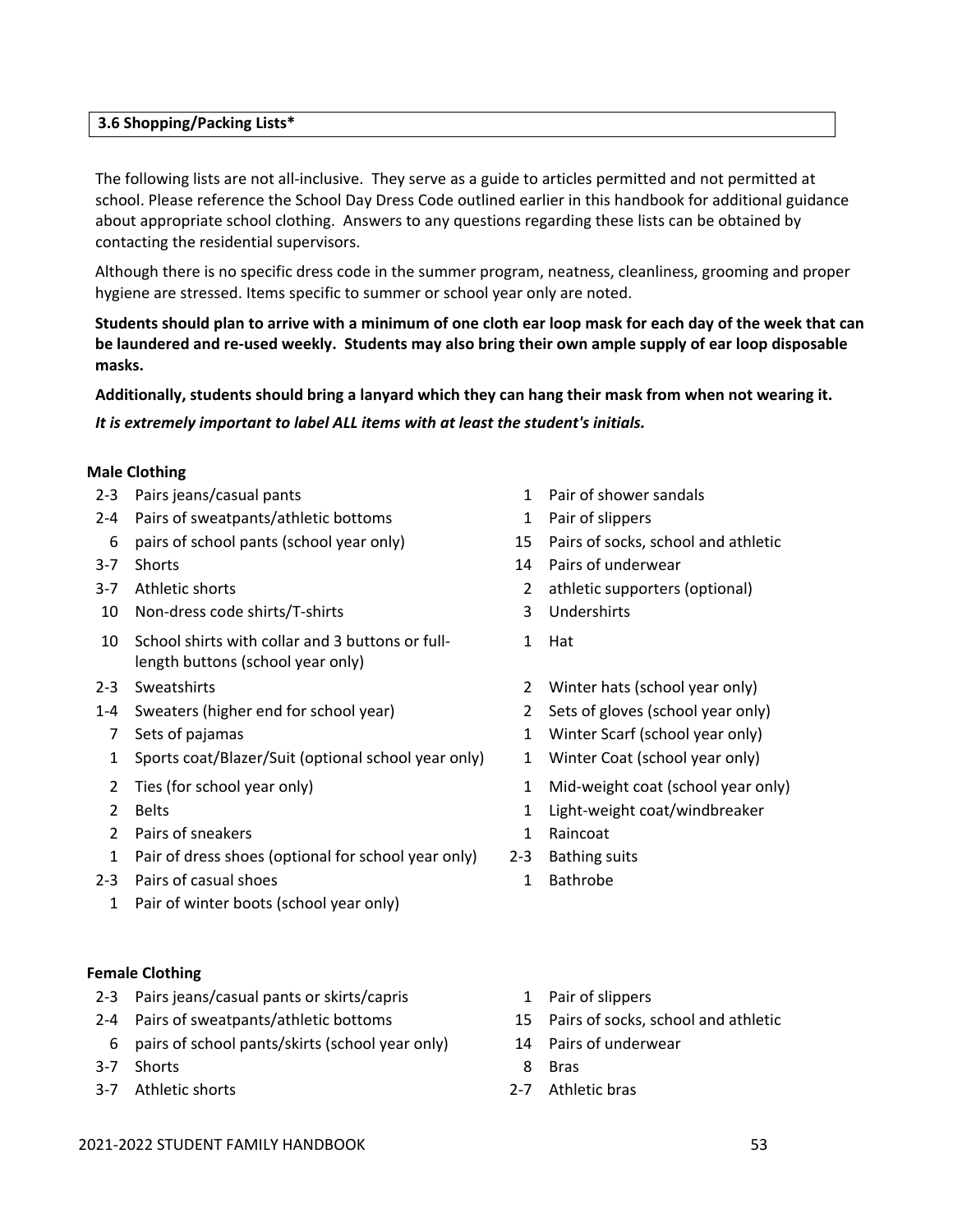- 10 Non-dress code shirts/T-shirts 5 Tights/leggings
- 10 School shirts (school year only) 1 Hat
- 
- 1‐4 Sweaters (higher end for school year) 2 Sets of gloves (school year only)
	-
	- 2 Dresses/Outfits for special events 1 Winter Coat (school year only)
	-
	-
	- 1 Pair of dress shoes (optional for school year only) 1 Raincoat
- - 1 Pair of winter boots (school year only) 1 Beach cover-up (summer only)
	- 1 Pair of shower sandals 1 Bathrobe
- 
- 
- 2-3 Sweatshirts 2 Winter hats (school year only)
	-
	- 7 Sets of pajamas 1 Winter Scarf (school year only)
		-
	- 2 Belts 1 Mid-weight coat (school year only)
	- 2 Pairs of sneakers 1 Light–weight coat/windbreaker
		-
- 2-3 Pairs of casual shoes 2-3 Bathing suits (1 piece or tankini suggested)
	-
	-

Students who participate in our Chorus performances are asked to wear black pants and a white collared button‐down shirt.

## **Linens and Dorm Room Supplies**

- 1 twin bed comforter 1 wallet
- 1 blanket/quilt 1 umbrella
- 
- 
- \*2 sets bed linens ‐ extra‐long (80")
- 1 extra‐long twin mattress pad
- 

\*

- 
- 
- 1 laundry basket/hamper
- \* Extra sets may be needed.
- 
- 
- 6 face cloths 1 personal water bottle
- 4 bath towels 1 extra pair of prescription glasses if applicable
	- 1 Battery operated alarm clock/radio (electrical outlets are limited
- 1-2 pillows 12 and 1 flashlight/extra batteries
- 2-4 pillowcases 2-4 pillowcases 2.1 lock box/safe (optional)
	- 1 twin memory foam or egg crate pad (optional) 1 closet organizer (hanging shelves, or shoe rack‐optional)

## *It is extremely important to label ALL items with at least the student's initials.*

When labeling, permanent marker works best, as iron-on labels may fall off. Label all items including clothing, linens, shoes, glasses, toiletry items, radios, etc.

Labeling student belongings will help alleviate the large quantity of lost/found items that go unclaimed, as students often do not recognize their items or even realize they are lost. Such efforts will be rewarded with the savings of not having to replace these items, in that the school cannot assume responsibility for items lost, lent or stolen.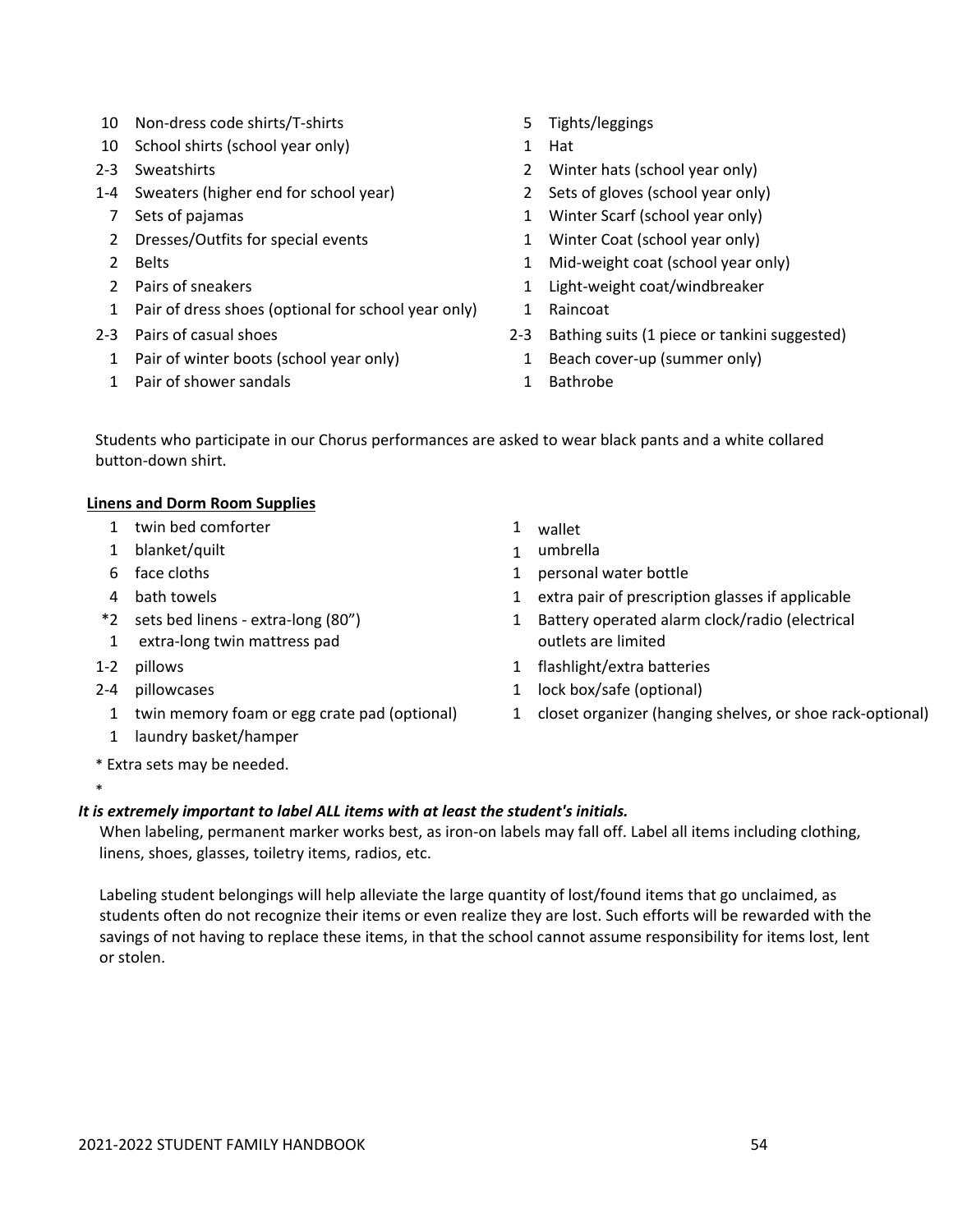# **Hygiene/Toiletry Items:** (as appropriate)

- toiletries carrying case/shower caddy sanitary pads
- toothbrush & toothpaste nail clippers/nail brush
- shampoo/conditioner make‐up
- 
- 

# **Student School Supply List**

- 
- 
- 
- hair brush/comb **body** soap or shower gel
- deodorant **shaving equipment (electric recommended for** shaving equipment (electric recommended for males & females)

Riverview assignment pads are distributed to each student during the first week of school. The following list of items will be useful, both in the classroom and dormitory. Academic Teams may also provide an August mailing outlining additional supplies needed just for the classroom. *It is extremely important to label ALL items with at least the student's initials.*

| 1              | sturdy book bag or backpack*              |         | sturdy 3-ring binder                                           |
|----------------|-------------------------------------------|---------|----------------------------------------------------------------|
|                | folders (sturdy, plastic, 2-pocket        |         | package wide-ruled notebook paper (with holes, NOT college     |
| $\overline{3}$ | recommended                               |         | ruled)                                                         |
| $12+$          | pens (Black)                              |         | yearly calendar                                                |
| $12+$          | pencils (regular, not mechanical)         |         | 1 pair of headphones with carrying bag (for use with computer) |
| 1              | vinyl zippered pencil/pen pouch (3-holed) | $1 - 2$ | notebooks (3-hole punch that goes into a binder)               |
| 1              | calculator                                |         | highlighters                                                   |
| 1              | box pushpins for bulletin boards          |         | pack of markers                                                |
|                | book of stamps                            |         | eraser                                                         |
|                |                                           |         |                                                                |

\* book bag or backpack should be large enough to carry supplies from dorm to classroom

**PERSONAL POSSESSIONS:** Students are encouraged to bring personal items such as pictures of family or pets, a favorite poster, pillow or stuffed animal. The School requests that parents help students decide on a reasonable number of such items, since most will be sharing limited storage space with a roommate. The School has storage space for one footlocker, one large suitcase and one overnight bag per student. **Especially during this time of** COVID-19 students are asked to minimize personal belongings. Decorations, furniture, books, etc. should be limited as much as possible to maximize living space and help facilitate the necessary cleaning and disinfecting **protocols. Please take a minimalist approach when packing for your student.** Although the following lists are not all inclusive, they serve as guides to articles permitted and not permitted at the School. Answers to any questions regarding these lists can be obtained from a residential supervisor.

## **PERMITTED:**

- exercise mat for students who regularly exercise
- one power strip for computer use only (per local authorities)
- sports equipment
- favorite books, games, stuffed animals, etc.
- small music system, Bluetooth speaker
- computer or iPad
- posters (free of drug, alcohol, sex or offensive design or suggestion), limit oftwo
- skateboards and roller blades (with protective equipment)
- musical instruments (easily transported such as a guitar, keyboard, clarinet)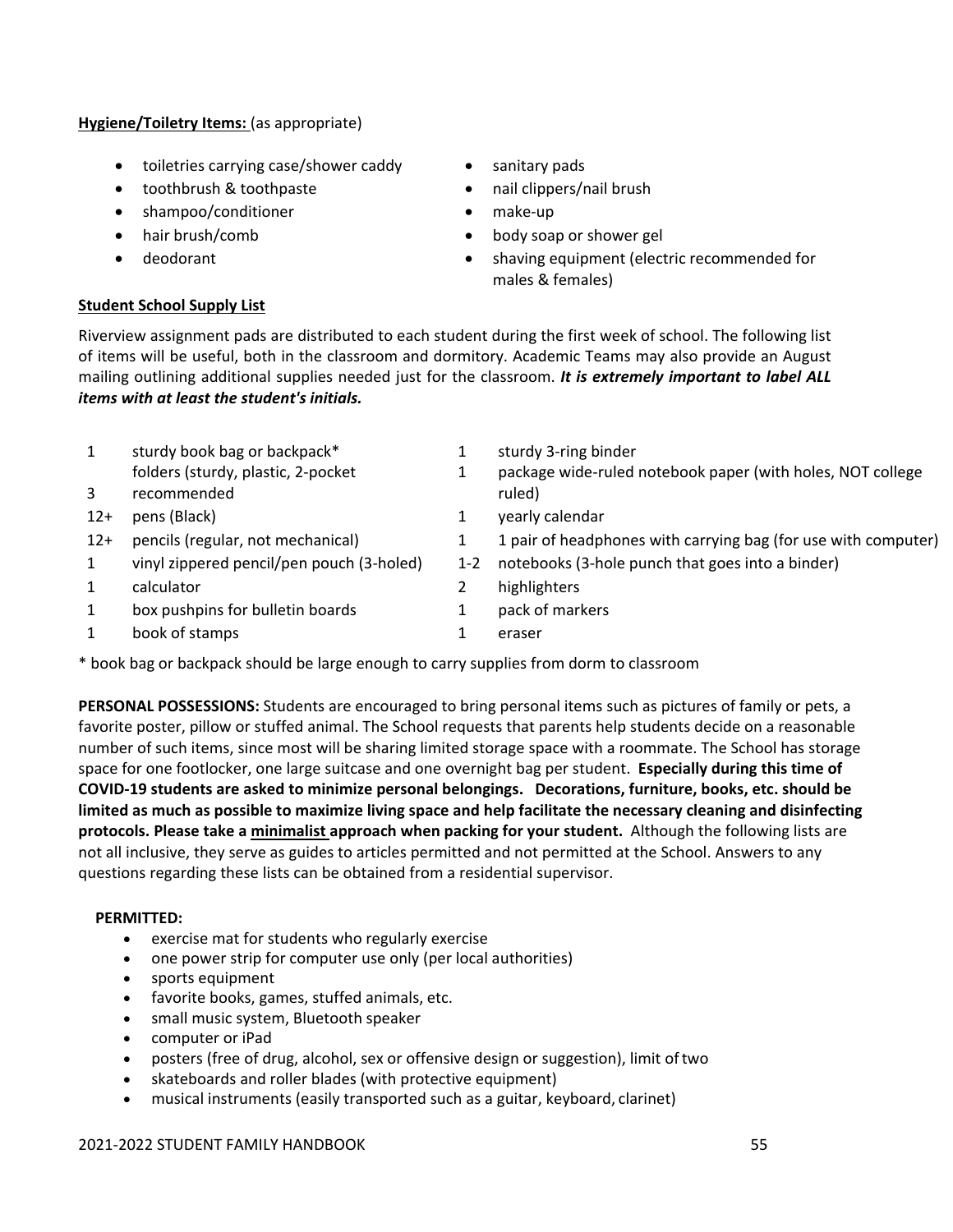- curling iron/straightener/hair dryer
- small rug for bedside (must be California code approved)
- ice skates
- supply of various batteries as needed

The following items are not encouraged but are permitted. Parents allowing their child to bring any or all of these items to campus do so knowing that their child is fully responsible for assuming all costs pertaining to misuse, damage or loss, as well as avoiding any situation wherein use of these items creates conflicts (as determined by staff) including but not limited to engaging in the development of friends and/or social skills, completion of dorm or classroom responsibilities, disruption of the dorm or an activity.

- small TV
- video game system, video games, DVDs (No R-rated, Mature or Parental Advisory allowed for middle and high school students)

## **NOT PERMITTED:**

- pets, including fish
- extension cords
- halogen lamps
- soldering irons or tools
- electronic equipment (other than mentioned above)
- matches, lighter, cigarettes
- fireworks
- handcuffs
- personal appliances (dorm‐size refrigerators, microwave, toaster oven, etc.)
- weapons of any sort (including toy replicas, knives and Leatherman pocket tools)
- electric blankets or heating pads
- scanners
- walkie talkies
- laser pointers
- self‐balancing scooters (Hoverboards)
- CDs, DVDs, video games or magazines with offensive, violent, or are overly sexual (as determined by staff)
- Any item deemed dangerous or inappropriate by school administration.

Items related to violence, drugs, alcohol, sex, smoking, discrimination on any level are not allowed. Riverview reserves the right to ban any material including CDs, DVDs, posters, videos, reading material, etc., that are offensive in content. That which is considered appropriate material will be determined solely by the Riverview Administration. In addition, students are not permitted to borrow personal possessions from other students. If a student does take an item belonging to another student, they will be asked to return it immediately. Students must respect each other's personal property.

# **3.7. Student Advisors & Case Management\***

Each student receives advisor support, either individually or on a consult basis. The advisors offer social/emotional support based on the needs of the student. Advisors are part of the clinical team and are Masters level clinicians. Clinical supports are available seven days a week and the team is supervised by the Clinical Coordinator. The Clinical team meets weekly and oversees the implementation of student supports.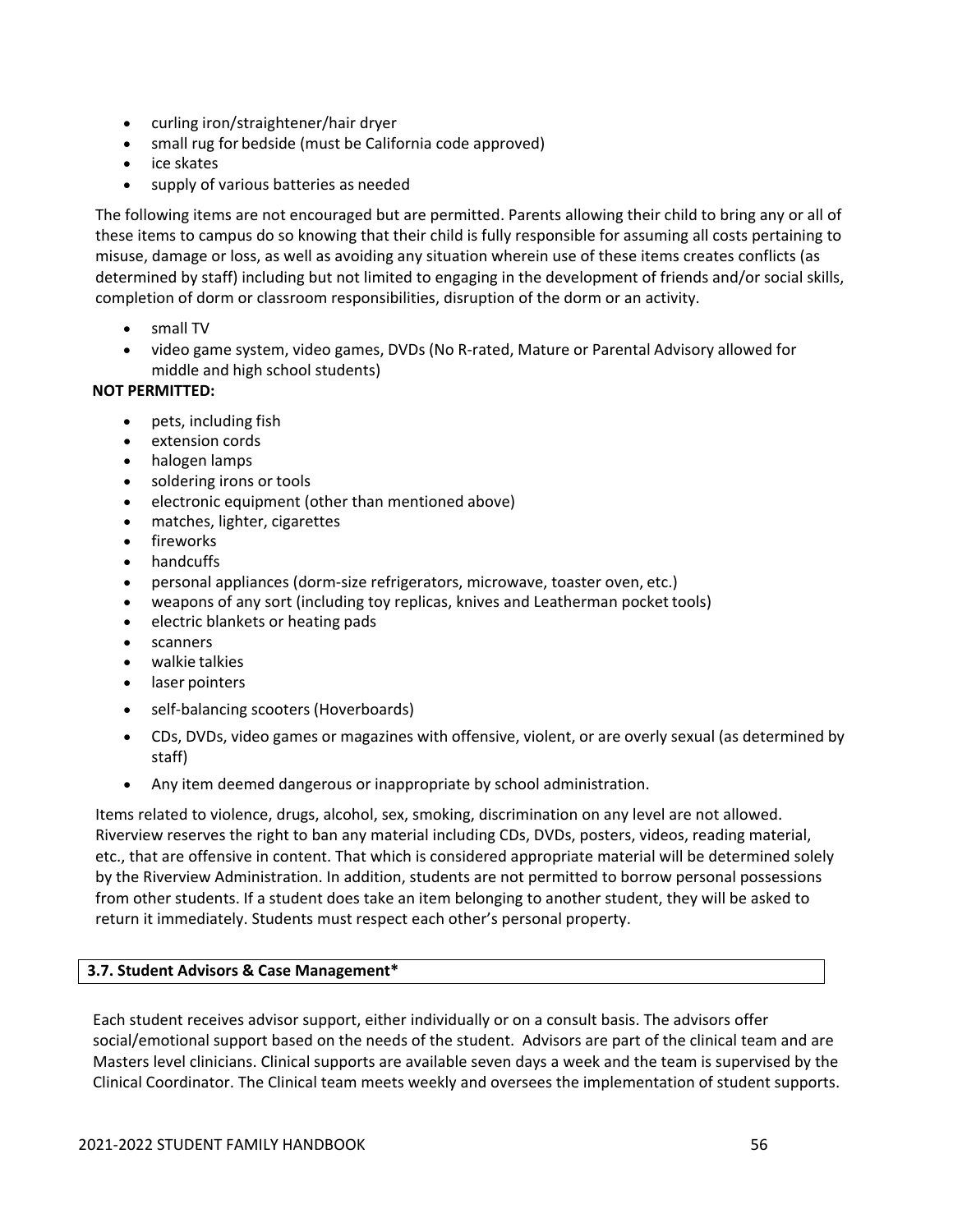In an effort to maintain cohesiveness, the Clinical Team meets regularly with leadership, academic and residential staff. Advisors act as liaisons between departments to ensure communication is streamlined. Advisors lead Service Planning Meetings, held two times a year, and remain actively involved in the implementation of the student's social/emotional goals. Advisors also attend internal, cross‐over, and larger team meetings to address student needs and offer consultation. Open and ongoing communication is maintained throughout the year between staff, parents and outside professionals with a common goal of meeting each individual student's needs.

**Support Services**: The Clinical Team works closely with students on an individual basis, as well as in group settings, providing support services to strengthen and foster the development of social, emotional, transition and independent living skills. Social/emotional goals are individualized based on needs and skill development is fostered throughout the year. Support may be provided either in a 1:1, group setting, or consult basis, with skill generalization occurring across all domains.

**Counseling**: Although Riverview offers a great deal of support for students through the Clinical Team, there are times when a student may benefit from specialized outside counseling. In cases where outside counseling is recommended Advisors can assist by providing referrals to local professionals who have experience working with Riverview's population. Specific terms of the counseling agreement are determined solely by the parents and the therapist. Any changes or the termination of such services needs to be discussed by the parents directly with the therapist. Outside counseling occurs off campus and parents are responsible for arranging transportation.

In all counseling relationships, confidentiality is a key factor in the therapeutic process. Information concerning treatment is confidential, requiring written permission of the client or legal guardian to be shared with third parties. Suspicion or knowledge of dangerous behavior is not covered by confidentiality. The laws require reporting any such behavior to appropriate agencies. All Riverview staff are subject to such laws as well.

**Please Note**: Riverview's tuition does not include the following: occupational therapy, physical therapy, outside counseling, one‐to‐one aides, and any expense related to these services, including transportation. If it is determined that a student could benefit from any of these, all associated costs are assumed by the parents and/or school system.

## **3.8. Student Mail\***

Student mail should be directed to the main campus. Once received in the Main Office, mail is then distributed appropriately to the dormitories Monday ‐ Friday. Be sure to include the student's dormitory on the address to facilitate delivery of mail. The School's address is as follows:

STUDENT'S NAME c/o Student's Dormitory

Riverview School

551 Route 6A East Sandwich, MA 02537

For letters to students who reside off-campus, the addresses are listed below. Again, please do not send packages to these locations as no one is in the dorms during the day to receive them: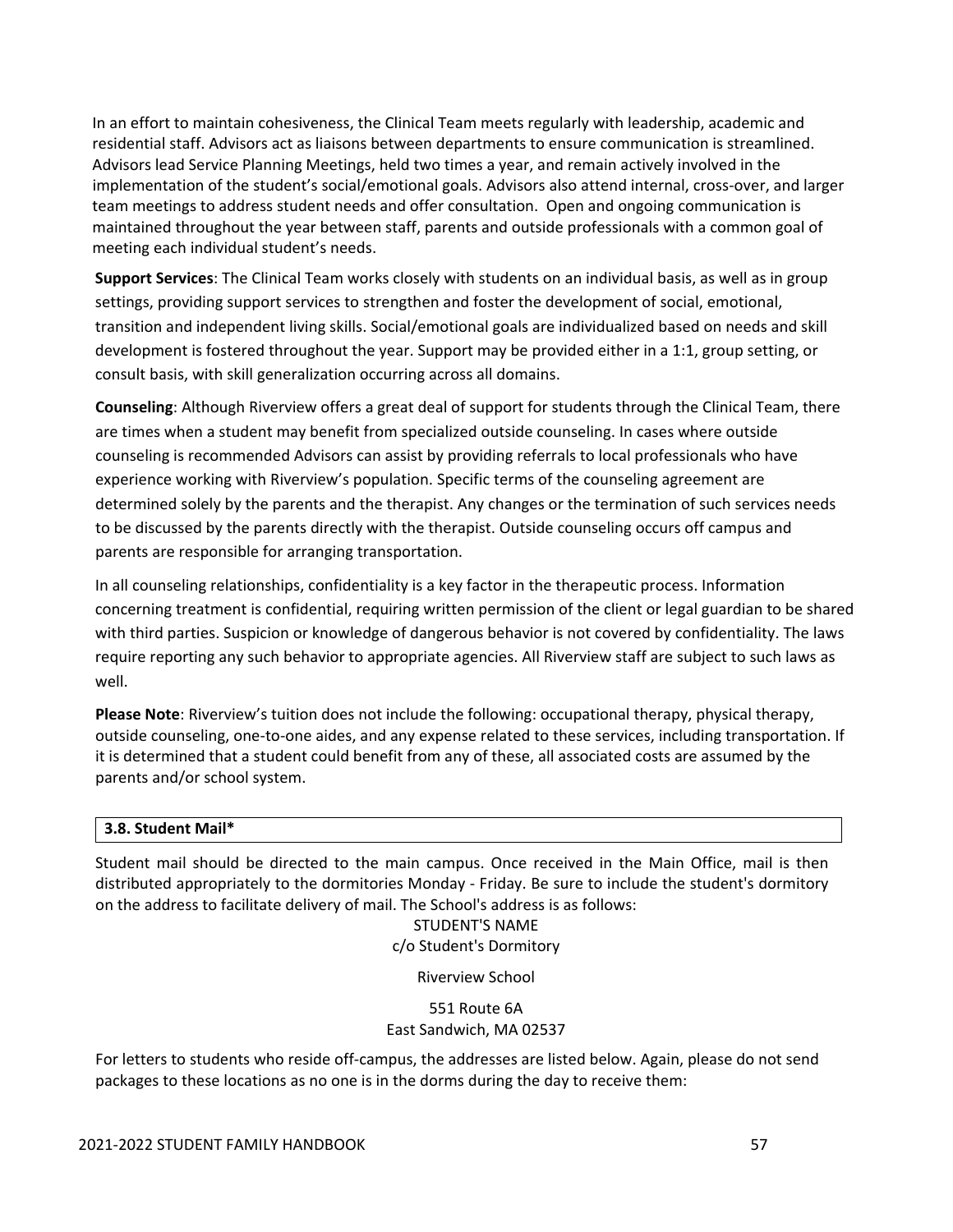### **SANDWICH – Off‐Campus**

| <b>HUNTER DORM</b>                    | <b>DORM 548</b>                         |
|---------------------------------------|-----------------------------------------|
| 436 Route 6A, East Sandwich, MA 02537 | 548 Route 6A, East Sandwich, MA 02537   |
| <b>GREYSTONES</b>                     | <b>FORT HILL</b>                        |
| 453 Route 6A, East Sandwich MA 02537  | Fort Hill Road, East Sandwich, MA 02537 |

## **HYANNIS – Off‐Campus**

| <b>OAKLAND DORM</b>                 | <b>FERRY DORM</b>                  |
|-------------------------------------|------------------------------------|
| 335 Oakland Road, Hyannis, MA 02601 | 72 Walnut Street, Hyannis MA 02601 |
|                                     |                                    |

- Letters from relatives, siblings, and friends are great morale boosters! If sending money, please inform staff so they can assist students to be on the lookout for the delivery.
- Occasional care packages are a special treat, but we encourage healthy snacks if included in the packages. Please keep in mind that many students have dietary restrictions (e.g., food allergies) and we are a Nut Aware campus. Students are not allowed to keep food in their rooms.
- Mailed medications should be addressed to the Health Care Center in care of your child's name.

### **3.9. Telephone Calls\***

Due to the varying schedules of weekly activities, it is recommended that families and students try to establish consistent calling days and times. This facilitates the teaching of time management and alleviates difficulty in connecting. Call times are tailored to the needs of the student, as long as it does not negatively affect others, e.g. roommates.

**General Phone Hours**: Students tend to be available for calls as follows:

| Monday through Thursday | 7:30 pm - 9:30 pm      |
|-------------------------|------------------------|
| Friday                  | 8:30 pm - 10:00 pm     |
| Saturday                | 9:00 am - 11:30 am     |
|                         | $8:30$ pm - $10:00$ pm |
| Sunday                  | $9:00$ am - 12:30 pm   |
|                         | 5:00 pm - 9:30 pm      |

#### **Guidelines for Easy Calling:**

- Schedule two calls per week, one during the week and one on weekends. This can be scheduled Opening Weekend with Residential Instructors.
- Try to maintain the same schedule week to week.

It is very important that students develop the ability to use their support system at school. Each student has an advisor, head teacher, team teachers, residential supervisor and residential instructors who are responsible for providing such support. Please encourage your student to utilize their support system rather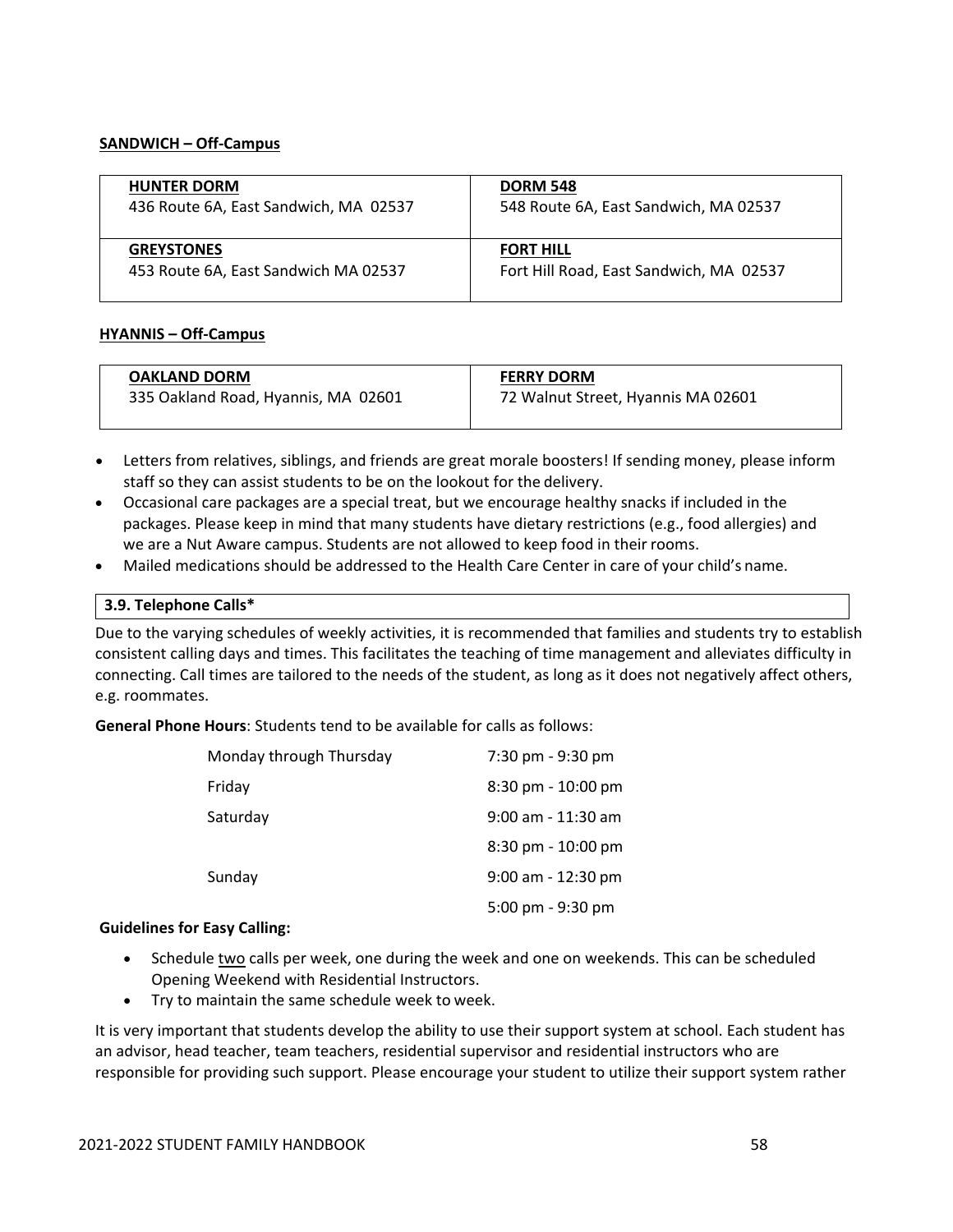than calling home to resolve challenges. Students are provided with instruction and guidance designed to assist them in creating an effective support system while at Riverview.

When students call home with a concern about school life, it is best for parents and staff to discuss the issue and then determine who is the best member of their Riverview support system to bring the issue to first. In the initial stages of a child learning how to self‐advocate and access his/her support systems, sometimes a call from the parent to the child's advisor, head teacher, or residential supervisor can help facilitate the process. When there is a need to speak with residential or academic staff, parents should contact their child's Advisor, Head Teacher or Residential Supervisor. Teachers and dormitory staff are unable to readily take calls because they are actively working with students. Parents should never hesitate at any time to contact a member of the Administrative Team. **Please note that staff are instructed NOT to take calls that come in on a student's cell phone.**

| <b>Dormitory Phone Extensions &amp;</b> |                 |                 |              |           |      |  |
|-----------------------------------------|-----------------|-----------------|--------------|-----------|------|--|
| <b>Numbers</b>                          |                 |                 |              |           |      |  |
| Auburn                                  | x225            | Dorm 548        | 508-833-4353 | JB-Horton | x460 |  |
| Brooks 1                                | x220            | Fort Hill       | 774-313-8620 | JB-Tolk   | x459 |  |
| Brooks 2                                | x221            | <b>Founders</b> | x219         | Lavoie A  | x390 |  |
| Brooks 3                                | x222            | Greystones      | 508-888-1650 | Lavoie B  | x389 |  |
| Burgundy                                | x227<br>Heather | x224            | Plum         | x226      |      |  |
|                                         |                 | Hunter          | 508-833-2813 | Torrey    | x336 |  |

The success of the residential experience is dependent on the student's ability to develop trusting relationships with the staff and learning to self‐advocate. Parents can facilitate this by showing their faith in the staff and their ability to deal with the student's problem or concern.

The school telephone number is (508) 888-0489 and (508) 833-7000. Calls to the school from 7:45 am to *4:00 pm weekdays will be received in the Main Office.* When the office is closed at night, calls will be answered by the automated operator. You may reach the appropriate party by listening to and following the menu options. When the main office is closed, the Residential Office Manager can be reached from 4:00 pm – 9:00 pm at ext. 257. In case of an emergency after hours parents may call ext. 400.

## **3.10. Travel and Transportation\***

All travel and transportation plans must be made directly with Riverview's Travel Associate by calling 508‐ 888-0489, ext. 272 or emailing travel@riverviewschool.org. The preferred method of communicating travel information is via email to the Travel Associate. Staff is instructed not to take any travel or visitation information. The School cannot be responsible for plane tickets and/or information not provided directly to the Travel Associate. Please do not assign your student the responsibility of delivering tickets.

Travel plans during the school's vacation periods must be submitted to the Travel Associate as early as possible and at least three weeks prior to the school break. Weekend travel plans for your student must be received via phone or email to the Travel Associate by 3:00 PM on the Wednesday preceding the weekend of travel.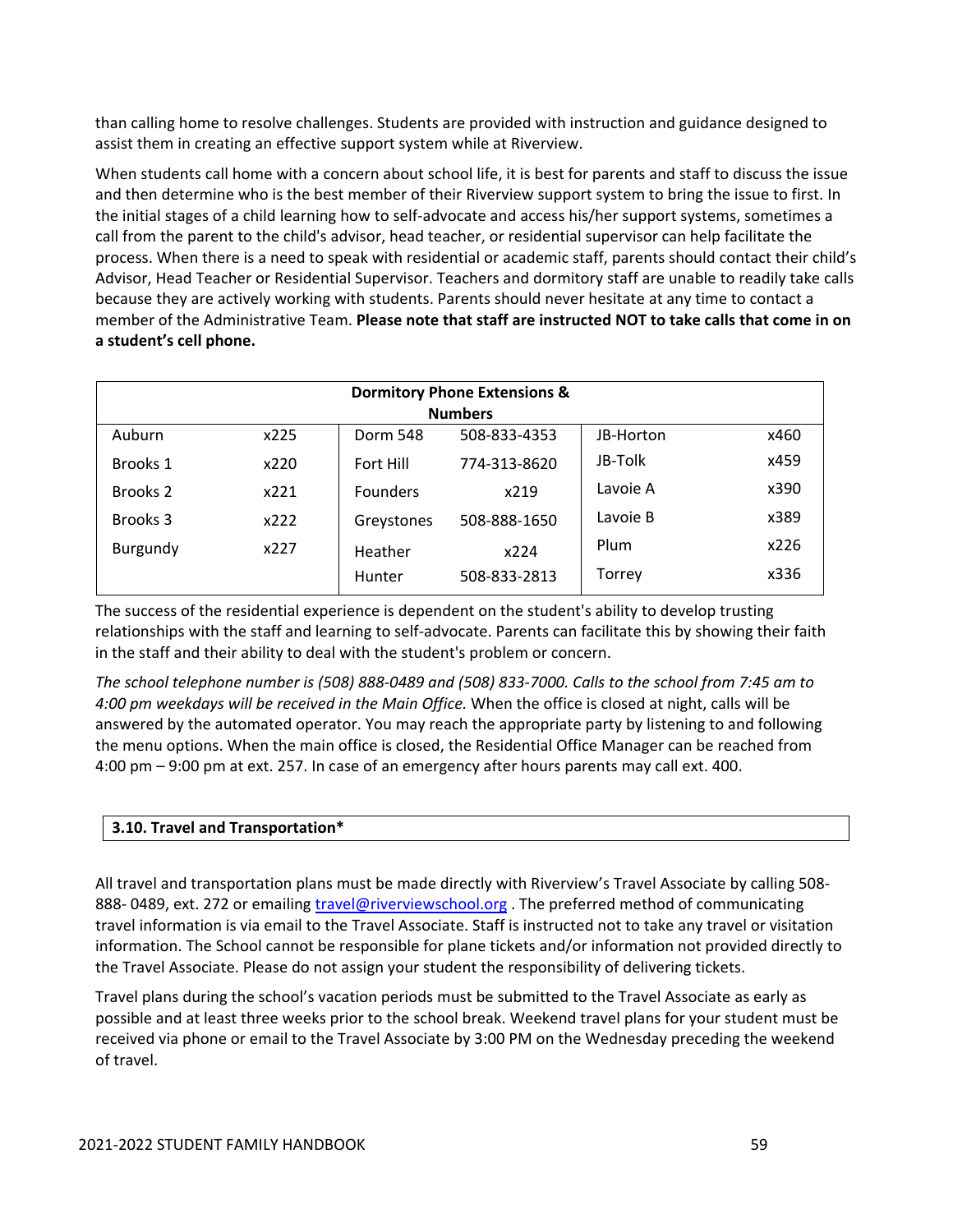Whenever a change in travel plans occurs, always speak directly to the Travel Associate. The only exception is if a change needs to be communicated during the weekend; then you will need to contact the supervisor on duty, rather than the Travel Associate.

When a student receives an invite to go off campus with another Riverview family the following protocol must be kept for the safety and accountability of all students. The requesting family contacts the Travel Associate who then passes along an invitation to the recipient's family. This family must contact the inviting family to relay any and all MESDAE (medications, emergencies, seizures, diabetes, allergies and eating) concerns. Riverview staff cannot pass along this information. An email is then sent to the Travel Associate granting or not granting permission.

**TRAVEL/AIRLINE MEET AND ASSIST SERVICES**: Students who are flying will need to have the ability to navigate the airline terminal independently from the security check‐point to their departure gate. This will include the ability to wait for their flight and problem solve any delays or challenges that may arise. Riverview will have staff available to accompany students to the airport and remain at the airport until all flights have departed, but Riverview staff cannot accompany students through security. If your student does not possess the skills to navigate the airline terminal independently, you will need to arrange accommodations through the airline or make alternative travel arrangements.

When flying, parents need to determine if their student may require a meet and assist or unaccompanied minor service. These services are generally provided at cost by the airlines. This is added assurance that your student will have adult supervision during their trip. Parents are responsible for paying this fee when booking the reservation.

**Please Note**: Should you have a cell phone, please provide the Travel Associate with this information and have the phone on and with you during the time your child is traveling. If you do not have a cell phone, please be available to take calls at the home or work numbers you have provided the School. When, and if, families arrange for outside of Riverview transportation services (limo, taxi, car service, etc.), this service must pick students up and sign students out at the Riverview School campus. Such services must also return students and sign them in at the Riverview School campus.

# Parents are asked to provide the Travel Associate with details of the planned trip and also provide a contact **phone number of the driver transporting the student.**

Students will be allowed to fly with only one carry-on bag and one personal item (e.g., purse, backpack). Students should plan in advance to ship necessary items to or from the School. If there is not enough room in one carry‐on bag, these items must be shipped home or back to school. It is suggested that students travel with \$20.00‐\$25.00 cash.

**SCHEDULED SCHOOL VACATION TRAVEL**: Parents & guardians will be provided with the travel plan deadlines of each scheduled vacation at the beginning of the year. Deadline reminders will also be sent via email. It is imperative that parents provide the details of their students' travel on and off campus for the breaks well in advance to ensure space on Riverview transportation (if necessary).

The School will provide free transportation and supervision to Boston's Logan Airport in Massachusetts and Providence's T. F. Green Airport in Rhode Island on designated travel days and times. Flights must be scheduled to depart Boston or Providence between the outlined time frames provided at the beginning of the year. **If you are not able to book a flight within the timeframes, then travel arrangements must be made for a private hire or car service at the family's expense.**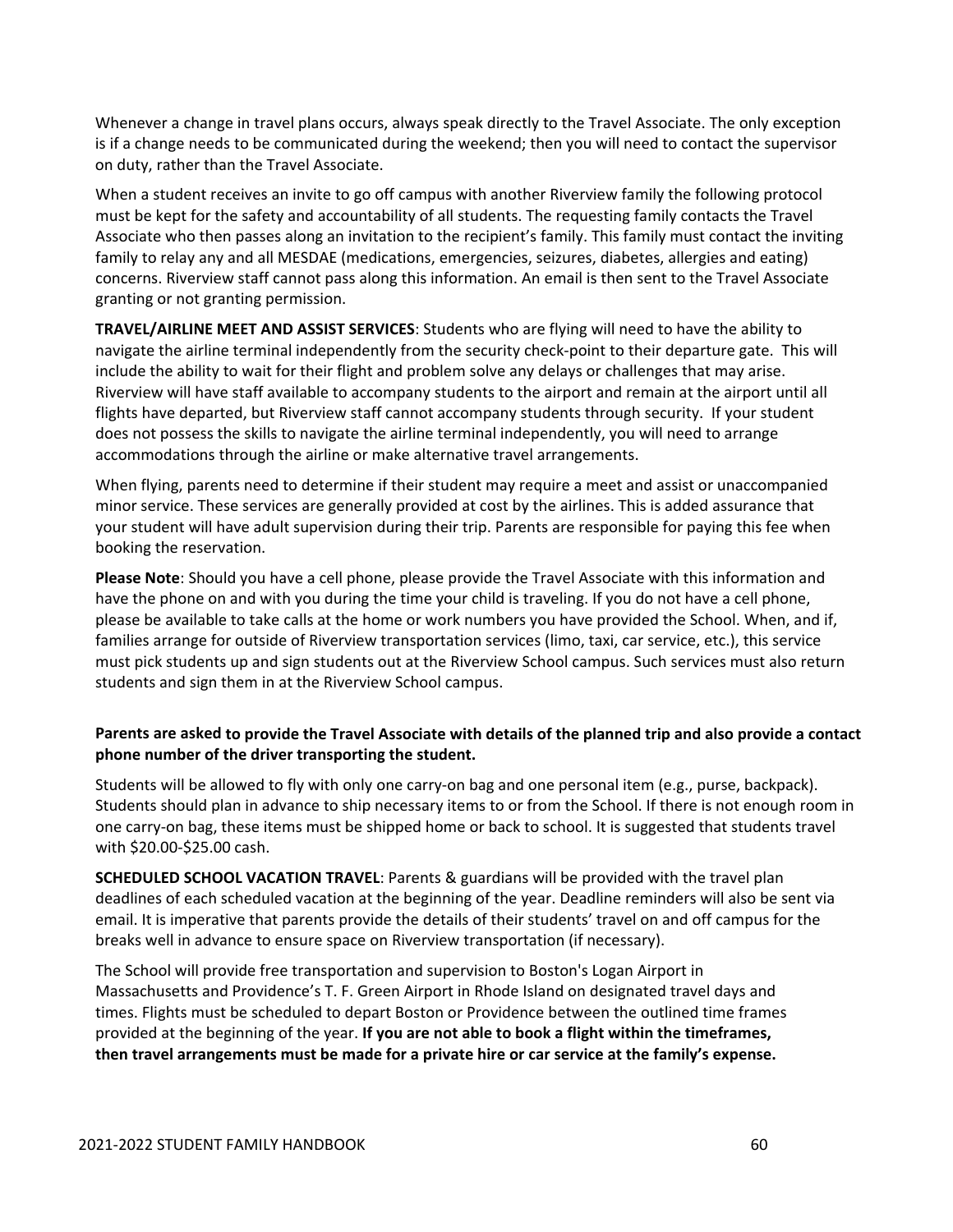*For West Coast or International Students, Riverview will provide transportation to the airport on the day prior to the designated travel day to accommodate the limited available flight schedule. Departing a day prior provides a buffer for any unforeseen circumstances.*

*Return travel: When returning to campus after break, Riverview staff will be at Boston and Providence* between the hours of 10:00 a.m. and 6:00 p.m. only. Any flights landing outside of this timeframe will require a private hire or car service at the family's expense. Dormitories open at 12:00 p.m. Please plan return travel *accordingly.*

Please reach out to the Travel Associate with any questions on dates and times for accepted travel prior to booking or reserving any tickets.

**TRAVEL DAYS**: Travel days are noted on the school calendar. If weather conditions cause flight cancellations or delays, the School will inform the parents of the new flight schedule. The School will do everything possible to ensure students are on their scheduled flight. Ground travel students are requested to be picked up the night before.

During inclement weather, parents are asked to check email regularly, since this is the system Riverview uses should changes need to occur.

*PLEASE NOTE: Students are not permitted to remain on campus during any vacations. A condition for enrollment at Riverview is that a student has suitable alternative living arrangements during vacations. The Board of Trustees has mandated that the School and its employees cannot provide living arrangements during school vacations.*

**STUDENTS BEING PICKED UP BY PARENTS (Ground Travel):** Parents should plan to arrive at school after the student's last class, generally 3:15 pm. Students returning to school on travel days following school vacations should arrive between 12:00 pm and 8:00 pm. Dormitories will not be staffed until 12:00 pm. Students arriving before 12:00 pm must remain in the custody of their parent or designee. We ask that students return prior to 8:00 pm as to respect the schedules of the other students in the dorm.

When students depart campus for break they should be signed out at either the main office or directly from the dorm. When students are returned to campus from break, parents should sign their student back into their dorm. This is for the safety of your student.

**EMERGENCY PLANNING/TRANSPORTATION**: Riverview has a comprehensive emergency evacuation plan in place that was developed with local authorities. Should a hurricane warning be declared, the School's emergency plan indicates that all ground travel students will be sent home in advance of the storm. Any students who can leave by air, especially those with medical conditions, will also be asked to depart campus. The same applies for severe winter weather on designated travel days.

**PRIVATE HIRE TRANSPORTATION SERVICES**: The School does provide limited services of private hire drivers to transport students to local appointments on the Cape, as well as to particular destinations in Boston and Providence when there is a private hire driver available. Parents are responsible for these charges and they will be deducted through the student discretionary account (SDA). Rates for private hire drivers may be obtained through the Travel Associate and usually incur the sum of an hourly rate and mileage. All drivers are CORI and background checked.

Private hire drivers who transport students to airports will assist your child to the security gate. The cost of these services is a flat fee and prices may be obtained through the Travel Associate. The School does not permit the usage of Riverview vehicles or hiring of staff (including private hire drivers) to transport and oversee students for off campus celebrations. Please reach out to the Travel Associate for any questions regarding private hire drivers.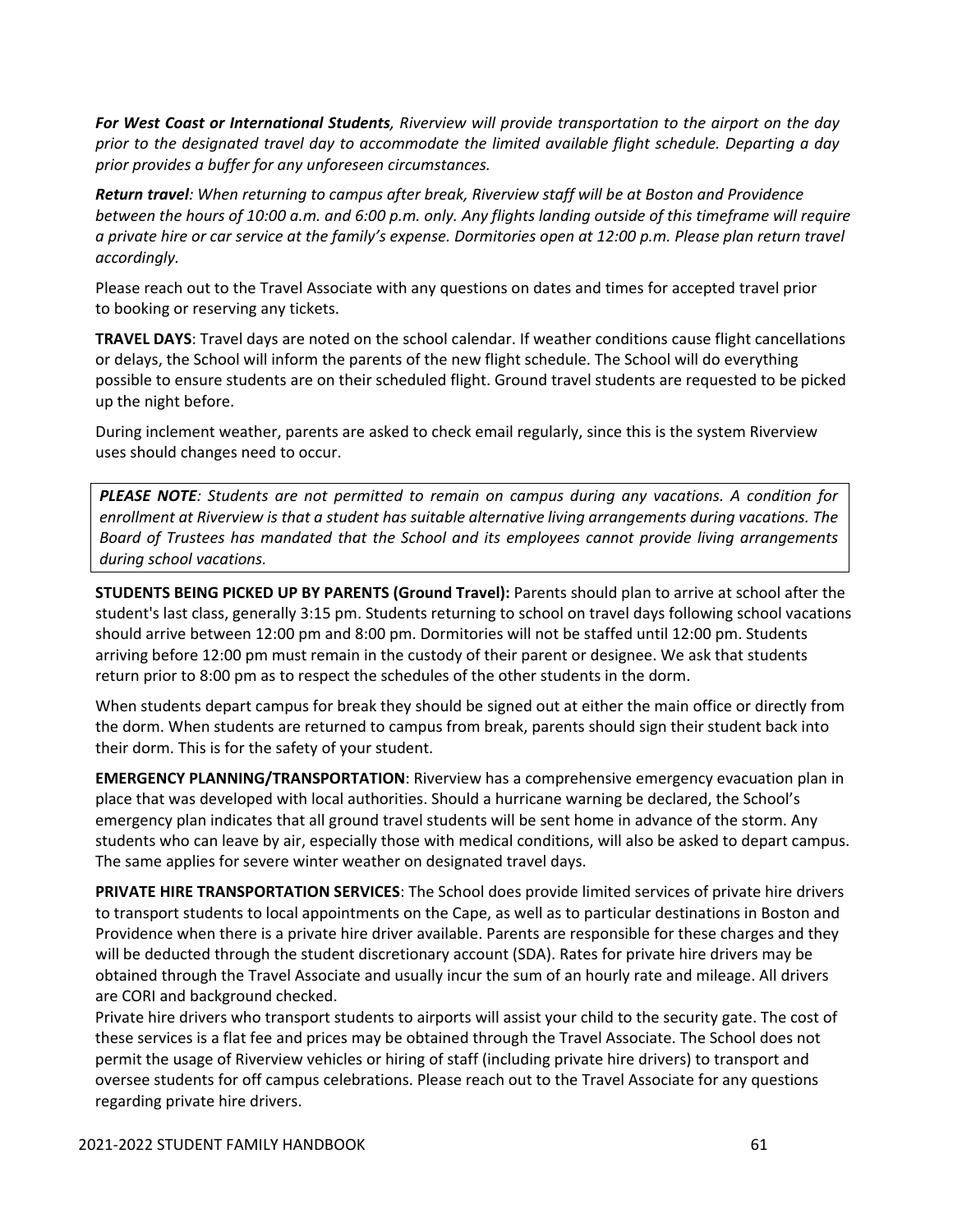**TRAVEL IDENTIFICATION**: All students age 18 and over must travel with a passport or a government issued identification card. The passport and/or I.D. card will be held by the Travel Associate for all students that fly home and/or travel with Riverview staff. This practice ensures that the student will have it to board the plane as required. If a student wants to keep his/her government I.D., a duplicate must be purchased by the student, and/or a passport is left with the Travel Associate.

If your student turns 18 during the school year, it is the parent/guardian's responsibility to obtain a proper government issued ID for travel. This can be done at the student's home Registry of Motor Vehicles to get a state issued ID card. It is strongly suggested that you get a duplicate at this time as well.

\*Please Note: **Beginning May 3, 2023,** every air traveler 18 years of age and older will need a REAL ID‐ compliant driver's license, state‐issued enhanced driver's license, or another acceptable form of ID to fly within the United States. REAL ID‐compliant cards are marked with a star at the top of the card. If you're not sure, contact your state driver's license agency on how to obtain a REAL ID compliant card. Michigan, Vermont, Minnesota, and New York states issue REAL ID and state‐issued enhanced driver's licenses, both of which are acceptable. Washington state issues enhanced driver's licenses only. State‐issued enhanced driver's licenses are marked with a flag. These documents will be accepted at the airport security checkpoint when the REAL ID enforcement goes into effect.

**RIVERVIEW ID CARDS**: A student ID card is made for each student at the beginning of each year. Students should keep their Riverview ID card with them during all off‐campus activities, especially during school vacation travel. Should a student lose their card, a replacement can be obtained by notifying the Travel Associate. The Riverview ID cannot be used in place of a government issued ID card for students over age 18.

## **3.11. Visual Checks**

Each Riverview student will receive a minimum of one visual check per night, conducted by the awake overnight or healthcare staff on duty. The number of visual checks conducted during the overnight will be based on the score each student receives on the "Visual Check Rubric", which will be updated yearly or more often if there are behavioral or health changes. In addition to regularly scheduled visual checks, students may need additional overnight checks based on behaviors/symptoms deemed to be unsafe in the moment by healthcare, clinical, administrative or supervisory personnel.

# **3.12. Search of Student Room/Belongings**

Student rooms, School issued devices/equipment and lockers are the property of Riverview School, and the School reserves the right to conduct searches of these areas and items at its discretion. In addition, to maintain the safety and security of the Riverview campus, the School may, at its discretion, search student backpacks/bags/clothing. Searches will be authorized by a member of the Administration team or designee and be conducted by Riverview faculty or staff. The student whose property is being searched must be present during any searches. A student is responsible for any items discovered during a search. If it is necessary to conduct a room search when the above procedures cannot be followed, the School may adjust the search procedures at its discretion.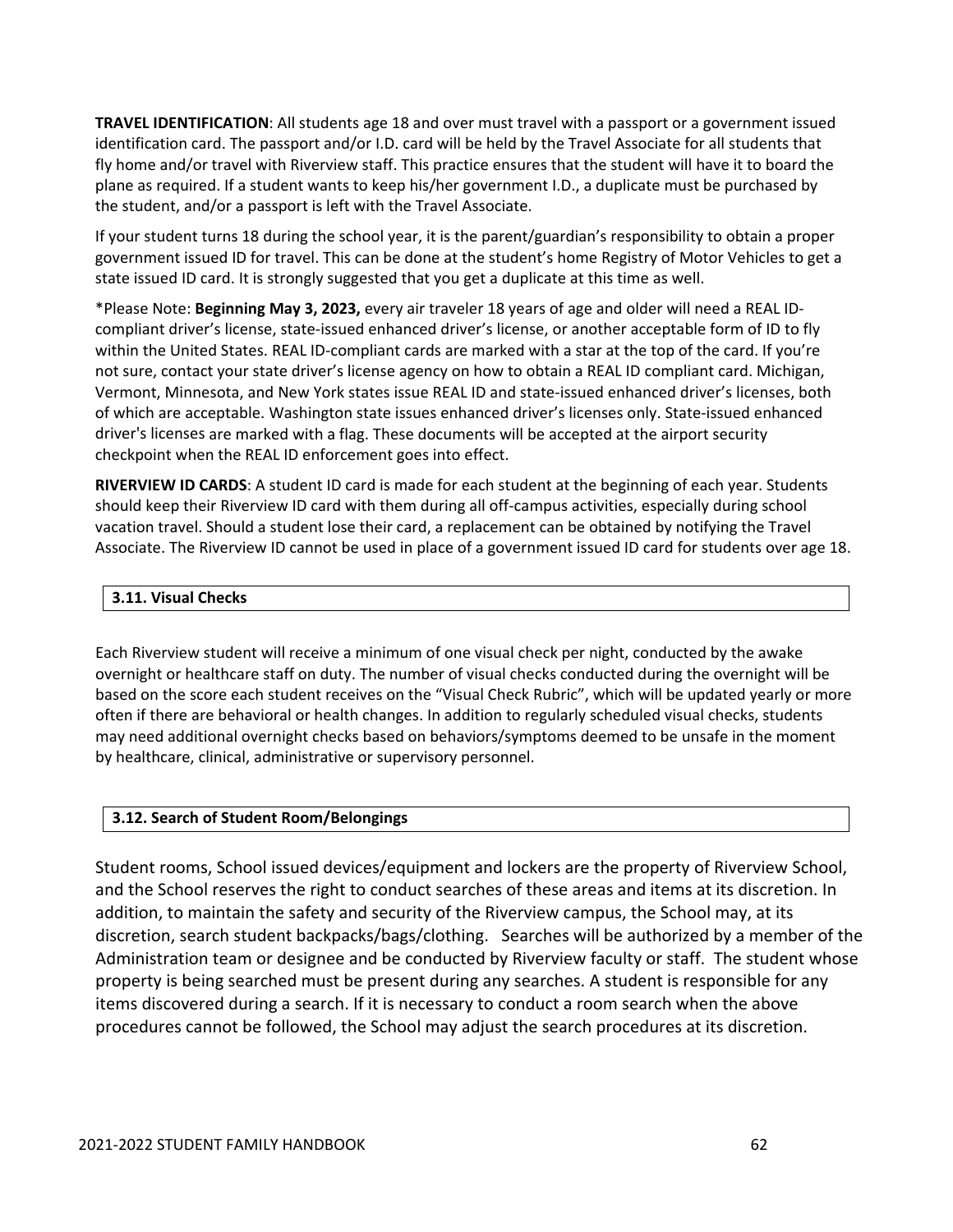# **HEALTH CARE CENTER**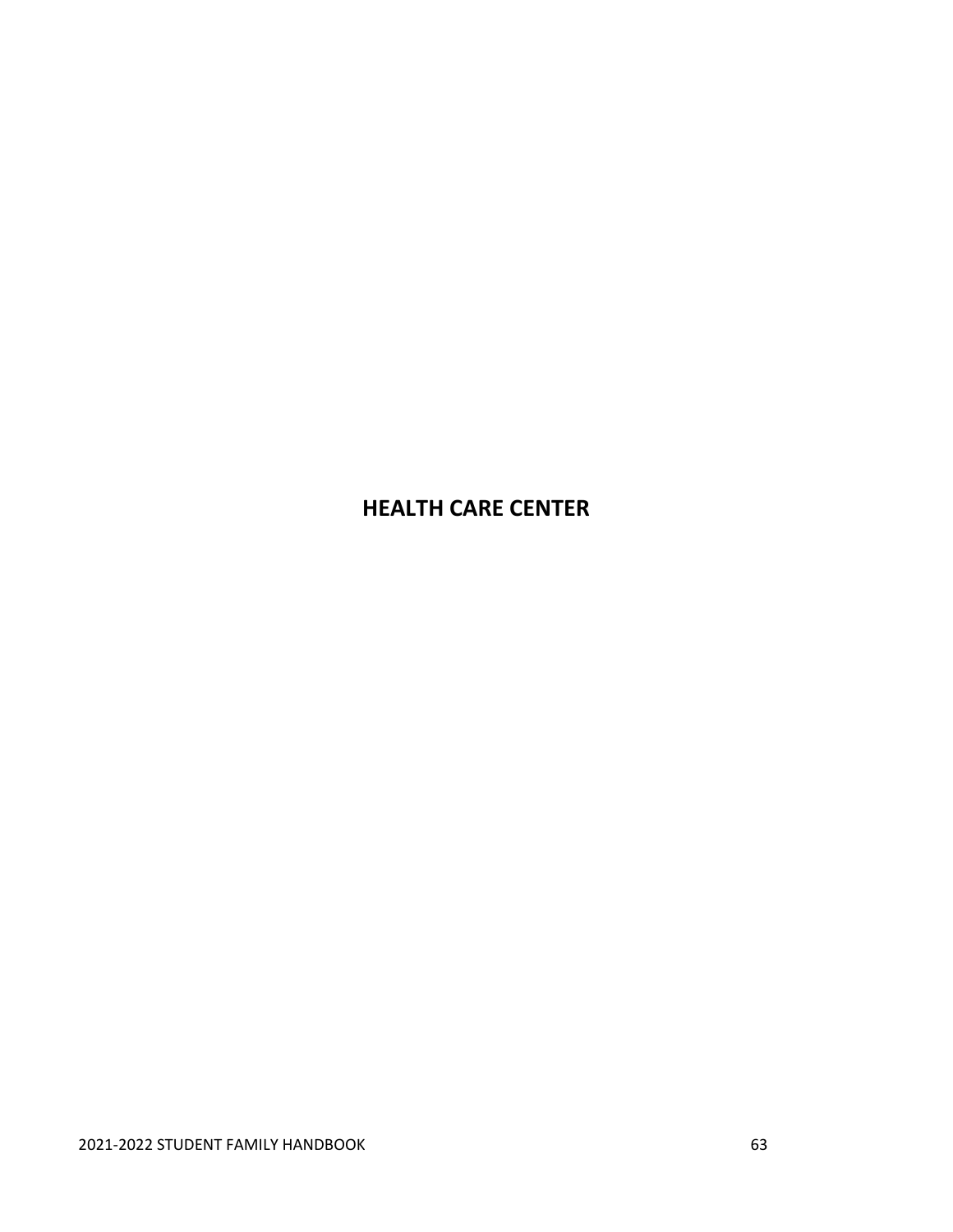### **4.1. Concussions\***

In accordance with the MIAA, any student who is participating in a team sport must have a completed Pre‐ Participation Head Injury/ Concussion Reporting Form submitted prior to every sport season. Any student with a suspected concussion will be referred to the Health Care Center for assessment. If the student has symptoms consistent with a concussion, arrangements will be made to have them evaluated by a physician or nurse practitioner at Cape Cod Pediatrics, an Urgent Care Center, or an Emergency Room. The Health Care Center staff are required to follow The Acute Concussion Evaluation (ACE) Care Plan. If the ACE Care Plan recommends that the student needs a maximum level of rest and it is not anticipated that the student will be able to fully return to school/classes within 48 hours, the parent/guardian will need to bring the student home. If the student resides internationally or outside of New England, or it is not possible to bring the student home, the family may be financially responsible for covering the costs for extra support staff to provide supervision of the student in a quiet setting conducive to providing the appropriate level of brain rest. The Health Care Center and Athletic Staff are responsible for implementing the gradual return to play plan outlined on the ACE Care Plan for any students participating in recreational or competitive sporting activities.

## **4.2. Epilepsy Diagnosis Protocols\***

Students with a seizure diagnosis will require the following:

- Neurologist Seizure Classification Form‐ annual update required
- Annual Neurologist Office Visit Note
- Signed Authorization for the Release and/or Discussion of Protected Health Information‐ annual update required
- A Seizure Action Plan‐ annual update required
- Students with certain classifications of seizures will be required to wear a seizure monitoring device at night during sleep. The awake overnight Health Care Staff will maintain oversight of the seizure monitoring and any related daily checks that are required.
- Students with uncontrolled seizures that present a safety issue will not qualify foradmission
- Students with a current diagnosis of Epilepsy will need to taper down medication at home under the care of the prescribing physician and will not be permitted to taper down seizure medications as a residential student on campus.

# **4.3. Flu Shots**

The Health Care Center will arrange for student flu shots to be administered by an outside vendor authorized to administer vaccines. The timing of this will be dependent on the availability of the outside vendor and the availability of the vaccine. If you have the option to have your student receive their flu shot PRIOR to returning in September, we strongly encourage you to take advantage of this.

## **4.4. Health Insurance and Annual Medical Forms\***

Riverview requires every student to be covered by health insurance. Evidence of such insurance coverage is required prior to the start of school. No student can be placed in the care of Riverview without evidence of current health insurance.

Medical or psychological services with local providers are the financial responsibility of the family.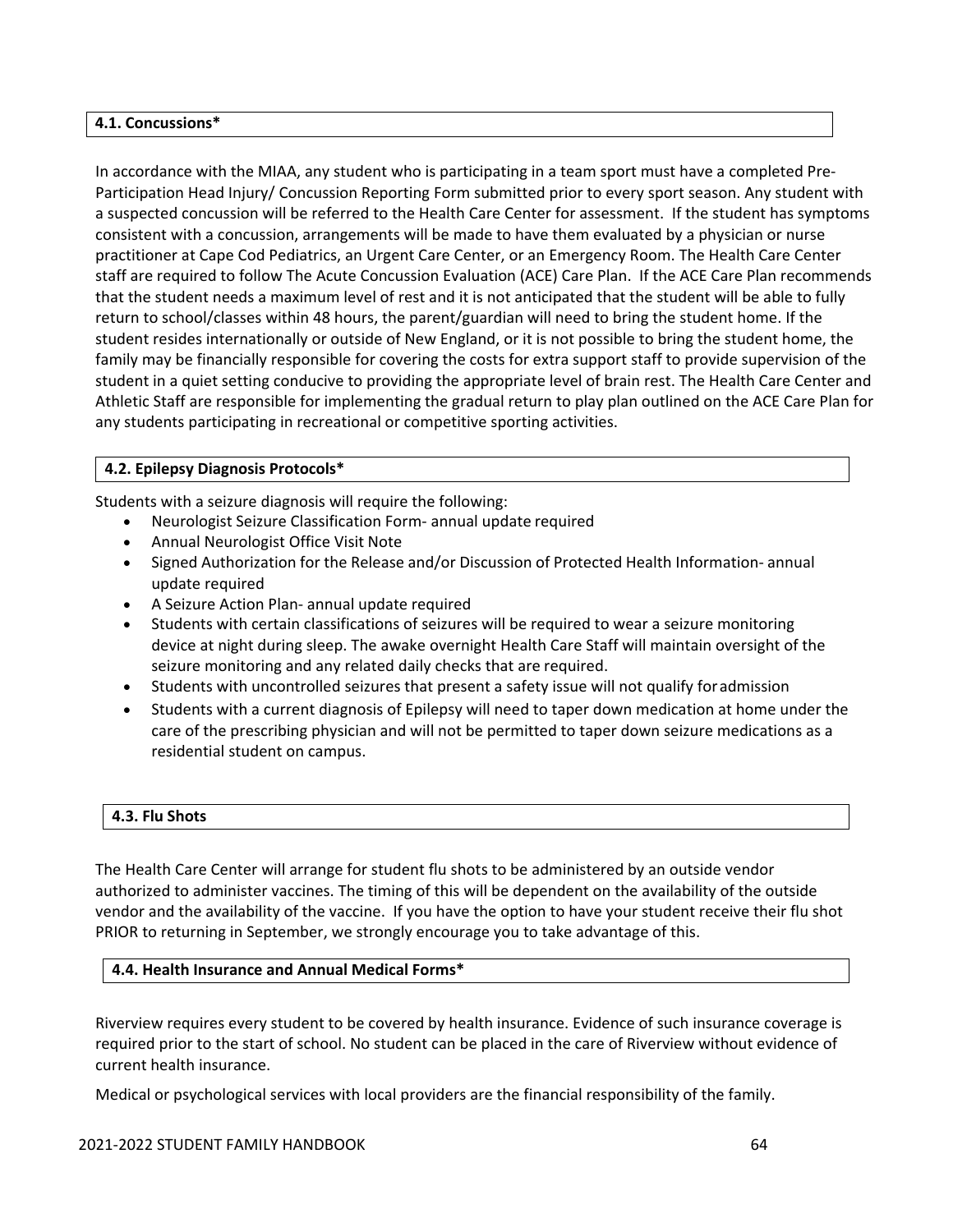**ANNUAL MEDICAL FORMS:** In order to best provide medical care to each student, it is crucial that parents fully inform the Health Care Center of the student's past medical history and present medical needs. This information is provided by completing all of the requirements in the Magnus Health Parent Portal by 9/1/2021 for current students and 7/1/2021 for newly enrolled students for summer session. Failure to submit the required forms in advance may delay your child's enrollment.

The Massachusetts Department of Public Health‐School Health Unit requires that all students have annual physicals, which must include evidence of all required immunizations. You may use the forms provided in the Magnus Health Portal or a printout supplied by your child's primary care provider.

**IMMUNIZATIONS**: According to the Massachusetts Department of Public Health regarding Immunization Exemptions and Vaccine Preventable Disease Exclusion Guidelines in School Settings: There are only two situations in which children who are not appropriately immunized may be admitted to school:

- 1. a medical exemption is allowed if a physician submits documentation that an immunization is medically contraindicated – annual update required
- 2. a religious exemption is allowed if a parent or guardian submits a written statement that immunizations conflict with their sincere religious beliefs – annual update required.

Philosophical exemptions are not allowed by law in Massachusetts, even if signed by a physician. Only medical and religious exemptions are acceptable. These exemptions must be kept in the student's files at school (105 CMR220.000 M.G.L. c.76, ss. 15 and 15C).

# **4.5. Hours of Operation\***

The Health Care Center (HCC) is open 7 days per week from 7 am to 10 pm. There is overnight coverage in the HCC for monitoring students who are infirmed due to illness or require emergent care.

Each dorm will be assigned a specific member of the Health Care Team to be the Health Care Liaison.

The Health Care Liaison will be:

- Reviewing all required medical forms prior to student enrollment
- Reviewing each student's Medication Administration Record upon enrollment to ensure that we have current medication orders for all medications (prescription & over the counter) that have been supplied to the school on opening day.
- Creating a Plan of Care for Acute & Chronic Medical Conditions
- Routinely communicating with parents regarding any Acute or Chronic medical issues
- Meeting with residential staff in dorms to perform medication administration observation/supervision
- Reviewing Weight charts monthly to be aware of any extreme increases or decreases in weight
- A point person for academic/advisory staff to consult with on medical issues that affect a student's daily routine

As the Health Care Center is a 24/7 operation, the nursing staff work varied shifts & your designated **Health Care Liaison** may not be readily available for immediate needs. Health related issues that require in the moment attention will continue to be addressed by the staff who are currently on duty. Non-urgent issues should be addressed with the student's assigned **Health Care Liaison.** Families should continue to communicate via the general hcc@riverviewschool.org email address. This will ensure that any immediate needs are not overlooked. The staff on duty will triage all emails and forward to the individual nurse/Health Care Liaison as needed for follow up.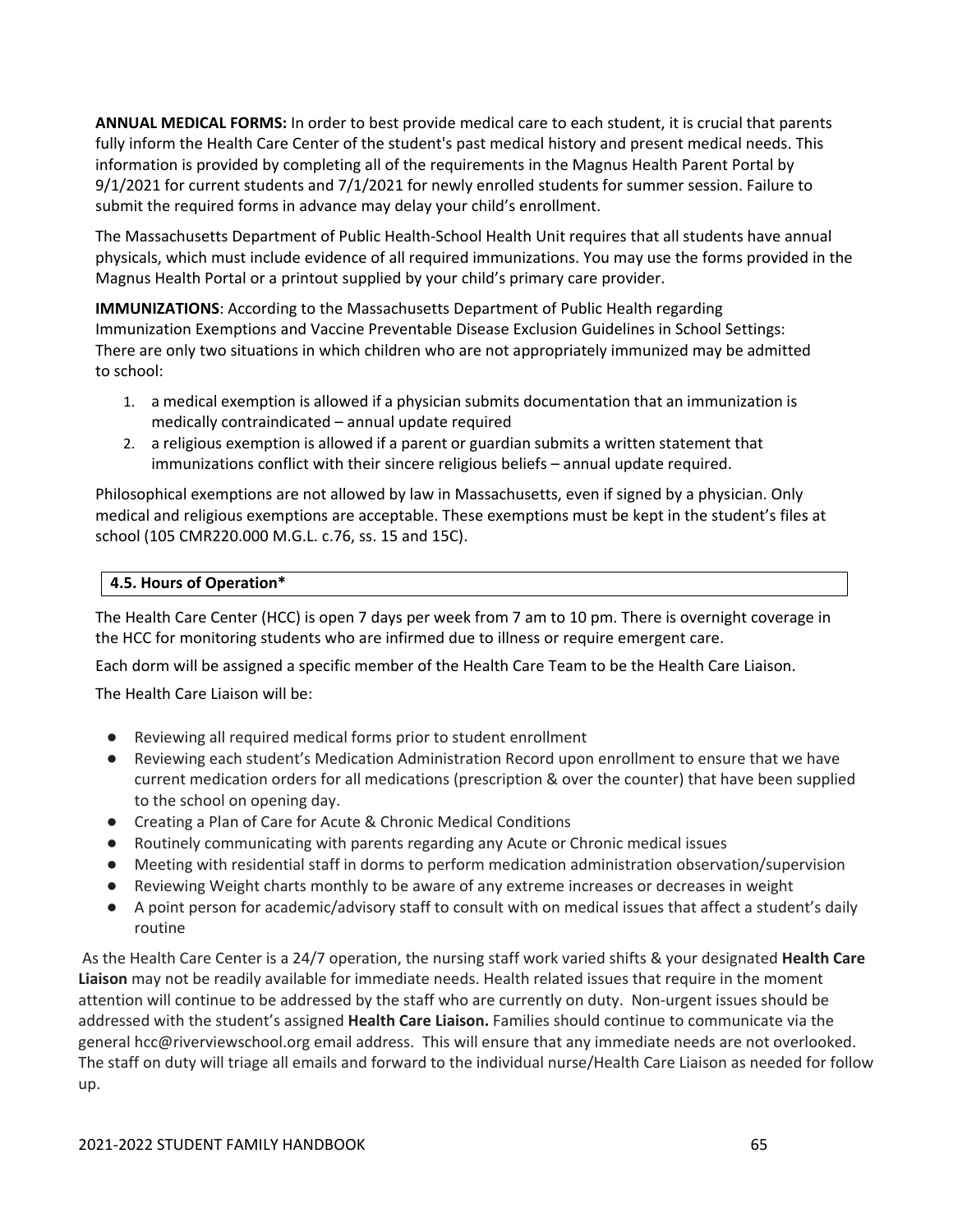## **4.6. Medications\***

The HCC nursing staff is responsible for all medications (prescription and non‐prescription) administered to a student while they are in our care. Medication taken during school hours is dispensed from the HCC or by designated academic faculty trained in medication administration. Medication taken outside of school hours is dispensed and accounted for on a daily basis by dormitory faculty and the HCC staff. The following policies and procedures are in place to ensure the safety of the students and to promote the safe handling, storage and administration of all medications per compliance with the Massachusetts Department of Public Health regulation 105 CMR.210.000.

# **OVER‐THE‐COUNTER MEDICATIONS:**

- The HCC has a stock supply of all medications listed on the Authorization to Dispense Over-the-Counter Medications form. This form must be **signed by the parent/guardian and the physician**.
- Should the student need any of the medications short-term, the HCC will provide it. If a student requires an over‐the‐counter medication on a regular basis, you must supply that medication for yourchild.
- If a student requires an over-the-counter medication not listed on the form, the student's physician must write an order for it, (e.g., special cough medicine). This can be done by adding the OTC medication to the blank lines on the OTC form prior to submitting it to the physician for signature.
- If your child takes vitamins or supplements on a daily basis, we require a written order on the NEW Over the Counter Dietary Vitamins and Supplements Order form. This form will be available in your student's Magnus Health account.
- If you request any over the counter medications be administered in a manner other than the label recommendation, a separate doctor's order will be required.
- If your child requires liquid or chewable form of over the counter medications, we suggest you supply that at the beginning of the school year.
- If you prefer a particular brand name of Over the Counter medication vs the generic, the family must provide the brand name medication.

## **PRESCRIPTION MEDICATIONS:**

- All prescription medications must come in a pharmacy-labeled container.
- All prescription medications must have medication order signed by the prescribing physician in order for the medication to be administered at Riverview. Medications that are brought to Riverview that do not have a matching signed medication order, **will NOT be administered**. Parents are responsible for obtaining these orders from the prescribing physician **BEFORE** bringing your child back toschool.

## **CONTROLLED MEDICATIONS:**

- If your child is prescribed a controlled substance (e.g., Ritalin, Adderall, Focalin, Concerta, Lorazepam), a new prescription is required every month for the pharmacy to fill the prescription
- If you receive medications from North Falmouth Pharmacy, they will contact your physicianmonthly.
- If you are supplying controlled medications from a home or mail order pharmacy, keep in mind the need for a monthly prescription and contact your child's prescriber in a timelymanner.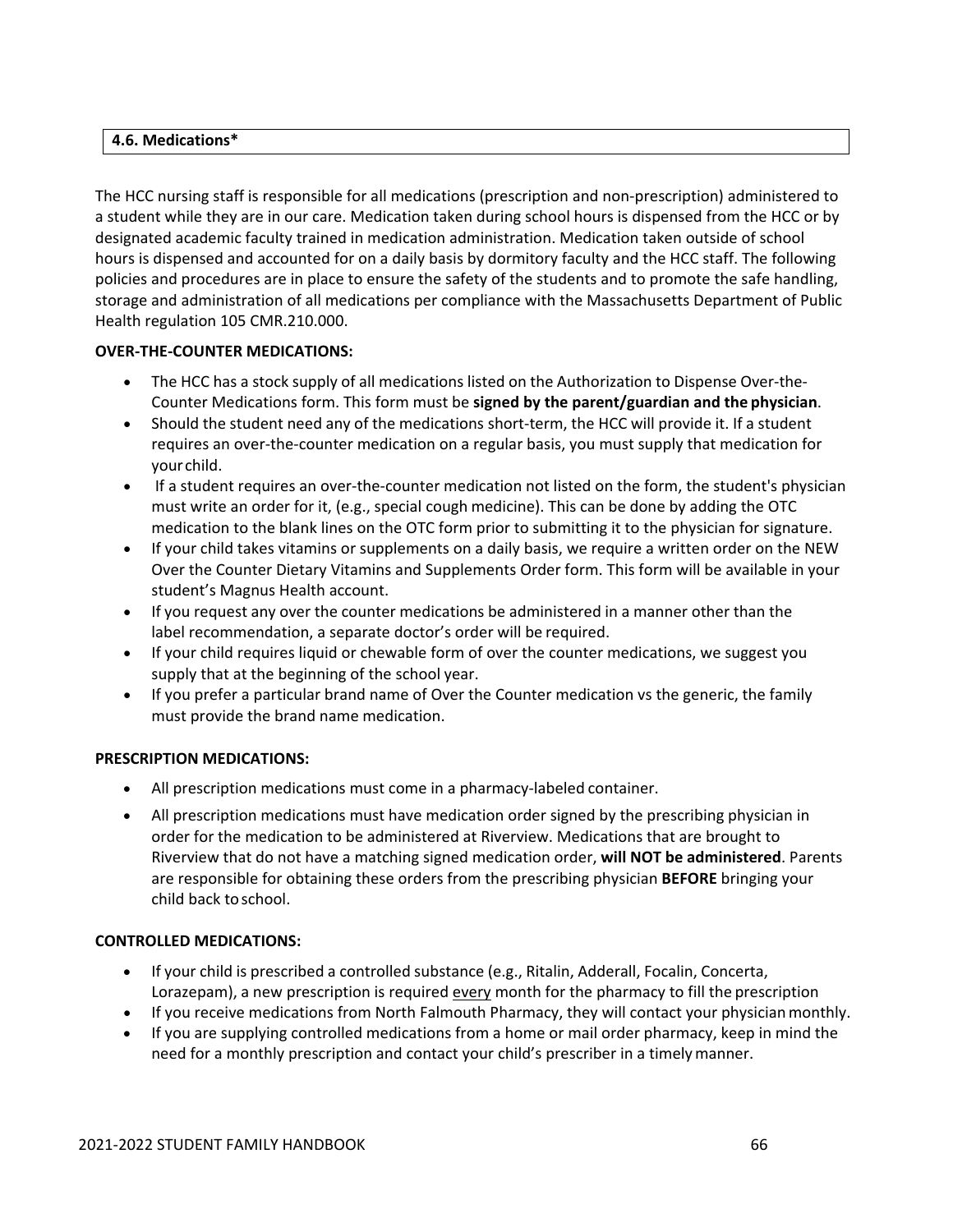## **HOMEOPATHIC REMEDIES/DIETARY SUPPLEMENTS:**

- All homeopathic remedies/dietary supplements must be supplied in their original manufacturer labelled container and require a signed physician order.
- HCC is not able to dispense homeopathic remedies custom made for your child without specific ingredients listed as well as potential side effects.

## **MEDICATION CHANGES:**

- All medication changes must be communicated to the Health Care Center via email to hcc@riverviewschool.org and be accompanied by a signed physician order.
- The nurses in the HCC can take a verbal or telephone order from a physician providing that a fax authorizing the prescription change follows within three days. The HCC direct fax # is 508-833‐7004.
- If a student has any routine medication changes while on school breaks, the HCC must receive the new order prior to the student's return.
- Significant medication changes or initiating a new medication should take place while students are at home. If there is a need to start a new medication while a student is at school, this will be addressed on an individual basis in consultation with the students prescribing physician, the Director of Health Care, and the clinical coordinator.

### **MEDICATIONS AND TRAVEL:**

- When medications are picked up for travel or weekends home, a medication supply form will be completed by the staff who is giving the medication to the parent and signed by the parent or responsible party who is receiving the medication.
- Upon return from any travel (breaks, weekends home) all medications need to be checked back in to the Health Care Center.
- All controlled medications (i.e.- Ritalin, Concerta, Focalin, Lorazepam) being sent home for breaks will have a label on them with the # of pills being sent home. When the student is returning back to school, the parent needs to write in the # of pills that are being returned.
- HCC does not routinely send home nonprescription medications or supplements. We suggest that you keep a supply of these at home for vacation periods.

**ALLERGY INJECTIONS/IMMUNOTHERAPY:** Allergy injections may not be administered by Riverview school nurses. These injections must be administered in the presence of a physician. HCC staff will assist parents in making arrangements for their student to be seen at an allergy office for injections if necessary.

## **4.7. Pharmacy\***

Riverview School utilizes the services of North Falmouth Pharmacy as the one provider of all medication. North Falmouth Pharmacy provides the HCC with specially packaged medications (a blister packing system). This system is necessary for the safe administration and inventory of all medication. In addition, North Falmouth Pharmacy provides individualized Medication Administration Records (MARs) in order for staff to document the administration of each prescribed medication. North Falmouth Pharmacy is aware of the unique setting your child is in and is highly responsive to assisting parents with meeting their child's medication needs while at Riverview. Each family needs to complete the Medication Supply Policy form in the Magnus Portals and choose if they will be using North Falmouth Pharmacy to provide their child's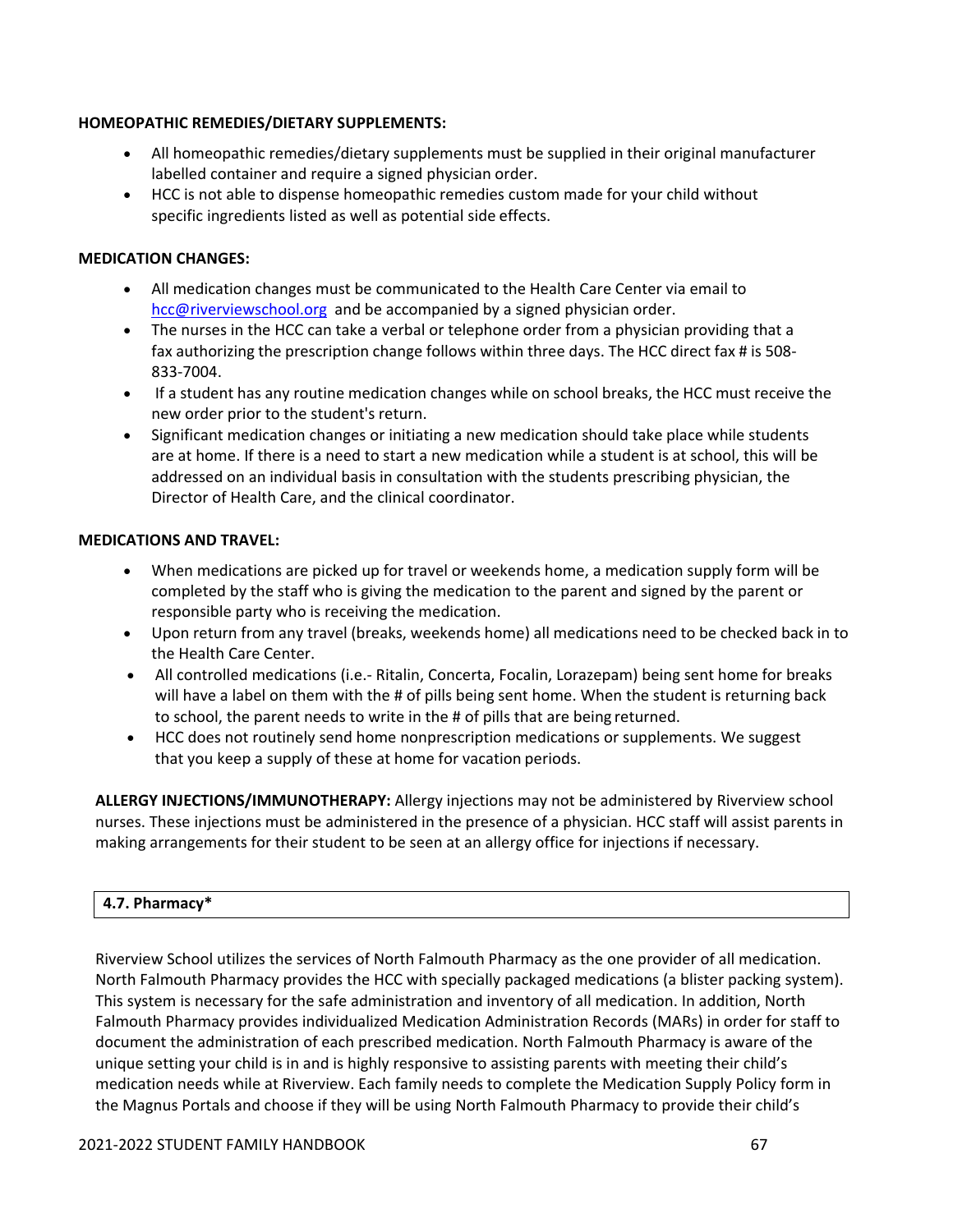medications. North Falmouth Pharmacy will assist each family as needed to obtain insurance waivers that might be needed for participation in Riverview's one provider system. North Falmouth Pharmacy's customer service number is (508) 563‐2362.

For parents unable to use North Falmouth Pharmacy due to insurance reasons, medication taken by their child must be supplied by the family. We strongly encourage the use of mail order pharmacies that have the ability to single dose pack your child's medication (for example Pill Pack Amazon Pharmacy or CVS Simple Dose Pill Packets) You will be responsible for setting up your account and any ongoing communications with the mail order pharmacies. If medications are being mailed to Riverview, you must use traceable means (e.g., FedEx or UPS).

If your child's medications are not being supplied through North Falmouth Pharmacy and you are sending them from home, or using a mail order pharmacy**, the Health Care staff is not responsible for routinely contacting parents when refills are needed. It is the parents' responsibility to keep track of when their** child needs a refill and to arrange to send the refill(s) to the Health Care Center in a timely manner and **before the current supply is depleted.** We suggest setting calendar reminders when refills are due.

# **4.8. Self‐Medication\***

It is the goal of the GROW program to foster students' independent administration of individual medications. All students who take medications regularly will be assessed for their cognitive, physical, and visual ability to participate in the self‐medication training process.

Upon admission to school, all medications (prescription or over‐the‐counter) must be given to HCC staff for processing. Students are not permitted to keep their medications with them in their room. Students who have been assessed by the HCC and dormitory staff as being appropriate to participate in the selfmedication learning program must comply with the following:

- 1. A Self‐Medication Authorization Form must be signed by the student's parent/guardian, the student, a nurse from HCC, the residential supervisor, and the residential instructors.
- 2. The student will meet with one of the Health Care Center nurses for an introduction to the self- medication learning process and be given a list of his/her medications specifying medication name, dosage, how many times per day, and why they are taking the medication.
- 3. The student will be responsible for seeking out their dorm staff to request their medication at the proper times. They will be expected to verbalize the following information about their medications:
	- Name of Medication
	- Dose
	- How often and at what times to take the medication
	- Reason for taking the medication
	- Name of the doctor responsible for prescribing the medication
- 4. The residential staff will document the student's progress on the Self‐Medication Process Form. Once the student can consistently provide the correct information about their medications, they will be ready to take the written Self-Medication Evaluation (or verbal if unable to complete the written form independently). Students may use visual guides or self-medication phone apps to assist them with their Self Medication evaluation process.
- 5. Upon successful completion of the Self‐Medication Evaluation, the student will fill a 7‐day med planner under the supervision of a nurse. Going forward, they will fill the 7‐day planner in the dorm with their residential staff on a weekly basis.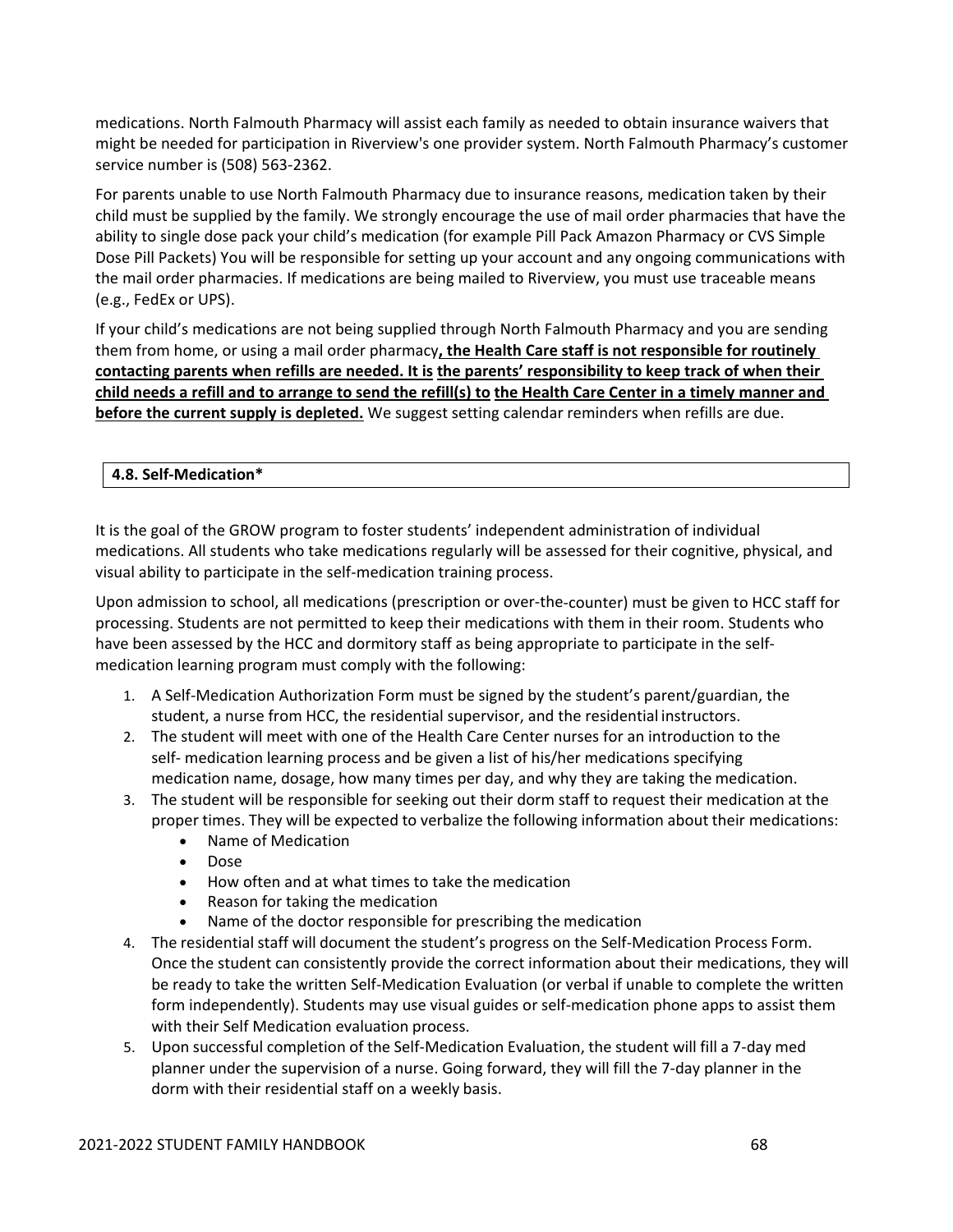- 6. In order to comply with State Department of Public Health regulations, student must continue to take their medication in the presence of a staff person.
- 7. Students participating in the Self-Medication program are responsible for refilling their medication prescriptions or purchasing over the counter refills in a timely manner.
- 8. Should the school nurse or residential staff determine that a student is not compliant with carrying out the personal responsibility of self-medication, the student will be temporarily relieved of this responsibility. They will be encouraged to continue learning about their medications and be given periodic reassessments.
- 9. It is Riverview's philosophy to keep each and every student safe. Because of cognitive, visual or physical limitations, some students cannot be expected to achieve an optimum level of independent self‐ administration of their medications.

## **4.9. Treatment Guidelines\***

**ROUTINE:** The Health Care Center at Riverview School provides routine services similar to those offered by school nurses in the public school setting. HCC staff are able to assess and treat minor ailments and provide first aid for minor injuries. Our physician consultant has provided standing orders for common routine health issues.

**URGENT:** If a medical situation requires further assessment or treatment, The HCC staff will provide supervision and transportation to a local health care provider (Cape Cod Pediatrics or CCHC Urgent Care Centers).

**EMERGENT:** In the event of an emergency, 911 will be called and the Sandwich EMS will transport the student to the Cape Cod Hospital Emergency Department. HCC Staff will notify parents/guardians or emergency contacts if parents/guardians cannot be reached. In the event that a medical emergency results in time in the emergency room, surgery or inpatient admission to the hospital, Riverview staff will provide supervision of a student until the parent/guardian can get to the hospital. It is expected that parents will arrive within the time frames noted below:

Day students ‐ within 2 hours

Families within driving distance‐ time of the drive plus 2 hours

Families requiring a flight‐ within 24 hours

International Families‐ designated state side emergency contact expected to arrive within 24 hours

\*\*\* Any time a student is out of the program for a medical, surgical, emotional, behavioral or mental health issue, and Authorization to Return to School form is required. The form MUST be completed by the treating health care provider and indicate ANY accommodations, restrictions, or further assessments to be done by the HCCStaff.

Parents need to contact the Director of Health Care Services BEFORE their child's return to Riverview to discuss the students' status, needs and confirm that the Authorization to Return to School form has been received. It is at the discretion of the Director of Health Care Services if/when a student may return. \*\*\*

**Residential Students**: Outside non‐urgent medical treatment/appointments including, but not limited to, orthodontic care, routine dental visits, physical therapy, podiatrist services, psychiatric or counseling appointments, and treatment from specialists for chronic/ pre‐existing conditions are to be arranged directly by the family. Private Hire Transportation is scheduled by the Travel Associate. The cost of these services is a flat fee and prices may be obtained through the Travel Associate.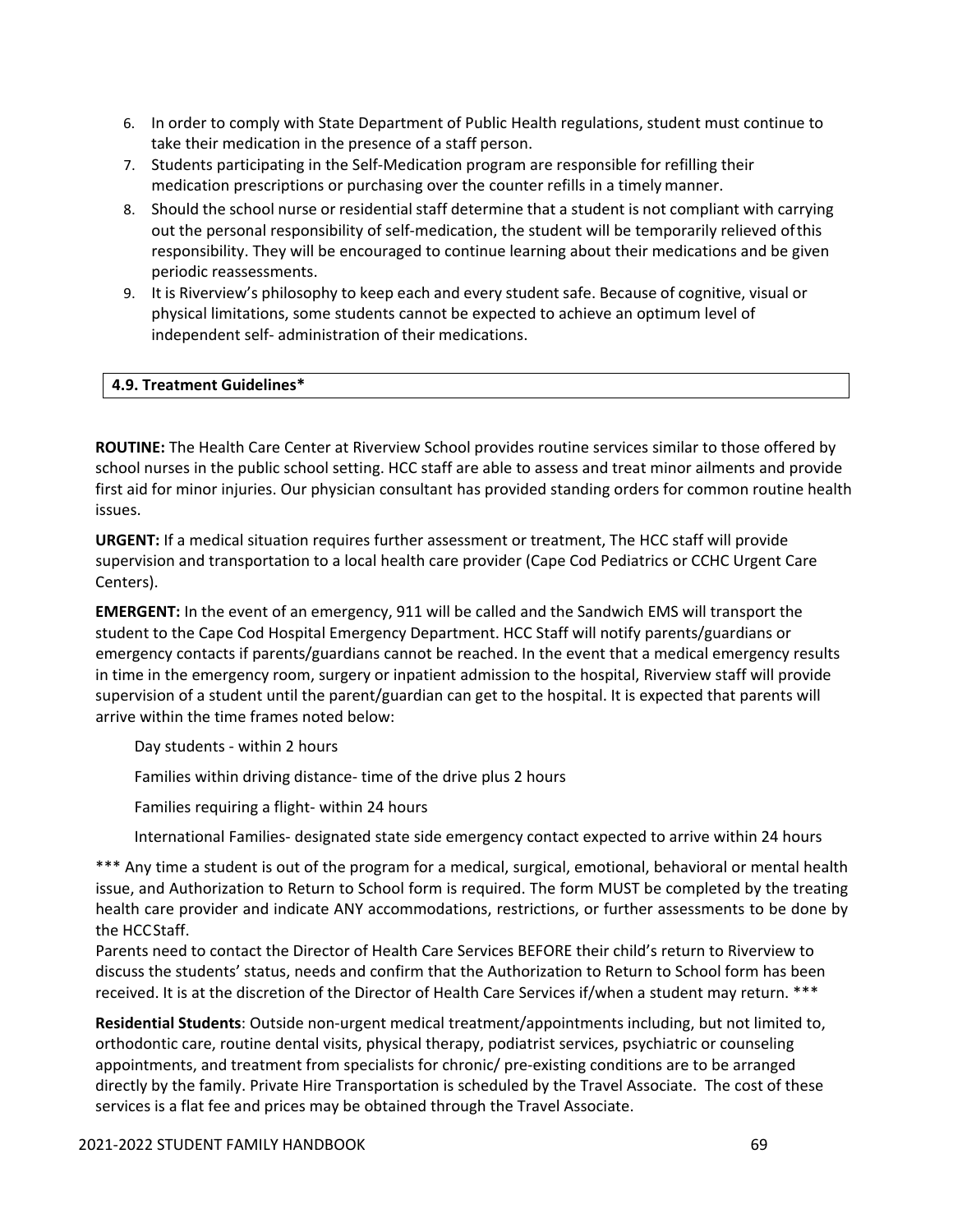**Day students:** All medical appointments for day students are the responsibility of the parents/guardians. If a day student becomes sick during the school day, parents will be called to dismiss the student.

## **4.10. Food Allergies**

Riverview is making an effort to create an environment that is Peanut/Tree Nut Aware and therefore as safe as possible for students with life threatening food allergies. Peanut/Tree Nut Aware means that staff, families and students are being asked to only bring in outside foods that are Peanut/Tree Nut Free by following these guidelines:

- All food items brought to campus for students need to be store-bought with the ingredient labels intact. Ingredient labels must not have Peanut/Tree Nut references.
- Day students bringing in lunch or snacks from home should only bring in items that do not contain Peanuts/Tree Nuts.
- While every effort will be made to maintain a Peanut/ Tree Nut Aware campus, Riverview School Staff cannot guarantee that an item with Peanut/Tree Nuts will not be present on campus.
- Riverview also recognizes that several students have non-life-threatening food allergies or sensitivities (Gluten, Soy, Lactose) and takes precautions to minimize accidental exposure. Gluten Free items brought onto campus for students must also be store bought with the ingredient label intact.
- Any student with a life-threatening food allergy must have a physician signed Food Allergy Emergency Plan
- If student requires an Epi-Pen, you need to provide at least 2 Epi-Pens (1 for Dorm and 1 for Health Care Center) upon enrollment. For GROW students‐ we require 3 Epi‐Pens ( 1 for Dorm, 1 for Health Care Center and 1 for off campus internships, Project Forward/Search).

## **4.11. Communicable Disease Policy**

Being a boarding school, Riverview is limited in its ability to completely prevent exposure and spread of contagious illnesses and communicable diseases. To minimize epidemics Riverview School will follow the most current guidance from state and local health agencies. We will have a zero-tolerance policy on students coming to campus if they are sick (day students, residential students returning on opening days and from breaks or weekends home. Students who are sick with what is believed to be a contagious illness will need to be picked up by their families/guardians according to the treatment guidelines in section 4.9.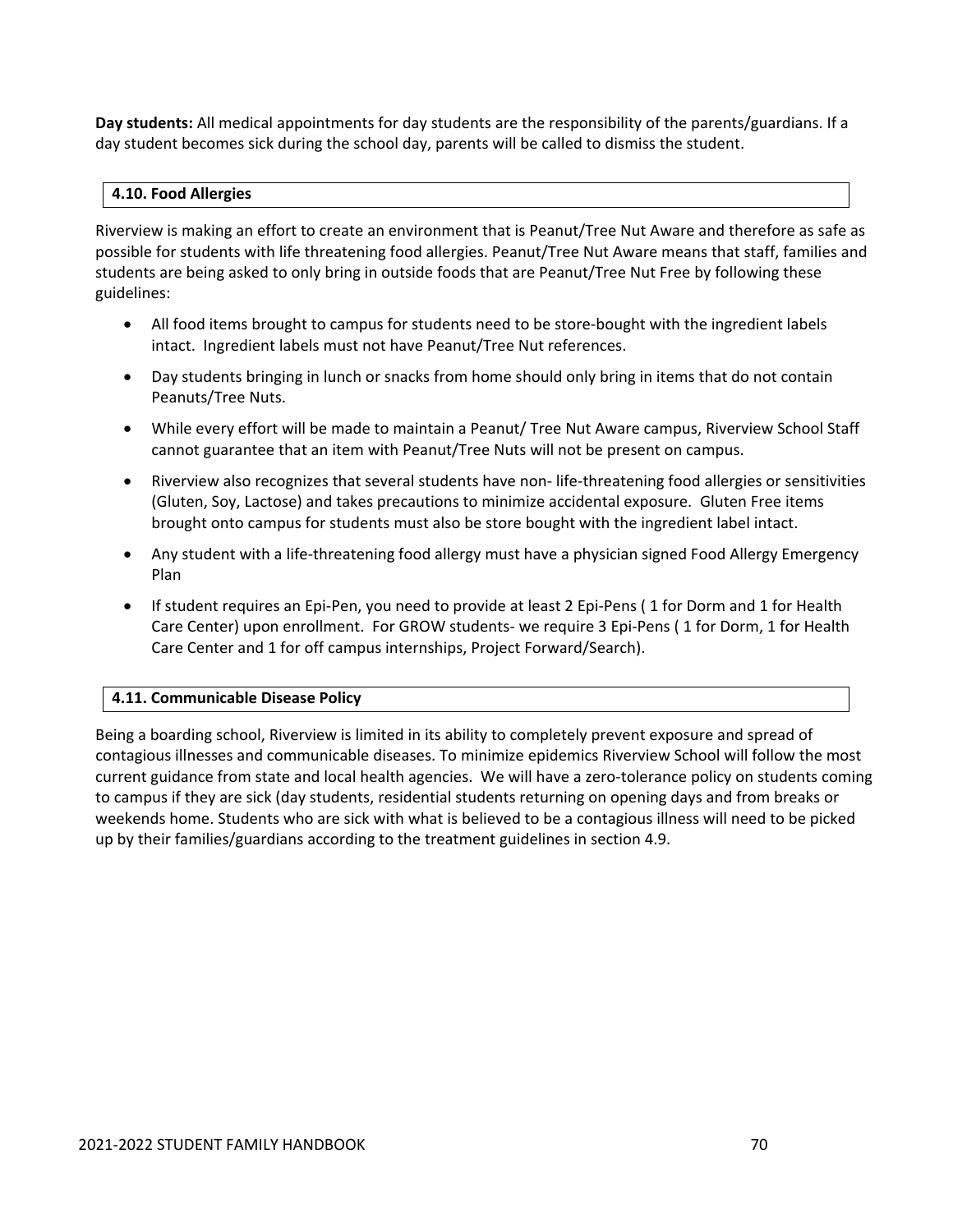**MIDDLE SCHOOL/HIGH SCHOOL PROGRAM**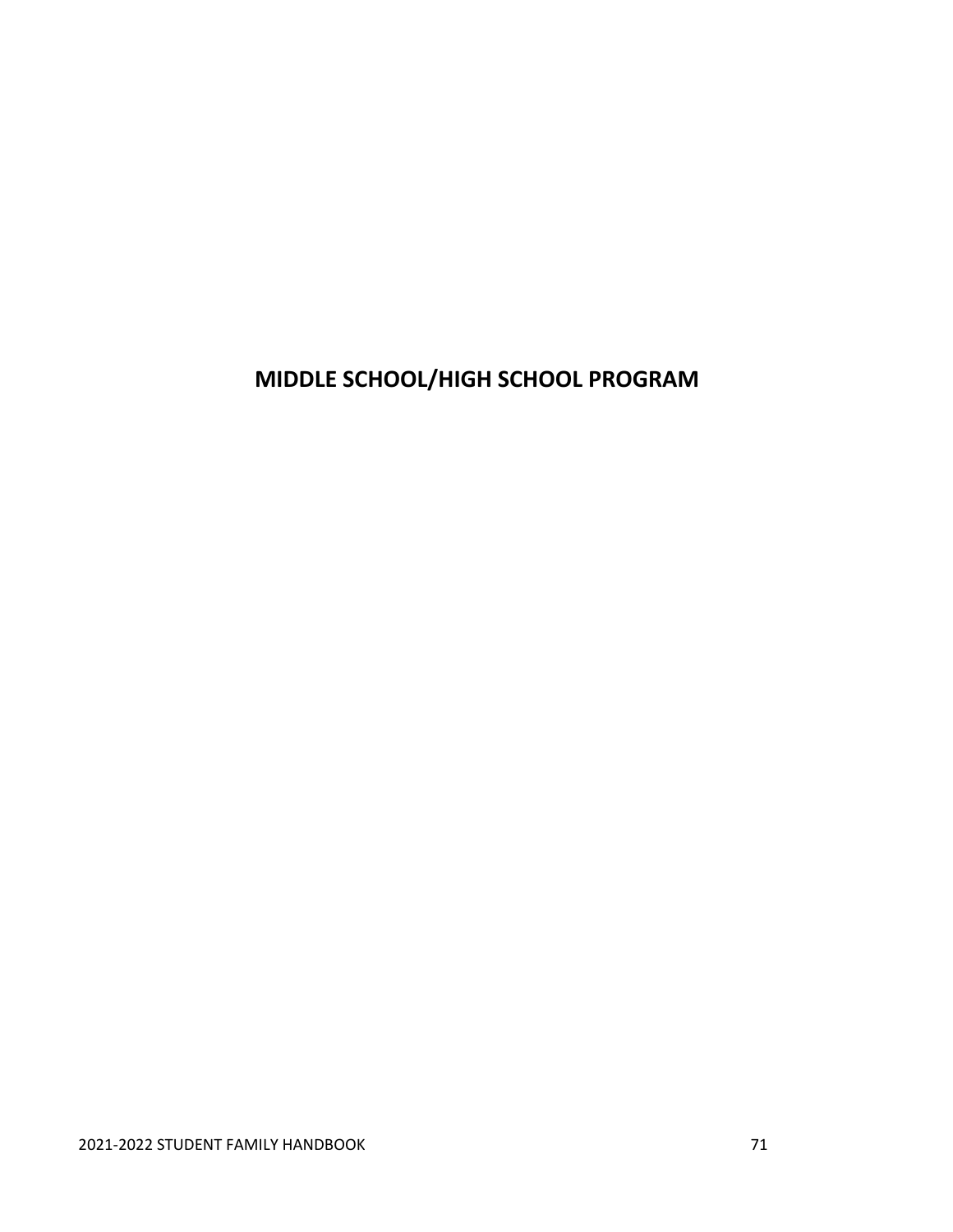#### **5.1.a. Academic Services – Academic year**

#### **ACADEMIC DAY SCHEDULE: (Monday – Friday)** (subject to change)

| <b>Breakfast</b> | 7:30am - 8:10am                               |  |  |
|------------------|-----------------------------------------------|--|--|
| Leave for school | 8:10 a.m. (Dorms remain open until 8:30 a.m.) |  |  |
| Homeroom         | $8:15$ a.m. $-8:30$ a.m.                      |  |  |
| Period 1         | $8:30$ a.m. $-9:30$ a.m.                      |  |  |
| Period 2         | $9:30$ a.m. $-10:30$ a.m.                     |  |  |
| Period 3         | 10:30 a.m. - 11:30 a.m.                       |  |  |
| Period 4         | 11:30 a.m. $-$ 1:00 p.m.                      |  |  |
| 1st Lunch        | 11:30 a.m. $-$ 12:00 p.m.                     |  |  |
| 2nd Lunch        | 12:30 p.m. $-$ 1:00 p.m.                      |  |  |
| Period 5         | 1:00 p.m. $-$ 2:00 p.m.                       |  |  |
| Period 6         | $2:00$ p.m. $-3:00$ p.m.                      |  |  |

**SATURDAY ENRICHMENT**: Saturday Enrichment dates can be found on the school calendar. Students are required to participate in a variety of theme‐related educational activities (5‐6 Saturdays). It is important to note that these days count as school days. *All academic policies/procedures (e.g., behavior, performance, absences, homework) are in full effect on these designated days*. Saturday Enrichment is considered an integral part of the curriculum, and all students are required to attend.

**ASSEMBLIES**: Assemblies provide students with a sense of community and school spirit. It is a time when students come together to gain information about school and world events (e.g., sports, current events) and to also learn from one another (chorus, drama, team speakers). Assemblies are student‐centered and are organized by the Drama Department.

**GRADUATION REQUIREMENTS / POLICY STATEMENT**: Each student is assigned specific goals and objectives that are established throughout a student's placement at Riverview School. These goals and credit requirements are reviewed by the Director of Education and the Director of Special Services on a regular basis. For students to graduate from Riverview School, they must accumulate a total of 21 credits. Upon completion of the required course of studies, students will receive a high school diploma from Riverview School. The particular number of credits required for various subject areas is as follows:

| hours/day)           | Language Arts/Reading (2 |         | 4 yrs                                                    | $5 - 8$ * | credits |
|----------------------|--------------------------|---------|----------------------------------------------------------|-----------|---------|
| Mathematics          |                          |         | 4 yrs                                                    |           | credits |
|                      | History/Social Science   |         | 4 yrs                                                    | 4         | credits |
|                      |                          |         | (includes Senior Seminar, US History, Community Service) |           |         |
| Science              |                          |         | 3 yrs                                                    |           | credits |
|                      | Electives (Including PE) |         | 4 yrs                                                    | $4 - 6$   | credits |
| <b>Total Credits</b> |                          | credits |                                                          |           |         |

\*All students while at Riverview must earn 2 credits (2 hours/day) per year in Language Arts/Reading. This range noted above allows for students who may enter Riverview in their high school years.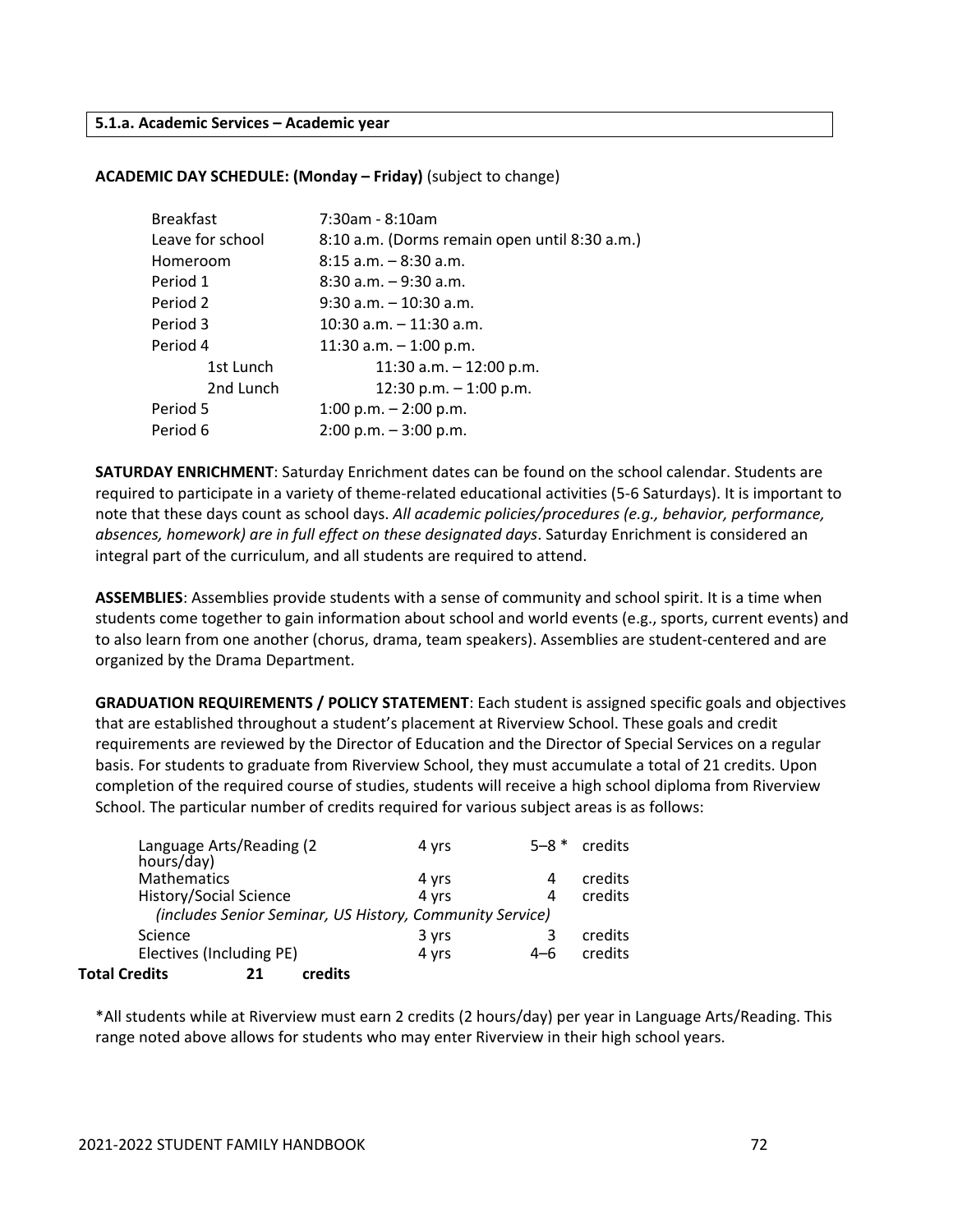### **Summary:**

All students must:

- Earn 21 credits. Fulfill requirements of subject areas as stated above.
- Complete United States History.
- Complete six semesters of Physical Education.

Students with excessive absences may have their academic credits modified accordingly. Individual reviews will be conducted to determine the need for such modification. Every effort will be made to assist students in completing course requirements when absences are caused by extenuating circumstances (e.g., illness).

**ACADEMIC TESTING AND ONGOING ASSESSMENT**: Diagnostic tests and/or informal assessments are administered in various areas, including English/Language Arts, Math, Reading, Speech and Language, and Physical Education at the beginning and end of the year. These tests are used primarily for placement purposes and for determining specific needs of the individual student. The testing is viewed as a snapshot of how the student did on that day.

Academic testing is only part of how a Riverview student's performance is measured.

On an ongoing basis, teachers assess students' skills through formal and informal observations in specific academic areas. These assessments enable teachers to individualize instruction, properly group students according to ability, and determine opportunities for generalization of skills.

**PHYSICAL EDUCATION**: Six semesters of Physical Education is required for all students unless a physician provides a medical reason for exemption. Physical Education classes will consist of various lessons to introduce students to three core areas (Fitness, Sports Skills and Adventure Education).

Clothing: In order to increase motivation and facilitate ownership for one's appearance, high school students are allowed to select their own workout clothing for gym classes. All students must wear athletic sneakers to participate.

All students in Physical Education are issued a key or combination lock for their lockers.

**HELMSMEN ATHLETICS**: The athletics program at Riverview School is completely inclusive. Any student who wishes to participate and maintains a commitment to the sport will be placed on a team. Teams are structured and competition is set to reflect that team's general skill level. The primary emphasis is on personal best. To maintain participation on an athletic team, students must consistently:

- Attend scheduled practices
- Demonstrate a positive attitude
- Maintain consistent classroom effort/performance

Students who maintain these basic prerequisites show commitment to their sport.

There are three seasons of sports at Riverview School. Students may sign up for one sport per season unless otherwise approved.

Fall Season Special Olympics Unified Basketball Co‐ed Intramural Soccer Co‐ed Intramural Cross Country Varsity Boys Cross Country Varsity Girls Cross Country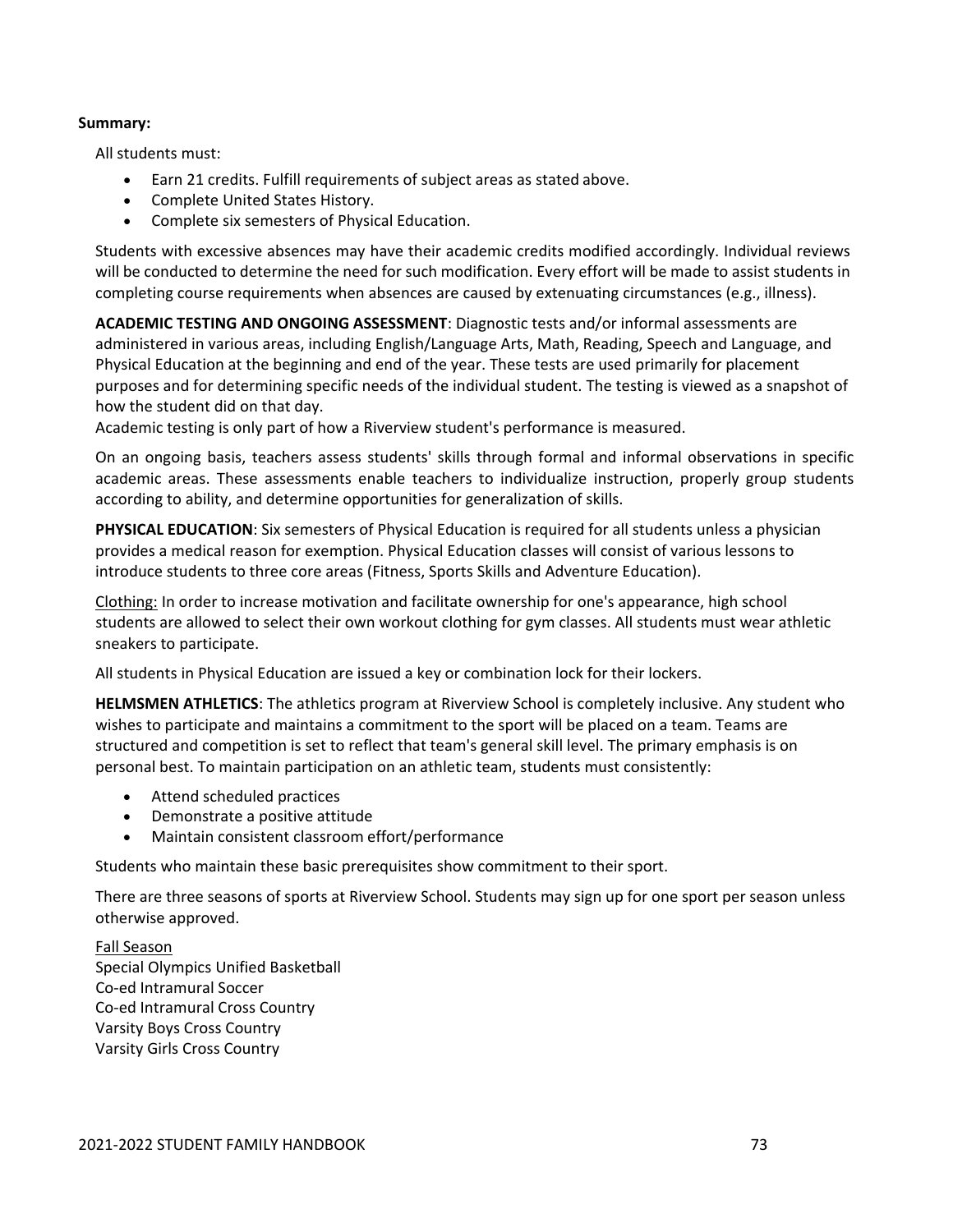Winter Season Co‐ed Intramural Basketball Co‐ed Helmsmen Basketball (Dependent on Co‐ op Partnership) Co‐ed Helmsmen Winter Track

Spring Season Special Olympics Unified Track & Field Co‐ed Intramural Softball

Equipment & Uniforms: Students are issued a team uniform and equipment for the sport they have signed up for. Appropriate footwear (track and field running spikes, sneakers, cleats, etc.) is the responsibility of the student and should be purchased prior to the start of the sport season. For the Racing Swim Team, students should bring a dark bathing suit from home. Additional personal equipment orders, once a student has been issued his/her gear, are the parents' responsibility.

# **5.1.b. Academic Services – Summer Program\***

Academic instruction is an integral part of the summer school scheduling, not only to maintain skills over the summer months, but also to acquire new skills.

While maximum class size is eight students, many opportunities are available for small group and individualized instruction.

### **ACADEMIC CLASSES**

**READING/ENGLISH LANGUAGE ARTS (ELA)**: Students participate in reading instruction developed to reinforce both decoding and comprehension skills. Students continue to emphasize grammar, spelling, and composition skills utilizing the writing process checklist.

**MATH**: Summer Math classes are designed to strengthen calculation, problem solving, and real world math skills. Students engage in daily lessons, activities, and projects in order to strengthen their understanding of mathematical principles, facts and operations.

**ELECTIVES:** Middle School and High School students will have the opportunity to participate in a variety of elective classes as part of the summer programming, including Physical Education.

### **5.2.a. Activities – Academic Year**

**AFTER ‐SCHOOL ACTIVITIES:** Riverview offers students a wide range of social, recreational and educational (life skills) activities. Students participate in either a sports practice/game/meet or an after school activity each week day. Students sign up for activities of their choosing prior to the start of each season. These activities begin at 3:30

**WEEKEND DAY ACTIVITIES**: Each weekend, students participate in a wide range of activities on and off campus. Activities are chaperoned by staff with transportation provided by Riverview on buses and/or school vans.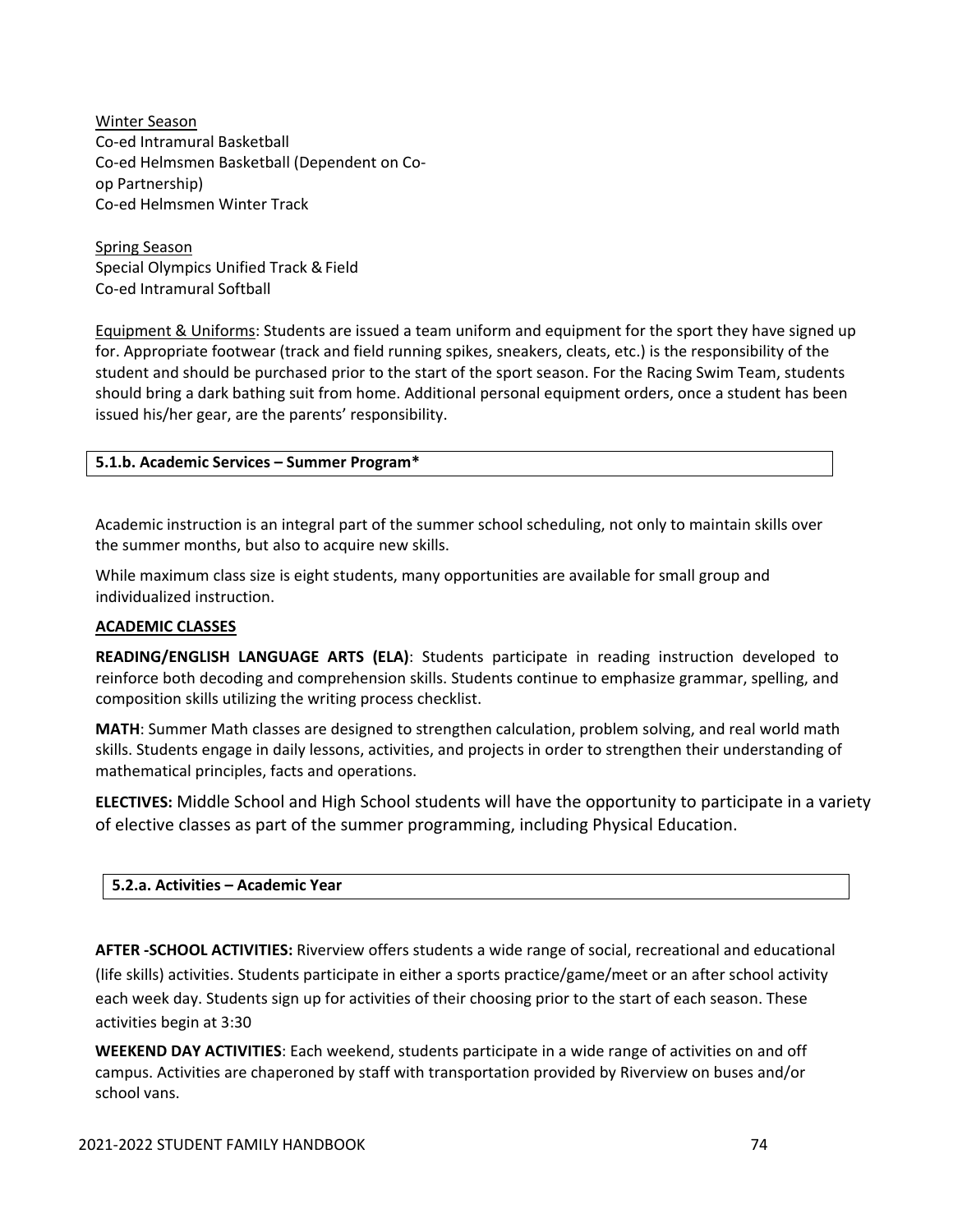Outlined below is a partial listing of the various activities and events offered throughout the school year.

### **Regular Events**

| <b>Beaches</b>                  | Jewelry making              |  |
|---------------------------------|-----------------------------|--|
| <b>Bowling</b>                  | Laser tag                   |  |
| <b>Canal Cruise</b>             | Local museums               |  |
| Canal walk                      | Miniature golf              |  |
| Cinema                          | Music activities            |  |
| Community service               | Pottery classes             |  |
| Crafts                          | Roller skating              |  |
| Dance lessons                   | Saturday Enrichment outings |  |
| Dorm trips                      | Swimming                    |  |
| Ice skating                     | <b>Wellness Center</b>      |  |
| <b>Intramurals</b>              | YMCA/Community Center       |  |
| <b>Special Events</b>           |                             |  |
| Guest speakers                  | Parades                     |  |
| <b>Heritage Plantation</b>      | Plays                       |  |
| <b>Historical presentations</b> | Concerts                    |  |
| King Richard's Faire            | <b>Plimoth Plantation</b>   |  |
| Monster Truck Jam               | Professional sports games   |  |
| <b>Museum of Fine Arts</b>      | Ropes course                |  |
| Museum of Science               | Seasonal concerts           |  |
| New England Aquarium            | <b>Talent Show</b>          |  |

**WEEKEND EVENING ACTIVITIES: Weekends offer students some time to themselves, but there are also a** number of entertaining things to do. Mornings are typically spent doing dorm chores and room cleanup. A sample of Friday and Saturday evening activities include the following:

- Musical/social events
- Dorm visitations/parties
- Gym activities (basketball, volleyball, kickball, etc.)
- Movies
- Community events (plays, sports, events, etc.)
- Intramurals
- Bowling
- Small group, self-planned (staff assisted) outings off campus

The Activities Coordinator plans many of the School's special events, and students sign up to participate in their choice of activity. However, each dorm plans outings and work together as a group to:

- Choose a destination.
- Decide how to budget money from their allowance for the trip.
- Make all necessary arrangements (e.g., ticket purchases, reservations, transportation).

\*The Residential staff chaperone all off‐campus outings, including the small group self‐ planned outings. Before any students go off campus, guidelines for behavior and safety are reviewed.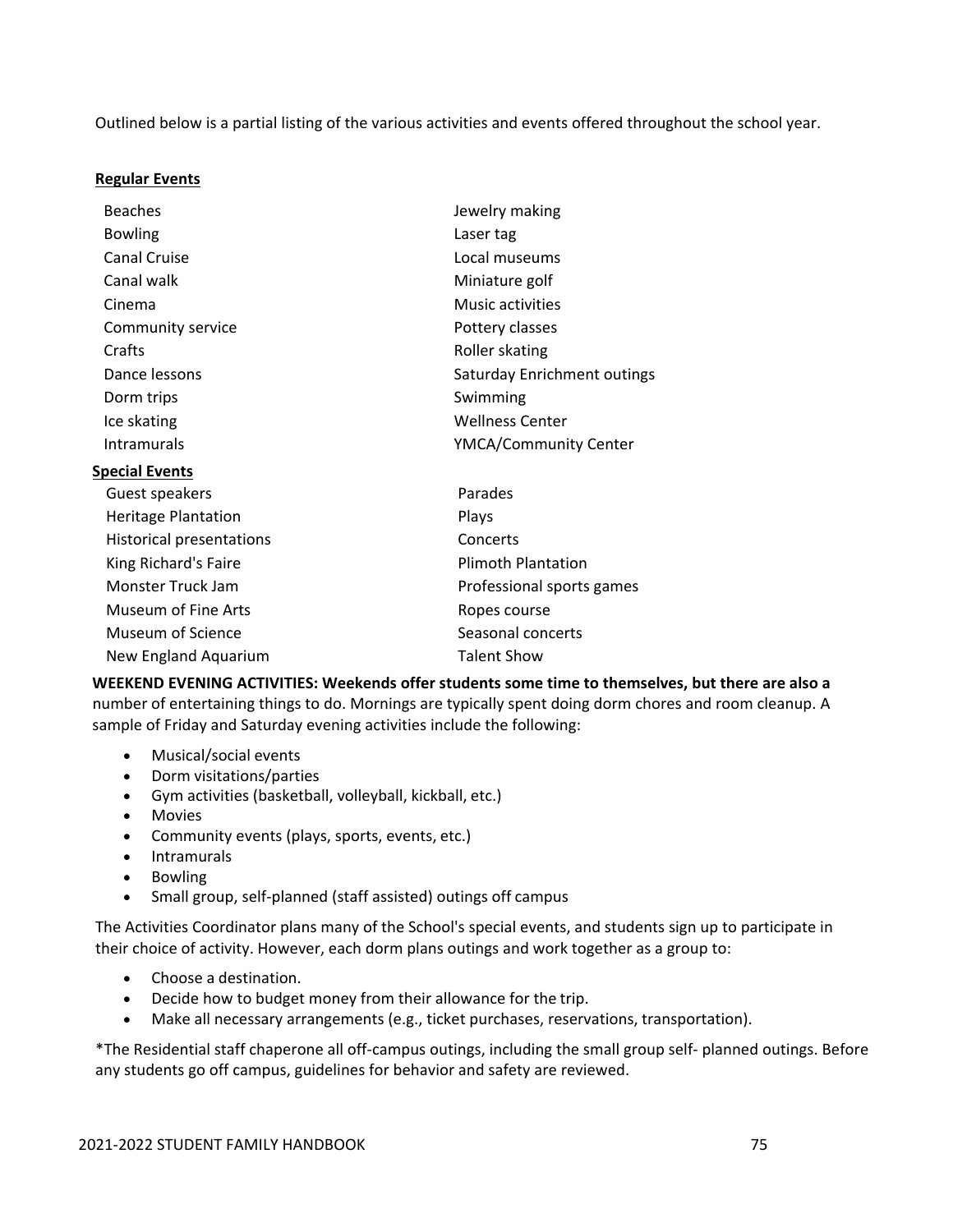Students are expected to:

- Exhibit general good conduct
- Report to the bus on time
- Stay in the designated area
- Respect the property of others
- Stay with a peer partner at all times
- Not share personal information with strangers
- Never leave the activity with a stranger
- Never leave the activity without permission
- Carry their school ID

**PROM:** Each June, on Graduation Weekend, the seniors host their Prom. This is a very special event. Underclassmen are invited guests. Only seniors wear tuxedos or gowns. All seniors are encouraged to attend the Prom and are advised that having a date is not required. Attendance at the Prom by underclassmen is allowed as long as students respect this special senior evening. Middle School students may watch the promenade at the beginning of the prom.

**STUDENT GOVERNMENT:** Students at Riverview participate in activities designed to develop an understanding of how a democratic government functions. Nominations are solicited, candidates chosen, and student class elections held. Student Government includes class officers from the junior and senior classes. The juniors hold elections during the spring prior to their senior year to decide their senior class officers. Student Government meetings are held regularly and the elected officers and representatives' work with their respective teams to plan campus, community, and fundraising activities. Funds raised are donated to a cause chosen by the student leaders.

**YEARBOOK:** The success of the school yearbook is due to the large number of students, parents and members of the Riverview staff, who contribute ideas, take pictures and help in the overall production. Students assist with the decisions regarding the design of different sections of the yearbook, such as the senior section, underclassmen pictures and other segments of the yearbook. Students and parents are welcomed and encouraged to submit pictures of school outings.

During the school year, families receive an email asking if they wish to place an ad in the yearbook. Many parents take the opportunity to say something special to their son or daughter. Parents can create their own ads or ask the yearbook staff to create the ad for them.

If you have a favorite picture, and you would like to use it as a senior picture as well as a yearbook ad, two copies of the picture should be submitted.

**SENIOR PICTURES:** Seniors are required to have a picture taken for the yearbook. All students have professional photographs taken on campus by an outside photographer. Parents receive related information prior to the beginning of school.

Underclassman also have the opportunity to have school pictures taken for the yearbook. Both senior and underclassman pictures are available for purchase.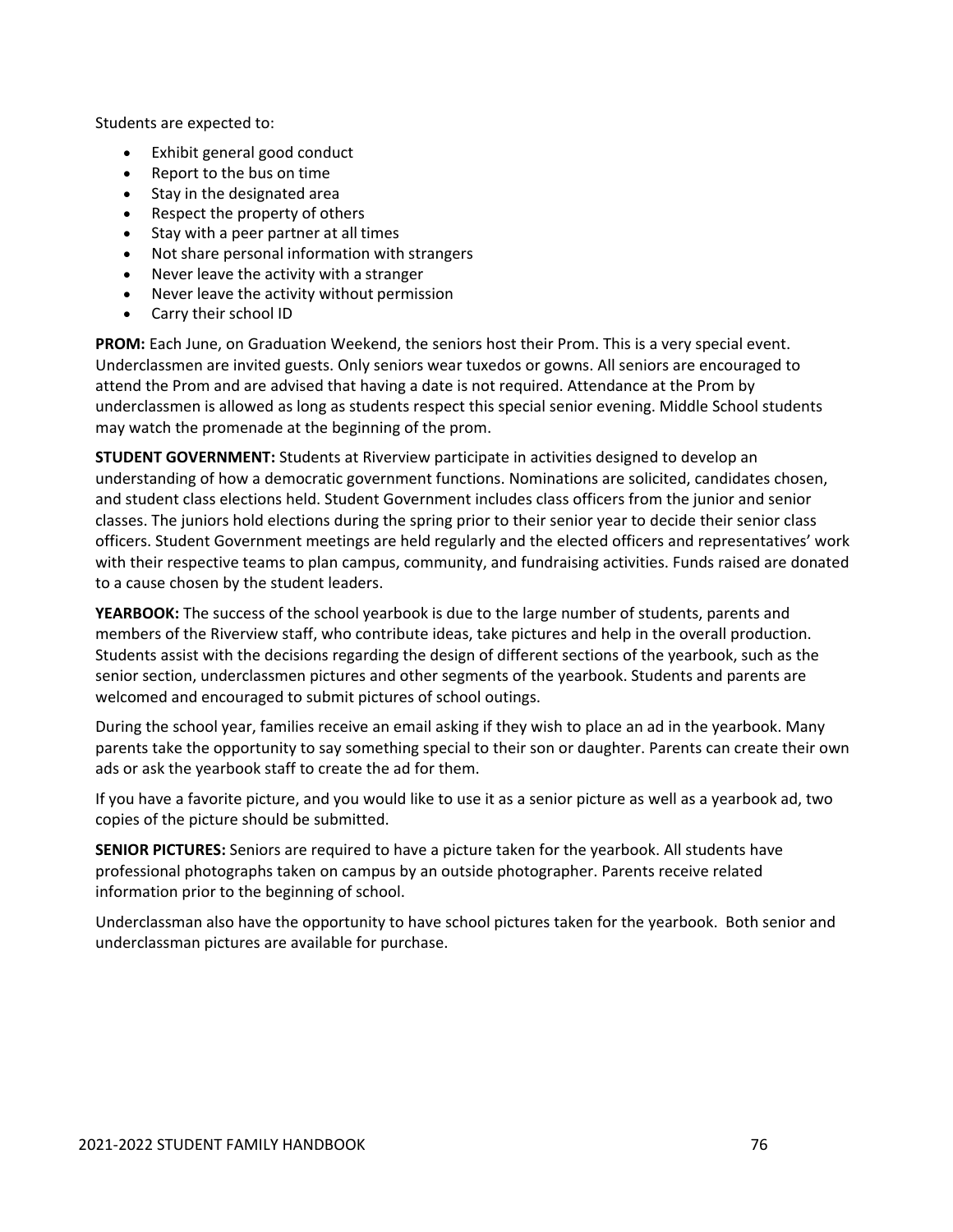### **5.2.b. Activities – Summer Program\***

Activities take place in the afternoon and evening. Examples of activities offered include:

- Art
- Biking
- Fitness and Mindfulness Classes
- Hiking
- Sports (Tennis, Lacrosse, Kickball, Flag Football, Disc Golf, Basketball, etc.)
- Water Sports (Swimming, Kayaking, Paddle boarding, Marsh Tubing, etc)
- Performance Arts (Music, Acting, Dance)
- Special Interest Clubs (Crafting, Dungeons and Dragons, Photography, Metal Detecting, etc.)
- Trivia and Game Nights
- Weekly Social Events (dances and virtual group games)

### **5.3. Day Students\***

To qualify as a Riverview day student, the family must show proof of residency, or proof of temporary accommodations for the duration of the school year (lease agreement, etc.), within a 70‐mile radius of the School.

**Communication:** Communication procedures for day students are similar for those in residence. The advisor is the primary contact and any questions or concerns should be brought to the attention of the advisor.

**Day Students and Activities (Academic Year):** Day students are assigned to an after school day student group 3:00 ‐ 3:30 pm.

Day student programming includes the after-school activity program weekdays, 3:30 pm  $-$  4:45 pm. This time provides opportunities for socialization and helps students develop skills in organized sports, leisure activities, and a variety of clubs. After School Support Staff assist day students in selecting after‐school activities (including sports).

The Day Student Liaisons send out a monthly email to families informing them of the upcoming additional activities being offered to day students as well as any early pick up days (usually around school breaks or parent weekends). Day students are expected to participate in mandatory Saturday Enrichment activities (5‐ 6 per year).

Off‐campus weekend activities are reserved for boarding students only, and we ask that day students do not plan to meet Riverview students at regularly scheduled off‐campus weekend events. Riverview School is required to maintain certain student to staff ratios and activities after 5:00 pm or on the weekends do not take into consideration additional students unless outlined in our monthly day student additional activity offerings.

When and if your day student plans to attend one of our additional offered monthly activities we that you please adhere to the RSVP due dates. When we have day students stay past 5:00 pm, we need to be sure we have additional staffing in place as well as transportation to off-campus locations. Safety is our number one priority. There is much that goes into our planning, and doing so in advance assures the best safety and accountability for ALL of ourstudents.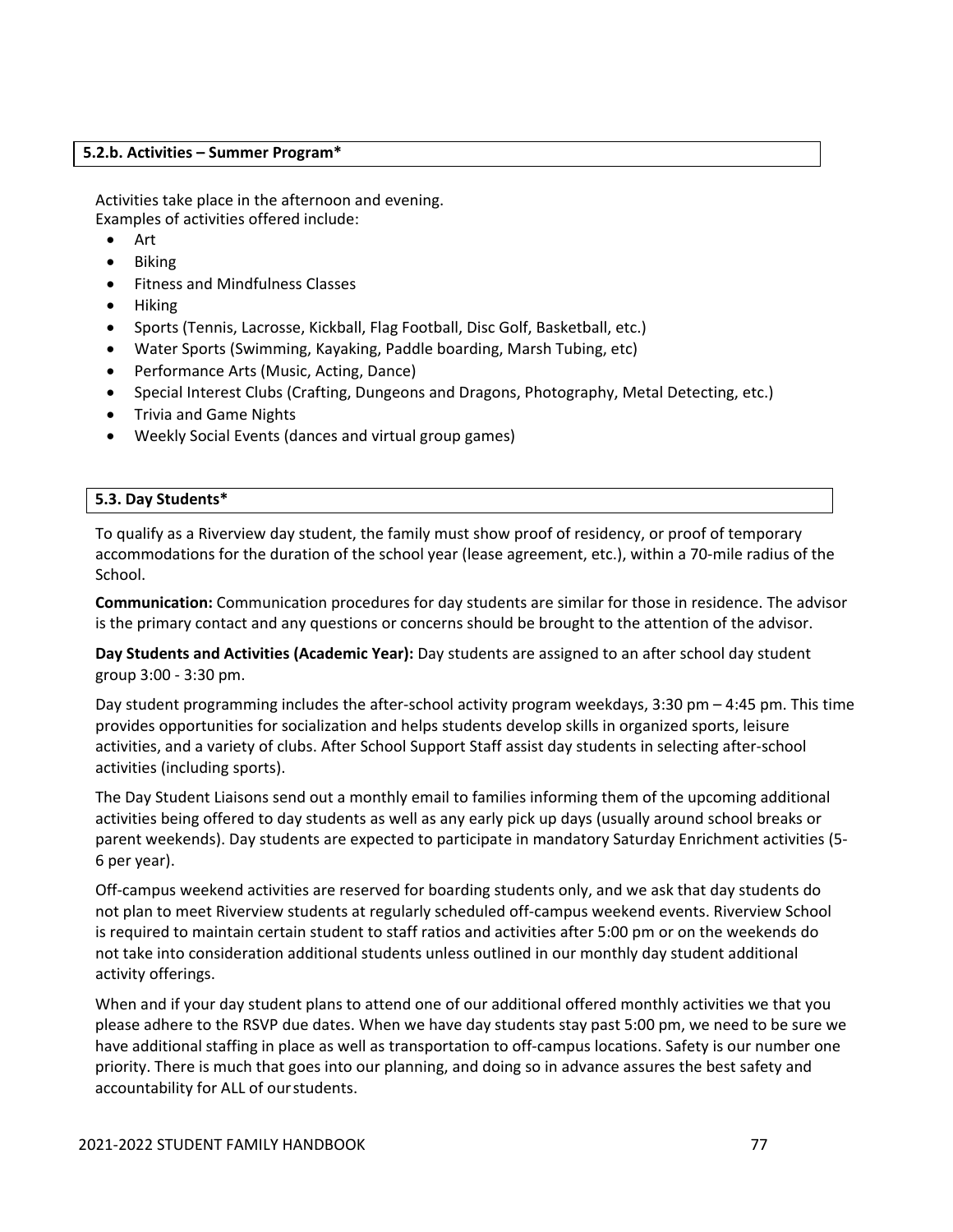**Transportation:** Transportation to and from Riverview School for day students is the responsibility of the student's family, including any communication to school district assigned transportation personnel or contracted companies. Day student drop off time is at 8:10 am in the James Center Library, and pick up is at 5:00 pm at the James Center Hunter Commons. Students should always be signed in and out.

**Inclement Weather School Delay or Cancellation:** Riverview School has a telephone system which will send out a message to parents in the event of a school delay or cancellation, including our plan of action. If there is a delay or cancellation, please be reminded that it is the parent's responsibility to inform your school district transportation (if applicable).

In the event your school district cancels school, in most cases the district transportation is also cancelled. Be advised that it will not count as an absence if you decide to keep your student home. If this is the case, please call the Special Services Administrative Assistant, ext. 210, to inform them of the absence.

**Late Arrival or Early Dismissal:** If you are dropping your student off late or dismissing them early, please be sure to inform the Travel Associate, ext. 272, and always sign your student in and out.

### **5.4. Dress Code**

**SCHOOL DAY DRESS CODE:** Riverview staff and students take pride in our School. This pride is demonstrated in our actions and how we present ourselves. We believe that how the staff and students dress also contributes to school pride and improves self‐esteem.

Riverview has established the following dress code to provide students guidelines in determining what clothing is appropriate during the school day, at school‐related activities (e.g., off campus, sporting events, travel days, field trips), and during non‐academic or leisure time activities. Students should have enough clothing to ensure neat and clean clothes will be available for each school day. All clothing should be labeled with the student's name.

Permanent press clothing requires minimal maintenance and is recommended.

In general, students should not wear jeans or sweatshirts/sweatpants to school. Proper grooming and hygiene are primary areas of focus in the dormitories.

Specific items NOT to be worn during the school day include: Camouflage or military clothing of any sort, oversized clothing, excessively baggy pants, shorts, denim jeans, excessively tight clothing, leather pants, T‐ shirts (except as an undershirt and then only if without a logo), spandex, tank tops, sweatshirts, sweatpants, sandals (warm weather only), hiking shoes/work boots (winter only), Crocs, spiked heels, bandannas, wallet chains, baseball caps, studded/leather necklaces or bracelets or watches, clothing with offensive or frightening language or logos (skulls, etc.); flip flops are not allowed outside at any time due to safety.

Trends in fashion are considered; however, provocative dress is not allowed (low‐cut tops, bare midriffs or shirts with spaghetti straps), nor are drastic haircuts, styles or hair color. In addition, regular hair dying is not permitted on campus. If students are out of dress code during homeroom, they are sent back to the dormitory to change and, once changed, they report to class. Time missed from class may need to be made up by the student Should noncompliance with dress code become an issue requiring administrative intervention, the items of clothing worn that are not consistent with school dress code will be sent home at the student's expense with a written explanation provided by the student. Dormitory staff check dress code each morning prior to leaving for school.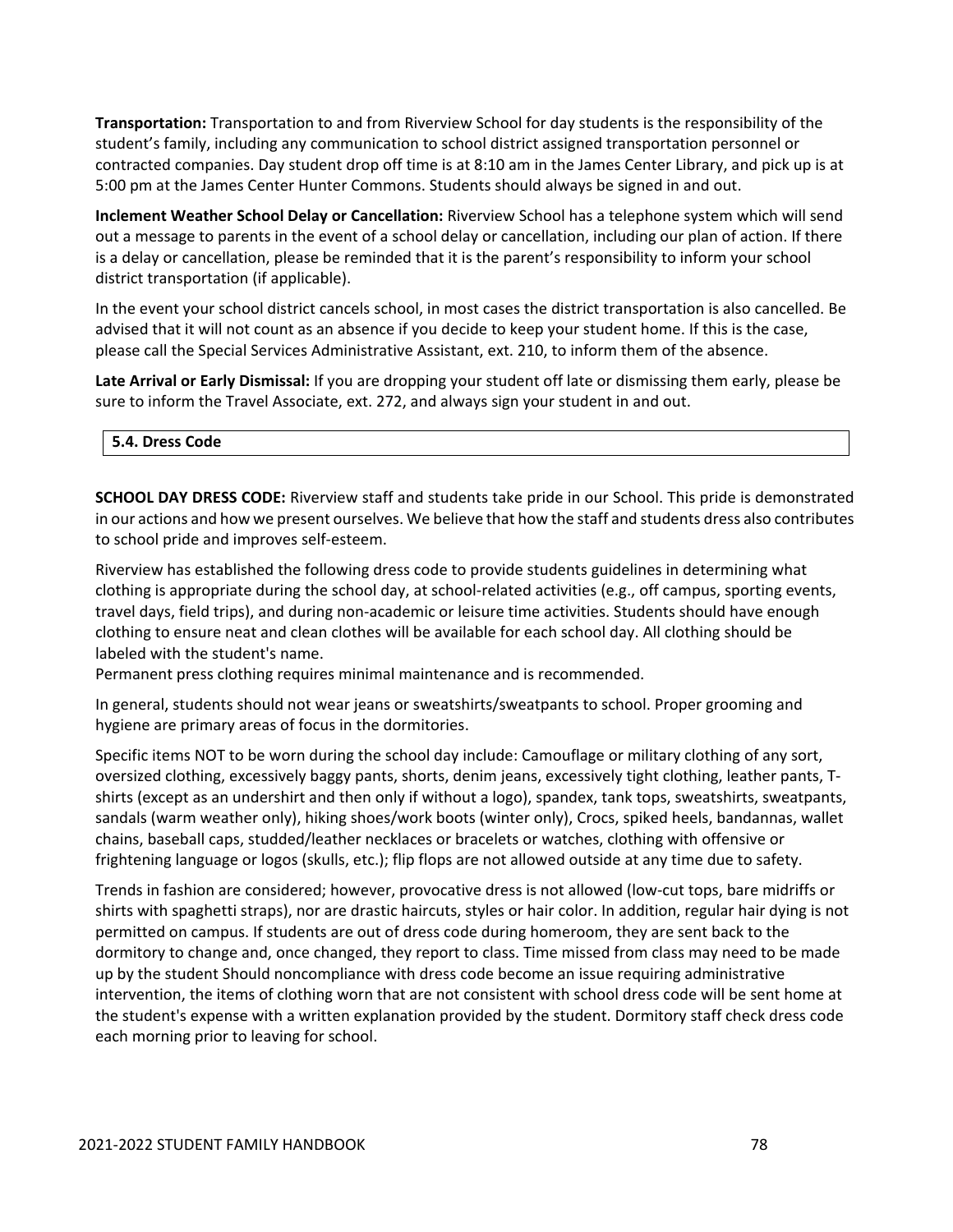**Boys:**

- Neat slacks or appropriate pants (no jeans) worn around the waist; cargo pants are allowed; belts are encouraged
- Shirt with buttons all the way down the front or pullover polo shirt with collar and two or three buttons down, denim shirt; shirts are to be tucked in
- Neatly groomed and clean shaven
- Dress shoes or sneakers in good clean condition

# **Girls:**

- Dresses, skirts, or jumpers (denim is acceptable) two inches or less above the knee worn with tights or pantyhose
- Leggings are acceptable when worn with a long top that covers the behind
- Pierced ears only
- Dress slacks (no denim) with coordinating top; cargo pants are allowed
- Low heeled dress or casual shoes or sneakers in good clean condition
- Short-sleeved, cotton T-shirt-type shirts can be worn by the girls if they are neat, solid colored and match the outfit
- In warmer weather, girls may wear capri pants with sandals to school (tights or pantyhose do not need to be worn in warmer weather)

**EXCEPTIONS TO SCHOOL DAY DRESS CODE:** When the weather is uncomfortably hot and humid, dorms are notified that dress code will be modified that day. Modified dress code includes:

# **Boys:**

- Polo shirt or short‐sleeve shirt. No tank tops
- Boys are permitted to wear solid-colored T-shirts on modified dress code days only. (They should not be wearing these to school for regular dress code.) T-shirts should be neat and appropriate with no graphics. These T‐shirts are more appropriate for sports or play, notschool
- Dress shorts, khaki/cotton are fine. No denim shorts, sweatpants shorts, or nylon running shorts
- Sneakers. No flip‐flops or thong sandals, although Teva sandals are allowed in warmerweather
- If guidance is needed with what is appropriate, dorm staff will provide assistance
- Neat in appearance

# **Girls:**

- Short‐sleeved shirt or sleeveless shirt. No tank tops
- T‐shirts are permissible. (For regular dress code, T‐shirts can be worn if appropriately matched with a skirt or jumper.)
- Dress shorts, capri pants, skorts or culottes. No denim or very short shorts
- Sandals, sneakers (with or without socks). No flip‐flops or thong sandals, although Teva sandals are allowed in warmer weather
- Girls can wear sandals to school without tights or pantyhose during warmweather
- If guidance is needed with what is appropriate, dorm faculty will provide assistance
- Neat in appearance

**DRESS CODE FOR WEEKEND OR LEISURE TIME:** The items listed below are permissible on weekends and during leisure time. However, no item of clothing is allowed that promotes drugs, alcohol, sex, violence or discrimination. Pants or shorts, etc., must be worn at the waist and not have holes or be above the mid‐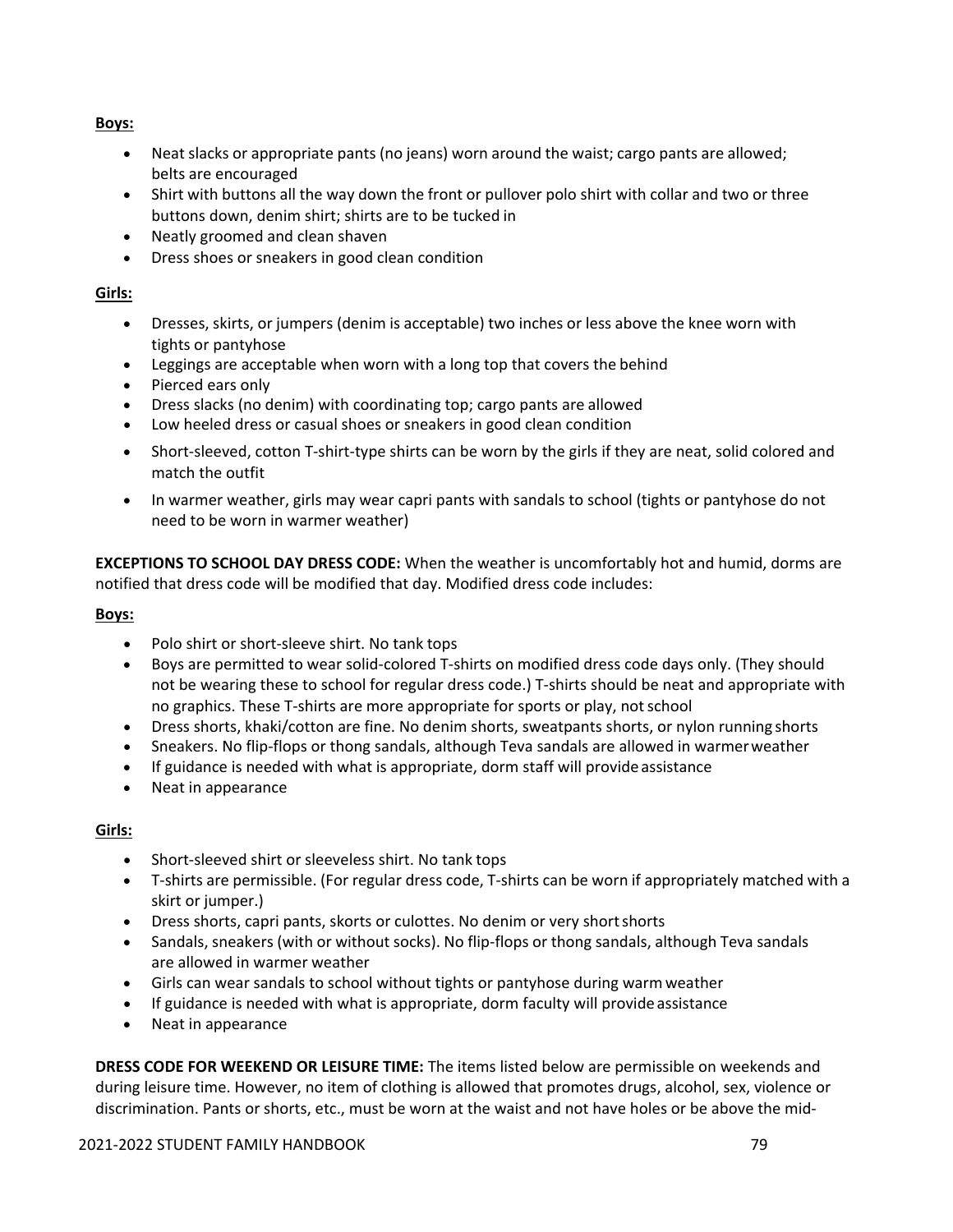thigh. Footwear must be worn at all times and sleeveless shirts are not allowed in the dining hall. In addition, low-cut tops, bare midriffs or shirts with spaghetti straps are not permitted.

- jeans
- hiking boots
- sweatshirts
- sneakers
- t‐shirts
- work boots (no steel toes)
- baseball caps
- shorts (not permitted outside if temperature is below 60 degrees)

Items selected to wear during leisure time or on weekends must be neat and clean. Depending on the activities scheduled, classroom dress code may be required for special social events.

**LABEL ALL CLOTHING / POSSESSIONS:** It is extremely important to label ALL items with at least the student's three initials. Permanent laundry pens work best, since iron‐on labels may fall off. (Label all items including clothing, underwear, coats, jackets, linens, laundry bags, shoes, glasses, toiletry items, electronics.) Labeling student belongings will help in minimizing the number of lost/found items that are never claimed. Riverview cannot assume responsibility for any lost items.

Students are not allowed to borrow or lend personal possessions without the permission of staff. To further secure valuables, every student is strongly encouraged to bring a lockbox (sufficient in size to accommodate valuables) and two keys (one for dorm staff).

The following outlines a typical dorm weekday schedule. Changes do occur to allow for special activities or because of safety reasons, like inclement weather or illness.

### **DORMITORY SCHEDULE: Monday – Friday**

| Wake-up routine (hygiene, room care, med admin.)   | 6:30a.m.                  |
|----------------------------------------------------|---------------------------|
| <b>Breakfast</b>                                   | $7:30$ a.m. $-8:10$ a.m.  |
| Release to homeroom                                | 8:10 a.m.                 |
| Riverview "Challenge Curriculum" select Wednesdays | $2:00$ p.m. $-3:00$ p.m.  |
| Check-in at dorms (change clothes/snack)           | $3:05$ p.m.               |
| Athletics practice/after-school activities         | $3:30$ p.m. $-4:45$ p.m.  |
| First dinner or in dorm chores                     | 4:45 p.m. $-5:30$ p.m.    |
| Second dinner or in dorm chores                    | 5:45 p.m. $-6:25$ p.m.    |
| Chores - Before/After dinner accordingly           |                           |
| <b>Homework Hour</b>                               | 6:30 p.m. $-7:30$ p.m.    |
| Coed visits / Snack                                | 7:30 p.m. $-8:00$ p.m.    |
| <b>Optional Evening activities</b>                 | 7:30 p.m. $-9:00$ p.m.    |
| (Fitness/gym/visitation/game night)                |                           |
| Evening hygiene routine                            | $8:00$ p.m. $-9:00$ p.m.  |
| Quiet time/Lights out*                             | $9:00$ p.m. $-10:00$ p.m. |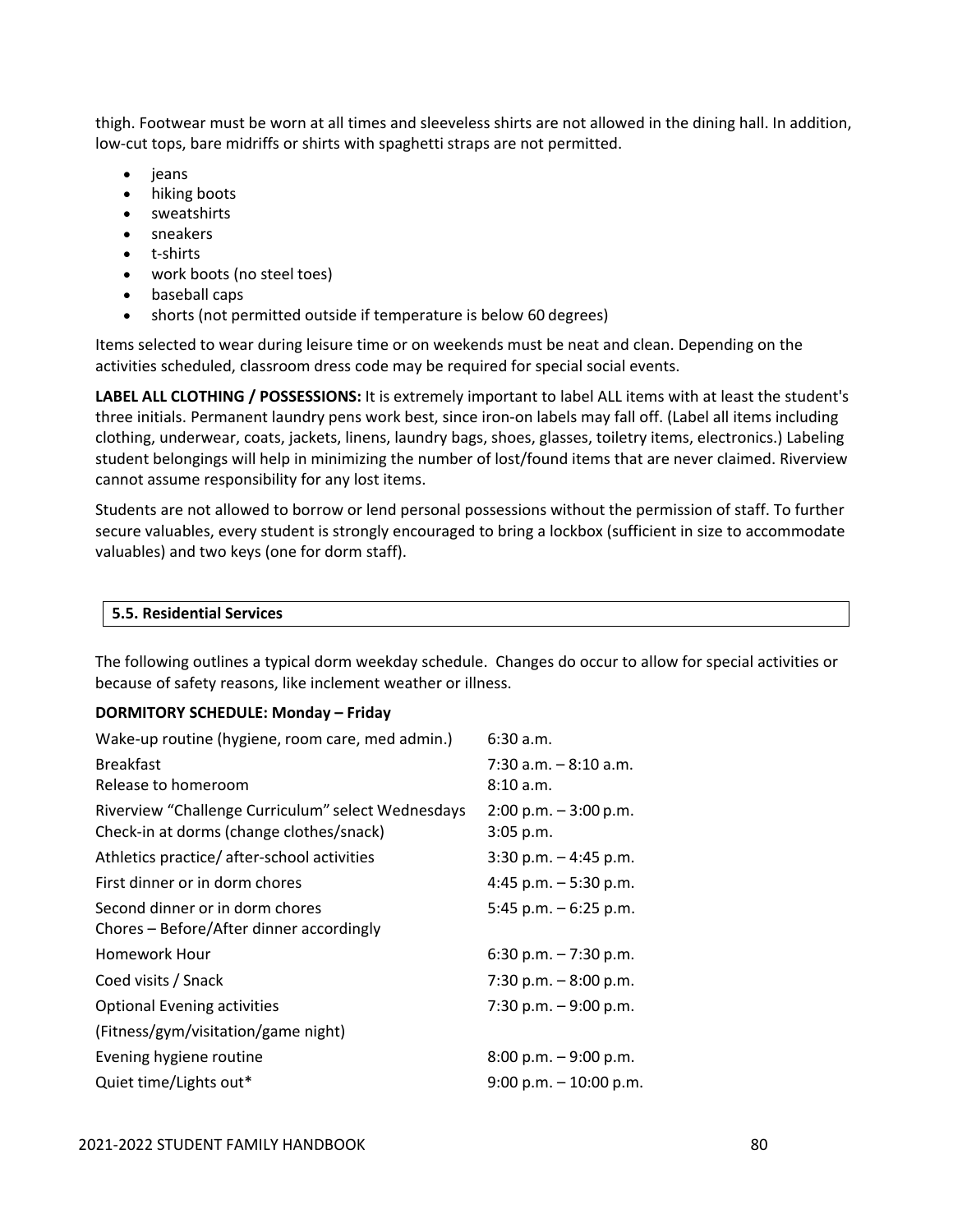### **DORMITORY SCHEDULE: Weekends**

The following outline typical Saturdays and Sundays. Meal and activity times vary based on the activities planned. Changes do occur for the same reasons as noted above.

### **Saturday**

| <b>Breakfast</b>                               | 9:00 a.m.                 |
|------------------------------------------------|---------------------------|
| Dorm and room cleaning                         | 9:30 a.m.                 |
| Lunch and activities                           | $11:30a.m. - 4:30 p.m.$   |
| Dinner                                         | 4:45 p.m. $-6:30$ p.m.    |
| Free time - Before/After dinner accordingly    |                           |
| Scheduled activities                           | 7:00 p.m. $-8:00$ p.m.    |
| (gym, movies, music activities, fitness, etc.) |                           |
| Evening dorm routines / snack                  | $8:00$ p.m. $-9:30$ p.m.  |
| Quiet Time/Lights Out*                         | 10:00 p.m. $-$ 10:30 a.m. |

### **Sunday**

| <b>Breakfast</b>                                  | 9:00 a.m.                 |
|---------------------------------------------------|---------------------------|
| Chores                                            | Varying times             |
| Lunch, activities and on campus religious service | 11:30am-4:30pm            |
| Dinner                                            | 4:45 p.m. $-6:30$ p.m.    |
| Homework Hour                                     | $6:30$ p.m. $-7:30$ p.m.  |
| <b>Snack</b>                                      | 7:30 p.m. $-8:00$ p.m.    |
| <b>Optional Evening activities</b>                | $8:00$ p.m. $-9:00$ p.m.  |
| (Fitness, gym, visitation)                        |                           |
| Evening hygiene routine                           | $8:00$ p.m. $-9:00$ p.m.  |
| Quiet time/Lights out*                            | $9:00$ p.m. $-10:00$ p.m. |

\*Bedtimes can be individualized based on the needs of the student.

**RESIDENTIAL GOALS:** Each residential student focuses on a goal/s based on their greatest area of need within the residential setting. Focus areas are individualized based on the students' needs. Residential Instructors collaborate with parents and residential supervisors to devise specific, attainable, measurable goals and benchmarks.

Student's progress is reported in quarterly Progress Reports. Each report details the student's progress towards meeting their goal. When a student consistently demonstrates that they have met their goals, the dormitory staff, again in collaboration with parents and residential supervisors, creates a new goal reflecting the student's next area of greatest need(s). This will be done at the next IEP or after meeting with the student's team.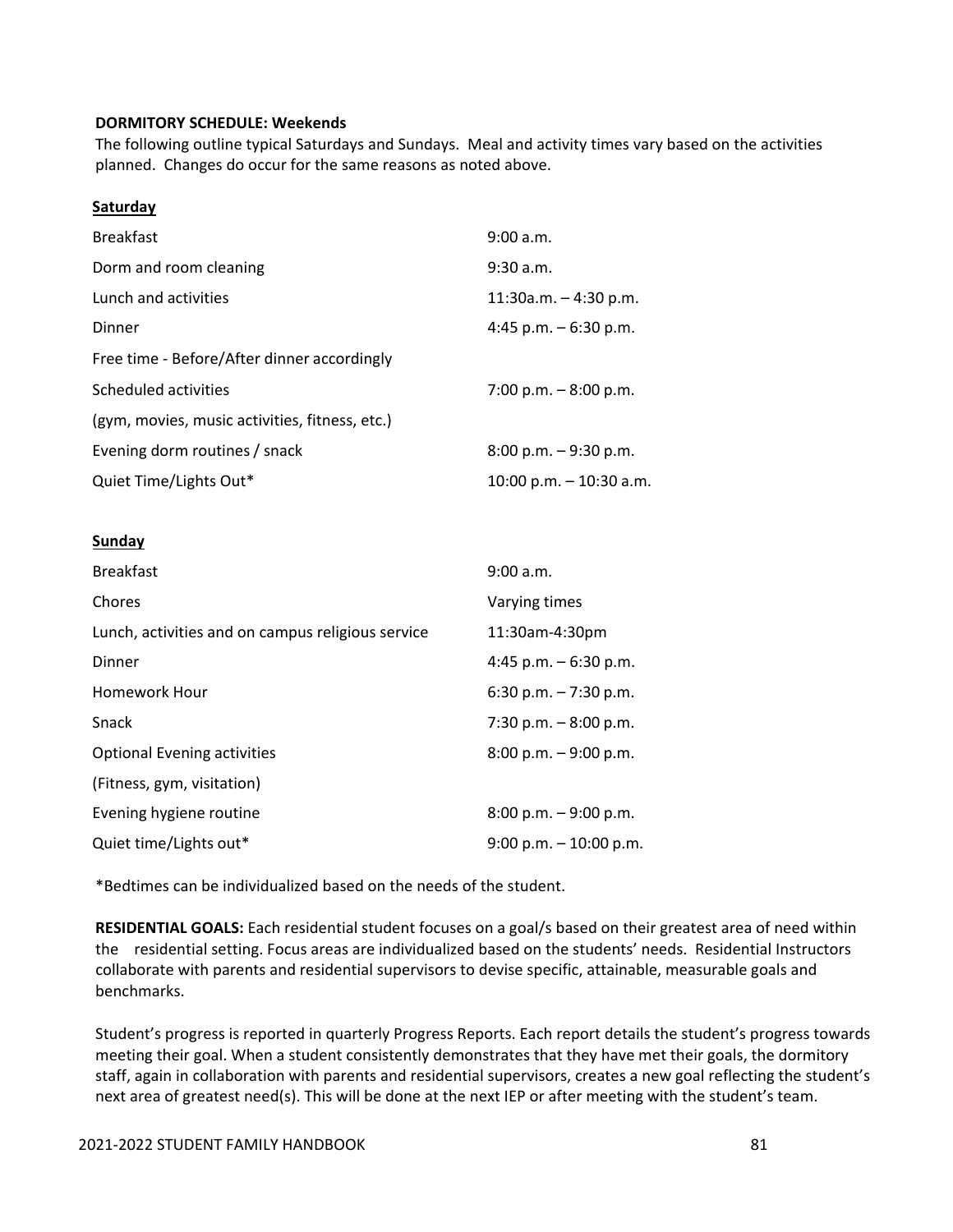**RIVERVIEW CITIZENSHIP AWARD:** Riverview recognizes that schools play a major role in fostering the attitudes, skills and knowledge required of good citizens. The Citizenship Award is presented to select high school students at the end of the year. Students are recognized who:

- Participate actively and consistently in the Riverview community.
- Show a positive attitude toward classmates and staff.
- Display an understanding and appreciation of civic responsibility.
- Possess strength of character and the courage to do what is right.
- Promote citizenship within the Riverview community.

**HELMSMAN CENTER** (Dining Hall): Riverview makes every effort to provide a variety of well‐balanced and well- prepared meals. MS/HS students and staff eat in the Helmsman Center using a cafeteria-style model. Breakfast on weekends and lunch on Sunday are prepared by faculty and students and eaten in the dorm.

Riverview has established procedures and policies designed to provide a pleasant dining atmosphere. Meat‐ free alternatives are offered at every meal. Faculty are able to provide students who have special dietary needs supportive guidance and encouragement to learn and make proper choices. Parents are responsible to make these needs, including food allergies, known to the Health Care Center who in turn will notify the faculty.

When students require specialized meals prescribed by a doctor, the kitchen staff, as instructed by the Health Care Center, will prepare such meals when such preparations do not compromise the preparing and serving of the main meal. It is the family's responsibility to provide the kitchen staff with the special food items should these items not be amongst those that are ordered to provide the weekly meals to all other students. Should a student's dietary needs exceed the resources and training of kitchen staff, Riverview will make every effort to welcome, support, and facilitate the services of a specialist chosen and paid for by the family.

**LAUNDRY SERVICE:** Laundry services are offered to Middle School and High School students through E&R Laundry Services. The cost of laundry services is the responsibility of the individual student/family. E & R has several packages to choose from. In addition to using E & R laundry services, Juniors and Seniors have the option of doing their own laundry on campus. Due to wastewater treatment limitations, on‐campus laundry is only offered to GROW, Seniors and Juniors. All Middle School, Freshmen and Sophomores must contract with E & R for laundry services. If students choose to do laundry in the dorm they will be assigned a weekly laundry day and time. An additional option for local families is to pick up the students' laundry to be done at home.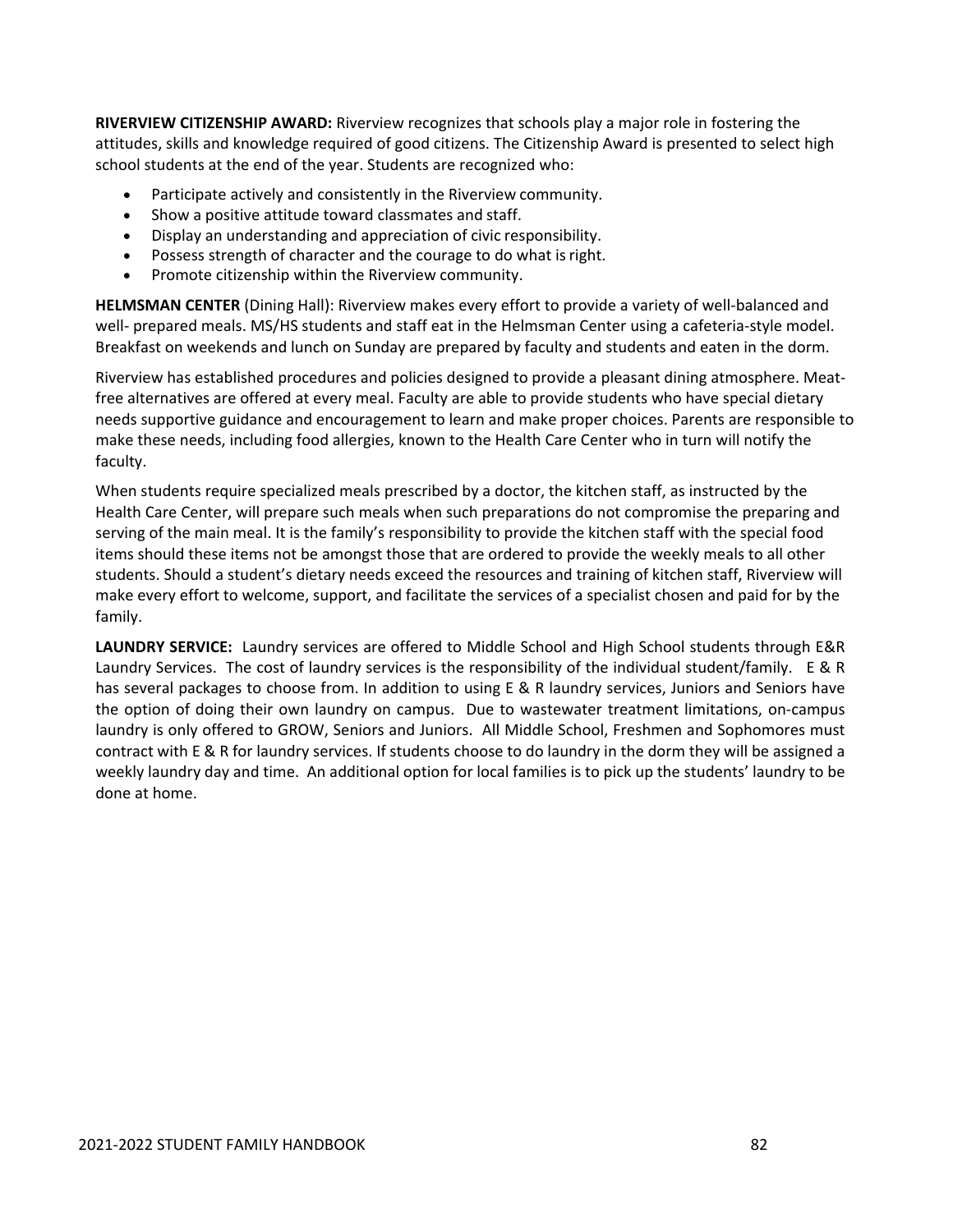# **GROW PROGRAM**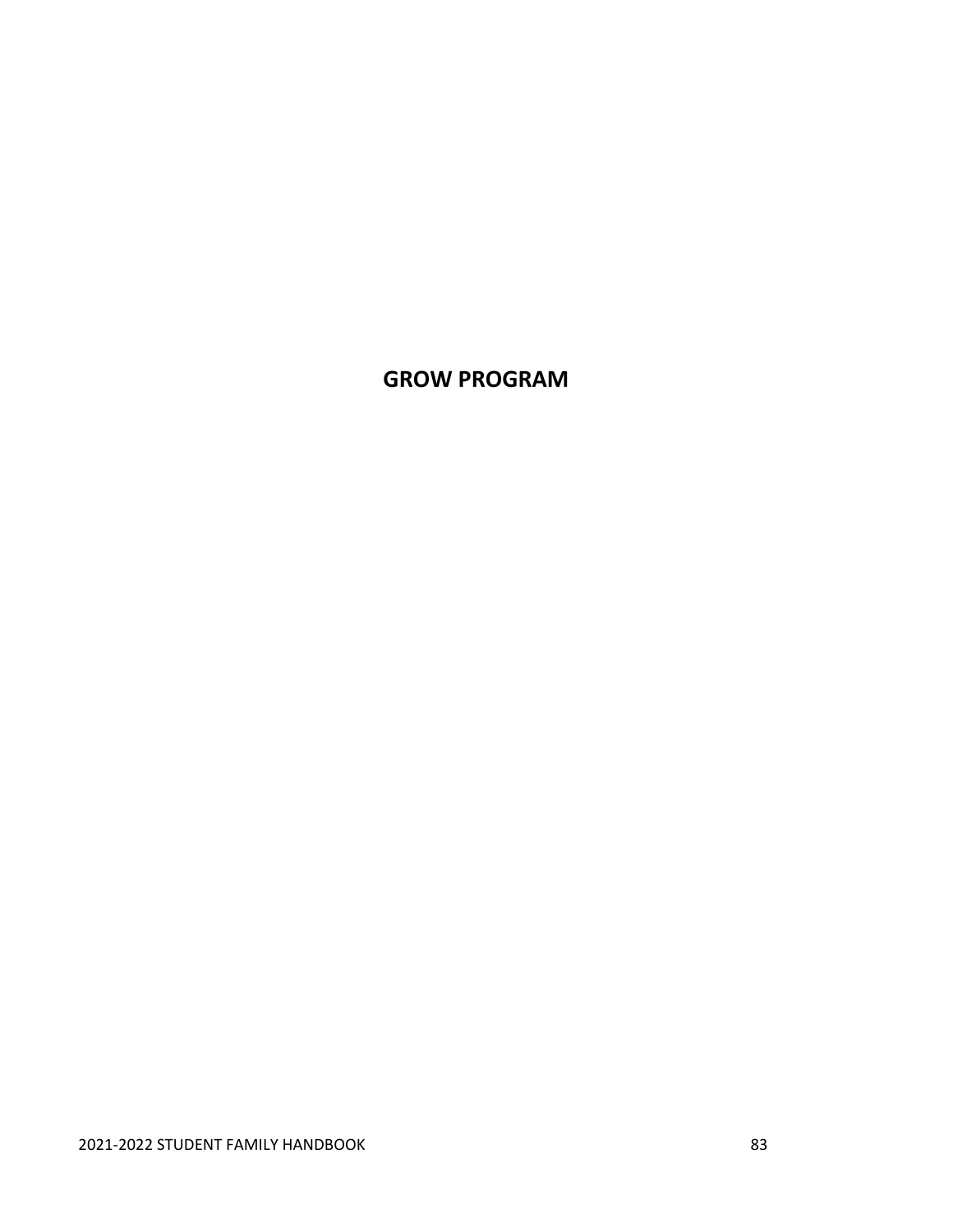### **6.1.a. Academic Services – Academic year**

Students at GROW are transitioning to a post high school environment where they work to build their skills in a variety of imperative areas. At GROW, students continue to enhance their academic proficiency. Additionally, at this point in their journey, greater emphasis is put on vocational training and investigating career interests. Students likewise build their independent living skills as well as their community access and safety skills. Students are encouraged to establish habits that promote a happy healthy lifestyle and continue to develop tools and strategies for social and emotional health and self‐regulation. These imperative areas of focus work collectively to enable students to establish a strong foundation upon which they can continue their progress towards a full and meaningful life. The academic day at GROW runs from 8:15 ‐ 3:00 and includes academic, vocational, wellness, and elective classes.

**SATURDAY ENRICHMENT**: Saturday Enrichment dates are posted on the school calendar. It is important to note that these days count as school days. All academic policies/procedures (e.g., behavioral expectations, absences, homework) are in full effect on these designated days. Saturday Enrichment is considered an integral part of the curriculum, and all students are required to attend.

**INTERNSHIP PROGRAM:** The Internship Program is designed to guide students through career development by providing opportunities, leveling instruction, matching abilities/interests, and developing foundation skills. For more detailed information on the internship program please refer to the College and Career Center booklet.

**PROJECT SEARCH:** Project SEARCH is a one‐year work immersion program for students in their last year of GROW. The primary objective is to prepare students for competitive employment (16+ hours per week). Students who qualify for this program spend approximately 20‐25 hours a week at a participating business such as Cape Cod Hospital, Falmouth Hospital, or Spaulding Rehabilitation Center.

**ON CAMPUS WORK EXPERIENCE**: Students have opportunities to work and learn valuable skills while gaining experience and a paycheck.

**TRAVEL TRAINING**: Weekly Travel Training offers students an opportunity to apply what they learn in a real world setting. Students first review skills in classes in preparation for these outings and then venture out into the community to utilize them. Teachers observe students to determine where additional review and reinforcement of skills may be necessary. GROW utilizes the community as a classroom for practicing and learning how to be a productive member of the community. The various skills covered during each theme are reinforced through Travel Training.

# **6.1.b. Academic Services – Summer Program\***

Academic instruction is an integral part of the summer school scheduling, not only to maintain skills over the summer months, but also to acquire new skills.

**COMMUNICATION & LITERACY**: Students participate in instruction developed to reinforce both reading and writing skills. Through the use of literature, articles, and short stories, students practice these important skills. Materials are carefully interwoven into this class in order to broaden the students' understanding of the topics being discussed.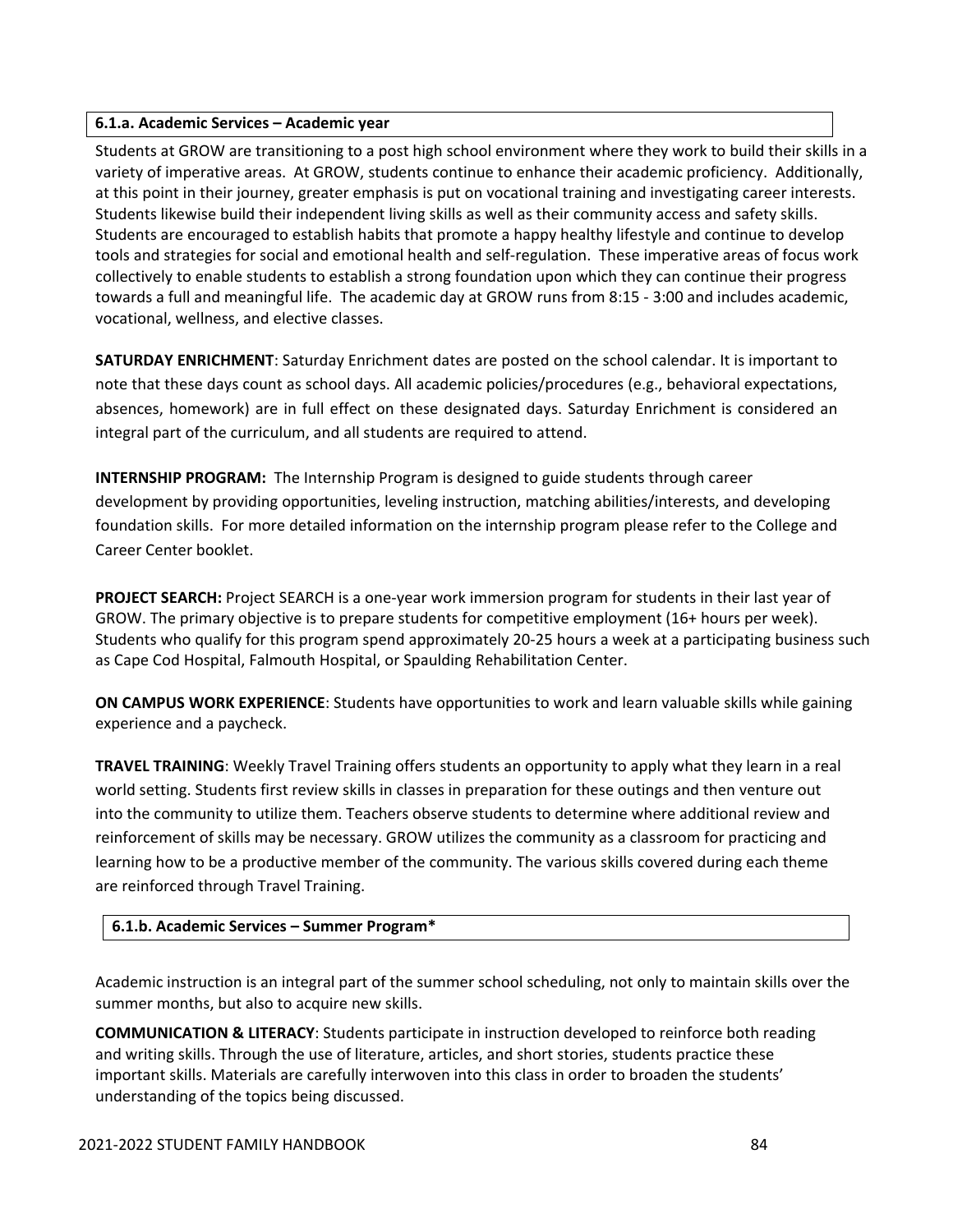**MATH**: Summer math classes are designed to strengthen calculation, problem solving, and real world math skills. Students engage in daily lessons, activities, and projects in order to strengthen their understanding of mathematical principles, facts and operations.

**VOCATIONAL**: Classes are designed to introduce, build and strengthen foundations skills related to work ethic. These classes will cover topics such as: First impressions, communication skills, interviewing and resume writing. Students will also learn about different career paths and the skills associated with successful employment through virtual company tours and guest speakers.

**NOTE**: Use of technology, including Chromebooks, Google Docs and Classroom, Google Apps and Extensions, Prezi, PowerPoint, email, Internet, and speech to text/text to speech programs, is a part of academic classes.

### **6.2.a. Activities – Academic Year**

Throughout the year, staff post various leisure time activities. The students are invited to sign up for events of interest to them and are guided to budget accordingly. On a weekly basis in the evenings, residential staff meet with the young adults in their dormitory and teach them the necessary steps in planning for an array of social opportunities. This process includes planning activities, arranging for transportation and budgeting for the weekly expenses.

Staff, with the student, outline the specific details of an outing such as time of event, location, cost, and transportation needs. Staff guide students to learn how to obtain such information by accessing various resources (newspaper, placing phone calls, on line).

Leisure time planning is an ongoing process that is broken down into smaller obtainable steps for the young adults. An emphasis is placed on general community awareness with safety playing a large factor in determining independent outings. With the progression of the school year, students gain greater skills in this area and are responsible for planning their own leisure activities. As always, staff is available for assistance by the discretion of the young adult. Art, dance, and Taekwondo, are provided by community resources. The cost of these activities, which may involve staff supervision and transportation, is the parents' responsibility. Parents interested in such services should contact their son/daughter's Residential Supervisor for information regarding registration and to provide approval for participation. The cost(s) for participation will be billed to the parents directly by the instructor.

Authorization forms completed by parents are required in order for students to participate in these activities.

# Optional activities include:

- Bowling **Parades** Cinema **Contact Contact Cinema** Shopping 1-Day Ski Trips Historical Presentations Canal Walk **Example 2018 Example 2018 Example 2018 Example 2019 Example 2019 EXAMPLE 2019 EXAMPLE 2019 EXAMPLE 2019 EXAMPLE 2019 EXAMPLE 2019 EXAMPLE 2019 EXAMPLE 2019 EXAMPLE 2019 EXAMPLE 2019** Plays and Seasonal Concerts \*Swimming Museum of Fine Arts \*Water Slide Park
- Miniature Golf **Barnstable Community Center Box Office Events**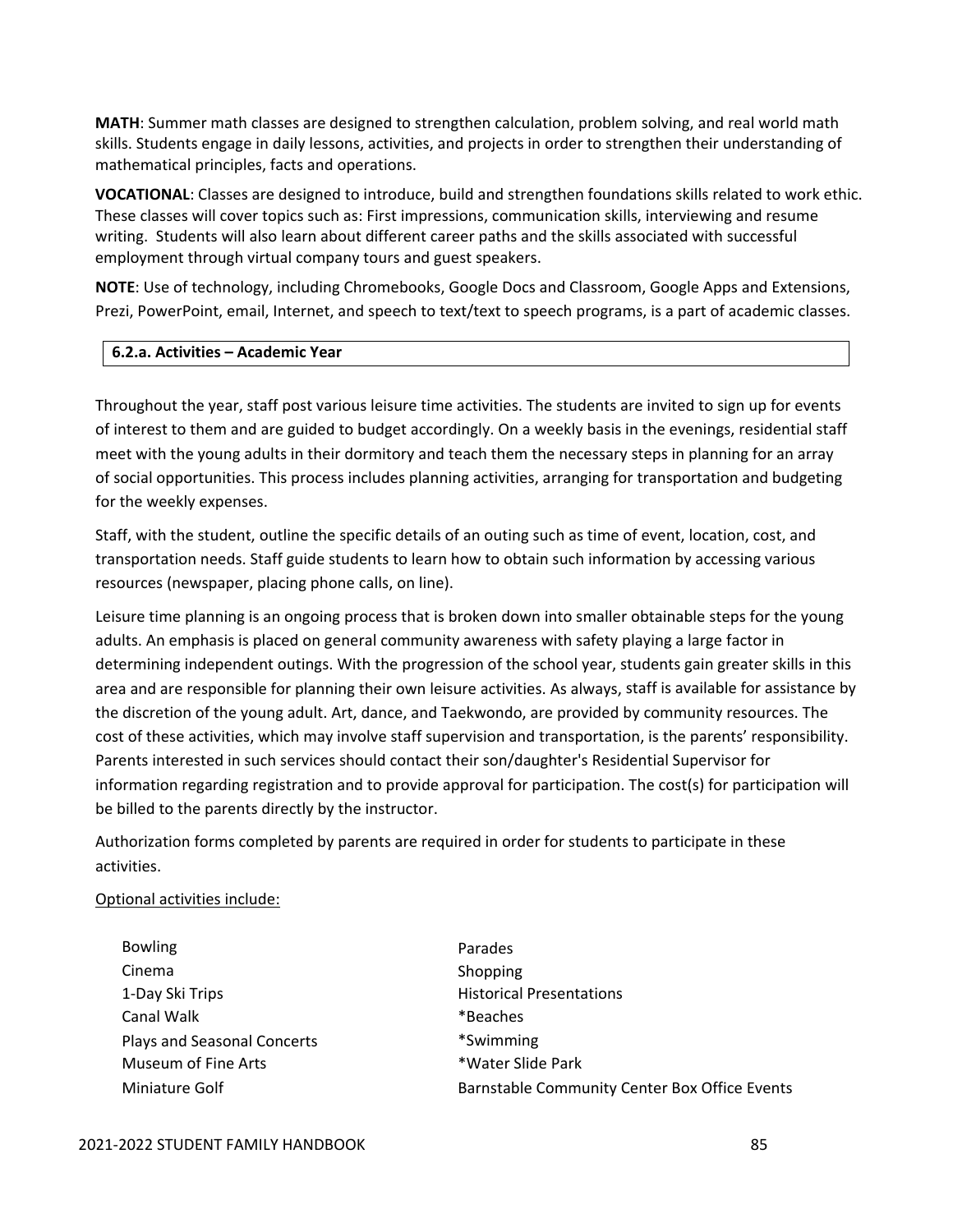| Driving Range         | <b>GROW Intramurals YMCA</b> |
|-----------------------|------------------------------|
| Red Sox Games         | Museum of Science            |
| <b>Roller Skating</b> | King Richards Faire          |
| Ice Skating           | Local Museums                |

\*Please refer to Riverview's Water Safety policy (1.25) stated previously in this handbook.

### Students are expected to:

- Exhibit general good conduct.
- Carry photo identification.
- Carry the school phone number and address in their wallet (in the event of an emergency).
- Respect the property of others, including stores and public rest rooms.
- Stay with a peer partner at all times.
- Not share personal information with strangers.
- Never leave the activity with a stranger.

**PERSONAL FITNESS**: Personal Fitness is strongly encouraged for all students (minimum of 3 times per week), except those who are excused due to medical reasons as certified by a physician. Activities are used to explore a variety of cardiovascular workouts, which will enhance overall personal fitness. By gaining exposure to a variety of fitness options, students will learn ways in which they can maintain their well‐being and continue to do so as a lifelong goal. They will enjoy activities such as working out at the Wellness Center group fitness classes, canal walks, yoga, intramural sports and local hikes. Students have fun while getting in great cardiovascular shape!

Activities are subject to change.

In order to increase motivation and facilitate ownership for one's appearance, students will be allowed to select their own workout clothing for Personal Fitness classes. Students must wear athletic sneakers or proper footwear to participate.

**BREAKFAST CAFÉ**: The Breakfast Café is open Monday through Thursday from 7:30 am to 8:00 am in Hunter Commons. Student employees operate the Café by taking food orders, preparing and serving breakfast items to both staff and students. The Café offers students and staff an opportunity to relax over a casual breakfast together before the start of school, or students may opt to make their breakfast in their dormitory.

**KAREN'S KITCHEN/HUNTER COMMONS**: Hunter Commons is the on‐campus culinary facility where students eat lunch Monday through Friday. Student employees in Karen's Kitchen assist with setting up and serving food as well as clean‐up.

**YEARBOOK**: The yearbook is a very special collection of pictures that are taken over the course of the year by students and staff. The yearbook is filled with pictorial memories of the students in their academic environment (both in the classroom and out in the community), in their Residential setting (participating in various activities and special events), and at their jobs in the community.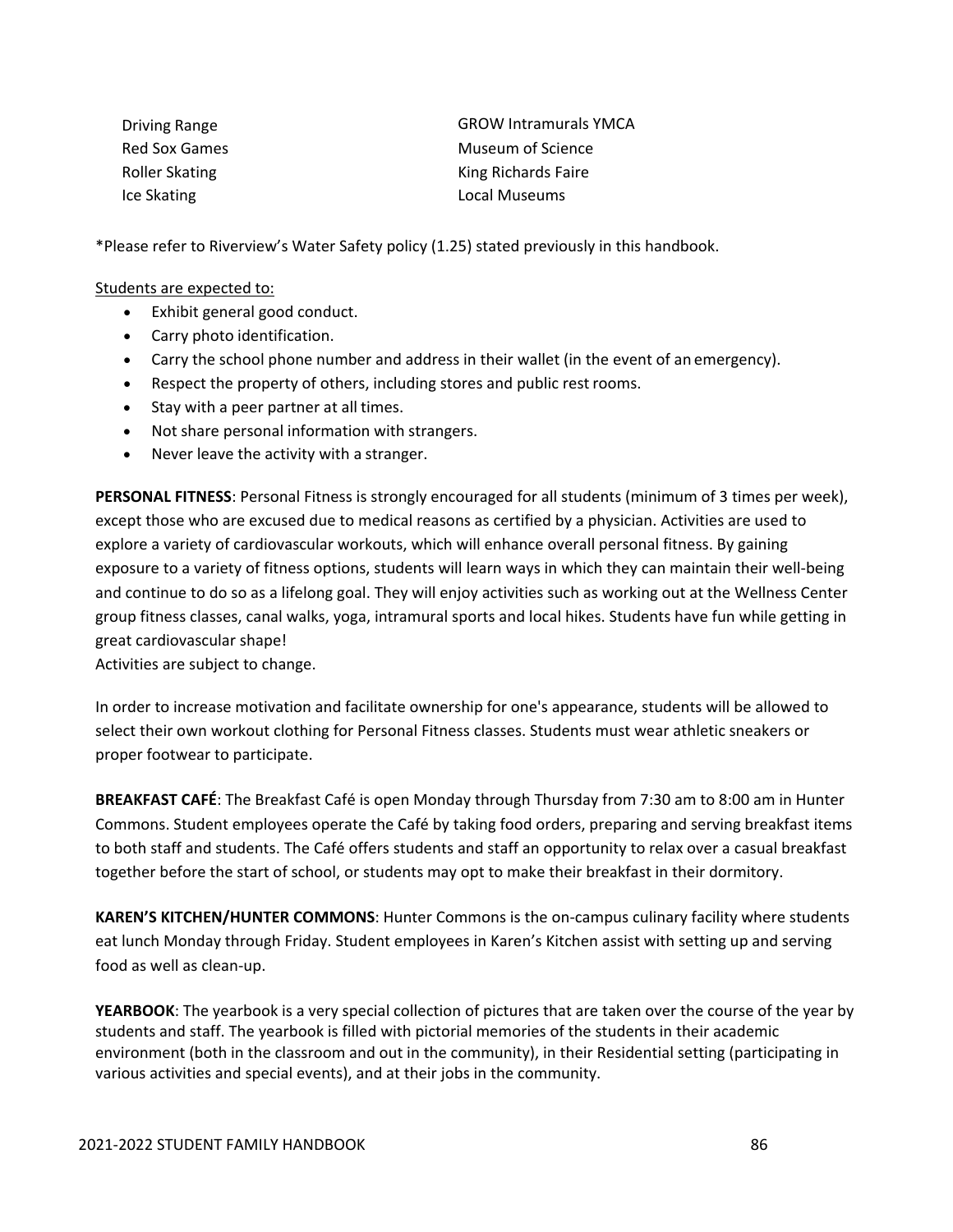### **6.2.b. Activities – Summer Program\***

Summer Activities will take place from 1:00‐2:00 and 2:00 – 3:00. Sample activities include:

- Art ‐ Drawing
- Art ‐ Painting
- Chorus
- Dance Heroes
- Drumming Workshop
- Fitness
- Hip Hop Dance
- Karate
- Trivia
- Yoga

Weekly Social Events (dances and virtual group games)

### **6.3. Dress Code**

Staff and students take pride in our program. This pride is shown in our actions and how we present ourselves. We believe that how students dress prepares them to dress appropriately for a variety of situations. The School's dress code is one that provides students guidance so as to be better able to present themselves across all settings in society. The Program's dress for success approach offers boundaries that students need and limits they look, for while not dampening personal style or stifling creativity.

Riverview has established the following dress code to provide staff and students guidelines in determining what clothing is permissible during the academic day or at college and during non-academic or leisure time activities. Students should have enough clothing to ensure that neat and clean clothes will be available for each school day. Permanent press clothing requires minimal maintenance and is recommended.

# **SCHOOL DAY DRESS CODE:**

**Men**: Pants/jeans (shorts weather permitting), button down/pullover shirts, socks, sweaters, sweatshirts (not over- sized with inappropriate pictures or logos), and shoes/sneakers. Hats/caps are permitted, but not worn in the classroom. Pants should be worn around the waist. Hair must be neat and clean.

**Women**: Dresses/skirts two inches or less above the knee (tights or pantyhose recommended). Pants/jeans, sweaters/sweatshirts; low-heeled matching shoes (1/2 inch) or loafers or sneakers are permitted. Leggings may be worn if a long top covers behind. Hair must be neat and clean.

Specific items not to be worn during school include: oversized hooded sweat shirts, sweat pants, military clothing of any sort, tank tops, bandannas, sunglasses (except for medical reasons), wind pants, t‐shirts with inappropriate pictures or logos, spaghetti straps, tops which expose the midriff or excessive cleavage, short skirts, flip‐flops and Crocs.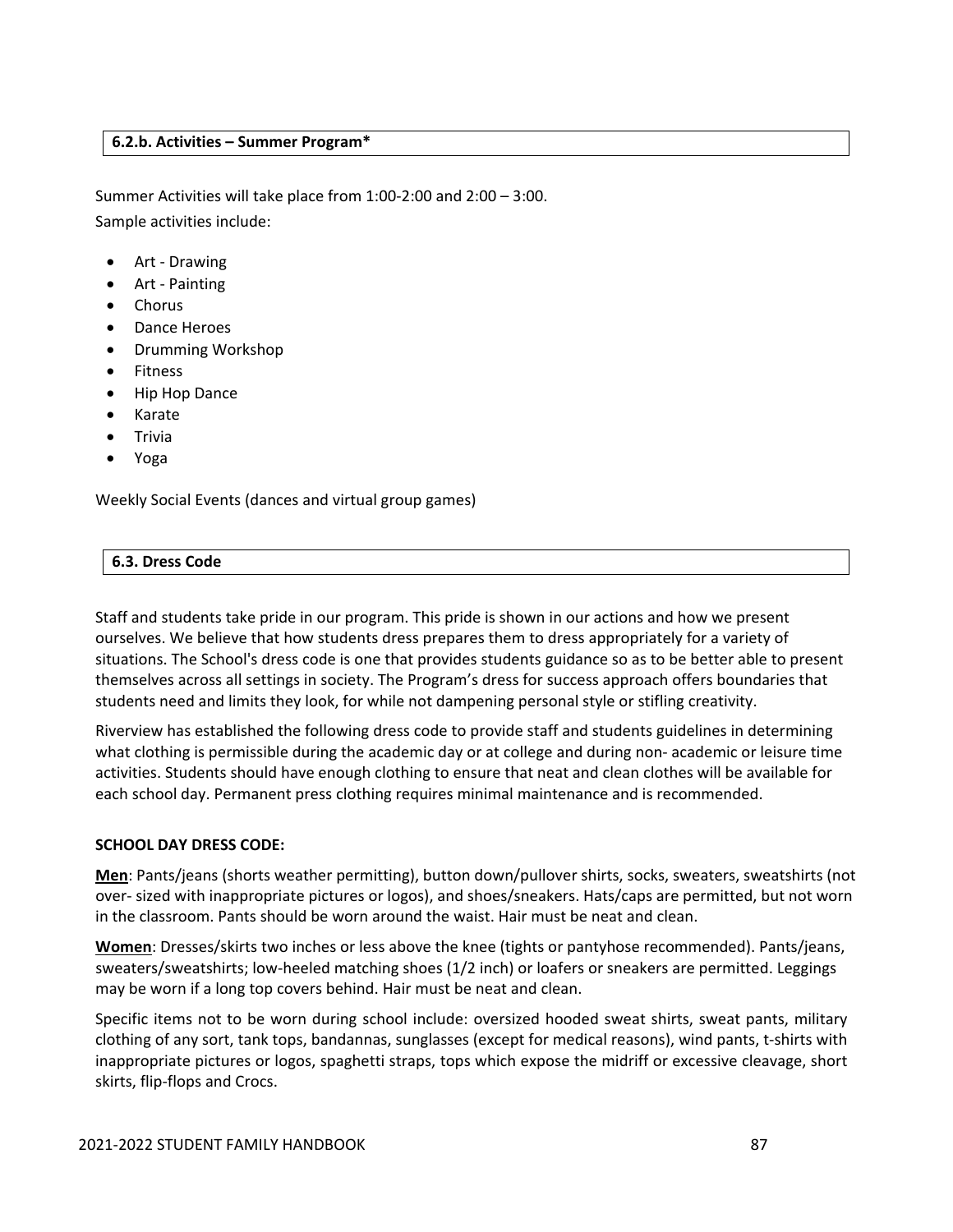If a student is out of dress code during homeroom, he/she will be sent back to the dormitory to change. Once changed, the student will report to his/her class. If dress code violations are continued, time missed from class will need to be made up by the student after school.

Should non‐compliance with dress code become an issue requiring administrative intervention, the items of clothing worn not consistent with school dress code will be sent home at the student's expense with a written explanation provided by the student after classes.

Any student participating in chorus will need to have black pant/skirt and a white shirt.

**PROFESSIONAL WORKPLACE ATTIRE**: Required for community based internship program: Plain collared shirts, pants (khaki, black, navy), jacket (no hooded sweatshirts), belts, closed‐toe shoes or sneakers, hat (for working in food service), small backpack or bag for personal items, hair ties. Students should have ID, wallet, cell phone, glasses (glass wipes).

**DRESS CODE FOR WEEKEND OR LEISURE TIME**: The items listed below are permissible on weekends and during leisure time. However, no item of clothing is allowed that promotes drugs, alcohol, sex, violence, or discrimination. Pants or shorts, etc., must be worn at the waist and not have holes, or be above the mid‐ thigh. Footwear must be worn at all times.

Jeans, T‐shirts, Sweatshirts, Hiking Boots, Sneakers, Work Boots, Moccasins, Baseball Caps, Shorts (not permitted outside if temperature is below 60 degrees).

Items selected to wear during leisure time or on weekends must be neat and clean. Depending on the activities scheduled, classroom dress code may be required for special social events. Flip flops are not allowed outside of the dorm at any time due to safety concerns.

**LABEL ALL CLOTHING/POSSESSIONS**: It is extremely important to label ALL items with at least the student's three initials. Permanent laundry pens work best, since iron‐on labels may fall off. Label all items including clothing, underwear, coats, jackets, linens, laundry bags, shoes, glasses, toiletry items, radios, iPods, computers, laptops. Labeling student belongings will help minimize the number of lost items that are never claimed. Riverview cannot assume responsibility for any lost items.

Students are not allowed to borrow or lend personal possessions without the permission of staff. To further secure valuables, every student is strongly encouraged to bring a lockbox (sufficient in size to accommodate valuables) and two keys (one for dorm staff).

### **6.4. Residential Services**

### **WEEKDAY SCHEDULE:**

| $3:00$ p.m. $-4:00$ p.m. | Return to dorms from afternoon GROW classes                                                                   |                    |                      |
|--------------------------|---------------------------------------------------------------------------------------------------------------|--------------------|----------------------|
|                          | Music activity opportunities (on select weekdays) / Wellness (on select days) Free<br>time for the following: |                    |                      |
|                          | <b>Homework</b>                                                                                               | Use computer       | Watch TV             |
|                          | Laundry                                                                                                       | Invite a peer over | Socialize with peers |
| 4:00 pm-5:30 pm          | Meal preparation, dinner and clean-up.                                                                        |                    |                      |
| 5:30 pm-8:00 pm          | Evening Activities and social opportunities                                                                   |                    |                      |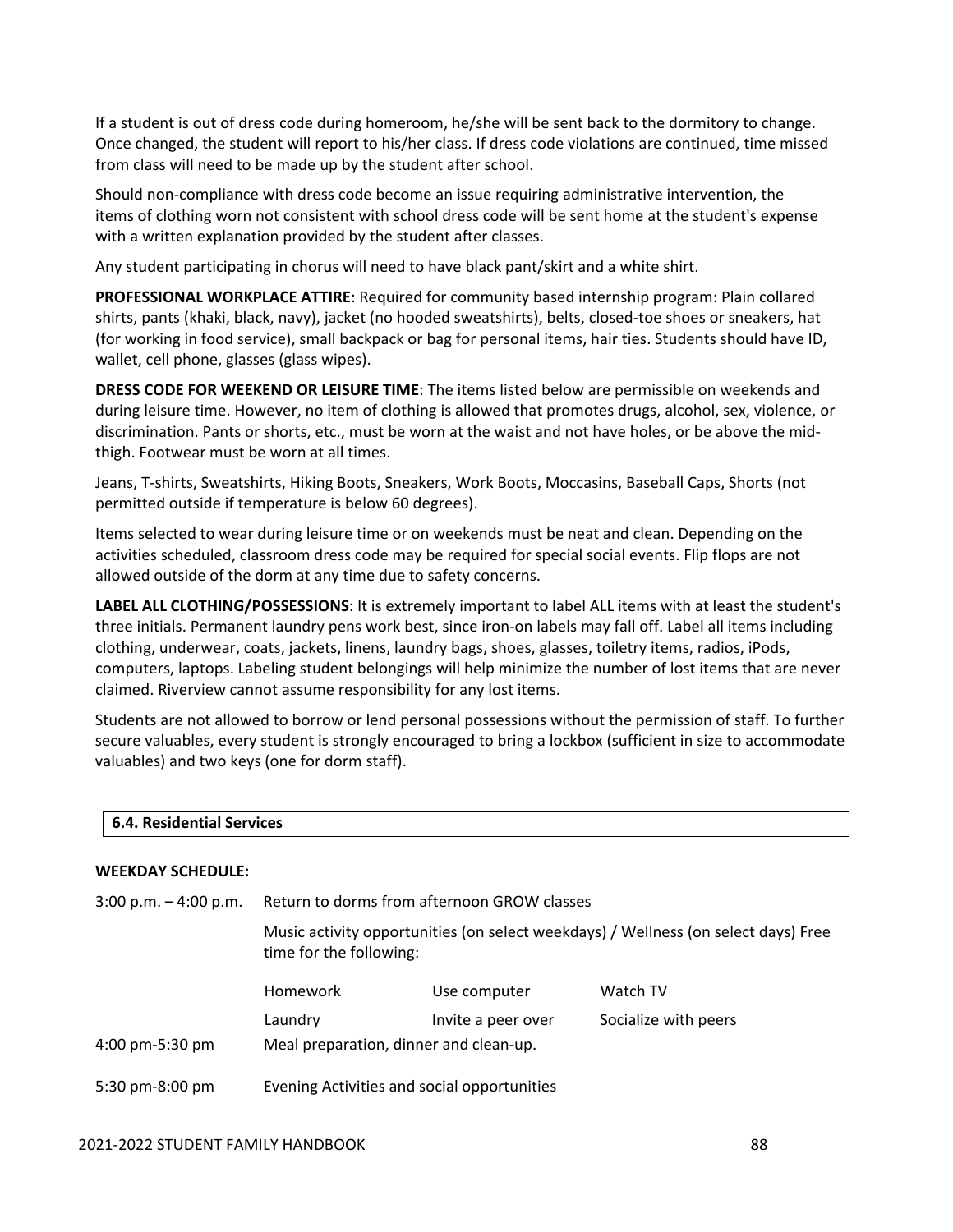| $8:00 \text{ pm-9pm}$                | Social Time with dorm mates<br>Winding down $-$ getting ready for bed |  |                                |
|--------------------------------------|-----------------------------------------------------------------------|--|--------------------------------|
|                                      | Computer Use                                                          |  | Board Games DVD/TV/Video games |
| $9:00 \text{ pm} - 10:00 \text{ pm}$ | Quiet Hour/In rooms                                                   |  |                                |
| $10:00 \text{ pm}$                   | Lights out                                                            |  |                                |

### **WEEKEND OPPORTUNITES:**

| Saturdays: | <b>GROW Moves</b>       | Congo Line          | <b>GROW Box Office Events</b> |
|------------|-------------------------|---------------------|-------------------------------|
|            | Dorm Trips              | Independent Outings |                               |
| Sundays:   | <b>Grocery Shopping</b> | <b>Fast Track</b>   | Yoga                          |
|            | Wellness                | <b>GROW Box</b>     | <b>Office Events</b>          |

**WEEKEND SCHEDULE**: Weekends offer students some time to themselves, but there are also a number of entertaining things to do. Friday nights, students may participate in the GROW Intramural Sports Program (GISP). Saturday mornings are typically spent doing dorm chores and room organization. This is followed by the GROW Moves program which involves fitness and social activities. Students participate in a wide range of activities on and off campus.

On a weekly basis, residential staff guide students in leisure planning. The goal throughout the year is to move each student towards independently planning his or her own activities. Students complete an activity sheet when planning an outing. Transportation arrangements are also made by the students attending outings.

**LAUNDRY CARE**: GROW students have washers and dryers available in the dormitory. It is a requirement for all students to develop and maintain this home living skill. Students are afforded the opportunity to develop and improve these skills within their own residence. A laundry bag or basket is beneficial in this process. Dry cleaning services are available at a separate cost, which students typically fund from their own checking account.

**INDEPENDENT TRAVEL**: After several hours of orientation which occurs over a month of formative assessment and with feedback from parents, students are assigned independence levels and receive a code. These codes range from Independent, Partnered 1 (able to be dropped off/picked up at any stop), Partnered 2 (able to be dropped off/picked up from the Mall stop or to visit a dorm), Shadowed or Chaperoned and also include whether or not the student has any medical conditions. Depending upon their codes, each student is required to check in with staff while they are out in the community. Therefore, it is important that our students carry a cell phone at all times.

These codes are determined by the team of Residential staff working directly with each student through observation and experiences in the community.

Transportation is an important part of planning any activity, and at the GROW. Program we offer our students three opportunities for transportation training through use of the Fast Track, Congo Line and Riverview Goes Transportation (RGT).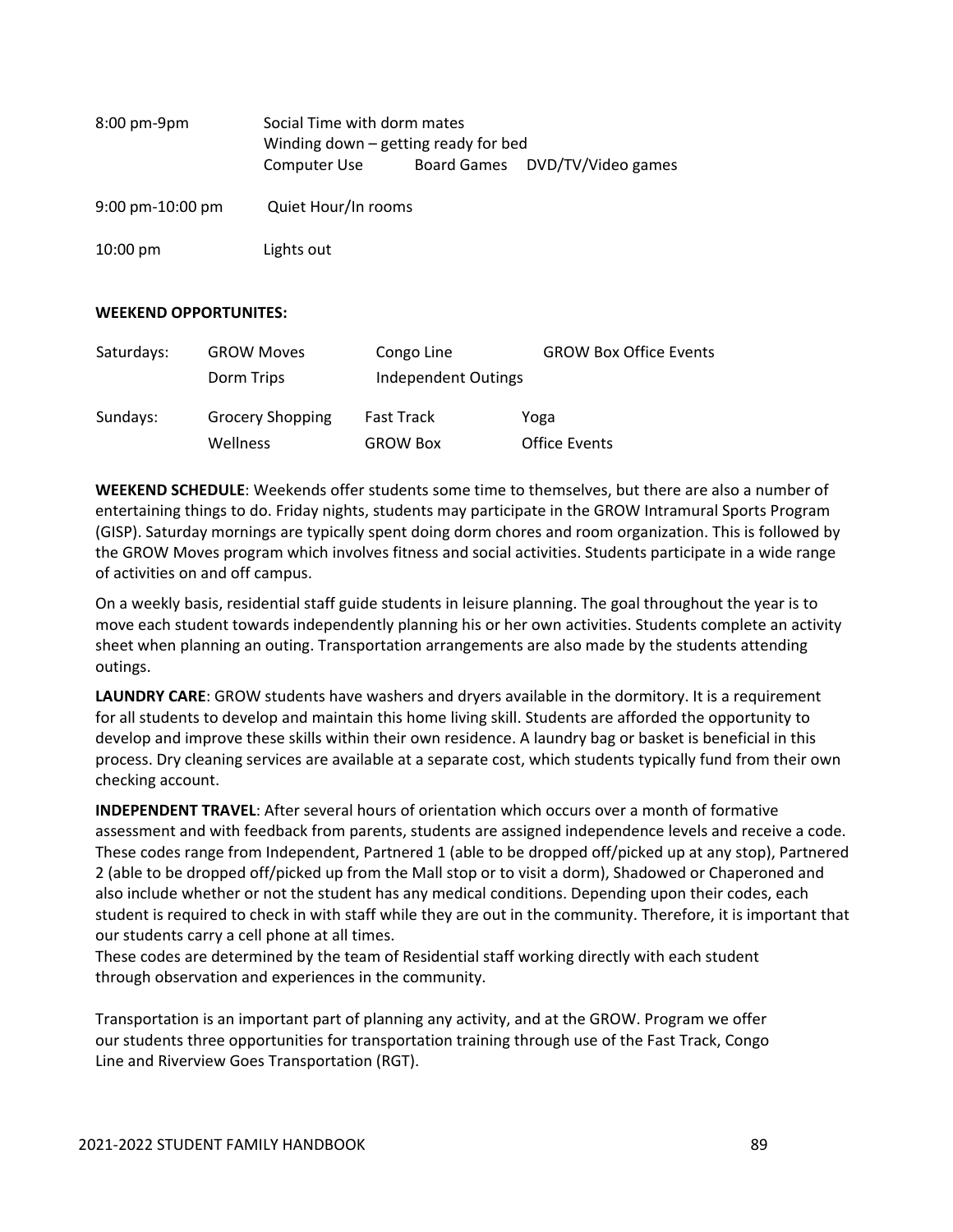Codes and Transportation Training:

- Students who have a code of "Chaperone" and/or "Shadow" are able to utilize the Fast Track.
- Students who have a code of "Partner" and/or "Independent" are able to utilize the Congo Line with parent and supervisor approval.
- Students who have a code of "Partner" and/or "Independent" are able to utilize the Riverview Goes Transportation (RGT) with parent and supervisor approval.

**FAST TRACK**: Students new to Riverview and/or the GROW Program will use the Fast Track as their first stepping stone in their Riverview transportation training experience. Fast Track takes place on certain Sundays and travels to one location (ex. Mall) and back to campus. Students will sign up with staff and be placed in a predetermined group that is chaperoned/shadowed by staff. Each time students utilize the Fast Track they fill out an activity form with assistance from staff prior to leaving the dorm.

Each time a student uses the Fast Track a staff chaperone will complete a Fast Track Assessment Grid on each student to record their progress. The goal of Fast track is to teach the students the skills they need to become "Partnered" and to utilize the Congo line. Once a student has mastered the Fast Track assessment they will be able to test their skillset to move to "Partner" status and utilize the Congo Line.

**CONGO LINE**: The Congo Line is driven by one of our Riverview staff and runs on Saturdays. The Congo Line operates on a set schedule and stops at designated locations throughout Barnstable and Hyannis including places such as Kmart shopping plaza, Cape Cod Mall, Hyannis Main Street, Christmas Tree Shop Plaza, etc. Please note well, that there are staff located at the Cape Cod Mall when students may be there for shopping or viewing a movie, etc. There is generally no direct staff supervision at the other shopping locations that the Congo Line serves.

Students are required to plan their outing and fill out a Congo Line Activity Form. This form outlines their activity details including name(s) of partner(s), where they are going, departure time, pick‐up time, location and check‐in times. Copies of the form are provided to the student, bus driver, and dorm staff.

Veteran and capable students, who have an assigned code of "Partner" or "Independent", are able to utilize the Congo Line. These students will have mastered and tested out on their skillset of use of the Fast Track. Congo Line will visit the Cape Cod Mall and one other pre‐determined featured location (Main Street, Hyannis, Christmas Tree Shop Plaza, etc.) Students will be able to practice and gain independence by using the Congo Line and advancing towards the use of Riverview Goes Transportation (RGT).

**RIVERIVEW GOES TRANSPORTATION (RGT)**: Students will determine their groups (partners) as they do when utilizing the Congo Line. Staff is not present at the RGT stop locations however, the bus line is driven by a Riverview staff member. Students with assigned codes of "Partnered" and/or "Independent" are able to utilize the RGT with parental and supervisor approval, as well as successful Fast Track and Congo Line experience.

The RGT will be available 2‐3 evenings per week and will have limited seating. Routes will allow access to Sandwich Shopping Plazas, Mashpee Commons, Cape Cod Mall and other locations.

**BUS PASSES**: Students who utilize the above outlined transportation are required to budget and purchase a bus pass. At the time of purchase, students receive a transportation ID which outlines which transport they are approved to utilize. Each pass is \$5.00 for 5 round trips.

**SKILLS DEVELOPMENT**: Riverview's goal is to develop responsible, independent, community‐oriented students through instruction in self‐care, room/dorm care, laundry, budgeting/money management (needs versus wants), leisure time planning, self‐advocacy, social skill development, health/nutrition and fitness,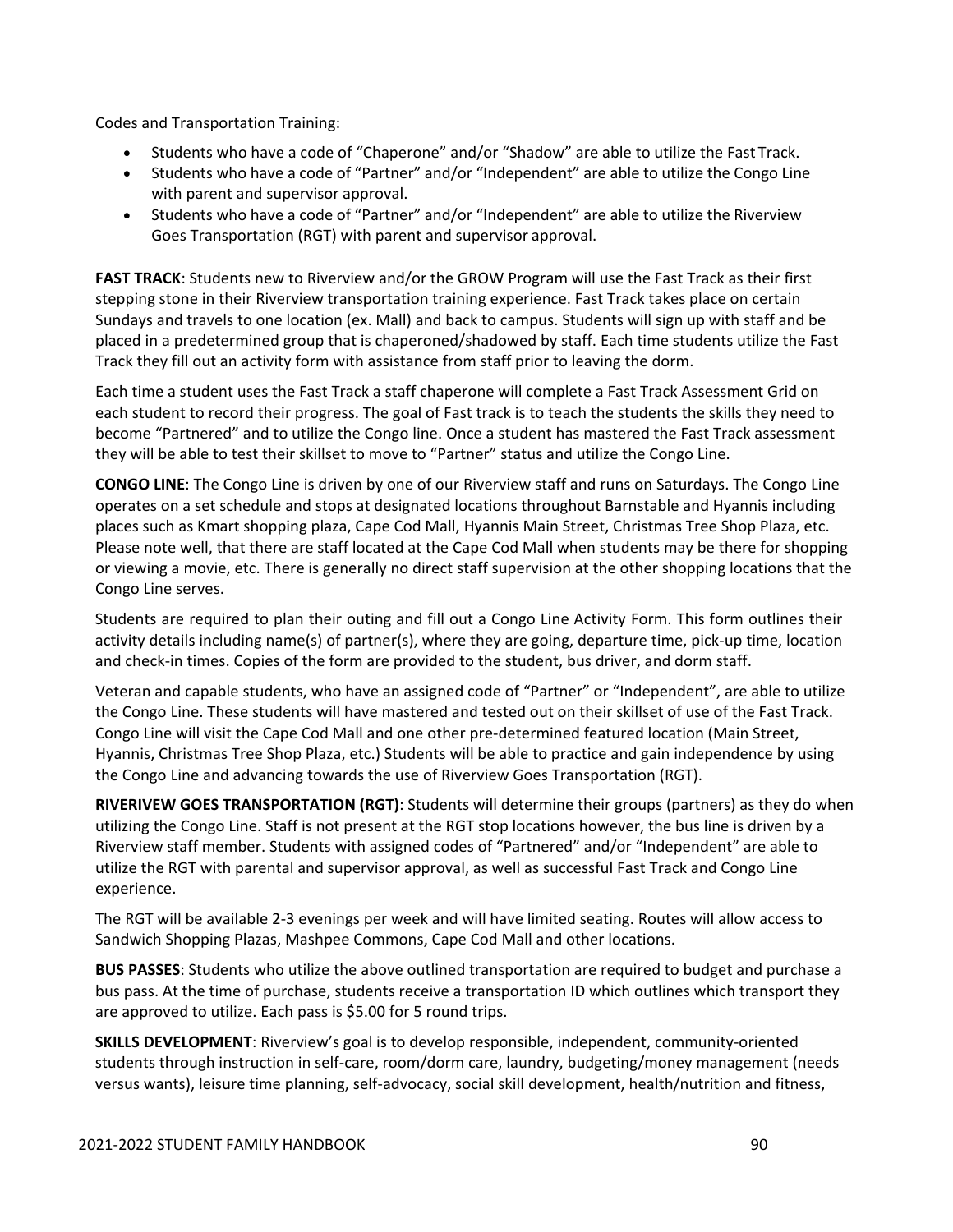meal planning and preparation, cooking, time management, organization, executive function, and safe practices in the community.

**RESIDENTIAL GOALS**: Each residential student focuses on a goal/s based on their greatest area of need within the residential setting. Focus areas are individualized based on the students' needs. Residential Instructors collaborates with parents and residential supervisors to devise specific, attainable, measurable goals and benchmarks.

Student's progress is reported in quarterly Progress Reports. Each report details the student's progress towards meeting their goals. When a student consistently demonstrates that they have met their goals, the dormitory staff, again in collaboration with parents and residential supervisors, creates a new goal reflecting the student's next area of greatest need(s). This will be done at the next IEP or after meeting with the student's team.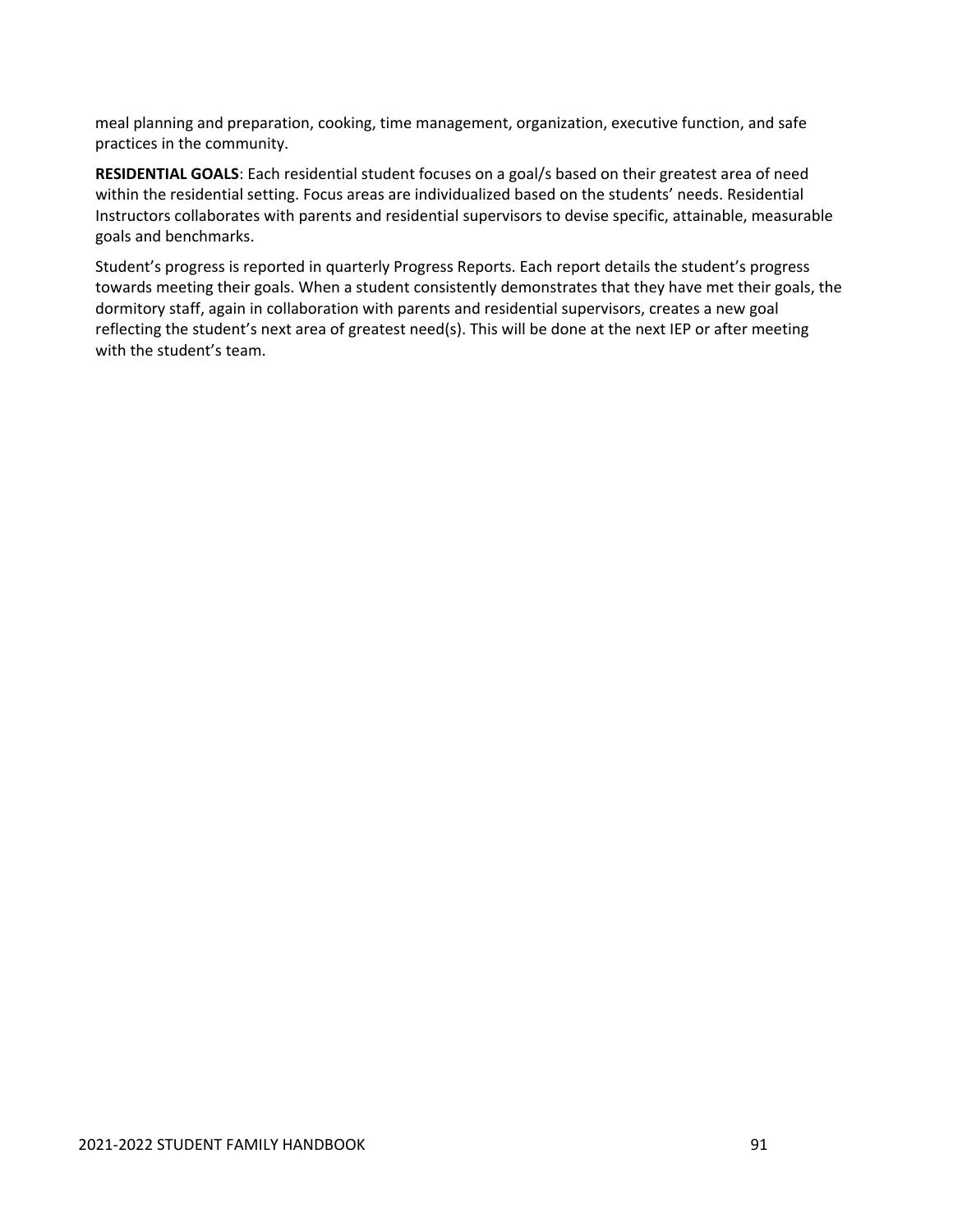# **WHAT'S WHAT AT RIVERVIEW**

As with all organizations and institutions, Riverview has developed its own unique culture. As part of this culture, we have also developed our own vocabulary! The following material is designed to acquaint you with the terminology.

**Advisor**: Individual assigned to act as the coordinator and case manager for the student and their family. This person is the primary liaison between you and the team of staff working with the student.

**Agenda Slip**: This is a permission slip requested by the student and signed by a teacher when the student wishes to meet with an administrator or advisor. The student must signify and record the reason for his request and the agenda for the meeting.

**Allowances**: Each student receives a weekly allowance to purchase personal items and promote budgeting skills. WE STRONGLY ADVISE AGAINST PARENTS SENDING LARGE AMOUNTS OF MONEY TO STUDENTS.

**Assemblies**: Gatherings of students and staff in the auditorium to exchange information and celebrate the strengths and talents of our student body.

**Beaker**: This terminology is utilized to understand and conceptualize stress and anxiety. By using the analogy of a beaker, students are taught to identify what level their beaker is at and to identify strategies that work with them to dump out some of the emotion that fills their beaker.

**Breakfast Café**: Located in Hunter Commons, serving breakfast items to GROW students and staff.

**Café Riverview**: Located at 451 Route 6A in East Sandwich, adjacent to the Second‐View Thrift Shop, Café Riverview is open daily to the public. The Café provides GROW students with an opportunity to develop good work habits and transferable employability skills in the food services industry.

**Challenge Curriculum**: The MS/HS Residential curriculum offered 2‐3 Wednesdays per month focused on select independent living skills taught by faculty.

**Citizenship Awards**: The MS/HS Residential Program recognizes students demonstrating outstanding citizenship by being their personal best as a positive contributing member of the Riverview community.

**Cohen Center:** Riverview School's state of the art fitness and recreation center, containing a gymnasium, fitness center, mindfulness room, cycle & dance room, group fitness room, and indoor track.

**Conflict Corner**: Staff‐mediated conflict resolution between students in a private setting.

**Congo Line**: Transportation, which runs like a real bus system, taking GROW students to the movies, mall, YMCA and other local places. Staff are available for in‐person check‐ins. Stepping stone to earn to earn use of RGT.

**Fast Track**: Transportation, which runs to one set location. Staff are present and chaperoning students throughout the activity. Students practice skills to earn use of the Congo Line.

**Four C's**: Cape Cod Community College provides course work and transition programs for many Riverview GROW students.

**GROW**: Getting Ready for the Outside World ‐ Transitional Component.

**Head/Lead Teacher**: The team leader for each academic team. Coordinates and oversees the academic experience and needs of the students on their team.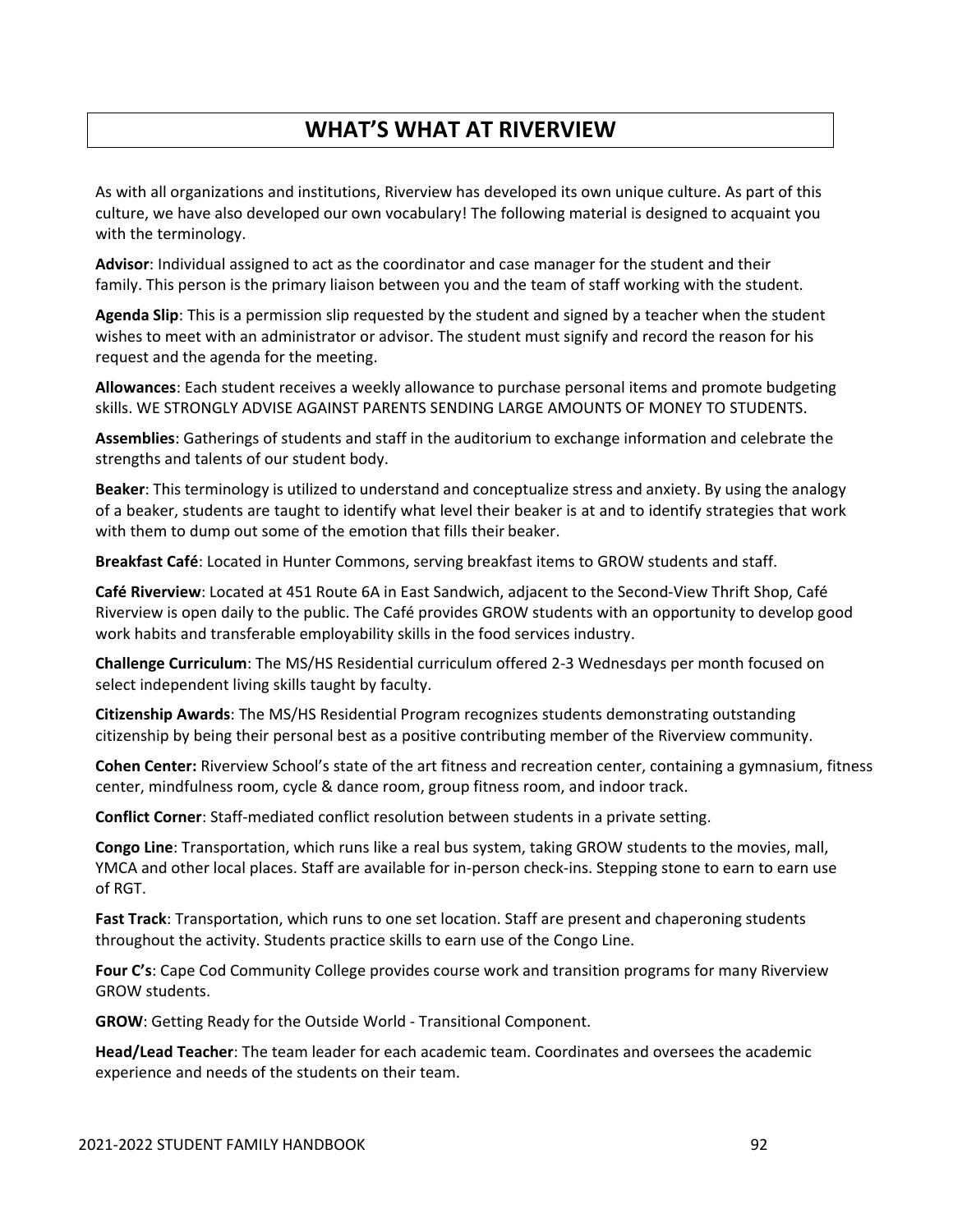**Health Care Center (HCC)**: On‐campus infirmary and dispensary; staffed until 10 pm (on call coverage overnights).

**Helm**: The MS/HS Program Yearbook. Although members of the Senior Class are featured in the HELM, all students and activities are pictured.

**Helmsman Center**: Dining hall for the MS/HS Program.

**Holtmeier Building**: The original home on Riverview's campus that now houses classrooms and offices, the Advancement Office, maintenance, and the Business Office.

**Home Alone**: An earned privilege requiring both parental and staff permission, allowing a student to remain in the dorm alone.

**Hunter Commons**: On‐campus culinary facility, which serves GROW students and staff.

**IDs**: Each student is issued a photo identification card. This is primarily used for travel and student discounts.

**James Center**: Contains the reception area, administrative offices, art, music and drama classrooms, the Stark School Store, Hunter Commons, the GROW Breakfast Café, and the Sharon D. Lund Auditorium. Johnny's Yard: An on‐campus outdoor area for monitored students to socialize; named in honor of Johnny Colloton, a former student.

**Johnny's Yard:** An on‐campus outdoor area for students to socialize; named in honor of Johnny Colloton, a former student.

**The Mall**: Most shopping trips involve the Cape Cod Mall in Hyannis or the Independence Mall in Kingston. They are under one roof and feature several chain stores and local retail outlets.

**One‐to‐One Meeting**: Each student will have the opportunity to meet one‐to‐one with their Residential Instructor on a regular basis.

**Modified Dress Code**: Cape Cod weather can become hot and/or humid. When this is the case, dormitories are notified that a modified dress code will be in effect for that school day.

**Parents Association**: Includes all parents having a student at Riverview. The Parents Association supports fundraising activities and parent‐to‐parent interactions.

**Prom**: This is the major social event of the school year. It is a formal event for seniors; the event is semi‐ formal for undergraduates.

**Reflection**: A quiet area in upper James Center where students can reflect and refocus when having a difficult time. Students can either be sent or request to go to Reflection.

**Riverview Goes Transportation (RGT)**: Transportation which runs like a real bus system taking students to Hyannis, Sandwich or Mashpee. Students who use this mode of transportation have reached the highest level of independence in the community. There are no staff present at these public locations. Students are required to check in via phone.

**Residential Supervisors**: Oversee dormitory coordinators and act as primary contact to parents with residential questions. They work closely with student advisors to assure continuity between the classroom and the dormitory relative to meeting the needs of each student.

**Riverview Summer**: Riverview Summer is our 5‐week summer program, taught by experienced academic and residential faculty.